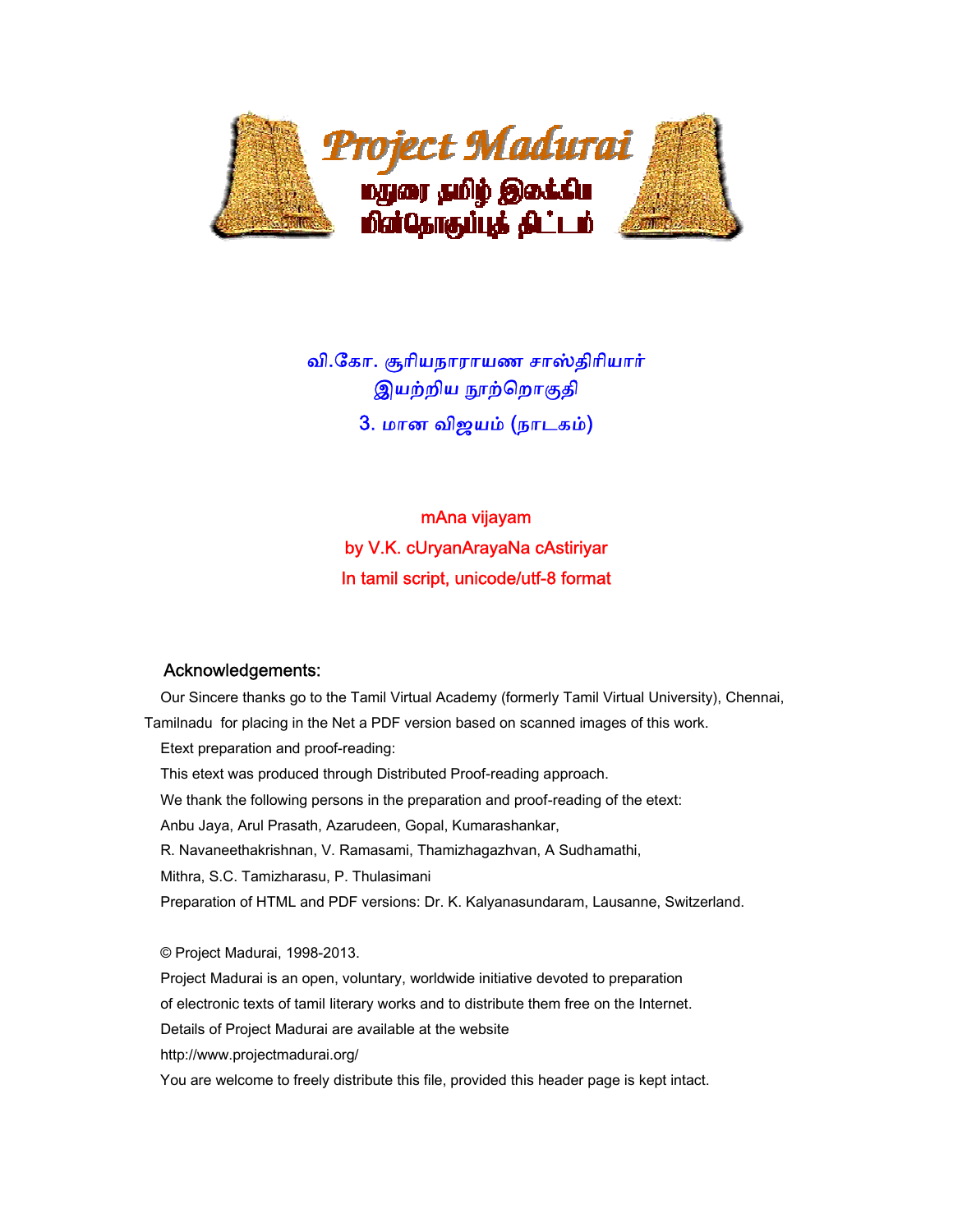## வி.ேகா. சூாியநாராயண சாஸ்திாியார் இயற்றிய நூற்றொகுதி 3. மான விஜயம் (நாடகம்)

### உரிமையுரை.

ேநாிைச ெவண்பா.

எம்முடைய நண்ப ரெனப்பெறா தாரெவர்க்குஞ் செம்மையுற விஃதுரிமை செய்கின்றா-மம்மவவர் யாவேனு மெந்நூ லெடுத்துப் படிக்குறூஉம் மாேவட்ைக யாளரான் மன். (1)

உரிமையுரை: மாவேட்கை - பெரு விருப்பம். இச்செய்யுளில், நண்பரல்லாதார் நூலினிடத்துக் குற்றம் காணும் நோக்குடையரேனும் நூலினைத் துருவி ஆராய்குநர் அவராதலின், அன்னார்க்கு இதனை உரிமை செய்கின்றோம் என்றனர். --------

## **INTRODUCTION**

 PANDITS are no doubt estimable persons, but if the Vernacular literature of the country is to be improved and made an effective instrument of popular education, they are the not persons who can do it. They represent an old and antiquated learning, practically useless for purposes of modern life. Ramayanam and Bharatam are excellent books in a way, but the mind of the modern Indians cannot be nursed on such stale food. The Indian classical literature is the reflection of a condition of society which prevailed centuries ago,and is now valuable only as the repository of historical materials hidden amidst a mass of myth and fantastic exaggeration; nor does it contain terms and vocabularies that can be utilized directly or in adapted forms to convey ideas of modern science and art. Practically, for all purposes served by modern literature in European countries for popular instruction and amusement, the bests works in the Vernacular language are almost useless. These works which form the basis of the Pandits' erudition, differ so entirely in the vocabulary, diction and collocation of words from the language spoken by the most cultured of Indians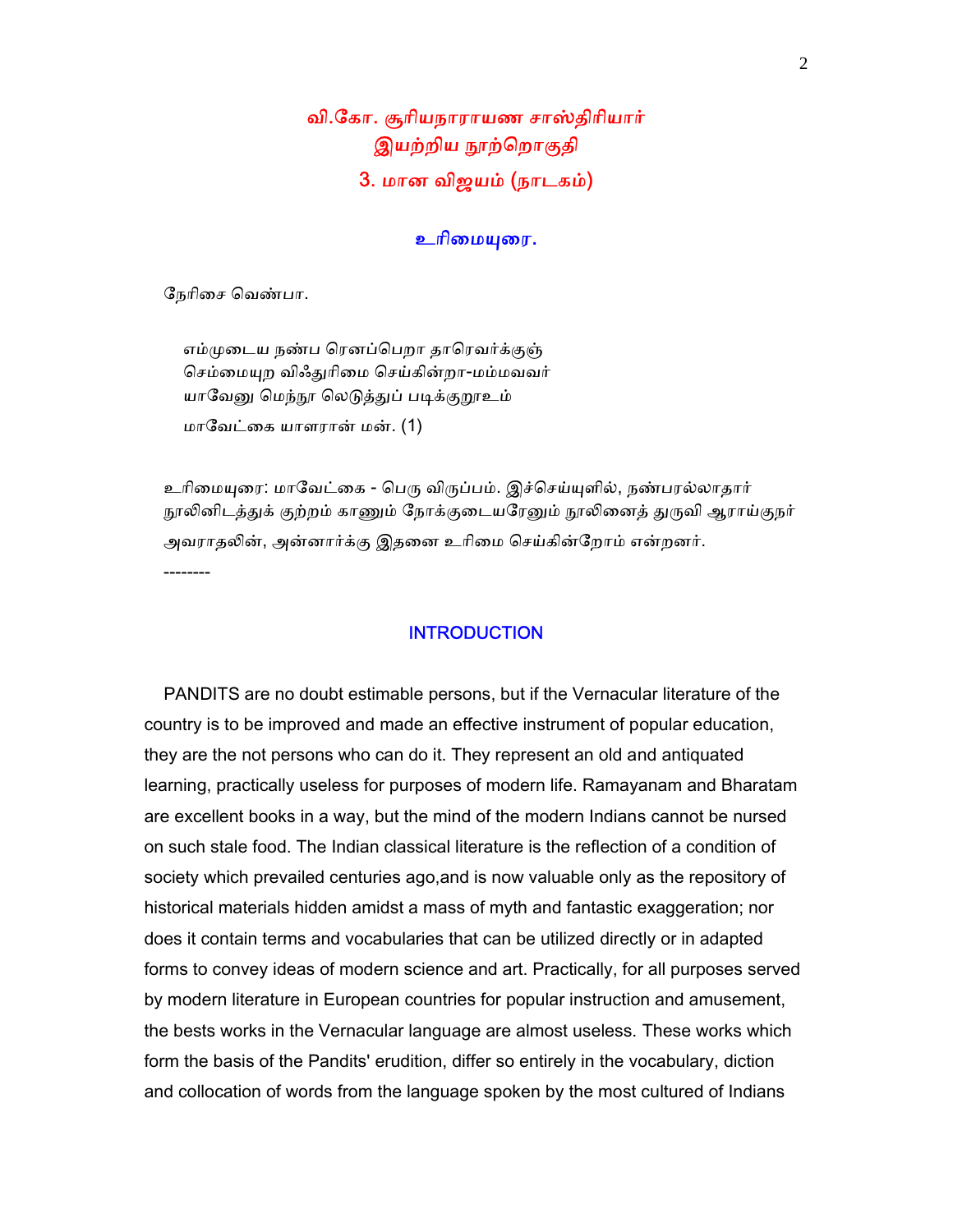that it is as difficult to derive amusement or instruction from them as from Greek works. To be able to understand Ramayanam or Silappatikaram in Tamil requires an elaborate previous study prosecuted for years. The fact is that these works were never written for the benefit of the ordinary class of people, and therefore intelligibility was never aimed at as their chief characteristic. They were intended for a small coterie of learned men , in many instances for Pandits hanging on to the courts of local rulers, and it was only their approval that was cared for. For the masses no education of more than an elementary order was thought necessary. A specially gifted individual, by a peculiar combination of fortunate circumstances, might develop into a poet or a poetess and of such gifted individuals there are several instances in the history of Tamil literature. But the general bulk of the population, who in those days lived in villages even more largely than at present, were content with such education as could be got in village schools where the curriculam was never of an ambitious nature and was confined mostly to the three R's and such additional information as was useful in the daily pursuits of life. A Brahmin child perhaps learned the elements of astrology and some elementary ethics in Sanskrit. A Vaisya boy received a special grounding in accounts, while the higher class Sudra had to be content with even more elementary education. The great masses were, of course, left altogether illiterate. The famous University of Madura is not known to have troubled itself with the problem of popular education nor did the most ancient authors of the Jain and the Buddhist faiths. The Pandits thought and wrote for themselves, While the village communities provided in their own crude way for their educational wants.

 The classical literature of Tamil. on which our modern Pundit is nursed, has vary little of that vitality and breadth necessary for the healthy growth of popular intelligence. If the 20 millions of people that speak Tamil are to have their mind reformed on the Westem pattern. the result will not be brought about by Dr. Duncan's pian- The Government of Madras rightly considers that to require our erudite Pandits "to study science in order that they may be the means of introducing a vocabulary of scientific terms into the Vernacular languages would be wrong in principle". "In English" as Government observes, " new terms and vocabularies are constantly being manufactured from other languages, and if these are to be introduced into Oriental languages similar methods will inevitably present themselves for adoption".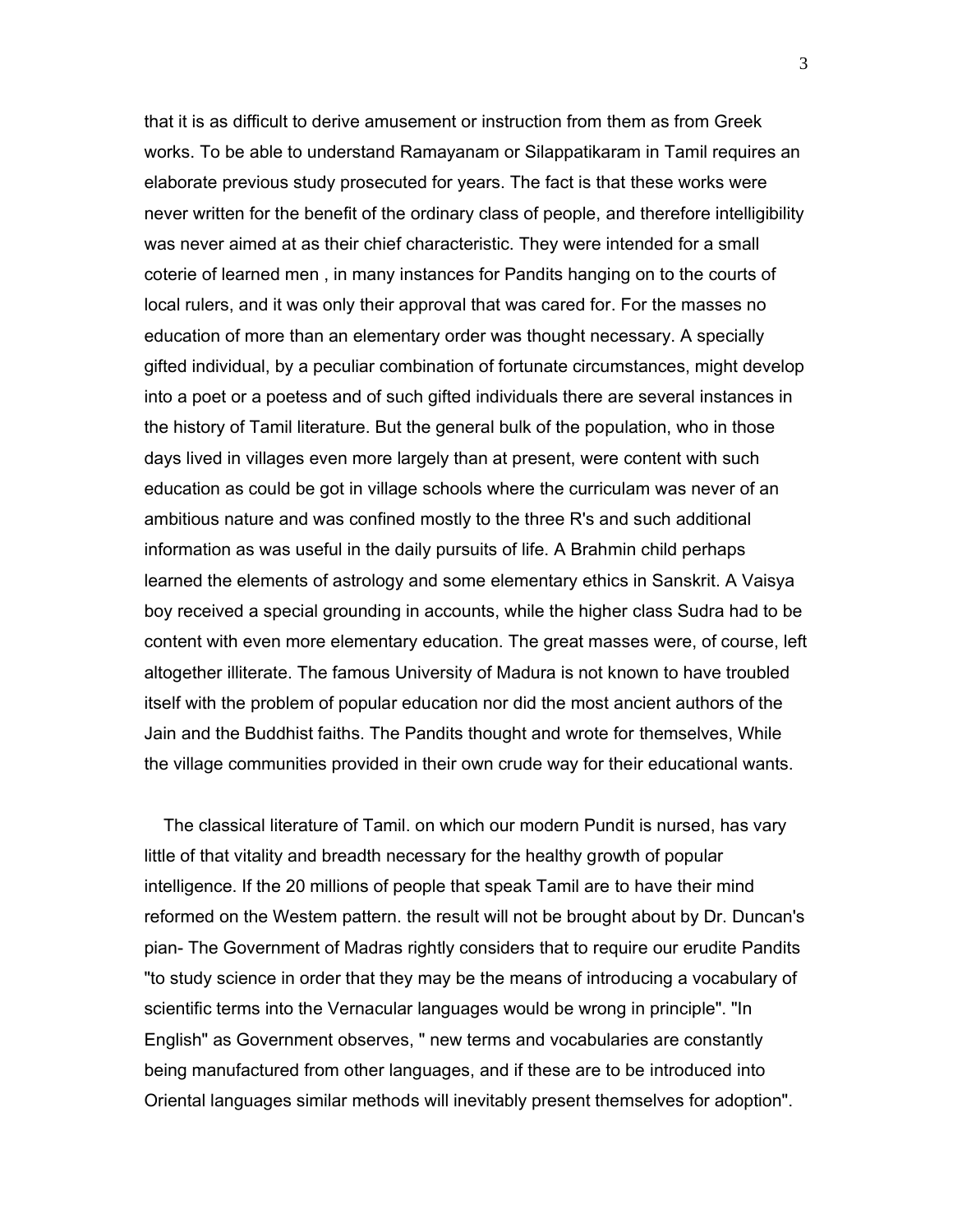In other words, it is useless trying to manipulate the existing Vernacular vocabulary for new scientific terms; on the other hand, it is more easy to adopt foreign words and terminology than to twist existing Vernacular words for this purpose. The latter will only make confusion worst confounded. It is no doubt desirable that in the elementary classes of our schools the boy0s mother-tongue should be made the main medium of instruction, and the importance of doing so has recently been urged on the local Governments by the Government of India. But to convey instruction by means of the Vernacular language is not the same thing as to coin elongated and jaw-breaking expressions which are as unintelligible to the young mind as any English expressions can be. In fact, the new Vernacular expressions would be more difficult to the young student because, while he constantly hears his elders at home, in school and elsewhere using the English expressions and becomes more or less familiar with them; the same advantage is absent in the case of Vernacular terms newly coined.

 The peculiar condition of India, which makes a close and complete study of English necessary, and really more important in many ways than that of any native language, should not be forgotten, and all higher studies in science have necessarily to be done in English. The young child forced to use strange Vernacular terms wil have ultimately to forget them, for when he acquires sufficient knowledge fo English and does most of his reading in that language, he will not care to remember, much less to use, his earlier acquisitions in the Vernacular.

 Our University, with all the abuse that hasty people heap on it, is producing a class of men who would soon prove the originators of a new useful literature to meet the popular demand that is springing up. In the absence of the old patrons of learning, Rajahs and nobleman, who no longer think of patronizing authors, but lavishly endow gymkhanas, literature msut become paying before it can attract competent devotees, and we are hopeful that this state will soon arise. It must be remembered that the best way of diffusing a knowledge of science among the masses is not to begin by placing primers and text-books in their heads. Primers and text-books have their place after general treatises dealing with outlines in a narrative and popular manner. Graduates with a sufficiently high education, can, of course, write their treatises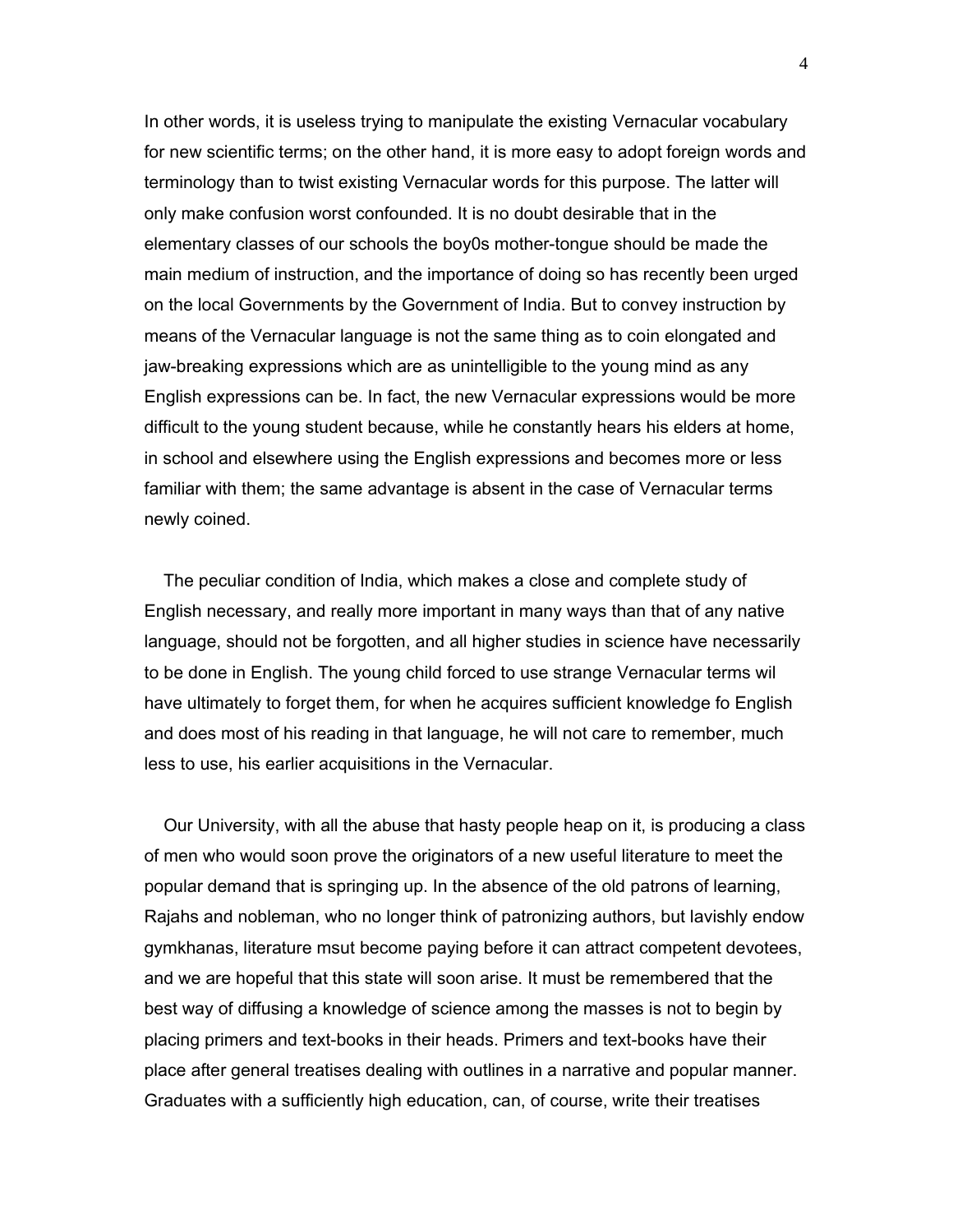better than the Pandits can be expected to do, with their narrow and one-sided culture.

 Instead of taking up Pandits for improvement, the educational department should encourage young graduates with linguistic inclinations to aim at higher standard of knowledge in the Classical and Vernacular languages of the country. After all, the literature of a country should represent the contemporary activities and aspirations of the people, and should be the product of minds conversant and in sympathy with these activities and aspirations. Mythological stories and Puranams of holy places have no doubt a certain merit in that they show the capacity of the language in some respect. But it is ideas, healthy, stimulating ideas, that are wanted more than feats of literary legerdemain. English literature does not contain, for instance, fifty words to convey the idea of a lion; the poet, the novelist, the historian, and every species of writer in English employ the same word to imply the king of the beasts. But Tamil has a whole page of synonyms for lion, and similar concrete objects, and is an entire stranger to what may be called literary economy, by which only one word is employed to indicate one idea. More wealth of ideas and less redundant vocabulary are wanted to impart the necessary elasticity and expansive to Tamil literature; and this transformation can only be a slow process and brought about by the exertion of minds trained in modern knowledge.

 Indeed there are already indications to show that the younger generation of our graduates are rising to a sense of the importance of leading a departure from the old tradition of the Tamil literature and brining into existence a fresh school calculated to meet the wants of the general public rather than the ambition and ideals of small class of erudite Pandits. They begin to see that, among the considerable class of middle-class people who without being themselves educated in English are yet in touch to some extent with the new ideas and aspirations simulated b Western civilization in the country, there is a growing healthy curiosity to know what transpire in other countries of the world as well as in India and a laudible desire to possess means of satisfying this curiosity. During the South African War, I was greatly impressed by the curiosity evinced by all but the poorest classes to know the minutest details of the progress and the fortunes of the war from day to day, and the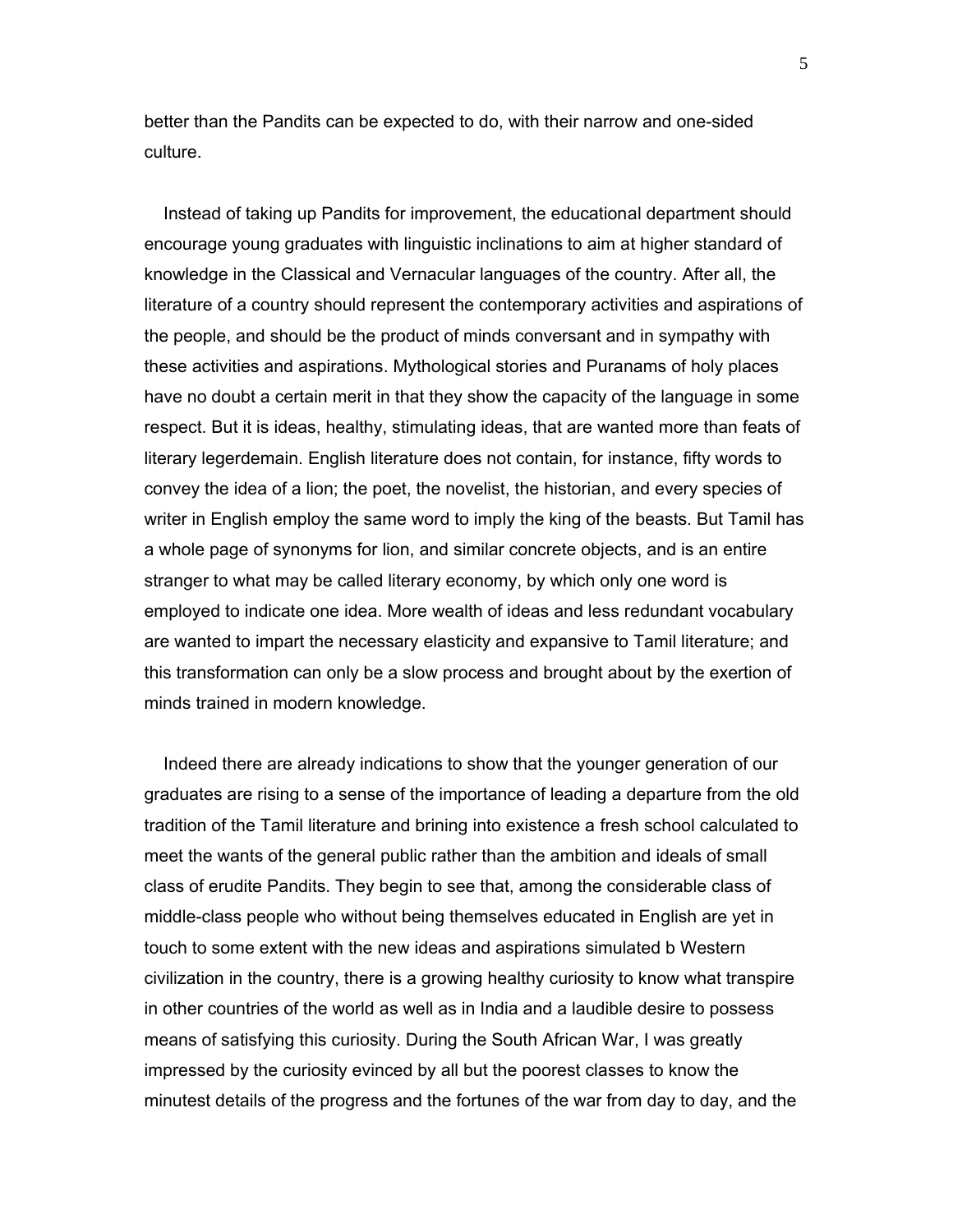circulation of the Vernacular newspapers rose in exact proportion to the promptitude and fulnes of the information supplied to them. Nor is this fresh desire for information regarding affairs concerning the world at large, special or spasmodic. There is reason to believe that this desire is more or less a permanent outcome of the fresh conditions of life, of new thought and activity of the people throughout India. This desire of young graduates, have the good sense to try to turn to practical account in their own interest as well as in the interest of the fellow countrymen.

 In the last two years, there has been a remarkable development in the Vernacular press. A number of newspapers have been started and most of them have more or less a respectable circulation; at least two of these journals are conducted by graduates and a monthly magazine by name Jnana Bodhini containing well-written and thoughtful articles on religious, social and literary topics, is conducted altogether by graduates of our university. The Tamil Sangam recently started at Madura by a way of the revivial of the old historic institution for which that capital of ancient Tamil Kingdom is celebrated, is a movement pointing to the welcome departure I have indicated above. Small debating Societies have been established here and there and are maintained by graduates and under-graduates. Besides these, literary attempts of a less ephemeral nature are also made by the younger generation of the educated class. This last is, of course, the most important feature of the new born attitude of the educated Dravidian youths towards their mother-tongue in whose antiquities and fertility now are few and not of a high order. Most of them are small works of fiction intended to amuse uneducated minds and to bring some addition to the writer's means of livelihood. Naturally alng with works of fiction, works of a historical nature are also forthcoming. The life fo the Great Moghul Emperor, Akbar, an account of the ruined city of Vijayanagar in the Bellary District, a sketch of the various Dravidian Kingdoms established in Southern India have recently furnished topics for small volumes in this branch of literature. A writer has translated a portion of the great epic of John Milton, and another some of Shakespeare's plays. Works on agriculture and medicine have aso appeared; of translations, new editions and commentaries of a religious character, there have been as usual a large number. In writing and publishing these books, I believe, the writers have been prompted by a fresh-born confidence in popular literature as paying profession. I welcome this confidence,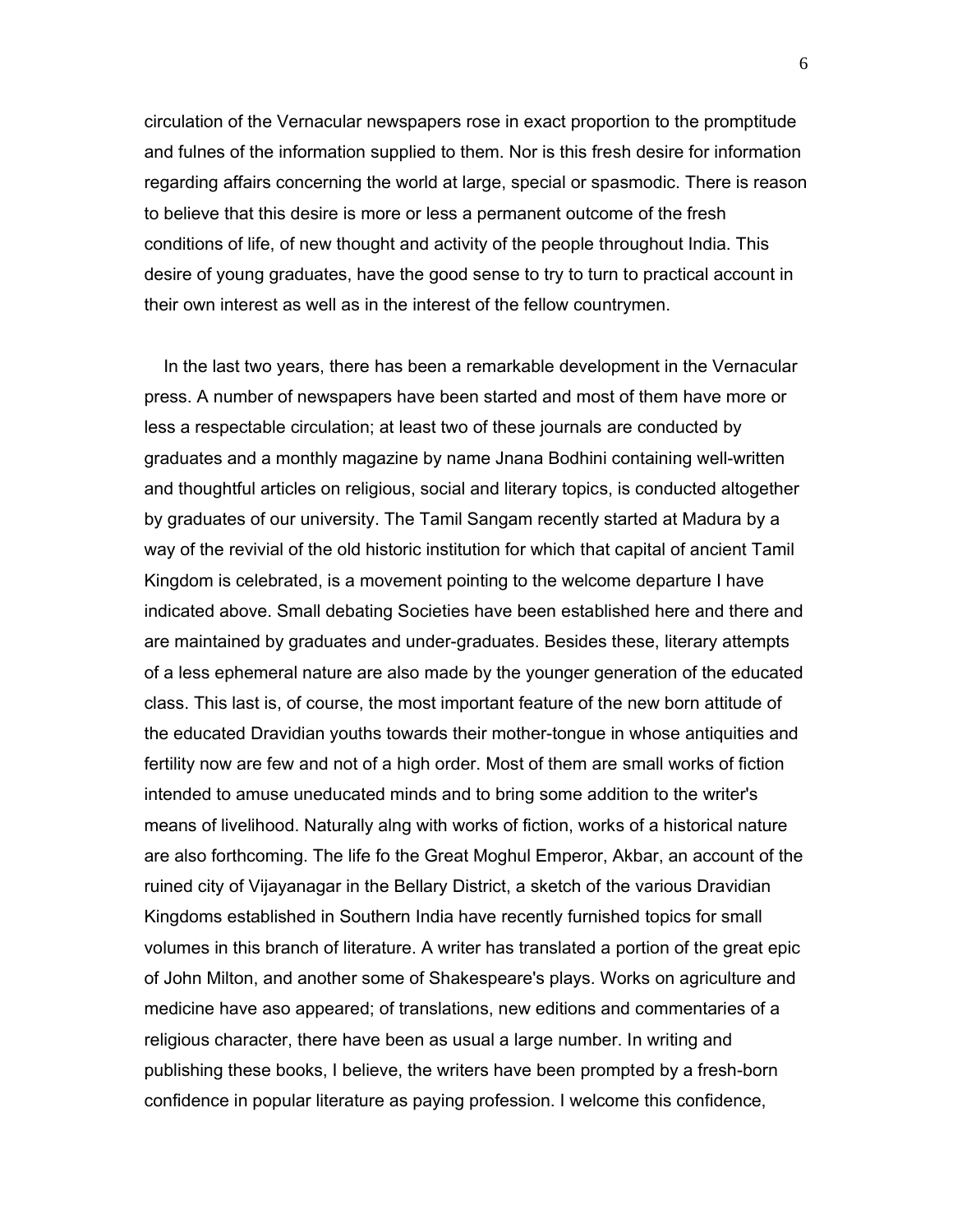because no activity, not supported by some economic basis can be wide or enduring. The old openings which Public Service and learned professions offered having become more or less overcrowded, our graduates are turning to fresh fields and pastures new. And of these, literature will not be the least honorable though certainly not the most paying.

 Of the new band of graduates who have thus stepped into the field of literature, I am glad to mention as one of the most, if not the most conspicuous amongst them the name fo Pandit V.G. Suryanarayana Sastriar of the Madras Christian College. Apart from the surviving generation of the old school of Pandits, Pandit Swaminatha Aiyar, for instance, I think I may say that Mr. V.G. Suryanarayana Sastriar is the foremost worker in the cause of the advancement of the Tamil Literature. As a graduate of the Madras University, his knowledge of English is of a high order. And this combined with his profound scholarship in Tamil has given him a unique advantage over the vanishing school of the Orthodox Pandits. He has been a very busy writer and takes great interest in efforts directed towards the improvement of Tamil. He has written works in Drama, Poetry and fiction, and all of these are of a very high order. His conscientious endeavour is to make Tamil composition, in prose as well as in verse, simpler, and more popular than it has been till now and in this sense I entirely endorse the opinion expressed by that veteran Anglo-Indian Tamil scholar, Dr. G.U. Pope, once well-known in this Presidency, now enjoying his wellearned rest and repose in the serene classic scenary of Oxford with unabated admiration for the literature which he has done more than anybody else to advance the opinion namely, "the herald of a new school of Tamil poets heartily to be welcomed".

 The main characteristics of his works may be described to be, (1) to introduce the western system of punctuation, the absence of which in the literature nw extant is a notorious cause of confusion in the minds of young students, (2) a less frequent use of what is known as "sandhi" by which letters run into one another in compounds, often tending to make the meaning less intelligible to the reader, while at the same time preserving rhyme and harmony considered essential in Tamil versification and (3) the employment of less archaic and obscure words and expressions. He has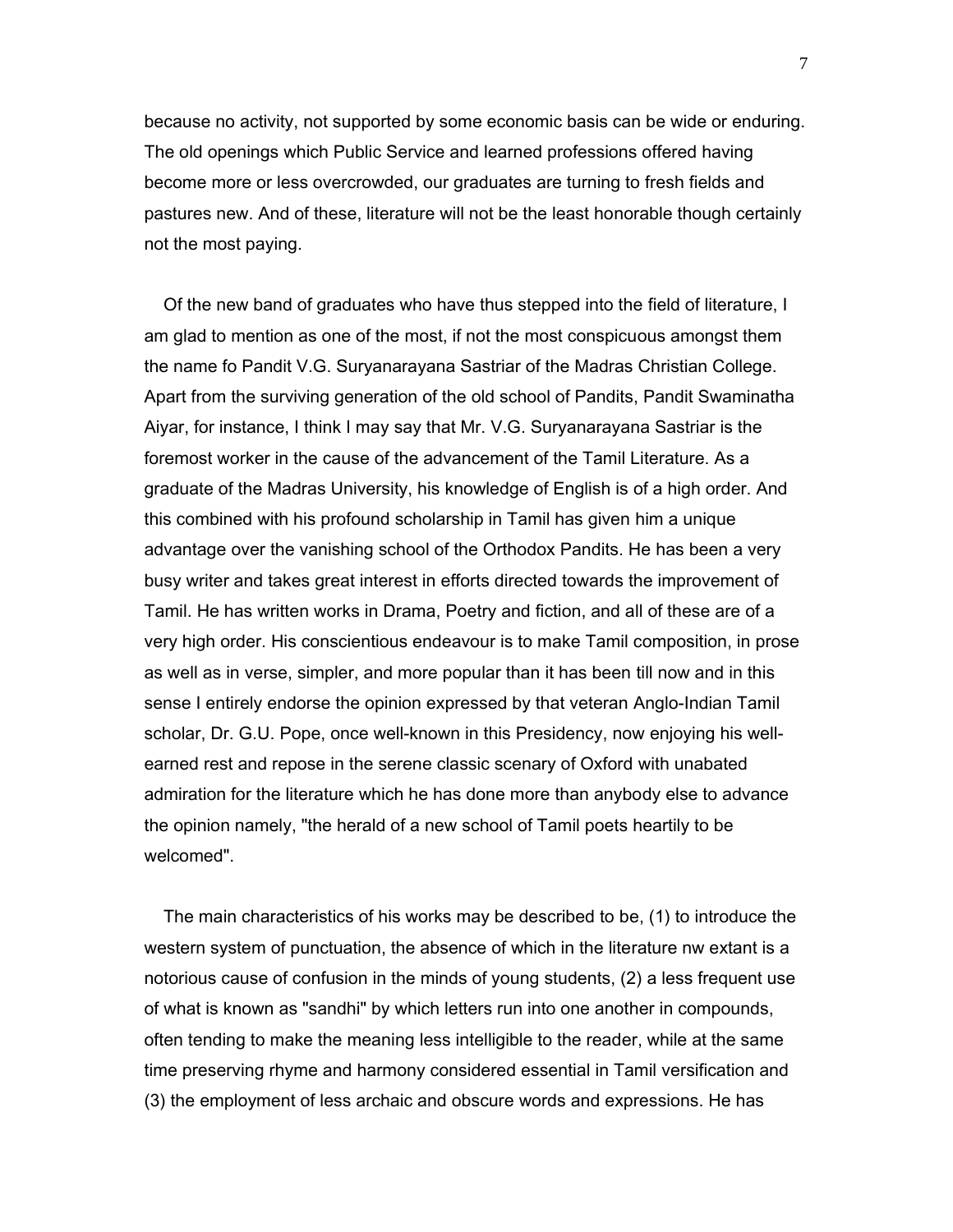besides tried to introduce the English system of blank verse and often makes a diversion to discourse upon topics related to modern social and moral ideas, such as the greatness of contentment, the law of causation, the moral Government of God, the necessity of acquiring wealth, the usefulness of the human body, the greatness of honor, etc. In imitation of Shakespeare and other Western dramatic writers, Mr. V.G. Suryanarayana Sastriar occasionally introduces verses adapted to Hindu Music, a feature entirely strange to the classic works of Tamil. In the celebrated three-fold classification of Tamil, iyal, isai and Natakam, the last class is not represented so far as it is known by any important work, except that well-known Jain work Silappatikaram. There is no doubt there must have been works of this nature in former times, because it is well-known that the Tamil Kings were patrons of theatre, buffoons used to be their constant companions and dancing their favourite pastime. Perhaps these works have been lost in consequence of foreign vandalism. In reviving this branch of Tamil Literature, Mr. V.G. Suryanarayana Sastriar has done valuable service to the Tamil world by his Natakaviyal (Tamil Dramaturgy) which I understand has been prescribed as a Text-book by the University of Madras for the B.A. Degree Examination of 1903. He is still young and I hope it will be his distinction and fame to leave behind him enduring marks of the influence of his genius on the new era into which Tamil literature is struggling to enter.

Madras, 20-10-1902 G. SUBRAMANIA IYER Editor, "Hindu"

------------

#### முகவுரை.

சேரநாட்டின் தலைநகராகிய கருவூரின்கணிருந்து சேரமான் கணைக்கா-லிரும்பொறை யென்னும் ஓரரசன் செங்கோல் செலுத்திவந்தான். அவன் நல்லிசைப் புலவராகிய பொய்கையாரிடத்து அறிவு நூல் பல ஐயந்திரிபறக் கற்றுணர்ந்தவன்; பொருட் செல்வமே யன்றிச் செவிச் செல்வமுமுடையான். இத்தகைய அறிவுநசை யுற்ற அண்ணல் தனது நாடுகாவலைப் பெரிதுங் கருதானாயினான். அறிவின்மீதுள்ள அவனது பேரவாப் பிறிதொன்றையும் பற்றி யெண்ணுதற்கு இடந்தரவில்லை. அவன் தனது நாடு முழுவதும் நன்னிலையிலுளதெனவும், தன்போலவே பிறரும் நல்லியல்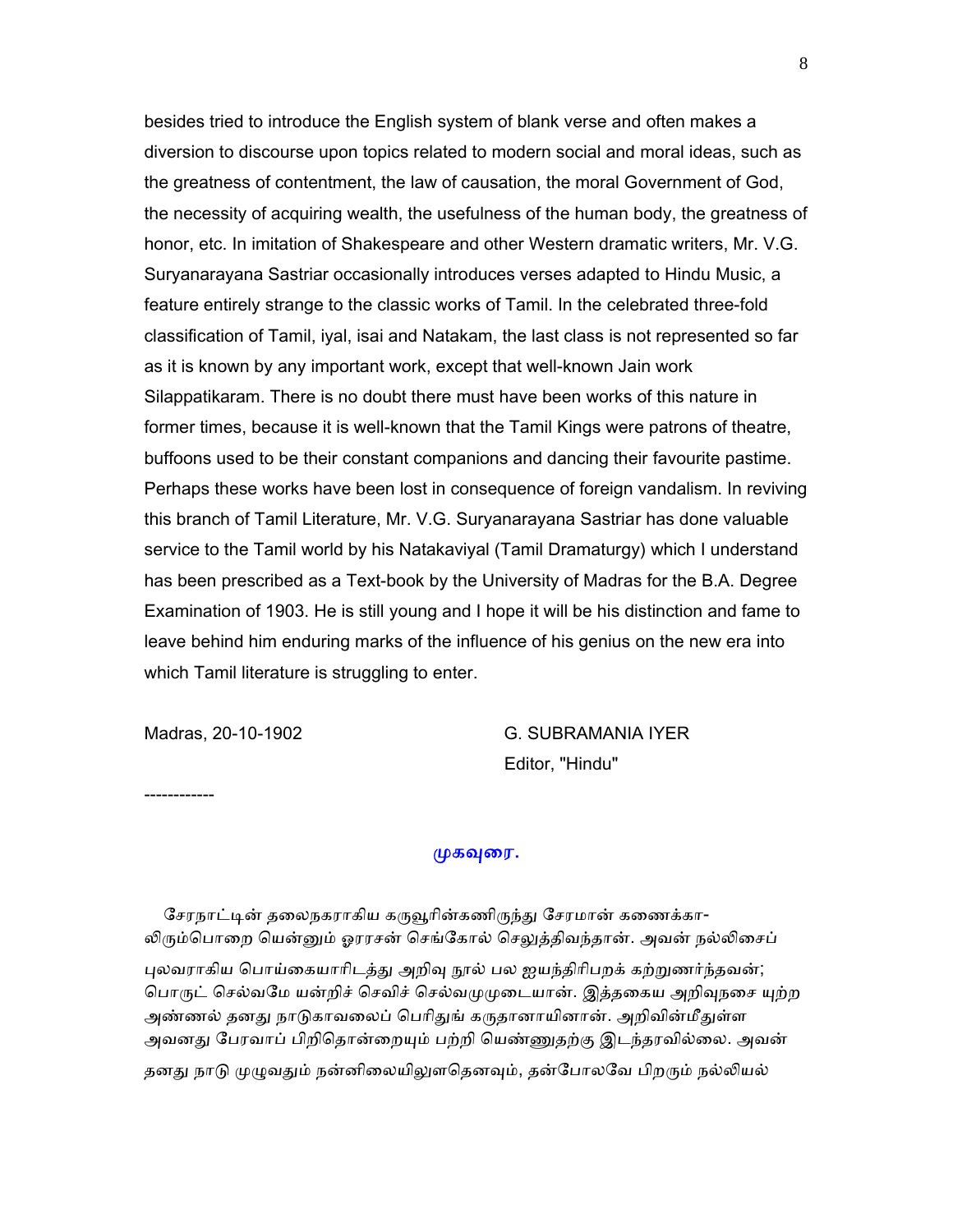புடையாரெனவும், நம்பி யொழுகினான். அவன் அவ்வாறு ஒழுகுதல் பிறநாட்டு வெந்தரைத் தன்மீது வஞ்சிசூடி மேற்சென்று சேறுமாறு தூண்டிற்று.

இனிச் சோணாட்டின்கண் உறந்தையம் பதியிற் சோழன் செங்கணான் உலகநூல் முற்றக் கற்றுப் பலதுறைப் பயிற்சியுமுடையனா யிருந்தனன். அவன் இத்துணையோ டமையாது அறிவுநூலும் நல்லாசிரியரை யடுத்து வழிபட்டு உணர்தர விழைந்தனன். அவ்வாறே தான் கொண்ட விழைவு கைகூடுதல் கருதிய கோச்செங்கட் சோழன் பொருள் செல்வத்தையொரு பொருளென மதியாப் புலவர் பொய்கையாரை வேண்டினன். அப்புலவர் பிரானார் செங்கணான் அறிவு நூலுணர்ச்சிக்கு இன்னும் அருகனல்ல னென்றுன்னி அவனது வேண்டுகோட்கு இணங்கினாரல்லர்.

ஈதிங்ஙனமிருப்ப, ஏதோ ஒரு காரணம்பற்றிச் சேரமான் கணைக்கா-லிரும்பொறைக்கும் சோழன் செங்கணானுக்கும் வழக்குண்டாய் ஒருவரோ டொருவர் போர் செய்யும்படி நேரிட்டது. அங்ஙனமே போரும் கழுமல மென்னும் ஊரின்கண் நடந்தது. அதன்கட் சோழனே வாகை மிலைந்தனன். அஃதேயு மன்றிச் சேரமானும் அவன்றன் ஆசிரியராகிய பொய்கையாரும் சோழனாற் சிறை கொள்ளப்பட்டனர். அவ்வாறு போரிற் பிடியுண்ட அவ்விருவரும் சிறைக்கோட்டத் திடப்பெற்றனர். ஈங்கே நாடகந் தொடங்குகின்றது.

அதன் பின்னர்ச் சோழன் அற்றைநாண்மாலைப் பொய்கையாரை யழைத்துத் தன் வல்லமை தோன்றப், "பொய் கையாடாப் பொய்கையாரே! இப்பொழுது நீவிர் நமது கைச்சிறையாயினீர்; யாம் நினைத்த படியெலாம் நும்மை யாட்டவும் வல்லேம்" என்று கூறினன். அஃதுளத்துட் கொண்ட அருந்தமிழ்வாணர் சோழனை ஏறிட்டுப் பார்த்து, "அண்ணலே! அறியாது கூறினாய். நீ யென்னைச் சிறைப்படுத்தவும் வல்லையோ? யானே யென்னைச் சிறைப்படுத்தினேனேயன்றி வேறெவரும் அங்ஙனங் செய்தாரல்லர், செய்யவும் வல்லரல்லர்" என்று ஆழ்கருத்துடன் பேசினர். அங்ஙனம் அவர் பேசியதன் உட்கருத்தை உய்த்துணராத செங்கணான், "நீவிர் நமது சிறைப்பட்டதும் பொய்யோ? 'பொய்கையார்' என்று நுமக்கிட்ட பெயர் சாலும்! என்று கூறிப் புன்னகை செய்தனன். அது கேட்ட பொய்கையார் சிறிதும் அஞ்சாது, "ஓ! புல்லறிவாள! நின்பேதைமை நன்றாயிருந்தது! இத்துணை உய்த்துணரும் வன்மையிலாத நீயும் என்னையடுத்து அறிவுநூல் கற்றல் எங்ஙனமியையும் நீ யெனது யாக்கை மட்டிலே சிறைப்பற்றினையே யன்றி எனது இன்னுயிரையுஞ் சிறைக் கொண்டனையோ அஃது எனது பழவினை காரணமாகத் தனது பரந்தநிலையினீங்கிசச சரிந்து சுருங்கி அணுவாகி இவ் யாக்கையின்கண்ணே வதிகின்றது கண்டாய்" என்றலும், சோழன் சிறிது புன்முறுவல் செய்து அவரை மீட்டுஞ் சிறைக் கோட்டத்திற்கு ஏகவிடுத்து, அவருக்கு வேண்டியதொன்றும் உதவாது ஆண்டு அவரது செயல்களை ஆராய்வான் விரும்பினன்.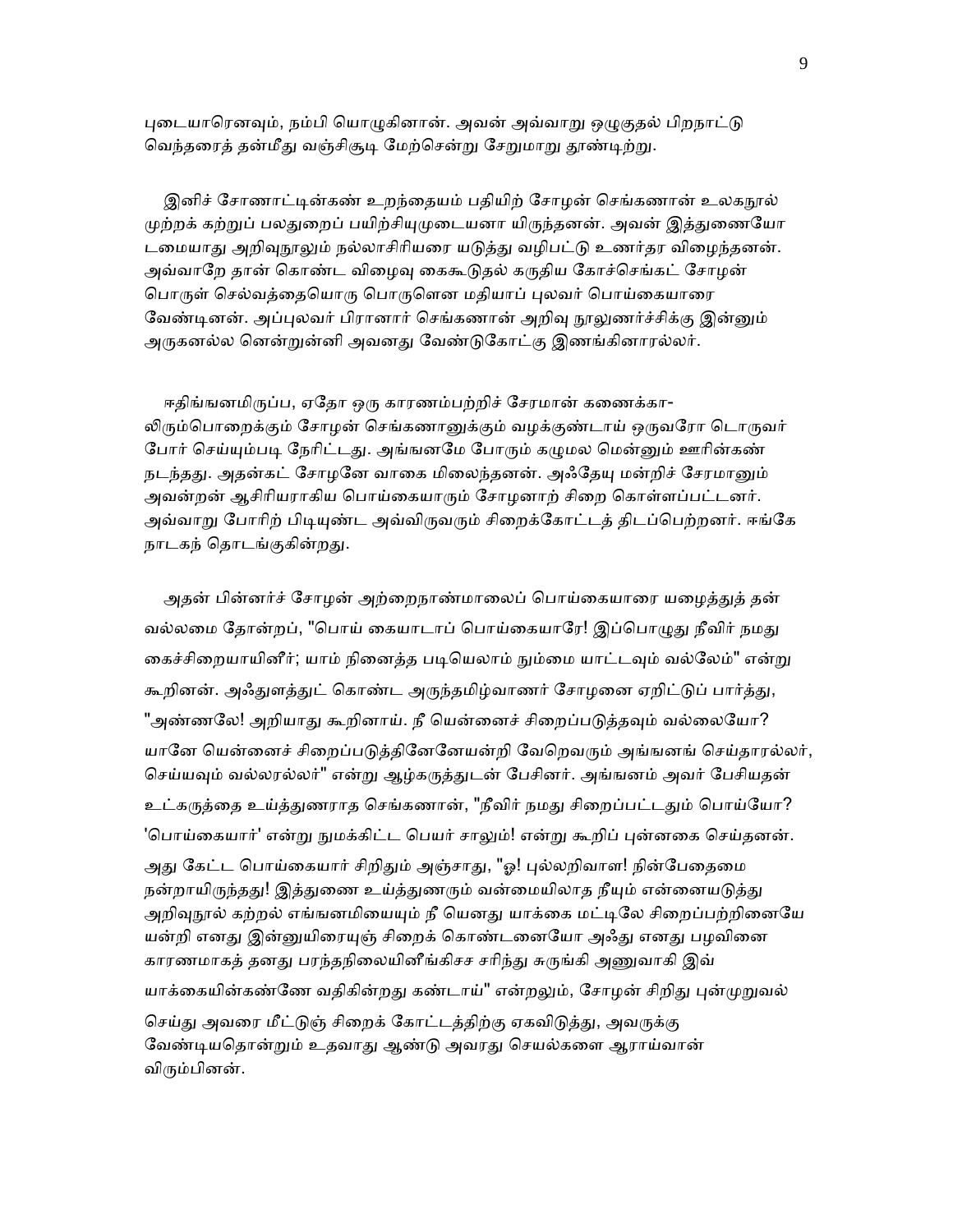#### இரண்டாங்களம்

இது நிற்க. சிறைக்கோட்டத்தின்கணிருக்குஞ் சேரமான் கணைக்கா லிரும் பொறை, தனது ஆசிரியர் பொய்கையாரைப் போல மனவமைதியும் இன்பமுங் காணானாய்ச் சிறைக்களமுற்ற நாண்முதல் உணவுகோட லொழிந்திருந்தான்; தான் இவ்வாறு போரிற் றொலைவுண்டு காவலி லிருத்தலையேபற்றி யெண்ணி யெண்ணிப் பெரிதும் ஏக்கமுற்று அயர்வாயினான்.

மற்று, அரசனுந் தான் விரும்பியாங்கே, அற்றைஞான்றிரவிற் சிறைக் கோட்டத்தின் அருகுசென்று பொய்கையாரை உற்று நோக்கினான் அவ்வளவில் இறைவனைப்பாடி நின்றபுலவர் நிலமகளை நோக்கி,

#### ᾚன்றாங்களம்

"உலகமாதாவே! இதுகாறும் நின்னிற் பிரிந்தே படுத் துறங்குமாறு நேரிட்டது. அப்பொழுதெல்லாம் பெரிதுந் துன்புற்றேன். இப்பொழுதோ, யான் உனது அருமைத் திருவடியிலேயே படுத்துக்கொள்ளும் பெரும்பேறு பெற்றேன். இனியெனக்கென்னோ குறை?" என்று சொல்லிக் களிகூர்ந்தார். இவையனைத்தையுங் கண்ணுற்ற சோழன் அவரது இன்பவுளங்கண்டு மகிழ்பூத்து ஏகினன்.

#### நான்காங்களம்

அற்றை நள்ளிரவு அரசன் மனைவியாகிய இராசமாதேவி துயிலிடைக் கண்டதோர் தீக்கனவுபற்றி உளங்கவன்றுழன்றனள். அஃதுணர்ந்த அறிவுடை நங்கை யென்னும் அவளது தோழி அவளைப் பல்லாற்றாலுந் தேற்றித்தெருட்டி நின்றாள். அங்ஙனந்தேறிய இராசமாதேவி அரசன்பால் தான் கண்ட தீக்கனவினை மொழிவான் ெசன்றனள்.

#### ஐந்தாங்களம்

பின்னர்ச் சோழன் வைகறைக்காலத்திலேயே பொய்கையாரை யழைத்து அவரை வலம் வந்து வணங்கிச் சிறைவீடு செய்து துதித்தனன். இவ்வாறு செங்கணான் நெறிப்பட்டமை தேர்ந்த பொய்கையார் அவன் மீது களவழி நாற்பது என்னுமொரு

செந்தமிழ் நூல் பாடித் தம் மாணாக்கருள் தலைநின்றவனாகிய சேரமானைச் சிறைக்கோடோடத்திற் கண்டு இந்நற்செயதியை அவற்குரைத்து அரசன் முன்னர்ச் சேரமானையுங்கொண்டு சென்று இருபெருவேந்தரையும் நட்பாளராக்கி அவ்விருவரது குறையையும் ஒருங்கே நீக்குங் கருத்தினராய் வருகின்றார்.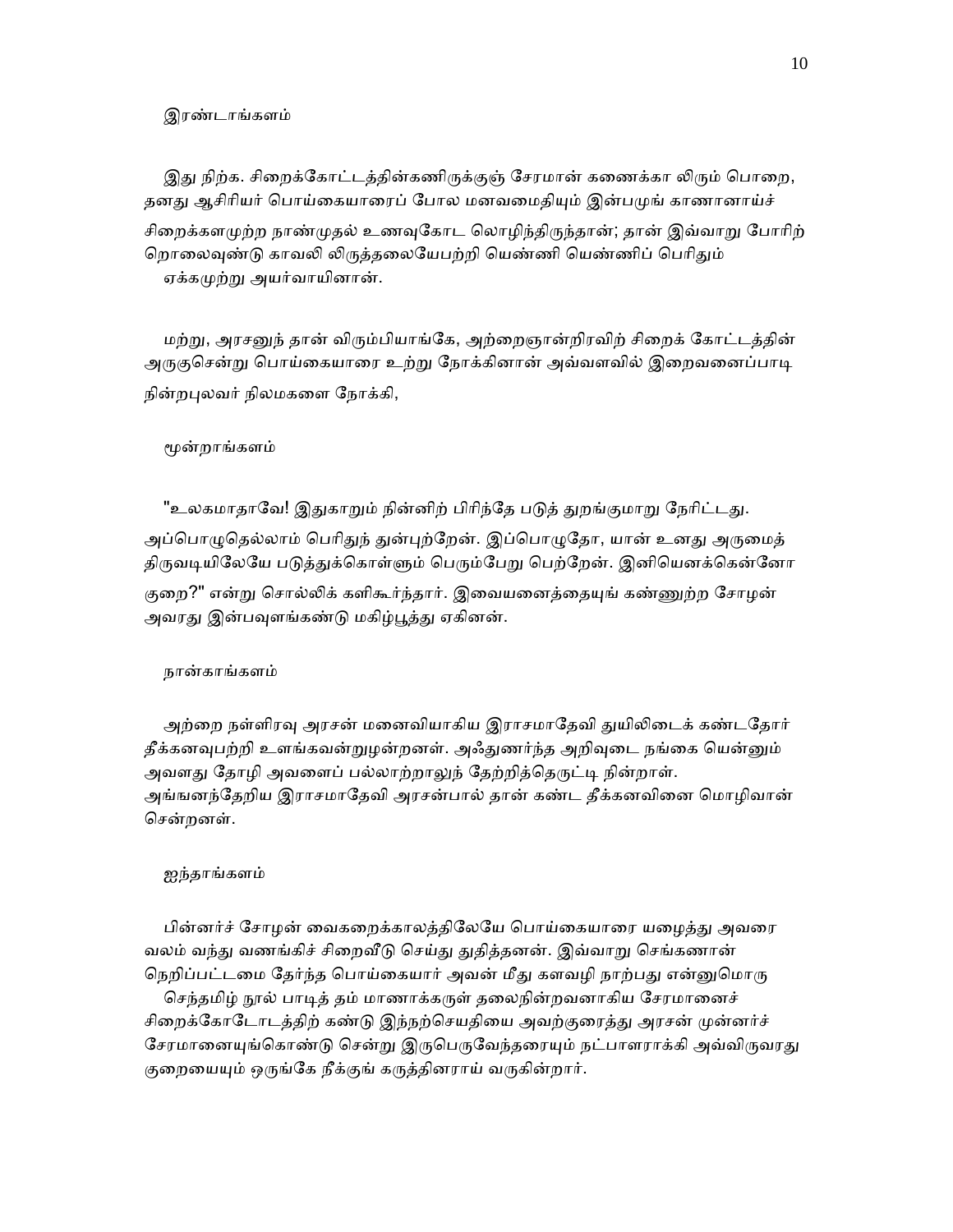மற்று, சிறைக்கோட்டத்திலிருந்து அயருஞ் சேரமான் தான் அந்நிலையிலிருந்து வருந்துவதினும் உயிர்துறத்த லுயர்வாமன்றோ வென்றெண்ணி

#### ஆறாங்களம்

மனமுறுகித் துன்புற்றனன். இன்னணந் துன்புற்று அரிதிற் பொழுதுபோக்குஞ் சேரமான், வழிநாண் முற்பகற்போழ்தில் தண்ணீர் வேட்கைமீதூரப், பொறுக்கலாற்றாது சிறைக் கோட்டங்காவலரை விளித்துத் தான்றன் ஏவலரைப் பணிக்குமாறுபோலப் பருகு நீர் கொணர்மினெனப் பணித்தனன், அவ்வாறு பணிப்பக் கேட்ட காவலர், உடனே செல்லாராய்ச் சிறிது காலந் தாழ்த்துச் சென்று நெடுநேரங் கழிந்த பின்னர் ஒருவன் கொஞ்சந் தண்ணீரைச் சேரமான் பருகுமாறு மிக்க ஏக்கழுத்தத்தோடு நின்று ஒரு கையால் நீட்டினான். அங்ஙனம் அவன் நீட்டிய நீர்க்கலத்ைதச் ேசரமான் ைகக்ெகாண்டானல்லன். உடேன ேகாட்டங் காவலன் வெகுண்டு வரம்பு கடந்து மன்னவனை நகையாடினான்; பின்னர் அந்நீர்க் கலத்தைச் சேரமா னருகிலேயே வைத் தகன்றனன். அவன் அகன்றபின்னர்ச் சேரமான் மானமே யுயிரினும் மாண்புடைத்தாமென மதித்து அந்நீரினைப் பருகாமலே யிருந்து உயிர் துறந்தனன். அந்தோ!\*'மானமழிந்தபின் வாழாமை முன்னினிதே' என்ற புலவர் வாக்கும் பொய்யோ? இதனைக் காவலருளொருவன் அரசர்க் குரைப்பான் சென்றனன். இடையிற் சிறிது போழ்தினுள் ஆண்டு அக மகிழ்ச்சியோடும் அடைந்த பொய்கையார் சிறைக் கோட்டம்புக்குச் சேரமான் கணைக்காலிரும்பொறை கிடந்தவிடம் சென்றார்; அவனைக் கண்டார், கலங்கினார், கலுழ்ந்தார்; எழுந்தார், விழுந்தார், அறிவிழந்தார், தம்மை மறந்தார்; மீட்டும் அறிவுகூடி யெழுந்தனர், சேரமானை உற்று நோக்கினர்,

பற்றித் தூக்கினர், தம்மார்பம் ஏற்றித் தாக்கினர். அவ்வேளையில் ஓரேட்டிற் செந்தமிழ்ச் செய்யுளொன்று வரையப்பெற்றுக் கணைக்காலிரும்பொறையின் மார்பிற் கிடந்தது வெளிப்பட்டது; அதனை யெடுத்தார், படித்தார், கைசோர விடுத்தார்; அண்ணல் சேரமானை வாரியணைந்து பெரிதும் வாய் விடுத்து அழுதரற்றினார். காரியம் மிஞ்சிப்போயிற்றென்றுணர்ந்த நற்றமிழ்ப் பாவலர் தமது நன் மாணாக்கன் பிரிவினையாற்றகில்லாது ஆண்டே சமாதியிலிருந்து யாக்கயை வீழ்த்தனர். அதன்மேற் சோழனுஞ் சிறைக்கோட்டஞ் சென்று சேர்ந்து, ஆண்டுப் புலவரும் மாணாக்கரும் ஒருங்கே யிறந்து கிடப்பக்கண்டு, தேவி கண்ட தீக்கனவின் பயன் பலித்தவா வுணர்ந்து பெரிதும் புலம்பினான்; உண்மை யுணர்ந்து தன் சிறை காவலரைத் தெழித்தான், பழித்தான், சிறைக் கோட்டத்தை யழித்தான். பின்னர்த் தான் அறியாது செய்த இப்பாவச் செயல்கட்ருங் கழுவாயாகத் தேவகுலம் பல குயிற்றினான்.

\* இனிய நாற்பது

--------------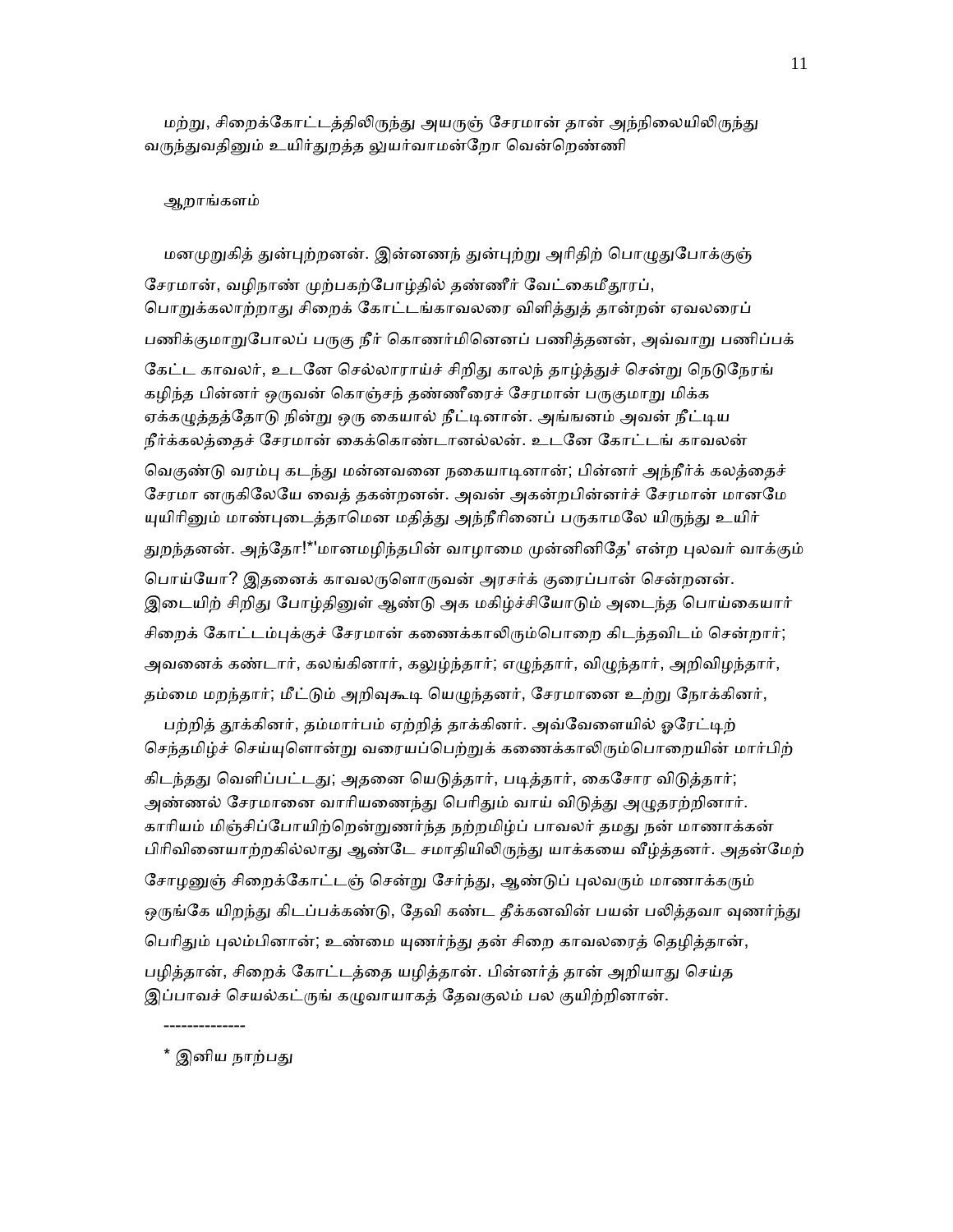இதுவே இந்நாடகத்தின் கதைச் சுருக்கமாம். இஃது அங்கம் என்னும் ஒருவகை நாடகச் சாதியின் பாற்படும். இதனிலக்கணத்தை எமது நாடகவியலிற் கண்டுகொள்க. இது யாம் புனைந்து வெளிப்படுத்திவரும் நாமகள் சிலம்பின்கண் எட்டாம் பரலாம். இத் பெரும்பாலும் அகவல் யாப்பினியன்றுளது; சிறுபான்மை ஆங்காங்கு வெண்பாவும் விருத்தப்பாவும் பிறவும் விரவி வந்துளது. இடையிற் 'களவழிநாற்பது' நூலினின்றும் சில பாக்கள் மேற்கொண் டுரைக்கப்பட்டுள. இஃது இன்னணம் முற்றுஞ் செய்யுளாய் முடிந்துளதேனும் பாத்திரங்களின் ஏற்றத்தாழ்வுகருதிச் சொல் விகற்பங்களும் நடை வேறுபாடுகளும் ஆங்காங்கு காட்டப்பட்டுள; ஆதலின் இது நடித்துக் காட்டும் நலமுளதாகுமென்றற்கண் யாதோர் ஐயப்பாடு மில்லை. இனிக் களவழி நாற்பதும், "குழவிபிறப்பினும்" என்ற புறப்பாட்டுமே இத்தமிழ் நாடகத்திற்கு முதனூலென நின்று உதவி ᾗாிந்தன.

இவ்வங்கத்தின் முதற் களத்தில் ஆன்ம லக்கணமும்; இரண்டாங் களத்திற் போர்செயல் நீதியும்; மூன்றாங் களத்தில் மெய்யுணர்ந்தாரியல்பும், கலைநலமுடையார் யாக்கை நலங்கருதாதிருத்தலும், மனநிறைவின் மாட்சியும்; நான்காங் களத்தில் கனவுகாட்சியினியல்பும், காரணகாரிய முறைப்பாட்டின் பெற்றியும், கடவுளார் செயற்கருத்தும்; ஐந்தாங் களத்திற் பெரியோரைப் பேணுமாறும், குருவினிடத் தொழுகுமாறும், வாழ்க்கைப்பயனும்; ஆறாங்களத்திற் பொருட் செல்வத்தி னின்றியமையாமையும், களியாட்டின் தீமையும், இவ்வுலக வாழ்க்கையின் மேதகவும், யாக்கைச் சிறப்பும், தற்கொலைப் பாவமும், மானத்தின் மாண்பும், ஆசிரியர்க்கு மாணாக்கர்பாலுள அன்பும், மனவுணர்வில் வழிப் பாவமின்மைக்கோளும், பிறவும் ஓராற்றல் விதிமுகத்தானும் மறைமுகத்தானும் உதாரண முகத்தானும் காட்டப்பட்டுள பான்மை அன்புடையார்க்கு எளிதிற் புலப்படும்.

முதற்கண் இந்நூல் மாதந்தோறும் ஆங்கில மொழியின் அச்சிட்டு வளிப்படும் கிறித்தவக் கலாசாலைப் பத்திரிகையின்கட் சிறிதுசிறிதாகப் பிரசுரமாகி

வெளிப்போந்தது; அது கண்ட நண்பர் பலரும் நூலினைத் தனித்து வெளியிடல் வேண்டினமையின் இது வெளிப்படுவதாயிற்று. தம் பத்திரிகையினின்றும் யாம் பெயர்த்து அச்சிட்டுக் கொள்ளும் உரிமைதந் துதவிய அப் பத்திராதிபர் மாட்டு வந்தனத்துடன் நன்றிபாராட்டுதலைத் தவிர்த்து யாம்வேறு செயக்கடவ

கைம்மாறென்னே? முற்றும் ஆங்கில மொழியனின்று வெளிப்படும் அப்பத்திரிகையின்கண் விலக்கென எம் புன்னூலையும் பதிப்பித்து எம்மைப் பலரும் நன்கு மதிக்குமாறியற்றிய அப்பத்திராதிபர் கருணைத்திறம் ஒரு போழுதும் மறக்கற்பால தன்ᾠ.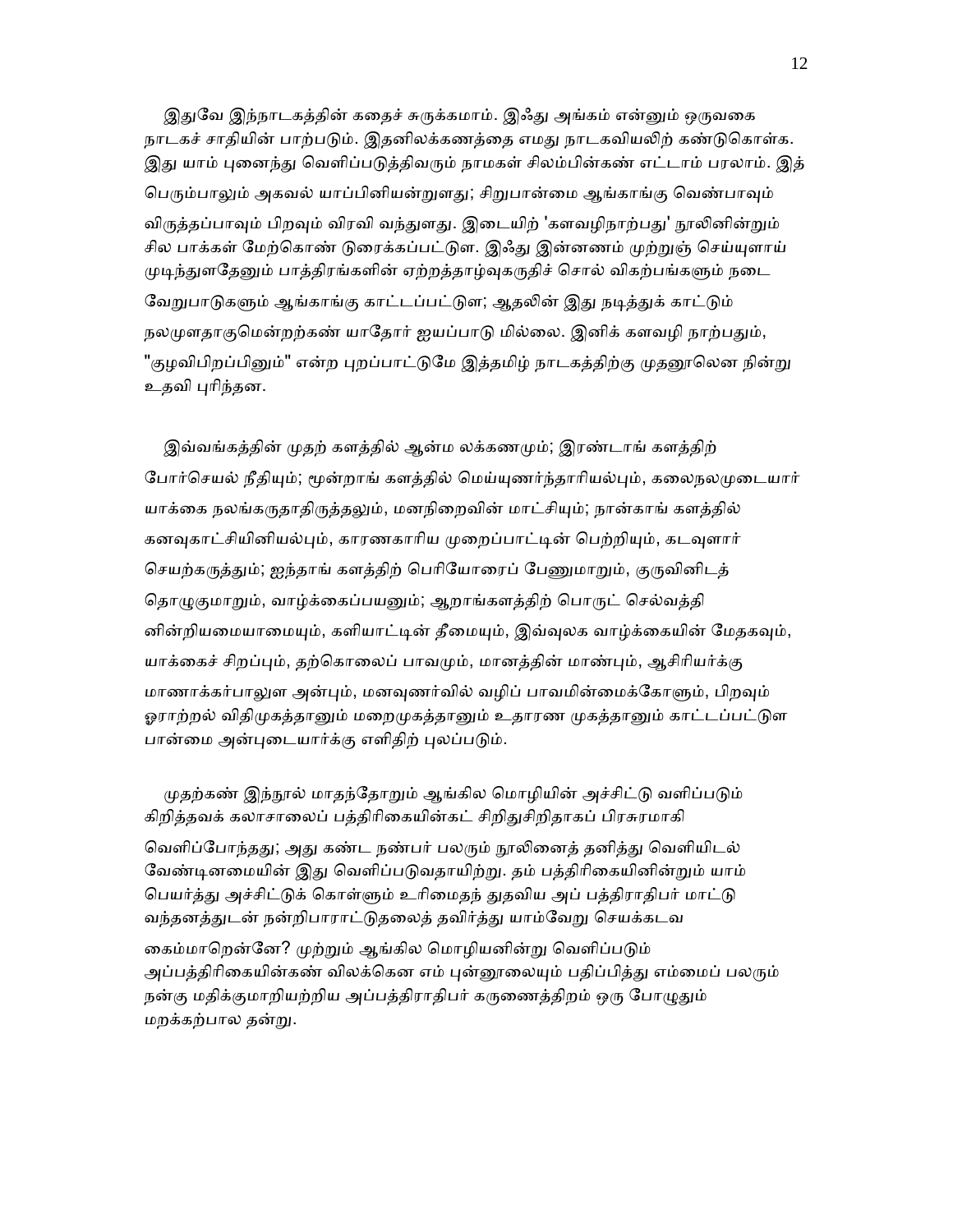இனி இது பற்பல தொழில் புரியஙுகால் இடையிடைக் கிடைத்த அவகாசங்களி-லெழுதிய தாகலின் இதன்கண் வழூஉக்கள் பல மலிந்திருத்தலுங்கூடும்; அற்றேல் நல்லிசைப்புலவராயினார் அவையிற்றைத் திருத்தி எம்மீது அருள் புரிவாராக.

இந் நன் முயற்சியின்கண் எம்மைத் தூண்டிக் கடைபோகுமட்டும் தோன்றாத் துணையா யுதவிபுரிந்து நின்ற எல்லாம்வல்ல முழுமுதற் கடவுளாய நடராசப்பெருமானை மனமொழிமெய்களிற் றொழுகின்றனம்.

என்று மெங்குறை யாங்கும் பரப்புநர் ᾐன்றி ெயம்மிடஞ் ெசால்லறி மாணவர் நின்று வேலை நிகழ்த்துந ராயினு மன்ற வெங்குருமாரவர் வாய்மையே. (2)

 16-9-1902. ெசன்ைன. வி. ேகா. சூ.

------

குறை - குற்றம். யாங்கும்-எவ்விடத்தும். துன்றி - நெருங்கி. சொல்லறிமாணவர் – நூல் பயிலும் மாணாக்கர். நின்று நிகழ்த்துநர்எனக் கூட்டுக. மன்ற - மிகவும்' பெரிதும். குருமார் - ஆசிரியர். வாய்மை - உண்மையாக. வாய்மையே அவர் எம்குருமார் என்க. --------------

## முன்னுரை.

ஆசிரியர் இந்நாடகத்தினை இயற்றுதற்குக் 'களவழி நாற்பதி'னையும், "குழவியிறப்பிலும்" என்ற தொடக்கத்த புறப்பாட்டினையுமே ஆதாரமாகக் கொண்டனர் என்பது அவர் எழுதியுள்ள முகவுரையானே விளங்கும். இந்நூலின்கட் குறித்துள்ள வரலாற்றினை மேற்குறித்த இருநூல்களுமேயன்றி வேறு சில நூல்களும் குறிப்பாக எடுத்துக் காட்டுகின்றன. செயங்கொண்டார் தாம் செய்த கலிங்கத்துப் பரணியில், "களவழிக் கவிதை பொய்கையுரை செய்யவுதியன் கால்வழித்தளையை வெட்டியரசிட்ட பரிசும்"\* என்று கூறியுள்ளனர். "இன்னருளின், மேதக்க பொய்கை கவிகொண்டு வில்லவனைப் பாதத்தளை விட்ட பார்த்திபனும்," என்றது விக்கிரம சோழனுலாவும், "அணங்கு, படுத்துப் பொறையனைப் பொய்கைக்குப் பண்டு, கொடுத்துக் கள வழிப்பாக் கொண்டோன்," என்று குலோத்துங்க சோழனுலாவும், " நல்லவன் பொய்கை களவழி நாற்பதுக்கு, வில்லவன் காற்றளையை விட்டகோன்," என்று' இராசசாச சோழனுலாவும், ";சேரமான்றன்னடிக் கண்டு தளை விடுத்தாய் ஏழ்தளையுள், பொன்னடிக் கென்பதென்ன புத்தியோ" என்று சொக்கநாதர் தமிழ்விடுதூதும், "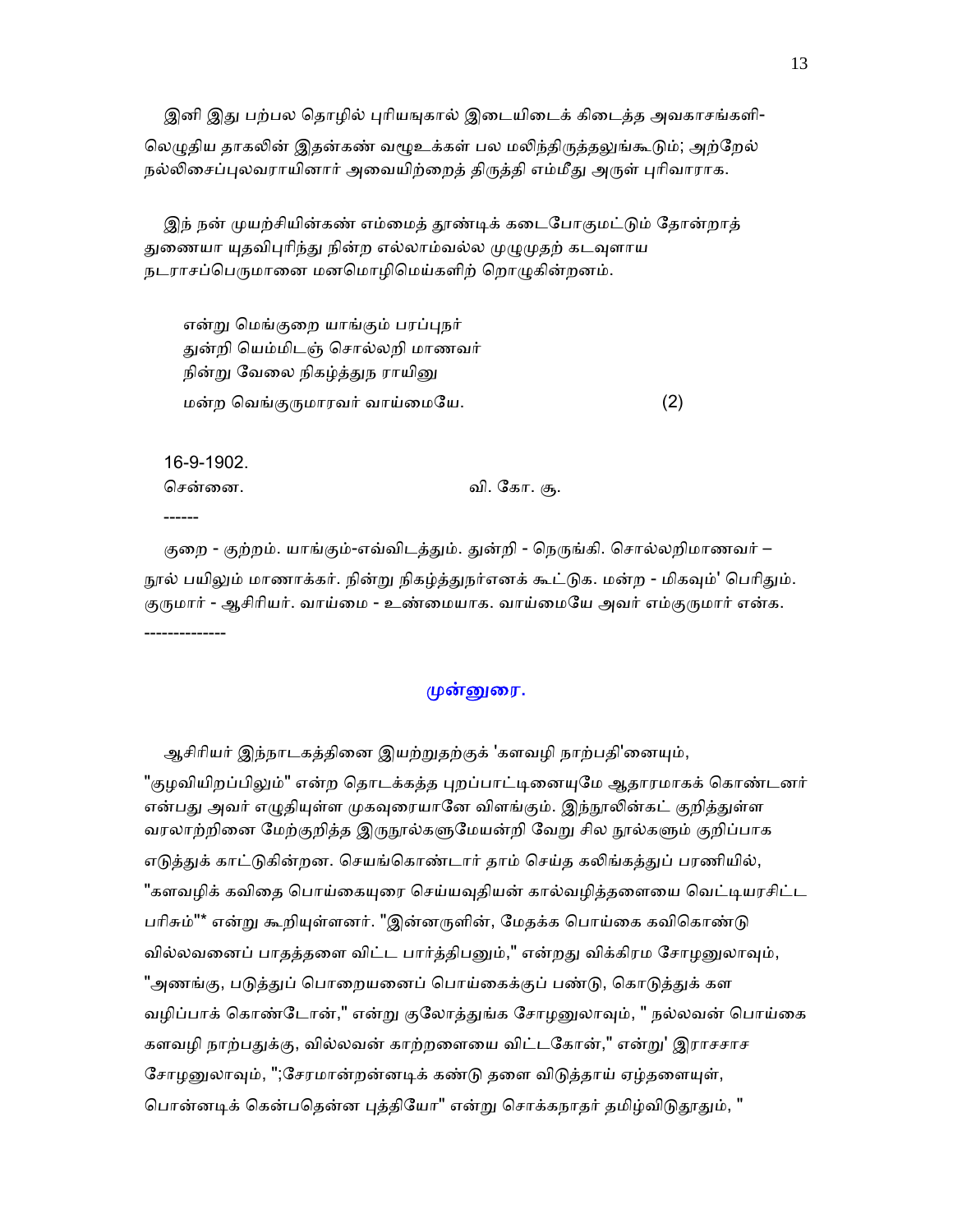செய்கை யரிய களவழிப்பா முன்செய்த பொய்கை யொருவனாற் போந்தாமோ - சைய மலைச்சிறைதீர் வாட்கண்டன் வெள்ளணி நாள் வாழ்த்திக், கொலைச்சிறைதீர் வேந்துக்குழாம்" என்ற தொல்காப்பிய நச்சினார்க்கினியருரை மேற்கோட் செய்யுள் ஒன்றும் இச்செய்தியைக் கூறுகின்றன. களவழி நாற்பதின் பழைய உரையின் இறுதியிற் காணப்படும், ' சோழன் செங்கணானும் சேரமான் கணைக்காலிரும் பொறையும் போர்ப் புறத்துப் பொருது, உடைந்துழிச் சேரமான் கணைக்காலிரும் பொறையைப் பற்றிக்கொண்டு சோழன் செங்கணான் சிறைவைத்துழி, பொய்கையார் களம்பாடி வீடுகொண்ட களவழி நாற்பது முற்றிற்று," என்ற வாக்கியம் இவ்வரலாற்றைச் சுருக்கமாகவும் தெளிவாகவும் கூறுகின்றது. ஆயினும் புறப்பாட்டு, 74-ம் செய்யுளாகிய, " குழவி யிறப்பினு மூன்றடி பிறப்பினும்" என்ற தொடக்கத்த பாவின் இறுதியிற் காணப்படும், பாடினோர் பாடப்பட்டோரைக் குறிக்கும் பகுதிக்குறிப்பில், " சேரமான் கணைக்காலிருந்பொறை சோழன் செங்கணானோடு திருப்போர்ப் புறத்துப் பொருது பற்றுக்கோட்பட்டுக் குடவாயிற் கோட்டத்துச் சிறையிற் கிடந்துதண்ணீர் தாவென்று பெறாது பெயர்த்துப் பெற்றுக் கைக்கொண்டிருந்து உண்ணான் சொல்லித் துஞ்சிய பாட்டு" என்று எழுதியுள்ள வாக்கியத்தால், சேரமான் கணைக்கா லிரும்பொறை சிறைவீடு பெற்றமை கைறப்படாததோடு 'துஞ்சிய என்ற சொல்லால் அவனிறந்தான் என்பதும் புலனாகின்றது. இதனை ஆதராமாகக் கொண்டே மானவிஜய ஆசிரியரும் கணைக்காலிரும் பொறை உயிர் நீத்தமையையே கூறினார்.

----------

\* "வெட்டியரசிட்ட வவனும்" பாடபேதம்.

அங்ஙனமெனில், களவழிபாடிச் சிறைவீடு பெற்றது பொய்யோ என்பார்க்குச் சமாதானமாகச் சிறைவீடு பெற்றதும் உண்டு அவன் துஞ்சியதும் உண்டு, என்றிரண்டு பகுதியையும், ஒருவாரு பொருத்தியே தமது நாடகக் கதையை ஆசிரியர் அமைத்தனர்.

இது நிற்கத், தமிழ் நாவலர் சரிதையென்னும் நூலுள், "சேரன் கணைக்கா லிரும்பொறை செங்கணானாற் குணவாயிற் கோட்டத்துத் தளைப் பட்டபோது பொய்கையாருக்கு எழுதிவிடுத்த பாட்டு," என்ற தலைப்பின் கீழ் மேற்குறித்த "குழவி யிறப்பினும்," என்ற புறப்பாட்டுக் காணப்படுவதோடு, அதன்கீழ், "இதுகேட்டுப் பொய்கையார் களவழி நாற்பது பாடச் செங்கணான் சிறைவிட்டு அரசளித்தான்," என்ற வாக்கியமும் காணப்படுகின்றது. இது புறநானூற்றிற் கண்ட குறிப்போடு மாறுபடுவது வெளிப்படையாகத் தெரிகிறது.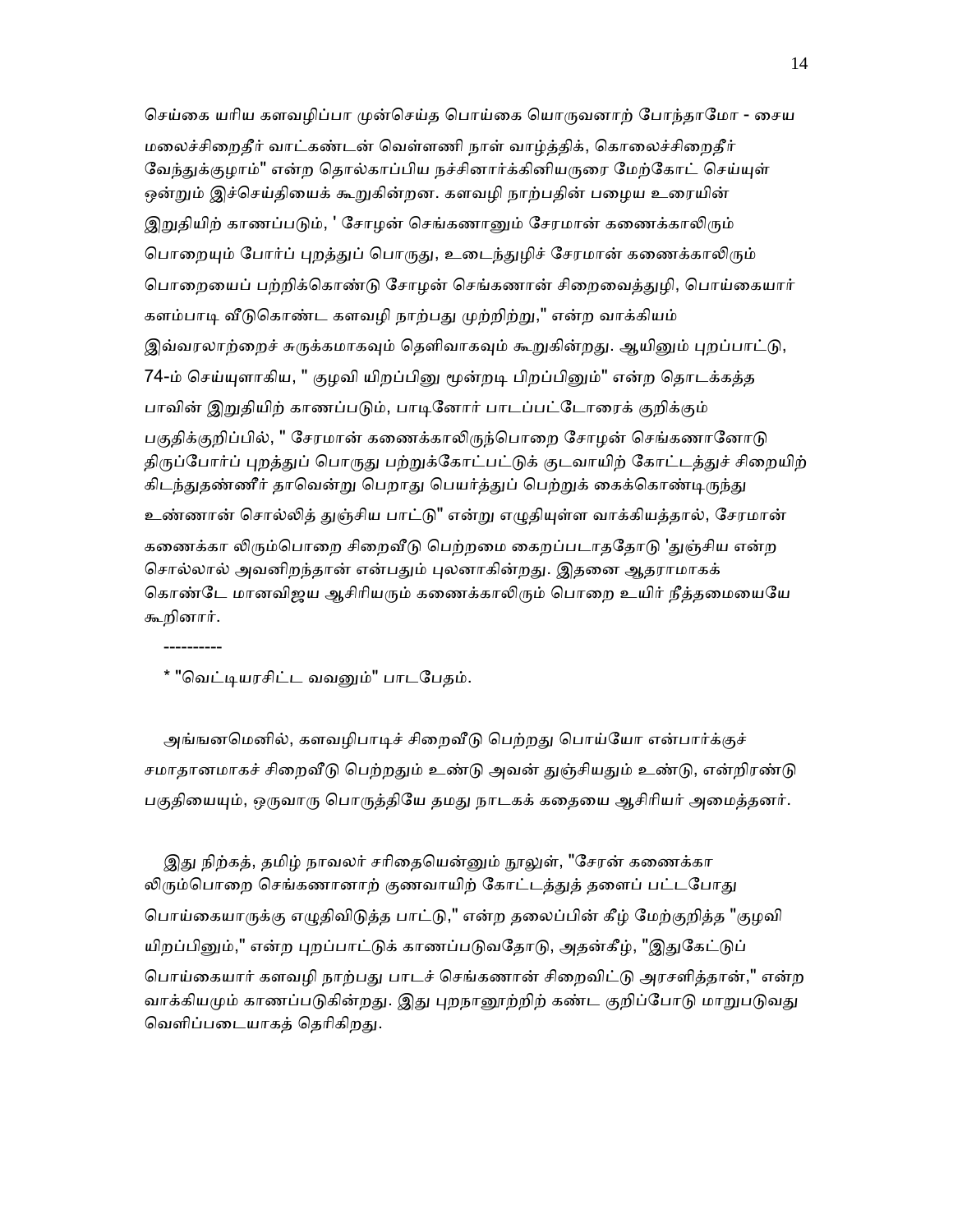இனிச், சோழன் செங்கணானோடு பொருது பற்றுக் கோட்பட்டுச் சிறையின்கண் நீர் பெறாது துஞ்சிய கணைக்காலிரும்பொறை வேறு என்றும், களவழி நாற்பதாற் சிறை வீடு பெற்று அரசுரிமை எய்தியவன் இன்னவன் வழித்தோன்றலாகிய மற்றெரு கணைக்கா லிரும்பொறை யென்றும், முன்னவனொடு பொருதவன் 'எண்டோளீசற்கு எழுபது மாடஞ்சமைத்த' முதற்செங்கட் சோழனென்றும், பின்னவனொடு பொருதவன் பொய்கையாரால் களவழி பாடும் புகழ்பெற்ற இரண்டாஞ் செங்கட் சோழனென்றும், பெரிய புராணத்திற் சேக்கிழார் கோச்செங்கட்சோழன் வரலாறு கூறுமிடத்து, "அனபாயன், முந்தைவரும் குல முதலோராய முதற் செங்கணார்" என்று விதந்து பாராட்டியதே இதற்குச் சான்றென்றும் சிலர் கூறுவர். இங்ஙனம், 'துஞ்சிய' என்றதும் 'சிறைவீடு பெற்று அரசெய்தியதும்' ஒன்றற்கொன்று முரண்பாடுற்றுக் கிடத்தலே இத்தகைய ஆசங்கைக்கு இடனாகின்றது.

மேற்கூறியவற்றை யெல்லாம் துனித்து நோக்குமிடத்துத் 'துஞ்சய' என்ற சொற்கு, 'மயங்கிக்கிடந்த' அல்லது 'மூர்ச்சித்துப்போன' என்ற பொருள் கொள்ளின், வெளிப்படையில்முரணாகத் தோன்றும். இவ்விரு பகுதிகளும் சிறிதும் இடர்ப் பாடின்றிப் பொருந்தும். "துஞ்சய' என்ற சொல் இறந்த என்ற பொருளையே மிகுதியும் தருவதாயினும் இங்கு மூர்ச்சித்த என்ற பொருள் கொள்ளவேண்டும்,' என்று பிரமஸ்ரீ மகாமேகாபாத்தியாய தாக்ஷிணாத்ய கலாநிதி உ. ேவ. சாமிநாைதயர் அவர்கள் (சங்கத்தமிழும் பிற்காலத் தமிழும் பக்கம் 94) கூறியது மிகவும் பொருத்தமுடையது.

ஈதிங்ஙனமாகவும், மானவிஜய வாசிரியர் கதையினை வேறுவிதமாக முடித்தது சாலாதே யெனின், அற்றன்று; உண்மை எவ்விதமாயினும், ஆசிரியர் தாமெழுதுவது நாடகமாதலாலும், நாடகவாசிரியர்கள் தான் முடித்துக் காட்ட விரும்பிய பொருளமைதிக் கேற்பக் கதையினை மாற்றிக்கோடல் தக்கதொன்றாய புனைந்துரையாதலானும், எடுத்துக்கொண்ட நாடகம் அவலச் சுவைத்தாய அங்கமாதலானும், அதற்கேற்பத் தீப்பொருனிறுதியாய் ஆருயிரிழத்தல் கூறுவது அமைவுடைத்தாதலானும், அங்ஙனம் கோடற்குத் 'துஞ்சிய' என்ற சொல் இடந்தரலானும், நாடகவாசிரியர் முறைமையில் நோக்கமிடத்து அன்னார் கொண்டது தவறாகா தென்பது தானே போதரும்.

இந்நாடகம் தசரூபகங்களுள் ஒன்றாகிய அங்கம் என்னும் சாதியுள் அடங்கும். இதனிலக்கணம்,

"அவலச்சுவைத்தா யங்கமொன் றுடைத்தாய்க் கவலைகொண் மகளிர் கசிந்துள மழுங்க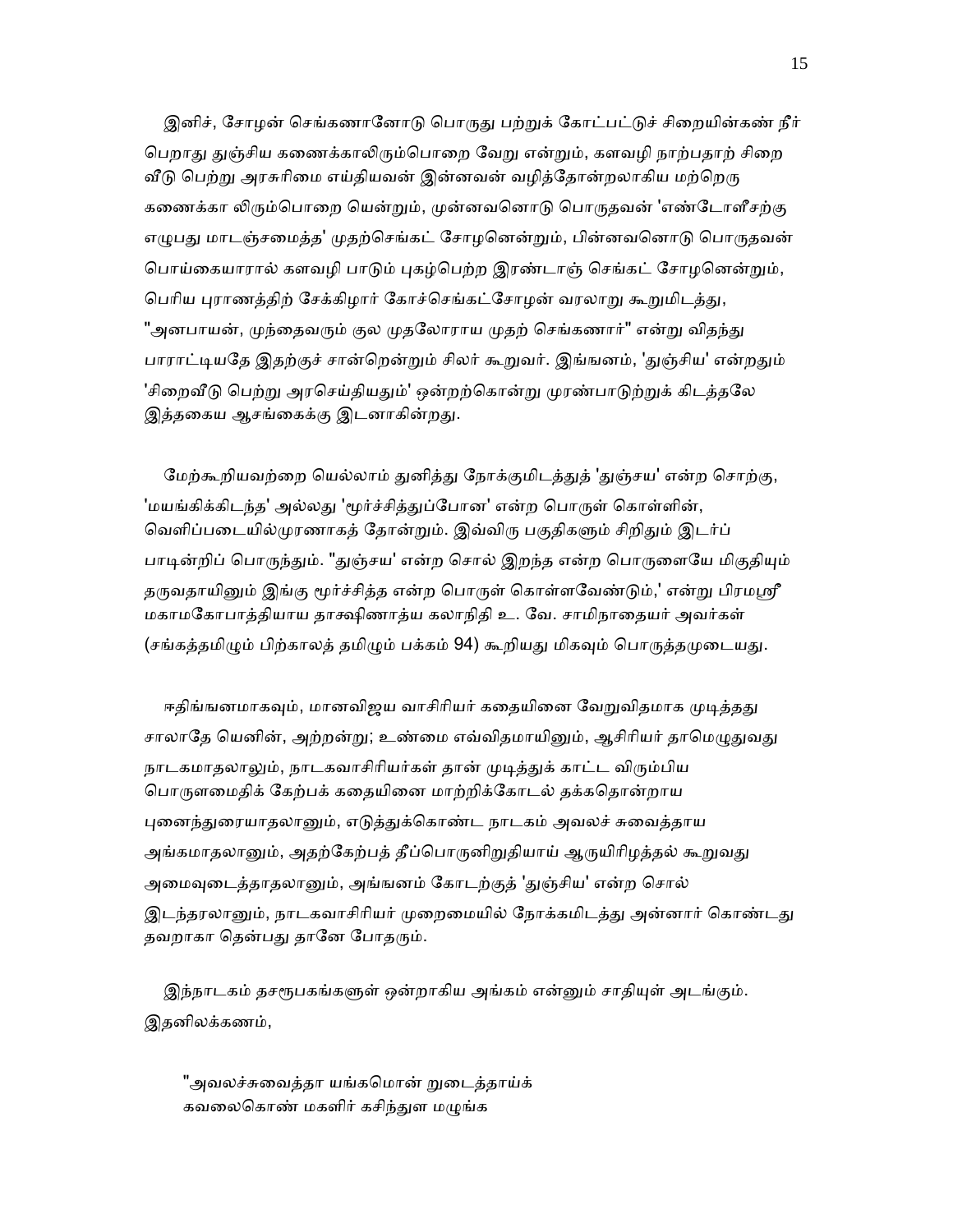அண்மினர் வாய்விᾌத் தரற்ᾠமாண் பிற்றால் வாதம் விளைத்து வாய்ப்போர் காட்டி மக்கள் பாத்திரமா வயங்குறு வதுவே அங்க ெமன்ன அறிதல் ேவண்ᾌம்" (3)

என்று இவ்வாசிரியர் தாமெழுதிய நாடவியற் சூத்திரத்தாலினிது விளங்கும்.

பொய்கையார் என்ற பெயருடைய புலவர்கள் பலர் இருந்தனர் என்பது பழைய நூல்களால் வெளியாகின்றது. களவழி நாற்பது பாடியவர் ஒரு பொய்கையார். புறநானூற்றில், "கோதை மார்பிற் கோதையானும், " "நாடனென்கோ வூனென்கோ" என்ற தொடக்கத்த செய்யுட்(48, 49)களால் சேரமான் கோக்கோதை மார்பனைப் புகழ்ந்து பாடியவர் பொய்கையார் என்று தெரிகிறது. பொய்கையார் பாடியதாக நற்றிணையில்,"பருவா னெஞ்சமொடு பல்படரகல" என்ற தொடக்கத்துச் செய்யுளொன்று காணப்படுகிறது. நாலாயிர திவ்யப் பிரபந்தத்துள் முதற் றிருவந்தாதி பாடியவர் பொய்கையாழ்வார். அவையே யனிறிப் பதினெண் கீழ்க்கணக்கினுள் ஒன்றென வொருசாராராற் கொள்ளக்கிடக்கும் 'இன்னிலை' யென்னும் நூலொன்று பொய்கையார் பெயரால் வெளிவந்துள்ளது. இன்னும் யாப்பெருங்கல விருத்தி யுரையிற் சில மேற்கோட் செய்யிட்கள்பொய்கையார் வாக்காக எடுத்துக் காட்டப்பட்டுள்ளன. மேற்கூறிய எல்லாவற்றையும் பொய்கையார் என்ற புலவரொருவரே பாடினாரென்றும் அவரே திருமாலடிமையிற் சிறந்து விளங்கினமையின் ஆழ்வார் என்று அழைக்கப்பட்டாரென்றும் நற்றிணை நுன்முகத்து அதன் உரையாசிரியர் கூறியுள்ளார்.

ஆயினும் முதற் றிருவந்தாதிச் செய்யுண்டைக்கும் ஏனைய புறநானூறு களவழி நாற்பதாகிய நூல்களின் நடைக்கும் பெரிதும் வேறுபாடு காணக்கிடக்கின்றமையானும், ஆழ்வார் மறந்தும் புறந்தொழா மாண்பின ராதலானும், முதற் றிருவந்தாதி இயற்றிய பொய்கை யாழ்வார் வேறு, ஏனையவற்றை இயற்றிய பொய்கையார் வேறாவார் என்று கொள்வதே அமைவுடைத்தாகும். இங்ஙனங் கோடலே மகாமகோபாத்தியாய சாமிநாதையர் அவர்களுக்கும் கருத்தென்பதைப் புறநானூற்றுப் பாடினோர் வரலாற்றுக் குறிப்பா லறியாலாம். பொய்கை என்பது தமிழ் நாட்டு மேற்றிசைக் கண்ணதோரூர் என்றும் அங்குப் பிறந்தமையால் இவர்க்குப் பொய்கையார் எனப் பெயர் வாய்ந்ததென்றும் கூறுவர். இவரே தாம்பாடிய "கோதைமார்பிற் கோதையானும்," என்ற புறப்பாட்டுள், "கண்ணா றும்மே கானலர் தொண்டி, யஃதெம் மூரே" என்று கூறியாது அவர் சேரனையடைந்த பின்னர் அவர் தாம் வசித்துவந்த தொண்டியைத் தமது ஊராக்க் கூறினாரென்று கோடலே பொருந்துவதாகும். இவருடைய காலம் சோழன் செங்கணான் காலமே.

சோழன் செங்கணான் உறையூரில் அரசுபுரிந்த சோழருளொருவன். இவன் பிறக்கவேண்டிய அமயங் கழித்துப்பிறந்தமையால் சிவந்த கண்களையுடையனாயினன்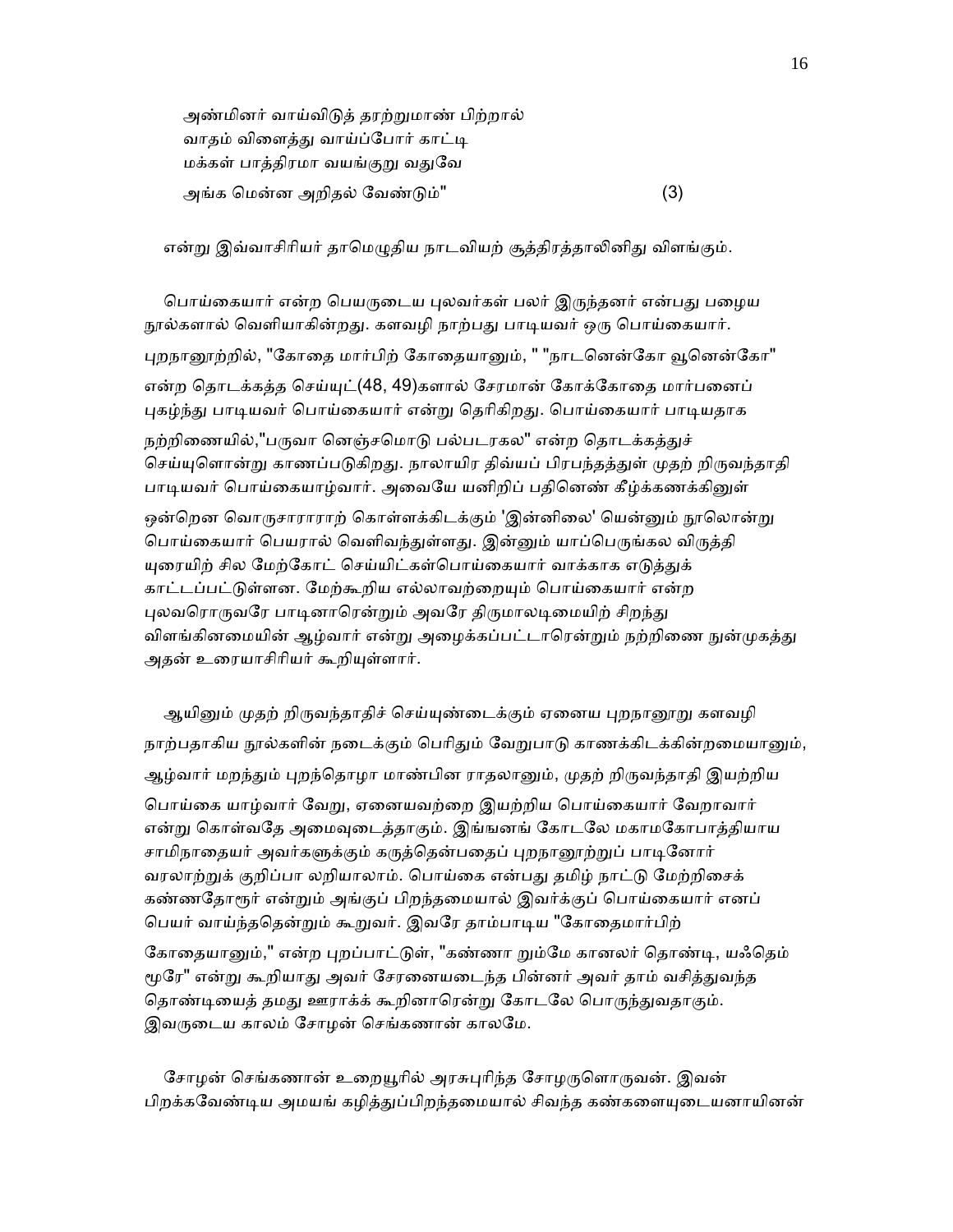என்றும், அதனால் அவனுக்குச் செங்கணானெனப் பெயர் வாய்ந்ததெனவும் புராணம் கூறும். இவனைக் கோச்செங்கட்சோழன் என்றுங் கூறுப. அறுபத்து மூன்று நாயன்மார்களில் ஒருவன். இவன் எண்டோனீசற்கு எழுபதுமாடங் கட்டியவனாக்க் கூறப்படுதலின் சிவபத்தியிற் சிறந்தவன் என்பது புலப்படும். திருமங்கை மன்னன் பெரிய திருமொழியில் இவன் சிறப்பித்துக் கூறப்பட்டிருத்தலின் திருமால் பக்தியிலுஞ் சிறந்தவன் என்பதற்குத் தடையில்லை. நன்னிலம், அம்பர் முதலான தலங்களில் இவன்

கோயில் எடுப்பித்த விவரத்தைத் தேவாரப்பதிகங்கள் கூறுகின்றன. இவன், சேரமான், பொய்கையார் ஆகிய இருவர் மாட்டுமிழைத்த தீமைக்குக் கழுவாயாகப் பல தலங்களிலும் தேவகுல மெடுப்பித்தான் என்று இந்நாடகவாசிரியர் தமது கதைக்கு ஏற்பப் பொருத்திக்கொண்டது மிகவும பாராட்டற்பாலது. இவன் மழுமலப் போரிற் கணைக்காலிரும் பொறையை வென்றகப்படுத்திய செய்தியை,

"நன்னன் எற்றை நறும்பூண் அத்தி துன்னருங் கடுந்திறற் கங்கள் கட்டி பொன்னணி வல்விற் புன்றுறை யென்றாங் கன்றவர் குழீஇய அளப்பருங் கட்டூர்ப் பருந்துபடப் பண்ணிப் பழையன் பட்டெனக் கண்டᾐ ேநானா னாகித் திண்டேடர்க் கணைய னகப்படக் கழுமலந் தந்த பிணையலங் கண்ணிப் பெரும்பூட் சென்னி."

என்று அகநானூற்றுச் செய்யுட்பகுதி விளக்குகின்றது. இதன்கண் கழுமலப் போருக்குக் காரணமும் ஒருவாறு கூறப்பட்டுள்ளது.

சேரனது படைத் தலைவர்களாகிய நன்னன் முதலியோருடன் சோழன் படைத் தலைவனாகிய பழையன் பொருது அவர்களை வென்று அவர்தம் பாசறையை அழித்த பின்னர்த் தான் இறந்து பட்டனனென்பதும் அங்ஙனம் அவன் பட்டமைக்குப் பொறாதவனாகிய சோழன் படைகொடு சென்று கழுமல மென்னுமிடத்திற் சேரனையும் அவன் துணையரசர்களையும் பொருது வென்றதுமன்றிக் கணைக்கா லிரும்பொறையைக் கைப்பற்றியும் மீண்டனன் என்பதும் மேற்குறித்த அடிகளால் விளங்குகின்றன. ஆயினும், அச்செய்யுளின் உரைக்குறிப்பில், 'கணையன் - சேரன் படைமுதலி; முன் சொன்னவர்க்குப் பிரதானி,' என்று காணப்படுதலின், சிலர் அச்செய்யுளிற் குறித்த கணையன், சேரமான் கணைக்கா லிரும்பொறையல்லன் அவனது சேனாபதியே என்றும், சேரமானைப் பற்றியது மற்றோர் போர்க்களத்து என்றும் துணிந்து கொண்டனர். என்றாலும், இந்நாடகவாசிரியர், மேற்குறித்த அகநானூற்றுக் குறிப்புரையைத் தழுவாது, " ஓ ஓ உவமனுறழ்வின்றி யொத்ததே, காவிரி நாடன் கமுமலங் கொண்ட நாள்.................புனனாடன், மேவாரை பட்டகளத்து" என்று களவழி நாற்பதில் கழுமலப் போரையே பொய்கையார்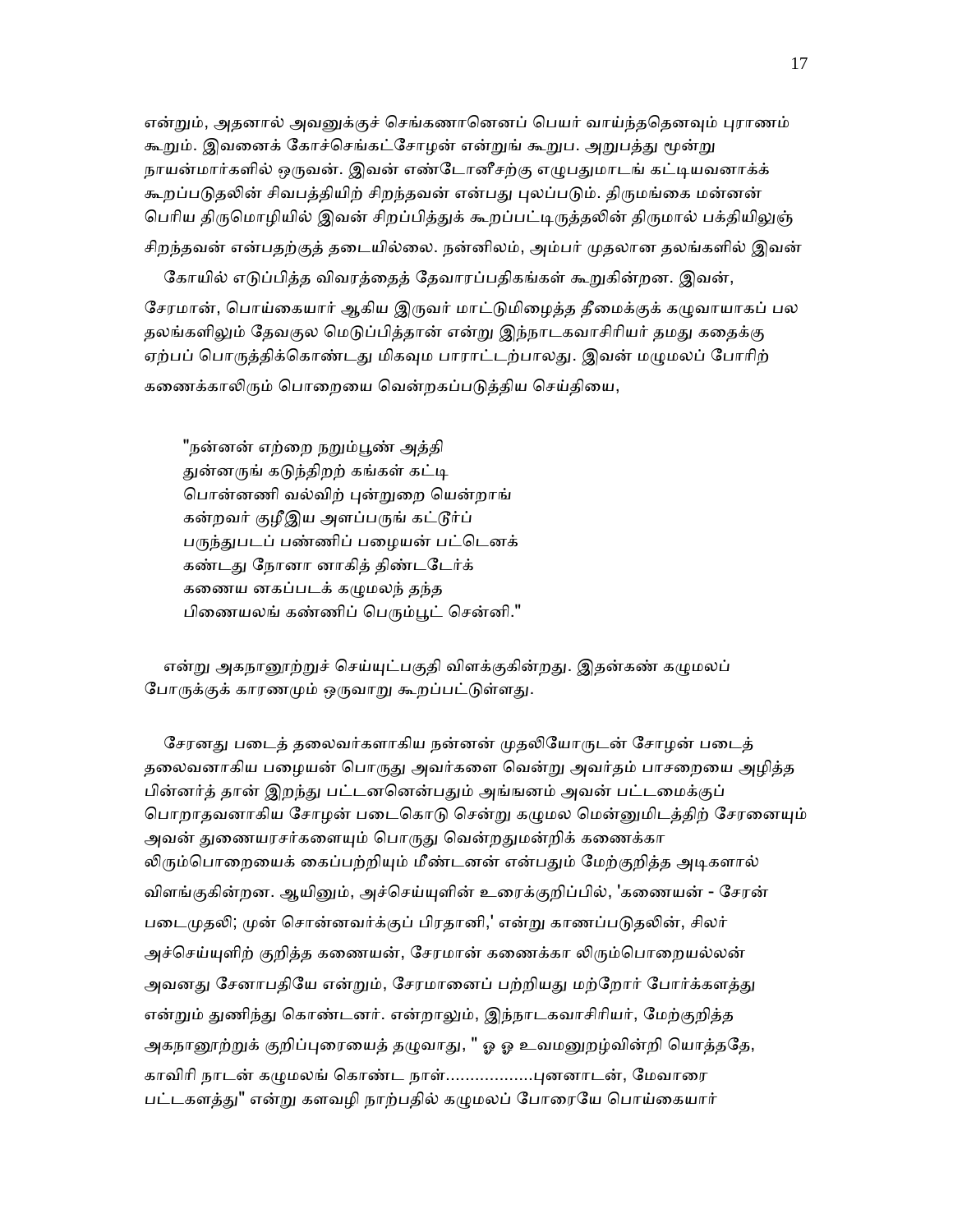சிறப்பித்துப் பாடியிருத்தலாலும், அக்கமுமலத்தையே " புனனாடன் வஞ்சிக் கோவட்டகள" மாகப் பின்னரும் அவர் கூறலாலும், களவழி நாற்பதின்பழைய வுரையின் இறுகியிற் காணப்படும், "சோழன் செங்கணானுஞ் சேரமான் கணைக்கா லிரும்பொறையும் போர்ப்புறத்துப் பொருதுடைந்துழிச் சேரமான் கணைக்கா லிரும்பொறையைப் பற்றிக்கொண்டு சோழன் செங்கணான் சிறைவைத்துழிப் பொய்கையார் களம்பாடிவீடு கொண்ட களவழி நாற்பது முற்றிற்று," என்ற வாக்கியத்தால், பொருதுடைத்து பற்றுக்கோட்பட்டவன் கணைக்கா லிரும்பொறையே என்று தெளிவாக விளங்குதலாலும், " கணையகப்படக் கழுமலந்தந்த" என்ற அகநானூற்றடியிற் குறிக்கப்பட்ட கணையன், கணைக்காலிரும்பொறை யென்றே துணிந்து கொண்டனர்.

ஈண்டுக் குறித்துள்ள கழுமலம் என்பது சீகாழிப்பதியைக் குறிப்பது அன்று, சேரநாட்டகத்த தோரூர் என்றே, இந்நாடக வாசிரியர் கருதியுள்ளா ரென்றாலும், அதுவும் அதன் பெயரை நோக்குமிடத்து ஓர் புண்ணிய க்ஷேத்திரமாக இருத்தல் வேண்டுமென்று நினைத்தே, தமது நாடகத்தில், " திருக்கழு மலத்துச் செருக்கணின் வென்றியை" என அப்பதியை விசேடித்துக் கூறியுள்ளார். கழுமலம் சேரனுடைய நகர் என்பது, நற்றேர்க்குட்டுவன் கழுமலந் தன்ன அம்மாமேனி" என்ற அகநானூற் றᾊகளால் விளங்கும்.

கணைக்காலிரும் பொறையைச் சிறைவைத்த இடம் குடவாயிற் கோட்டம் என்பது, "குழவி யிறப்பினும்" என்ற புறப்பாட்டின் கீழ்க்குறிப்பாற் தெரியவருகின்றது. இதனையே "குணவாயிற் கோட்டத்துத் தளைப்பட்ட போது" என்று தமிழ் நாவலர் சரிதை கூறுகின்றது. பண்டைக் காலத்துப் பெரிய தலைநகரங்களின் நான்கு வாயில்களிலும் புறம்பே கோட்டங்கள் அமைக்கப்பட்டிருந்தன வென்பதும், அவை தத்தம் திசைப்பெயரான் விசேடிக்கப்பட்டுப் பெயர் வழங்கப்பட்டுவந்தன என்பதும், பிற்காலத்தில் அத்தலை நகரங்கள் சிறப்பிழந்து குன்றிய காலத்தும் அப்புறநகர்க் கோட்டங்கள் அவ்வப் பெயரான் அழைக்கப்பட்டு வந்தன வென்பதும், அக்கோட்டங்களைச் சூழ்ந்து சீறூர்கள் உண்டாகிப் பழைய கோட்டங்கள் அழிந்து போன காலத்தும் அச்சீறூர்களும் அக்கோட்டங்களின் பெயரையே பெற்று வரலாயின என்பதும், ஊர்ப்பெயர் வரலாற்று முறையை யாராய்வோர்க்கு\* எளிதிற் புலனாம்\*. ஆகவே, குணவாயில் குடவாயிற் கோட்டங்கள் இப்பொ ழுது பெரிய நகரங்களைச் சார்ந்த சீறூர்களாகச் சிலசு\* இடங்களிற் காணப் படினும் அக்கோட்டங்கள் ஆதியில் ஊர்களையே குறித்துள்ளனவென்று அவற்றை தேடுவதிற் பயனில்லை, எனவே, வென்ற அரசன் தோற்றுப் பற்றுக்கோட்பட்ட அரசனைத் தன்னூர்க்குக் கொடுவந்து\* அவ்வூர்க் கோட்டத்திற் சிறை வைத்தனனென்று கொள்வது பொருத்தமுடைய தொன்றாகும். ஆதலால், புறநானூற்றிற் குடவாயிற் கோட்டம் என்றது செங்கணானின்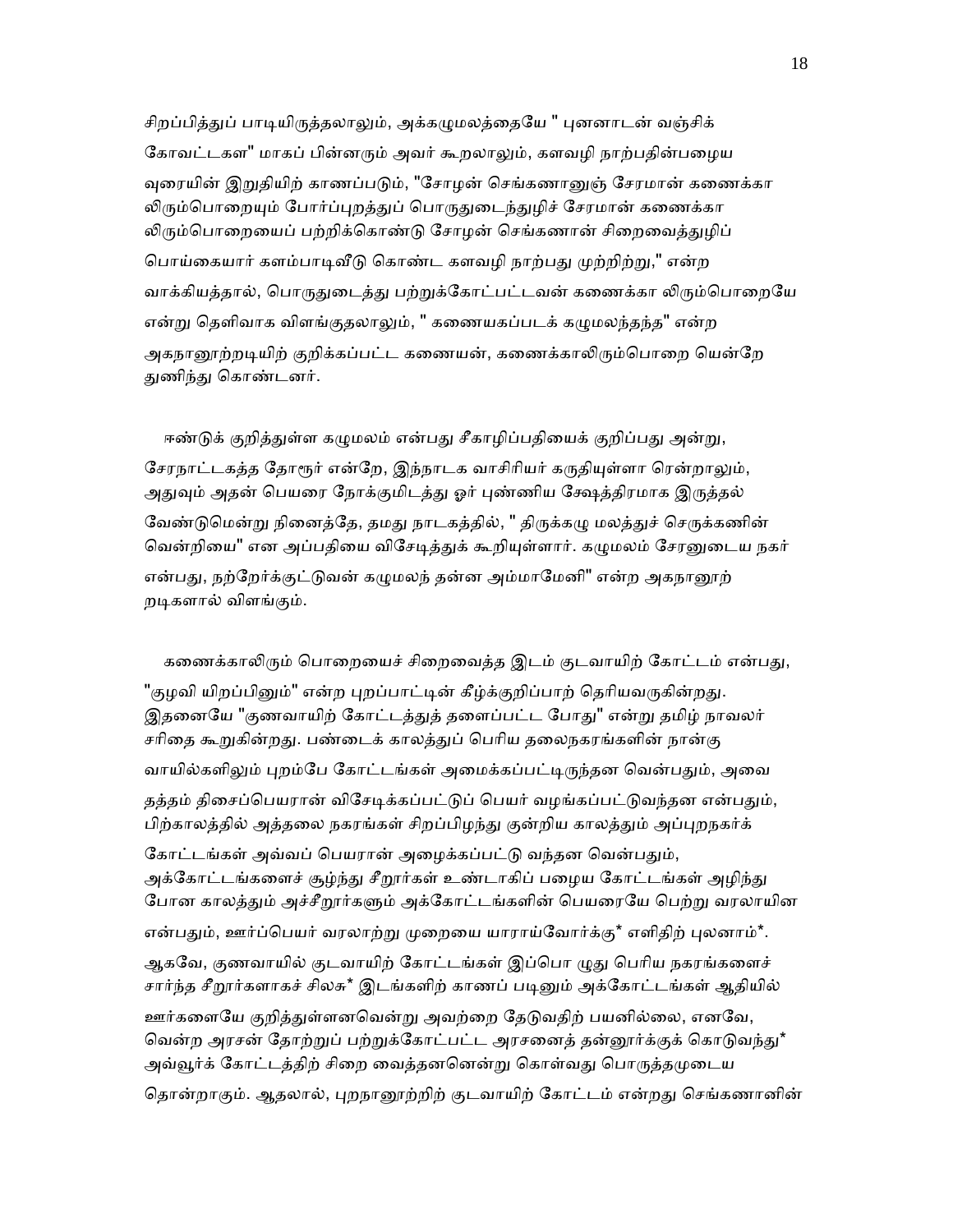தலைநகராகிய உறந்தையம்பதியின் மேலைவாயிற் புறம்புள்ள கோட்டமென்று கொண்டு அதன் கண்ணே கணைக்கா லிரும்பொறை சிறையிடப்பட்டனன் என்று இந் நாடக வாசிரியர் கூறியது தவறாகாது. பொய்கையாரையும் உடன் சிறையிட்டதைப்பற்றி முந்தை நூல்கள் எவையும் கூறாவிடினும், நாடகப் போக்கிற்கேற்ப இவர் அங்கனம் கூறினாராதலின் அவர் எவருடனும் முரணினார் என்ᾠ கூறற் கிடமில்ைல.

\* குடவாயில், குடவாசல் என வழங்கபெற்றுக் கும்பகோணத்திற்கு மேற்கிலுள்ள ஒரு சீறூரையும்; குணவாயில் என்பது வஞ்சி நகரத்திற்குக் கீழ்த்திசையிலுள்ளதாய திருக்குணவாயில் என்னும் ஊரையும் குறிக்கும்.

இனிப், 'போர்ப்புறத்து' என்பதற்குச் சாதரணமாகப் போர்க்களத்து என்று பொருள் கூறலாமாயினும், அஃது அத்துணைச் சிறப்புடைய தன்றென்று கொண்டு, போர் என்னும் ஊரின் புறத்து எனப் பொருள் கூறலே சிறப்புடைத்தென்றும், அப்போர் என்னும் ஊர் சோழனது சேனாவீரனாகிய பழையனதாய்ச் சோணாட்டிலுள்ளதொரு நகரென்றும் சிலர் அபிப்பிராயப் படுகின்றனர். "புனலம் புதவிற் போஒர்க் கிழவோன், பழைய னோச்சிய வேல்", என்று அகநானூறும், "வெண்கோட் டியானைப் போஒர்க் கிழவோன், பழையன் வேல்", என நற்றிணையும் போர் என்னும் ஊர் பழையனுடைய நகராய்க்கூறுமாயினும், † ஆண்டுச் செங்கணாற்கும் பொறையற்கும் போர் நிகழ்ந்ததாகக் கூறவில்லை. முருகக்கடவுள் கோயில் கொண்டுள்ளதும் சிதம்பர சுவாமிகளாற் பாராட்டப் பெற்றதுமான போரூர் என்ற ஸ்தலமொன்றுண்டு. இக்காலத்துத் திருப்பூர் என வழங்கப்படும் ஊர் சேரனாட்டதாதலின் அதுவே அக்காலத்தில், திருப்போர் என வழங்கப்பட்டிருத்தல் வேண்டும் எனச் சிலர் ஊகிக்கின்றனர். முன்னர்க் குறித்துள்ள அகநானூற்றுச் செய்யுட்பகுதியிற் "பழையன் பட்டெனக் கண்டது நோனானாகித் திண்டேர்க் கணைய னகப்ப டக் கழுமலந்தந்த," என்று பழையன் செய்தி காணப்படுதலின், ஈண்டுக் குறித்த போர் அவனுடைய ஊரே என்று துணிதற்கு இடமிருப்பினும், புறநானூற்றில்

"வருதார் தாங்கி யமர்மிகல் யாவது,"(செய். 62) "கணிறு முகந்து,"(செய்.368)

-----------

என்ற செய்யுட்களின் கீழ்க் குறிப்புக்களில், 'போர்ப் புறத்துப்பொருது,' என்று காணப்படும் இடத்திலும், போர் என்பது பழையனது ஊரே என்றுகொள்ளுதற்கு இடஞ் சிறிதுமில்லாமையால், "போர்ப் புறத்துப் பொருதல்" என்னுஞ் சொற்றொடர்க்கு வேறு பொருள் கோடலே அமைவுடைத்தெனத் தோன்றுகிறது. மேற்சென்ற படையும் எதிரூன்றிய படையும் தம்முட் கலந்து பொருமிடத்தே இருதிறச் சேனாதிபதிகளுக்குத்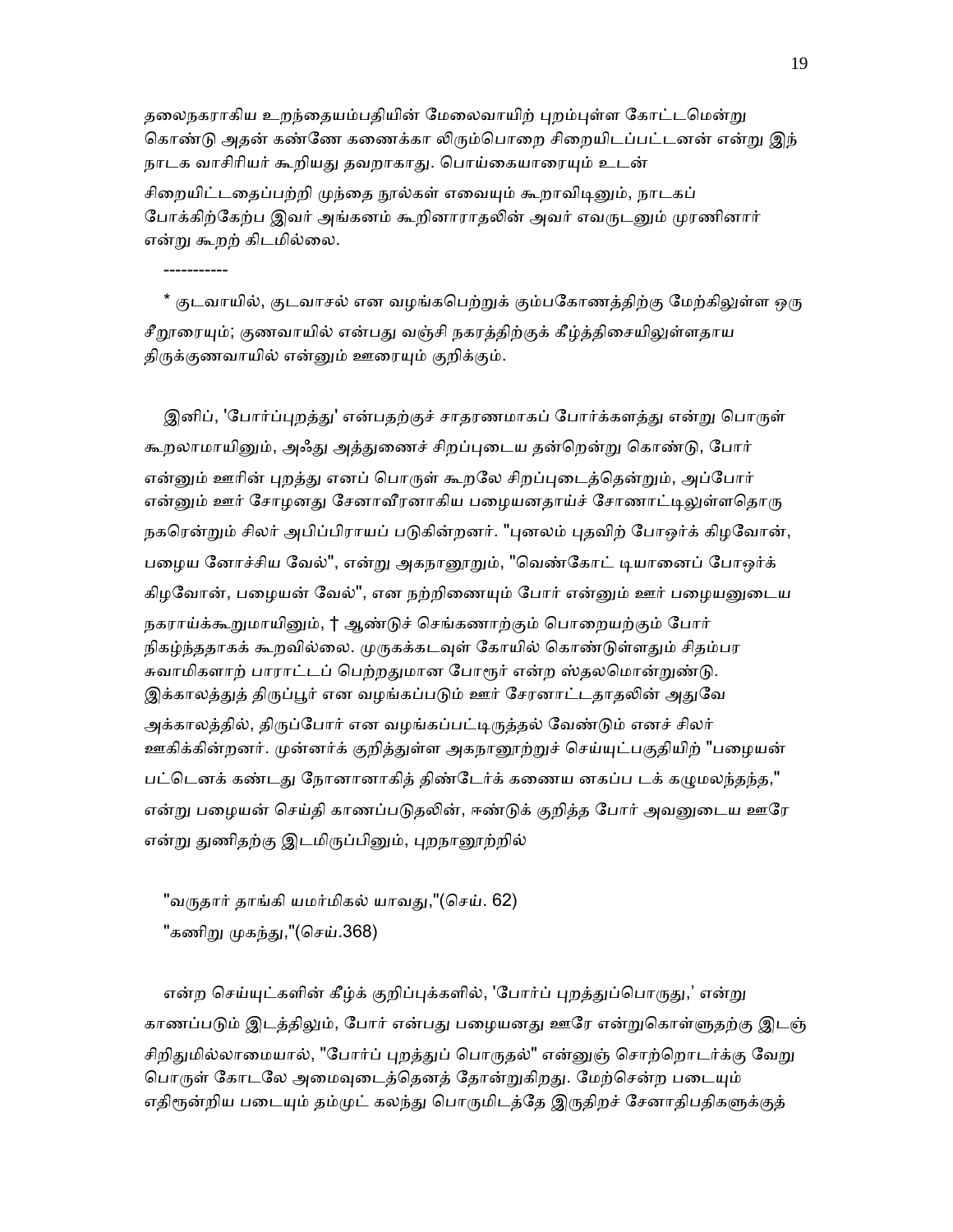தம்முடைய வன்மைதோன்றத்தனியே பொருது நிற்றலைப் 'போர்ப்புறத்துப் பொருதல்,' என முன்னையோர் குறிப்பித் திருத்தல் கூடும் எனக் கருதுகின்றேன்.

† 'பேஎர்க் கிழவோன்' என்ற பாடமும் உண்டு.

-------

சேரமான் கணைக்கா லிரும்பொறை புலவர் பெருமானான பொய்கையாரைத் தனது ஆசிரியனாகக் கொண்டதோடு அமையாது அவரைத் தனது அவைகளைப் புலவர் பெருமானாகப் பாராட்டி யிருந்தானென்பது இந் நாடகத்தாற் புலனாம்.

இவன் தன்னோடுபகைத்த மூவன் என்னுஞ் சிற்றரசனது பல்லை பிடுங்கித் தனது தொண்டி நகர்க் கோட்டைவாயிற் கதவிற் பலருங்காண அழுத்தி வைத்திருந்தனன் என்றசெய்தி நற்றிணையிற் " பருவர னெஞ்சமொடு" என்ற செய்யுளால் விளங்குகிறது. இக்கவியினைப் பாடியவர் பொய்கையார். அச்செய்யுளில், சேரனைத் 'தெறலருந்தானைப் பொறையன்' என்று குறிப்பித் திருத்தலால், அப்பொறையன்

கணைக்கா லிரும்பொறையென்றே கொண்டு நற்றிணை யுரையாசிரியரும்

பொருளெழுதி யுள்ளார்கள். புறநானூற்றில், "கோதை மார்பிற் கோதையானும்" என்ற தொடக்கத்த செய்யுளிற் பொய்கையார் தொண்டி மன்னனாகச் சேரமான்

கோக்கோதை மார்பனைப் பாடியுள்ளார். இதனால், தொண்டியைத் தலைநகராகக்கொண்டு சேரமான் கோக்கோதை மார்பனும் அவன் பின்னர்ச் சேரமான் கணைக்கா லிரும்பொறையும் பொய்கையார் காலத்திலேயே அரசுபுரிந்தன ரென்பது ெகான்னக்கிடக்கும்.

இனி இந்நாடகத்தின்கண் அமைந்துள்ள பாத்திரர்கனின், குணவிசேடப் பகுதிகளையும், கனங்கடோறுங் காணக்கிடக்கும் பொருள் விசேடப் பகுதிகளையும் நூலாசிரியரே தமது முகவுரையிற் செவ்விதாக எடுத்துக் காட்டி யுள்ளனர் முக்கியமாக இந்நாடகத்தினைப் படிக்குநர்க்கு, ஆசிரியன் தன் அன்புடைய மாணவன்பாற் காட்டும் உடனுயிர் நீங்கும் அளவற்ற ஆதரத்தின் நிலையும், மாணவனுக்குத் தன்மாட்டு அருள்செய்யும் ஆசிரியன் பாலுள்ள பேரன்பின் நிலையும் இத்தன்மையினவென்பது விளங்காமற் போகாது. "குற்றமிலாத் தாதைமக வென்றோர்தங் கோண்மறுத்துக், கற்றறிந்த காதலனுங் காதலியுமாகுநிலை, மற்றறிந்த வாசானு மாணவனு மாமிவர்கட், குற்ற வியைபு," என்ற கொள்கையை நன்கு பற்றிய இந்நூலாசிரியர்தம் இயல்பினை, இச்சிறு நாடகம்பிரதிபிம்பித்து காட்டுகின்ற தன்மை தெள்ளிதின் விளங்கும்.

 இங்ஙனம்: ந. பலராம ஐயர். அண்ணாமைல நகர், 30-12-31 --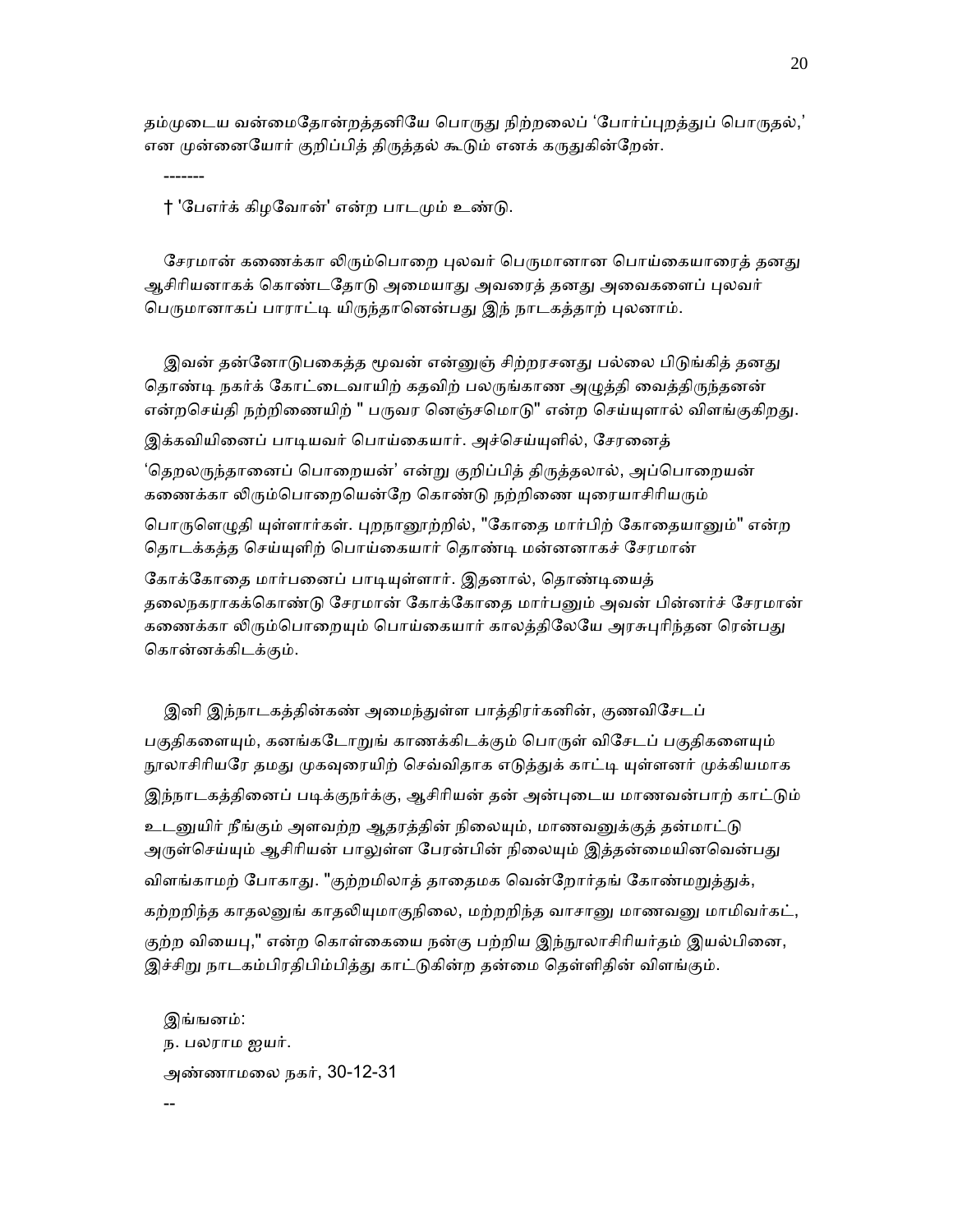#### மான விஜயம்

பாயிரம்.

கடவுள் வாழ்த்து.

விநாயகர் வணக்கம்.

 இன்னிைச ெவண்பா. காமருவு சக்கிரத்தைக் கைக்கொடுநின் றேதனது மாமனைக்கூத் தாட்டியகைம் மாமுகத்தெம் பெம்மானை நாமுவந்து நாளு நயந்து தொழுகுதுமிஃ ேதமமிகு நூலா கிபர்.  $(3)$ 

சுப்பிரமணியர் வணக்கம்

 இன்னிைச ெவண்பா குருகுபெயர்க் குன்றங் குமைத்தவடி வேலோன் பருகுகலை யெல்லாம் பரிந்துலகிற் றந்தோன் முருகனிணைத் தாண்மலரை முற்புகுந்து நெஞ்சே கᾞதினᾞள் ெசய்ᾜமவன் காண். (4)

(செய் – 3.) கா – முதனிலைத் தொழிற்பெயர். காத்தற்றொழிலையுடைய சக்கிரம். திருமாலின் . காத்தற்றொழில் அவர் சக்கிரத்தின் மேலேற்றப்பட்டது. மாமன் – திருமால்; உமையின் உடன் பிறந்தானாதலின். மாமுகத்து எம்பெம்மான் – எமது பெருமானாகிய கஜாநநன். உவந்து – மகிழ்ந்து நயந்து – விரும்பி, தொழுகுதும் – வணங்குவோம். ஏமம் – இன்பம்; காவலுமாம். ஆகியர் – ஆகுதற்பொருட்டு, தக்கயாக சங்கார காலத்தில், திருமாலெறிந்த திகிரிப்படையை வீரபத்திரனணிந்த வெண்டலை கௌவிற்றாக, அதனைப் பெறுதற்பொருட்டுத் திருமால் விகடக் கூத்தாடிய ஞான்று, சிரித்த வெண்டலை வாயினின்றும் கீழ்வீழ்ந்த சக்கிரத்தை, விநாயகர் விரைவிற்கைக் கொண்டதைக் கண்ட மாயோன், அவர் முன்னர் மீளவும் நெடும் பொழுது விகட நடம்புரிந்து திகிரிபெற்ற புராண கதையீண்டுக் குறித்துள்ளது. காஞ்சிப்புராணம் விடுவச்சேனீசப் படலம் நோக்குக.

(செய் – 4.) குருகுபெயர்க் குன்றம் – கிரௌஞ்சமலை, குமைத்த – அழித்த. மனத்தாற் பருகு கலை என்க. கலை – நூல். பரிந்து – அன்புற்று. இணைத்தாள் மலர் – உபயபாத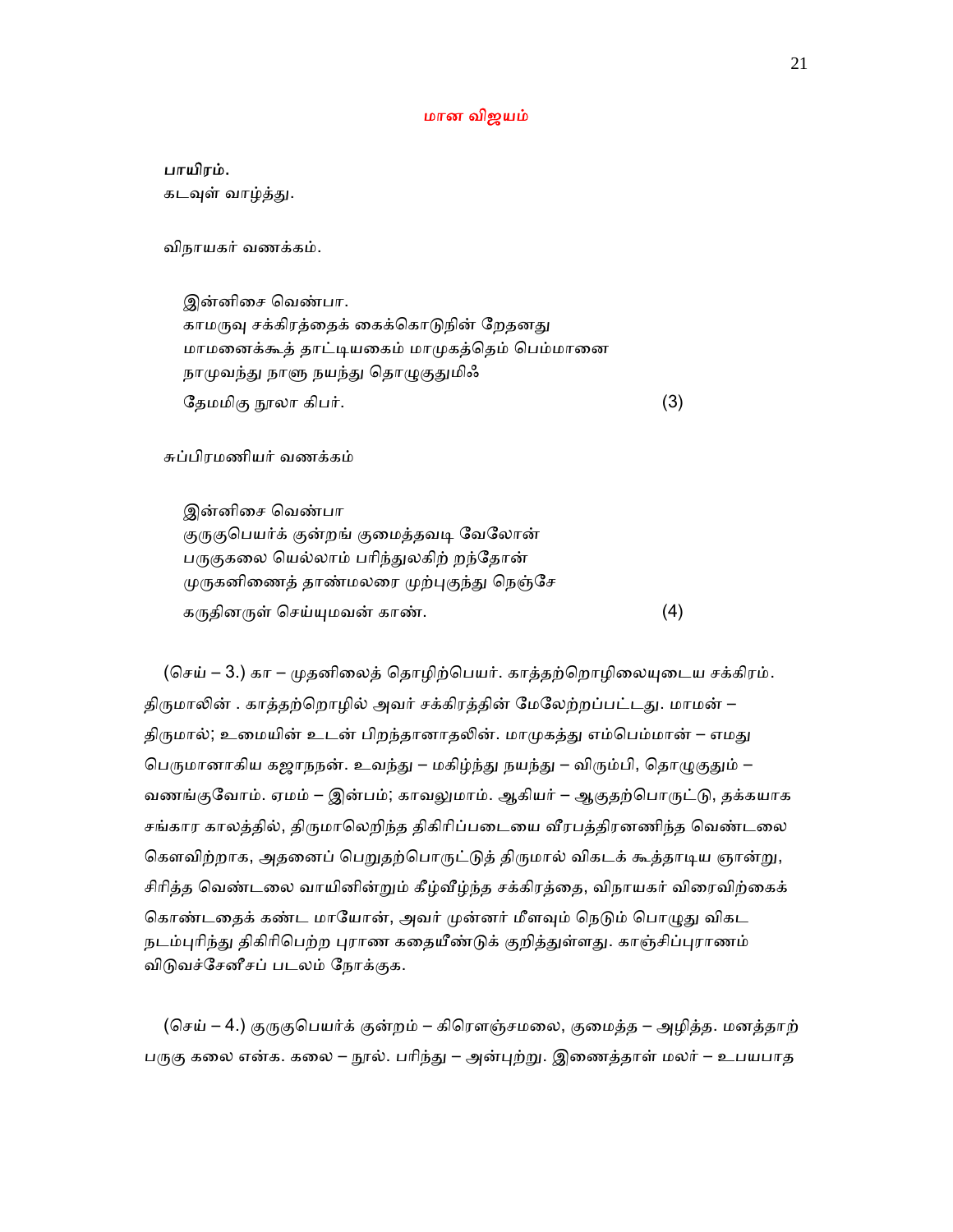கமலம். முற்புகுந்து – முன்னிட்டுச் சென்று. கருதின் – சிந்தித்தால். அவன் அருள் ெசய்ᾜெமன்க,

நாமகள் வணக்கம்.

 ேநாிைச ெவண்பா. நாமகள்பூந் தாட்கு நலங்கொள் சிலம்பொன்று தேமருவு செந்தமிழிற் செய்குதிமாற் -- பாமயிலெந் நாத்தா னரங்கமா நண்ணி நயந்துதிருக் கூத்தாᾊ நிற்குங் குறித்ᾐ. (5)

நடராசர் வணக்கம்.

 ேநாிைச ெவண்பா. மான விசயமெனு மன்னா டகம்புலவர் ேபானக மாகப் ᾗகல்கிற்பா -- ஞானச் சபாபதிப்பே ரின்பத் தனிப்பொருளின் றாளை யவாவிெநஞ்ச ேமநீ யைட. (6)

சங்கப்புலவர் வணக்கம்.

கலி விருத்தம்.

உலெ மென்னு முயர்தமிழ் வாணரை யிலகு பொன்னக ரின்பமும் வெஃகலா வலகில் ேபாைவ யாளைர நல்ᾢைசப் ᾗலவ ைரத்தினம் ேபாற்றி வணங்குவாம். (7)

----

(செய் -5) நாமகள் - வாணி. பூந்தாள் - கமலக்புவனையதாள். நலம் - அழகு. சிலம்பு -தூபுரம். தேம் - இனிமை. பாமயில் - பாவாகிய மயில்; கலைமகள். நாத்தான்: தான் -சாரியை. அரங்கம் - நடனசாலை. குறித்து - அருள் செயக்கருதி. உருவகவணி.

(செய் - 6) மானம் - குடிப்பிறந்தார்க்கு உரியவாய குணங்களுள் முதன்மையானது. இஃது எஞ்ஞான்றும் தந்நிலைமையிற் றாழாமையும் தெய்வத்தாற் றாழ்வு வந்துழி உயிர் வாழாமையுமாம். விசயம் - வெற்றி. மான விசயம் – மானத்தாலடைந்த வென்றி, 'வாள்வென்றி' யென்றாற்போல. மூன்றானுருபும் பயனு முடன்றொக்கது ஆறனுருபுத் தொகையுமாம். மன் - நிலைபெற்ற. போனகம் - உணவு. தனிப்பொருள் - பரம்பொருள்.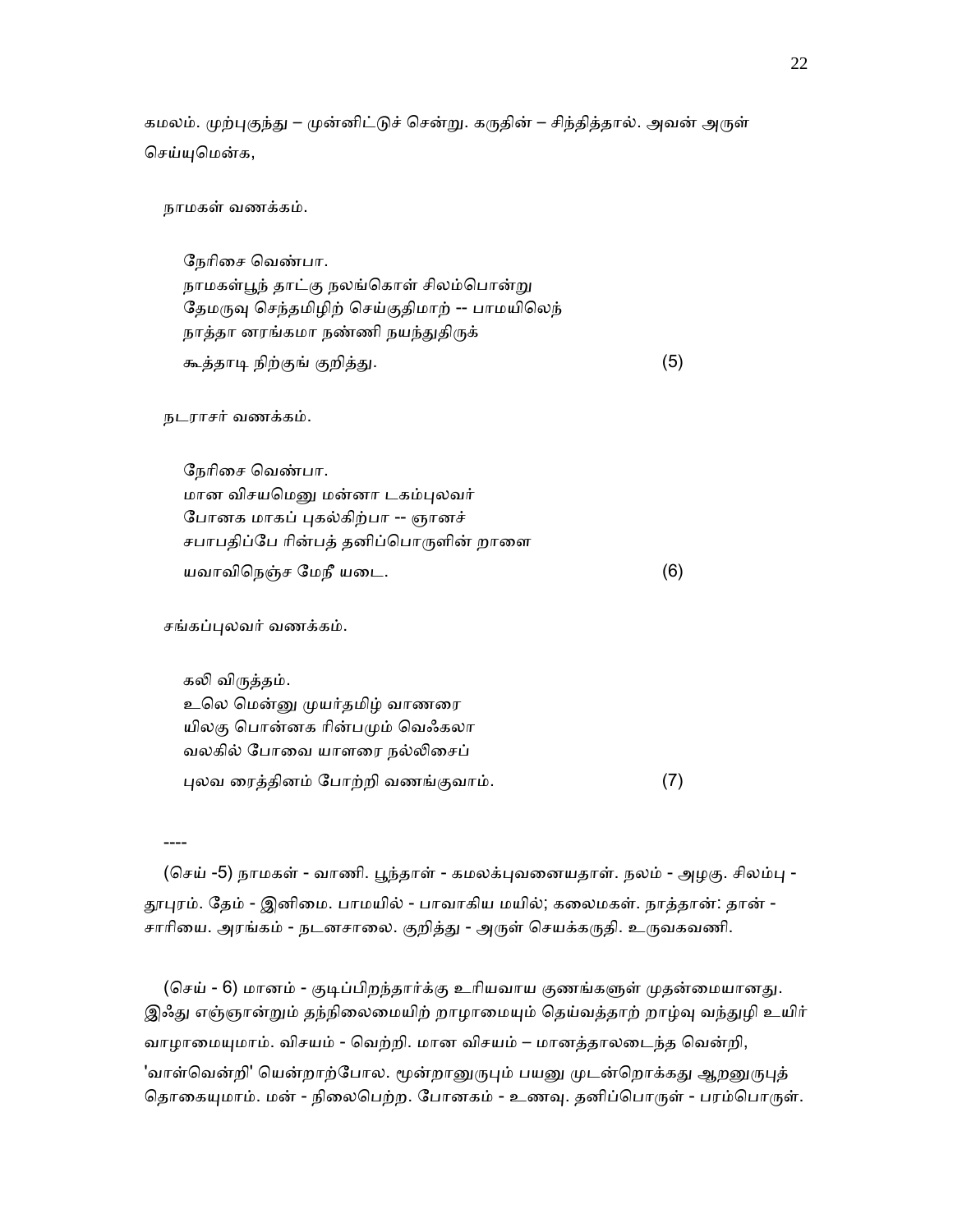தமது தமிழாசிரியர் பெயரான் நடராஜப் பெருமானைக் குறித்தது ஈண்டுக் கருதற்பாலது.

(செய் - 7)'உலகமென்ப துயர்ந்தோர் மாட்டே' என்பதில் உயர்ந்தோர் இவராவர் என்பதை விளக்கினார். வெஃகலா - விரும்பாத. அலகில் பேரவையாளர் - அளவில்லாத பெருமை வாய்ந்த சங்கப் புலவர். தமிழுள்ள அளவும் இவர் இசை நிற்குமாதலின் நல்லிசையென விசேடித்தனர்.

#### அைவயடக்கம்.

---------

| வேறு.                                                                                        |     |
|----------------------------------------------------------------------------------------------|-----|
| பெரும்பொரு ளறிஞர்சொற் பேணி நாடொறு                                                            |     |
| மருந்தமிழ் தாமென வவற்றி னன்புபூண்                                                            |     |
| டிருந்தினி தன்னரை யிறைஞ்சும் பண்பினே                                                         |     |
| மருங்கலை யவையினுக் கடக்கங் கூறலென்?                                                          | (8) |
| $\bigcirc$ clair $\bigcirc$ clair resort $\bigcirc$ - $\bigcirc$ truth resort $\bigcirc$ can |     |

இளிவர லெனுஞ்சுவைக் கெடுத்துக் காட்டெனா வெளிவரு நகைக்குமுன் விளம்பு காட்டெனா வெளிவரு மிதனையு மினிதின் மேற்கொள்வார் தெளிவுட னூற்சுவை தேரு நாவலர்.  $(9)$ 

வஞ்சித்துறை. ஆதலா னஞ்சைல நீதியார் ெநஞ்சேம போதுவாய் புந்திகொண்  $GL$ ாதுவா மோர்ந்தரோ.  $(10)$ 

(செய் - 8) பெரும்போருள் வாய்ந்த சொல்லெனக் கூட்டுக. நின்றாங் குரைப்பினுமமையும். அருந்து அமிழ்து - பருகும் அமுதம். அன்னர் - அறிஞர். இனிது; இறைஞ்சும் என்க. கலை - ஈண்டுக் கலைஞர் மேற்று.

(செய் - 9) நகை, இளிவரல் இரண்டும் மெய்ப்பாடுகள். "நகையே யழுகை பிளிவரன் மருட்கை, யச்சம் பெருமிதம் வெகுளி யுவகையென், றப்பா வெட்டே மெய்ப்பா டென்ப," என்பது தொல்காப்பியம். இளிவரல் - இழிபு. நகை - சிரிப்பு; அது முறுவலித்து நகுதலும், அளவே சிரித்தலும், பெருகச் சிரித்தலமென மூன்றென்ப. ஈண்டுக் குறித்தது எள்ளல்பற்றிய நகையாம்; பேதைமை பற்றியதுமாம். இளிவரல் மென்மை பற்றியதாம். சுவை - இரசம். எடுத்துக்காட்டு, காட்டு - உதாரணம். வெளிவரும் - தோன்றும். முன் -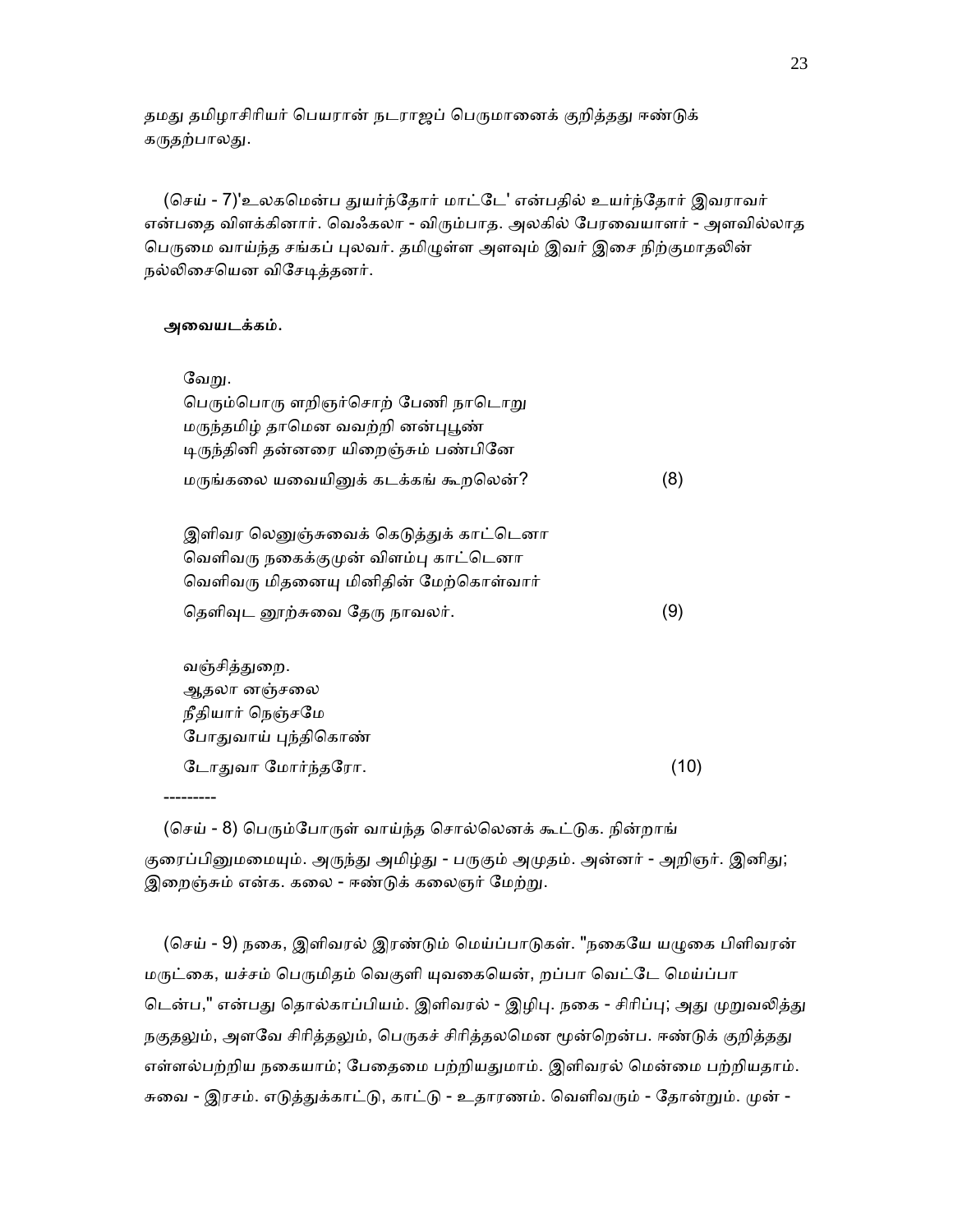முதன்மையாக. எளிவரும் – இகழ்ச்சி பொருந்தும். இளிவரலும், நகையும் சுவைகளாதலின், நூற்சுவை தேருநாவலர் இவற்றையும் மேற்கொள்வரென்றனர். தெளிவுடன் தேர்தலாவது, ஐயம், திரிபு, அறியாமை யின்றியுணர்தல்.

(செய் - 10) நீதி - ஒழுக்கம். பந்திகொண்டு ஓர்ந்து ஓதுவாம் போதுவாய் என முடிக்க. ---------

## நாடக பாத்திரங்கள்.

1. சேரமான் கணைக்காலிரும்பொறை : சேரநாட்டரசன்.

2. ேசாழன் ெசங்கணான் : ேசாணாட்டரசன்.

3. பொய்கையார் : கடைச்சங்கப் புலவரு ளொருவர்; சேரமான் கணைக்கா ᾢᾞம்ெபாைறக்கு ஆசிாியர்.

4. இராசமாேதவி : ேசாழன் ெசங்கணான் மைனவி.

5. அறிவுடைநங்கை : இராசமாதேவியின் பார்ப்பனத்தோழி.

பிரபுக்கள், சிறைக்காவலர், சேவகர், முதலாயினார்.

## நாடக நிகழ்விடம்.

உறந்தையம் பதியிற் சோழனரண்மனையும் அதனை யடுத்துள சிறைக் கோட்டங்களுமாம்.

-------------------------

## மான விஜயம் / ஓர் அங்கம் முதற்களம்

 இடம்: ேசாழனரண்மைன காலம்: வெயின்மாலை

பாத்திரங்கள்: செங்கணான், பொய்கையார், பிரபுக்கள் முதலாயினார்

செங்கணான்- (பொய்கையாரை நோக்கி) உலெகலாம் பைடத்த ெவாᾞதனி ᾙதல்வன அலகிலா விளையாட் டற்புத மென்னே கழுமலப் போரிற் கான்செறி வாகைக் கொழுமலர்ப் பிணையல் கொண்டவன் யார்கொல்?

 5 எந்தம தாற்றல் சிந்தியான் வந்தனன் ேசாமா ெனன்ᾔம் ᾪரமார் ேவந்தன் அறிவுநூல் கற்றுச் செறிவ மிக்கொள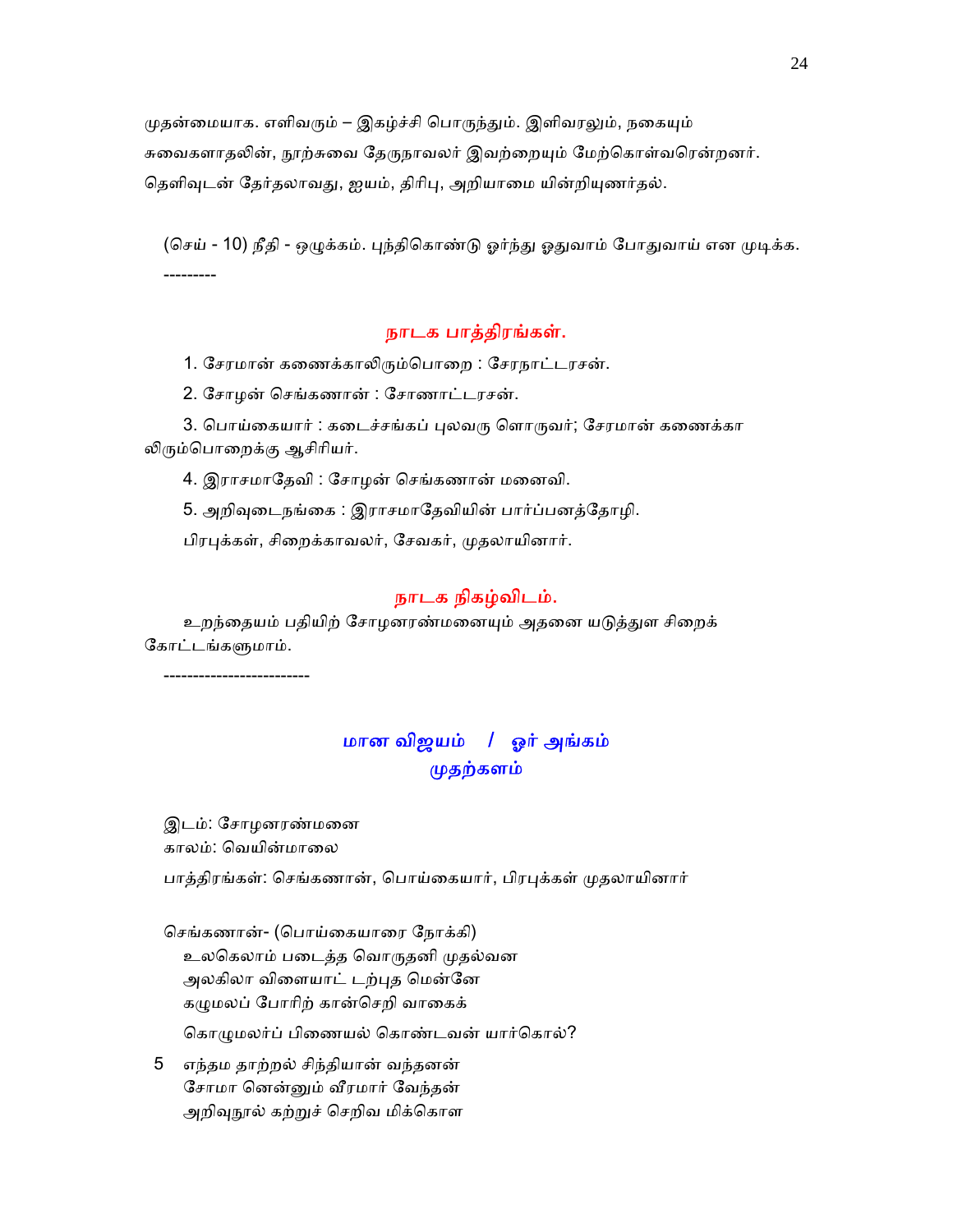மறப்ேபா ாின்க ணறப்ேபா ெரன்ப தில்ைலெயன் ᾠணரான் வல்ல ேசரமான்

10. கணைக்கா லிரும்பொறை துணைக்காவ லின்றி நிற்பது கண்டவெம் விற்பொரல் வீரர் ஒப்பெனப் பாய்ந்தவன் மெய்யுறப் பற்றிக் கொணர்தலு மதனை யுணர்தரு மவன்படை புறந்தந் திரியச் சிறந்தன முவகை.

-------

வெயின்மாலை மாலையின் முற்கூறு, மஞ்சள் வெயில் கூடியமாலைக்காலம். மாலையின் பிற்கூறு இருண்மாலையாம்.

வாி 1, ᾙதல்வன - ᾙதல்வᾔைடய.

2. அலகிலா - அளவில்லாத, அளவிட முடியாது எனினுமாம், விளையாட்டு - ஈண்டு, எளிதின் முடியுஞ் செயல்; 'சாத்தனுக்கு ஐங்கலப்பாரஞ் சுமத்தல் விளையாட்டு', என்ற இடத்திற்போல. படைத்தவாதிய அரிய செயல்களையும் விளையாட்டா எளிதின் முடித்தலின் 'அற்புதமென்னே' என்றனன்.

3. கழுமலம் - சோழன் செங்கணானும் சேரமான் கணைக் காலிரும்பொறையும் பொருத போர்களம். கான் - மணம். வாகை – வெற்றி மாலை; "போர்க்களத்து மிக்ேகார்ெசᾞ ெவன்றᾐ வாைகயாம்".

4. பிணையல் - மாலை பிணைக்கப்படுதலின் மாலைக்கு ஆகுபெயர்,

5, ஆற்றல் - வன்மை. சிந்தியான் - (முற்றெச்சம்) சிந்தியாமல்.

7. செறிவு - அடக்கம். cf. "செறி வறிந்து சீர்மை பயக்கும்" (திருக்குறள் -129). மீக்கொள - மிக. வினையெச்சம், காரணப் பொருட்டு.

8. மறப்போர் - வீரயுத்தம், அறப்போர் - தருமயுத்தம்.

பிரᾗ ᾙதல்வன்:--(இளநைக யᾞம்பி)

15. ஆதலின் வெற்றி யடைந்தோம்.

பிரபு இரண்டாவன்:-- (மகிழ்ந்து)

ேசதெமான்ᾠநஞ் ெசம்பைடக் கிைலேய. (11)

9. உணரான்-ᾙற்ெறச்சம்.

10. துணைக்காவல்-உற்ற விடத்துதவும் துணைவராகிய மெய்காப்பாளர்.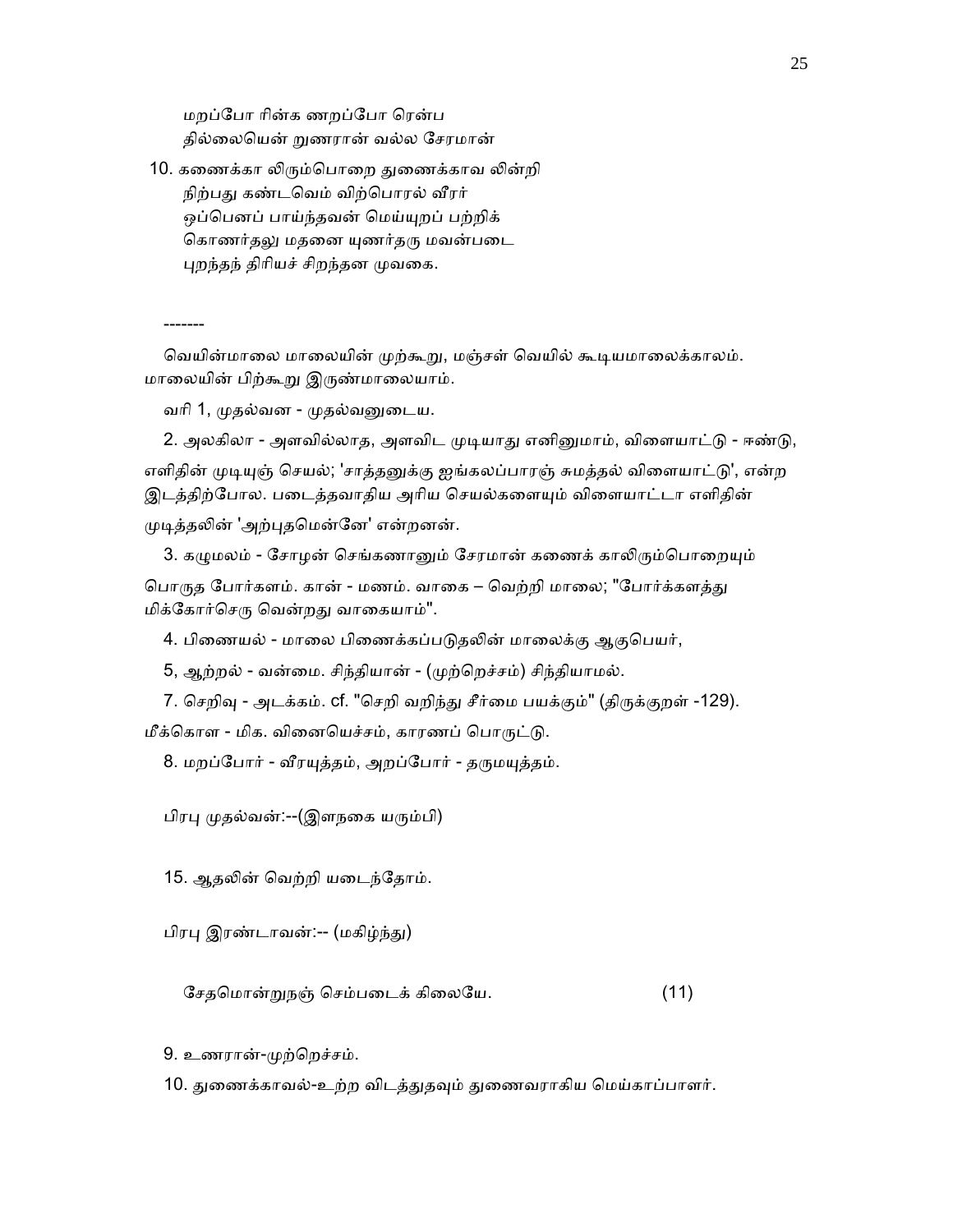11. விற்பொரல் வீரர்- வில்லைக்கொண்டு பொருதலைச் செய்யும் வீரர்.

12. ஒய்- விரைவுக் குறிப்பு.

14. இாிய-ஓட, ெகட.

16. ெசம்பைட- - ெசவ்விதாகிய பைட.

17. வெங்கண்யானை போன்ற சோழ, என்க. யானைப்படையையுடைய எனிᾔமாம்.

ெபாய்ைகயார்:--(ெவகுண்ᾌ)

ெவங்கண் யாைனச் ெசங்கட்ேசாழ!

என்னைகொ னீயு மின்னண முரைத்தனை? அறப்போ ரிலையெனன் மறப்போ வன்றிப்

20. புன்பொரல் புரியும் வன்புடைக் கருத்தோ? புந்தியி னின்னை விந்தை வீரனா மதித்துறு சேரமான் வாளா திருந்தனன். மதித்திற முடைமையோ வஞ்சகத் தொழிலோ யாதுகொ னின்படை யெம்மிறை கொண்டது

25. பேதுறீஇப் பிறழ்ந்து பிதற்றலை, அரசே!

பிரபு முதல்வன்:-- (வெகுண்டு)

போலிப் புலவீர்! போதுறும்பேச்சு

பிரபு இரண்டாவன்:-- (எழுந்து)

காலைக் குறைத்திவர்க் கடுஞ்சிறை யிடுமினோ. (12)

செங்கணான்:--(அமைந்து)

என்னிடத் தன்ᾗ மன்னிய மதிவலீர்!

- 21. விந்தை-வீரலக்குமி;
- 23. மதித்திறம்-அறிவினாற்றல்;
- 24. எம்மிறை -எமது மன்னனாகிய கணைக்கா லிரும்பொறை

 <sup>------</sup> 

<sup>20.</sup> புன்பொரல்- இழிந்தபோர். வன்பு-வலிமை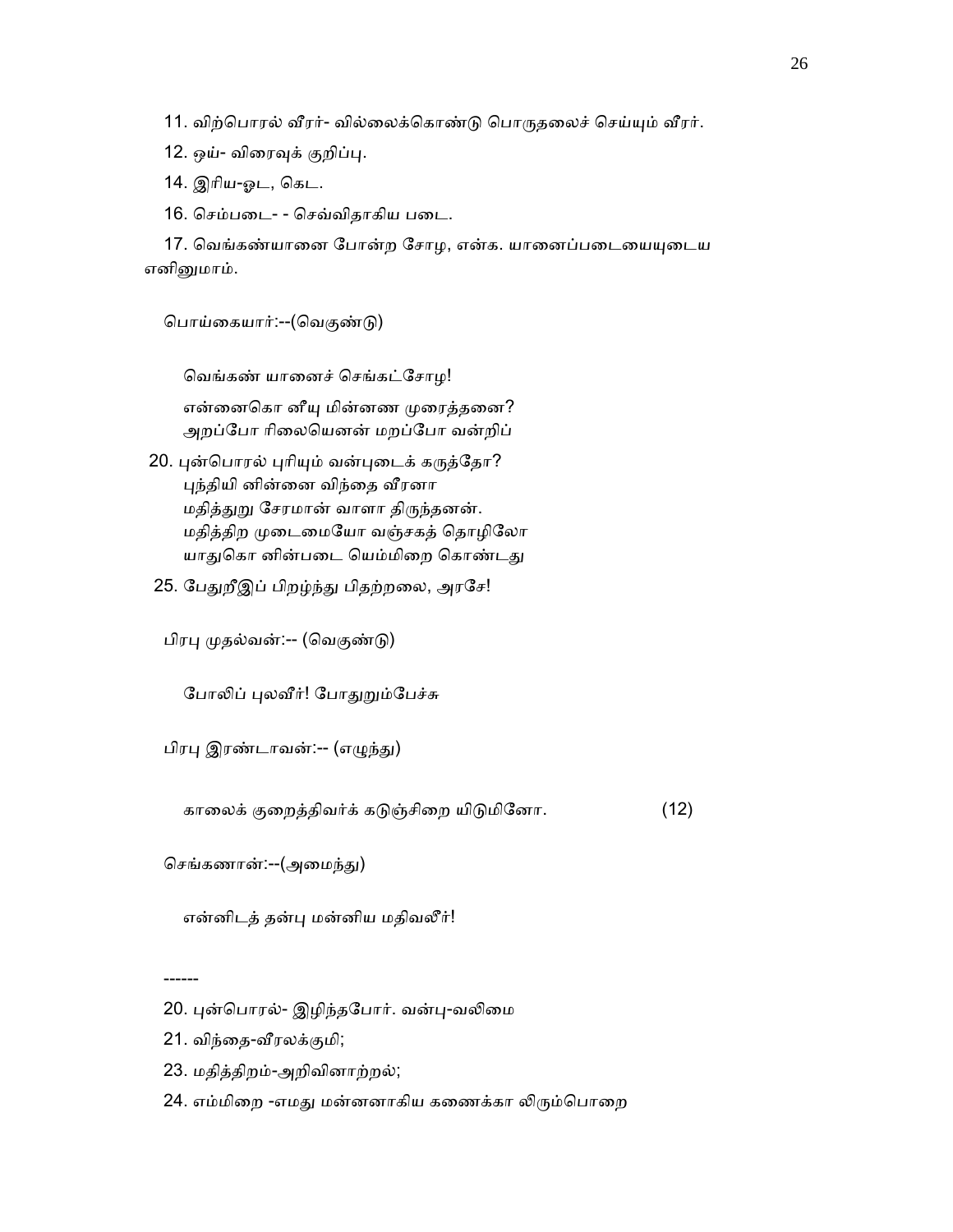25. பேதுறீஇ- அறிவின்மை யுற்று. பிறழ்ந்து-முறைமைதவறி;

27. குறைத்து-வெட்டி. இவர்க் கடுஞ்சிறை இடுமின்- இவரைக் கடுங்காவலில் இடுங்கள். கடுஞ்சிறை-Rigorous Imprisonment.

கொன்னே யொன்றுங் குறைபடக் கூறலிர்;

- 30, என்ேன யவர ெதண்ணெமன் றறிேவாம். இப்புல வோரையெம் மெய்க்குரு வாகக் கோடல் குறித்தியா நாடி யடைந்துழி அன்னார் நம்மை யுன்னா தறிவுநூற் குரியரல் லேமென வுரைத்தன ராயினுங்
- 35 குருவென வொருமுறை கருதின மாதலின்

 அவைரநாம் வழிபட றவறாக் கடேன. (13) இதுநிற்க, இந்த மதிமிக்க புலவர் அமைய நோக்கா தெமையிகழ் தந்தது

ெபாᾞத்தமில் ெசயேல.

பிரபு முதல்வன்:- கருத்தினி லவர்தாம்

40. என்ன நிைனத்திவ ணின்னன பிதற்றினர்?

பொய்கையார்:- (அமைந்து) நல்லியல் புடையீர்! நல்லியல் புடையீர்! இகழ்ச்சியு மொன்றே புகழ்ச்சியு மொன்றே இன்பதுன் பங்க ளெல்லா மொன்றே; இன்பதுன் பங்க ளெனக்கில கண்டீர்.

45. என்ற னுள்ள மொன்றினுந் திரியா ததனாற் புகழ்நரை பன்பின் வியத்தலும் மதனா லிகழ்நரை மருண்டு தெழித்தலும் இலேம.

------------

- 29. கொன்னே வீணாக, குறைபட- குற்றம் பொருந்த.
- 30. அவரᾐ எண்ணம் என்ேன என்றறிேவாம், என்க.
- 32- கோடல் குறித்து கொள்ளுதலைக் கருதி.
- 33. உன்னாது மதியாது. அறிவுநூல் ஞான சாஸ்திரம்.
- 45. திரியாது மாறுபடாது;
- 46. ᾗகழ்நர் ெகாண்டாᾌபவர்.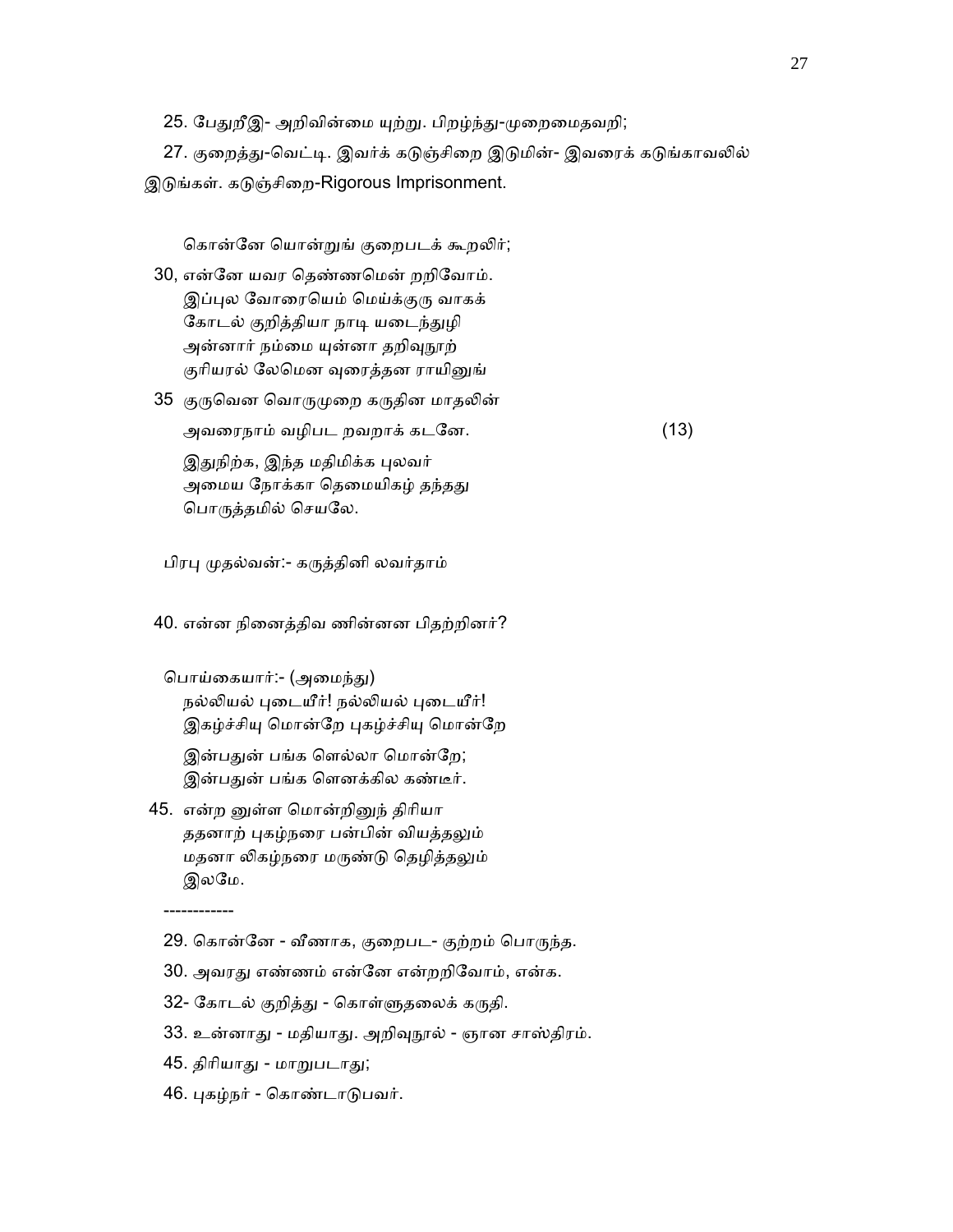47. இகழ்ந்நர் - அவமதிப்பவர். cf. "மாட்சியிற் பொரியோரை வியந்தலு மிலமே சிறியோரை யிகழ்த லதனினு மிலமே" (புறம் 192)

பிரபு இரண்டாவன்-

மூவகை மலமு முனிந்த பேரறி வுடையார் பேசலி ரொன்றுமே. (14) (கைகட்டி வாய்புதைத்துக் கொள்ளுகின்றான்)

செங்கணான் - (கையமைத்து)

50. முனிவரை யிகழி னனிவருந் தீங்கே; ஆதலி னமைகவெ மன்புடை யீர்காள்!

ெதழித்தல் – அவமதித்தல்;

48. மூவகை மலம் - ஆணவம், மாயை, கன்மம்.

போதமெய்ஞ் ஞானப் புலவீர்! ஒருமொழி: முன்னைநா ணும்படி முடிமிசைக் கொண்டெமக் கின்னறி வூட்டுமா றிரந்து மிகழ்ந்தனிர்;

- 55. உலகநால் பயின்றோ னலகுசால் கற்பின் அறிவுநூற் புலமைக் கருக னல்லனென் றறையுபு நின்றனிர்; அஃதிவ ணேற்புடைத் தன்றாம், யாவையு நன்றா யுணர்ந்து பொய்கை யாடாப் பொய்கை யாரே!
- 60 இந்நா ணந்த மிᾞம்ேப ராற்றல் ெமய்ந்நா வல்லீர் ேமதகக் கண்ᾊ ரன்றே? நீவிரஃ தன்றியு நமது கையகப் பட்டீர்; மெய்யாப் புற்றீர்; உய்ᾜமா றில்லீர்: ஓங்கு சிைறக்களத்
- 65 துற்றீர்; நும்மை யெற்றே யாயினும் வேட்ட படியெலா மாட்டவும் வல்லேம். ᾒந்த நிைலைமையச் சிந்ைத ெசய்ம்மிேனா. (15)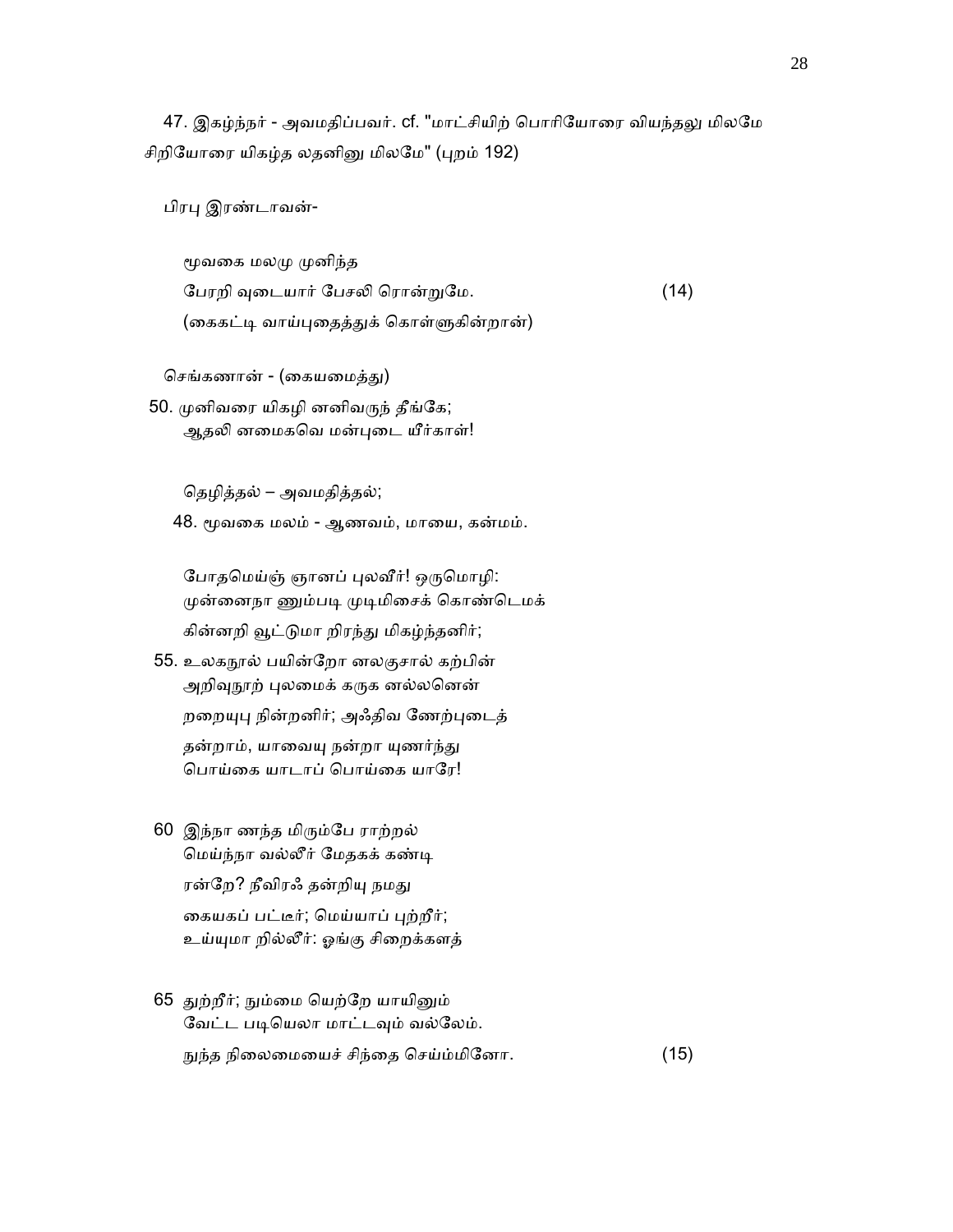------------------------------- 52. ேபாதம் - அறிᾫ.

53. முன்னைநாள் - முற்காலத்தில். அடி முடிமிசைக் கொண்டு - வணங்கி.

54. இன்னறிவு -உயிருக்கு இன்பந்தரும் பேரறிவு.

55. அலகு சால் கற்பின் - விசாலம் அமைந்த படிப்பினையுடைய; அளவுமிக்க வித்தைகளுள்ளே, என்றுமாம். cf. "அலகுசால் கற்பினறிவு நூல் கல்லாது" ( நாலடி.140);

57. அறையுபு - அறைந்து; சொல்லி. இவண்-இங்கு; எம்மிடம், ஏற்புடைத்து -பொருத்தமாவது

59. பொய் கையாடா - பொய்ம்மையிற் பழகாத சொற் பின்வருநிலை யணி.

61. ேமதக - ேமம்பாᾌற.

63.ெமய் யாப்ᾗ உற்றீர் - விலங்கிடப்பட்டீர்.;

64. உய்ᾜமாᾠ - தப்ᾗம்வழி.

65. ஏற்றேயாயினும் - எப்படியானாலும்.

66. வேட்டபடி - விரும்பிய விதம்.

பொய்கையார் - (வெகுண்டு)

அருந்தமிழ் நாட்டிற் பொருந்திய வண்ணலே! திருந்திய மதியிலாய்! வருந்திய சிந்தையாய்!

70 அறியைல பலப்பல வைறந்தைன; வாளா

மறியைல; எனாᾐ வாய்ெமாழி யதைன

உய்த்துணர் பெற்றியு முற்றனை யல்லை; ெபாய்த்திᾞ ேவேதா ெபாᾞந்திற் ெறனாமகிழ்ந் தந்தோ செருக்கினில் வந்தோ வீழ்ந்தனை!

75 என்னைச் சிறைக்களத் திருந்துந னீகொலோ?

-------

- 70. வாளா மறியலை வீணாகக் கவிழ்ந்து போகலை.
- 71. வாய்ெமாழி ெமய்ம்ைம ெமாழி.
- 72. உய்த்துணர் பெற்றி நுனித்தறியுந் தன்மை.
- 73. பொய்த்திரு பொய்யான அதாவது நிலையற்ற செல்வம். எனா-என்று
- 74. செருக்கு அகங்காரம் வந்து ஓ வீழ்ந்தனை ஓ, இரக்கக் குறிப்பு.

உன்னைநீ யறியா யுரைத்தனை பேதாய்!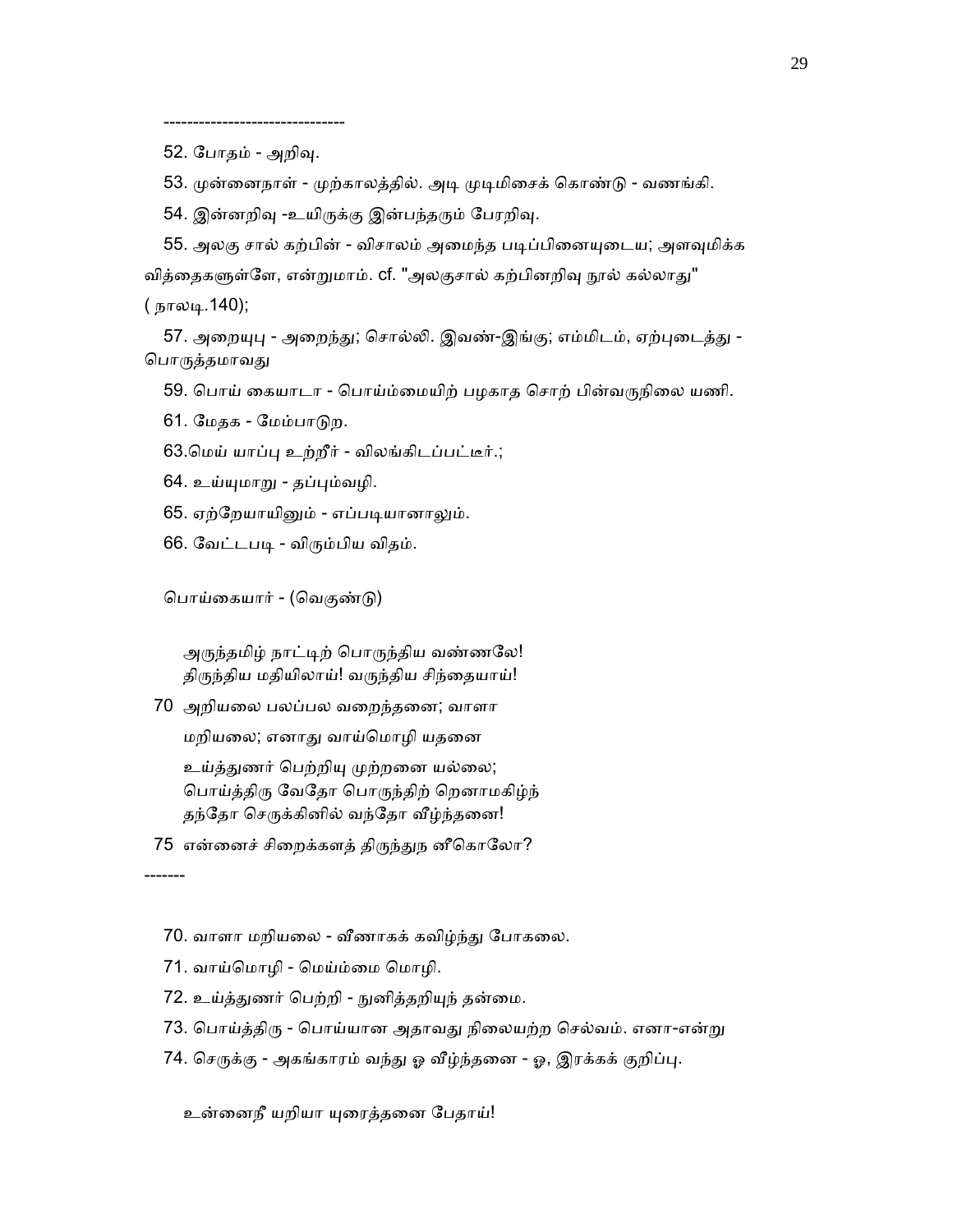ரோய் நீயே? யாரேன் யானே?

நிற்கு மெற்கு நேர்ந்த தொடர்பெனை? ற்குறி யறியாத் ேதான்றைல! ேகண்ேமா:

80. யானுன் சிறையலேன்; எனைச்சிறைப் படுத்தநீ தானும் வலையலை; தகாதன பிதற்றேல்: யானே யென்னை யிச்சிறைப் படுத்தேன்; ஏேனா ெரான்ᾠ ெமைனச்ெசய் தாரலர் ெசய்யᾫம் வலரலர் ெமய்யிᾐ வாேம. (16)

பிரபு முதல்வன்:-- (முகங்கறுத்து)

85. பித்தமீ தூரச் சித்தந் திரிந்து புத்தி மயங்கிப் புரைமொழி பேசனும் வித்தைச் செருக்கோ? வேந்தனை யிழித்துரை யாடுத லெவரை யடுத்துக் கற்றீர்?

செங்கணான்:--(கையமைத்து)

நாடிப் பேசுதிர் நாவலர் தம்மை

90. யெள்ளி னந்தோ வேதம் படுமால்; உள்ளᾢ ெரான்ᾠ ᾙைரக்கᾢர்; ெபாிேயார்ப் பிழைக்கலிர்; தீமையிழைக்கலிர்; அமைமினோ. (17)

(பொய்கையாரை நோக்கி)

----------

நல்லிசைப் புலமை நாட்டிய பெரும! தொல்லைநூற் கடலிற் றுளைந்த களிறே!

95. பாவல ரேறே! பண்புறக் கூறுமின்: ஓவலில் சிறைக்களத் தும்மையா மிட்டதும் ெபாய்ெகாேலா? அம்ம! 'ெபாய்ைக யார்' என நும்பெய ரிட்டவர் நுண்ணரிவாளரே! (18) (நைகக்கின்றான்)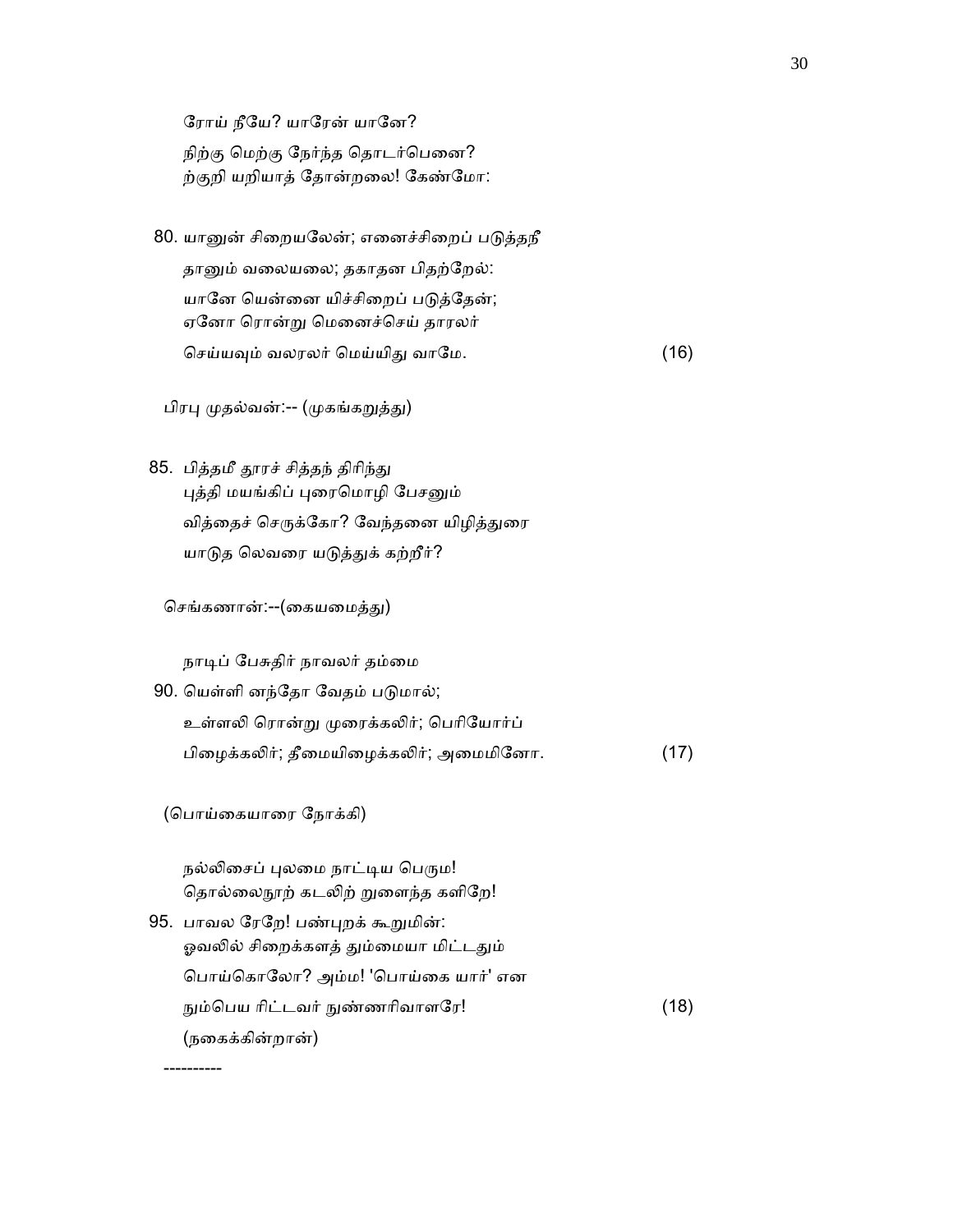- 78. நிற்கும் எற்கும்--நினக்கும் எனக்கும். தொடர்பு-சம்பந்தம். எனை- என்னை, யாது.
- 79. சொற்குறி-சொல்லின் கருத்து. தோன்றலை--ஐ,முன்னிலை யுணர்த்தி நின்றது.
- 81. வைலயைல-வல்ைலயல்ைல.;
- 83. ஏேனார்--பிறர்.
- 85. மீதூர-மிக.
- 88. ᾗைர-குற்றம்.
- 87. வித்தைச் செருக்கு-வித்யாகர்வம். உரையாடுதல்-பேசல்
- 89. நாடி- ஆராய்ந்து.
- 90. எள்ளின்-இகழின். ஏதம்படும்-குற்றமுண்டாகும்.
- 91. உள்ளலிர்-யோசியாமல். முற்றெச்சம்.
- 92. பிைழக்கல்-அபசாரப் படல். அைமமின்-அடங்குங்கள்.
- 94. தொல்லைநூல்-பழைய சங்கநூல்; வேதமுமாம். உருவகவணி. .
- 98 ஓவல்இல்- நீங்குதல் இல்லாத.
- 97. 'பொய்கையார்'-பொய்யினை வெறாதவர்.

பொய்கையார்:-(வெறுப்புடன்)

என்ேன நின்மதி! என்ேன நின்மதி!!

- 100. நீேயா வரசைன நீதி வள்ளைல? ஏேய ேபதாய்! ஏேய தீதாய்! புல்லறி வாண்மையே பொருளெனக் கொண்டு நல்லியல் புணரு நயமிலா யெனினும் நின்னைத் தெருட்டுத லென்னுறு கடனால்.
- 105. உற்ᾠக் காண்ᾊநீ பற்றிய ெதனாதி யாக்கையே யன்றிப் பார்க்கு மிடத்து

வேறொன் றிலையே; நாறுமிவ் வுடலம்

 என்ன தன்ᾠ;மற் றிைடேய ேபாந்தேதார் துச்சிலே யன்றி யிச்சைகொண் டென்றும்

110. மெச்சிடற் பாற்றோ? விளம்பாய் வேந்தே! இதனைக் கைக்கொண் டெனைச்சிறைக் கொண்டதாக்

கதனெழ வுரைப்பினுங் கட்டுரை யாமோ? என்னுட னுறையு மின்னுயி ராகிய என்ைனச் சிைறயி னிட்டைன ெகால்ேலா?

115. என்சிைறக் ேகாட்ட ெமன்ᾔட லாமால் என்னிைல யின்ᾔம் பன்ᾔவல் ேகண்ேமா;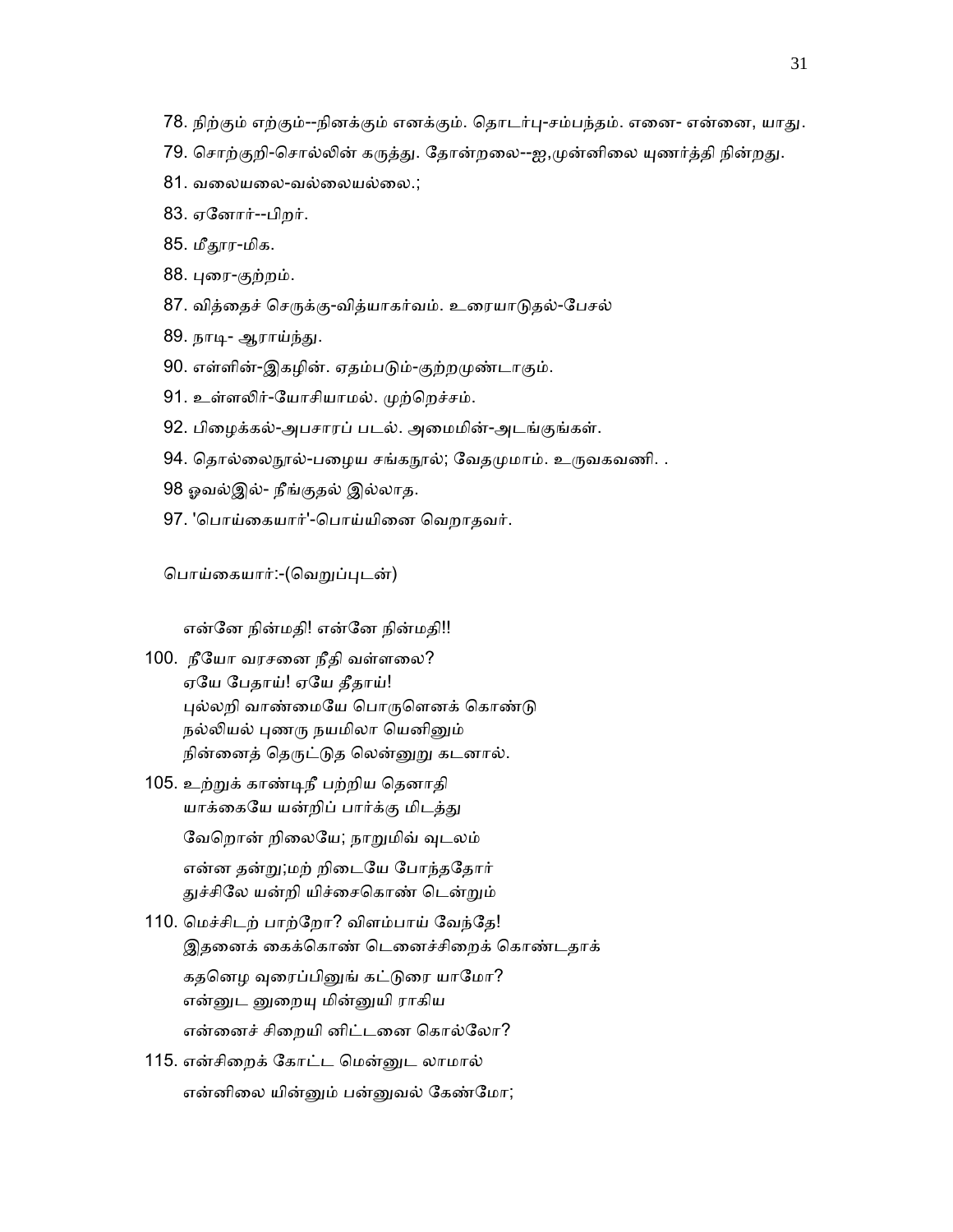பரந்த பண்பினேன்; விரிந்த நிலையினேன்; இயற்கை நன்மையேன்; இயற்கை யொளியினேன்; அழிவெனக் கில்லை; இழிவெனக் கில்லை; 120. அறிவு மின்பமு மார்ந்த பெற்றியேன்;

செறிவு சான்ற செம்பொரு ளாவேன் இன்னண மிருந்த மெய்ந்நிலை தவறித் தைலயி னிழிந்த தனிமயி ாிையய

--------------------

- 100. அரசனை, வள்ளலை ஐ, முன்னிலை குறித்து நின்றது.
- 102. புல்லறிவாண்மை புல்லிய அறிவினை யுடையனாதல்.
- 103. நல்ᾢயல்ᾗ நற்குணம்.
- 104. தெருட்டுதல் தெளிவித்தல். உறுகடன் மிக்க கடமை.
- 105. பற்றியது சிறைப்படுத்தியது.
- 108. துச்சில் குடிசை; ஒதுக்கிடமுமாம்.
- 110. மெச்சிடல் புகழ்தல்.
- 112. கதன் கதம், கோபம். எழுத்துப்போலி. கட்டுரை பொருள் பொதிந்த வாசகம்.
- 115. சிறைக்கோட்டம் சிறைச்சாலை.
- 116. பன்னுவல் கூறுவேன்.
- 118. ஒளி பிரகாசம்; அறிᾫமாம்.
- 120. ஆர்ந்த நிறைந்த. பெற்றி- தன்மை.
- 121. செறிவு திட்பம். செம்பொருள் உண்மைப்பொருள்.
- 122. ெமய்ந்நிைல உண்ைம நிைல.
- 123. cf. "தைலயி னிழிந்த மயிரைனயர் மாந்தர்

நிலையி னிழிந்தக் கடை" (திருக்குறள்.664)

## மானவிஜயம்

என்பழ வினையா னின்பந் தவிர்த்து

- 125. சரிந்து சாம்பிச் சுருங்கி யந்தோ ஆணவ மலத்தி னகப்பட் டᾎவாய்ப் பேணியிவ் யாகையிற் பெட்புட னிருந்து வினைப்பய னுகர்ந்து தனிப்பட வினிதிற் காலங் கழித்து மேலங் குறுவேன்.
- 130. அம்மேவா! அரேச! இம்ைமயி ெனன்னிைல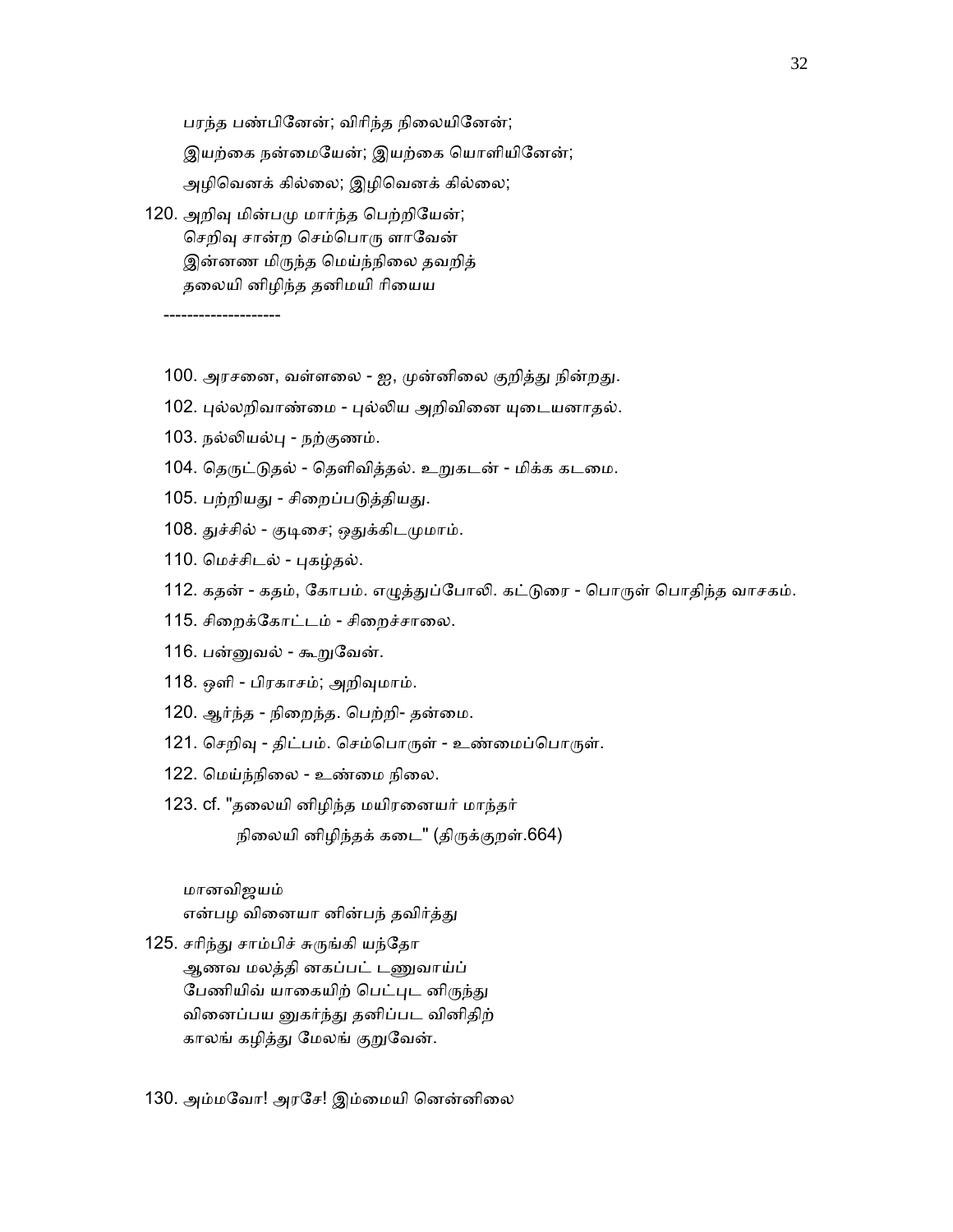இதுகாண், ஈண்டிஃ திங்ஙன மிருக்க. மதியைற ேபாகி மாண்பᾠ ேசாழ! இத்துணை தானு முய்த்துண ருரனிலாய்! என்பா லறிவுநூ லன்பாற் பயிலுதல்

135. எவ்வகை யியலும்? செவ்வி பெறச்சொலாய், பெரிதும் பொல்லாய் பேதைநீ விரிதரு மனத்தின் வேறு நினைத்தியோ?  $(19)$ 

செங்கணான்:- (சிறிது புன்முறுவல் பூத்து)

செந்நாப் புலவீர்! செந்நாப் புலவீர்!! மிகுத்ᾐக் கூறᾢர் பகுத்ᾐணர் வின்றி;

140. அவ்வயி னமைதிர்; கவ்வை விளைக்கலிர்; ெபாᾞள்விளங் கல்லா மᾞண்ெமாழிப் ேபச்சு ேமன்ேமற் ேபசினிர்; ஆன்ம ேபாதம் போதும் போதும்; ஓதவி ரினிமேல்.

(ேசவகைர ேநாக்கி)

 யாாி ேரவலர்! வாாீ ாிங்ஙனம்; (ேசவகர் வᾞகின்றனர்.)

145. இவரை மீட்டு மிடுமின் சிறைக்களம்; தவறினி ராயிற் றைலயிழந் திட்டீர்.

சேவகர் தலைவன் :- (முற்போந்து)

உங்க னாணையை யெங்குஞ் செலுத்துவோம்; சாமி சித்தேம தாெமஞ் சட்டம்.

----------------

124, பழவினை - ஸஞ்சிதாதி கருமங்கன். 125, சுரிந்து- முறுக்குண்டு சாம்பி - வாடி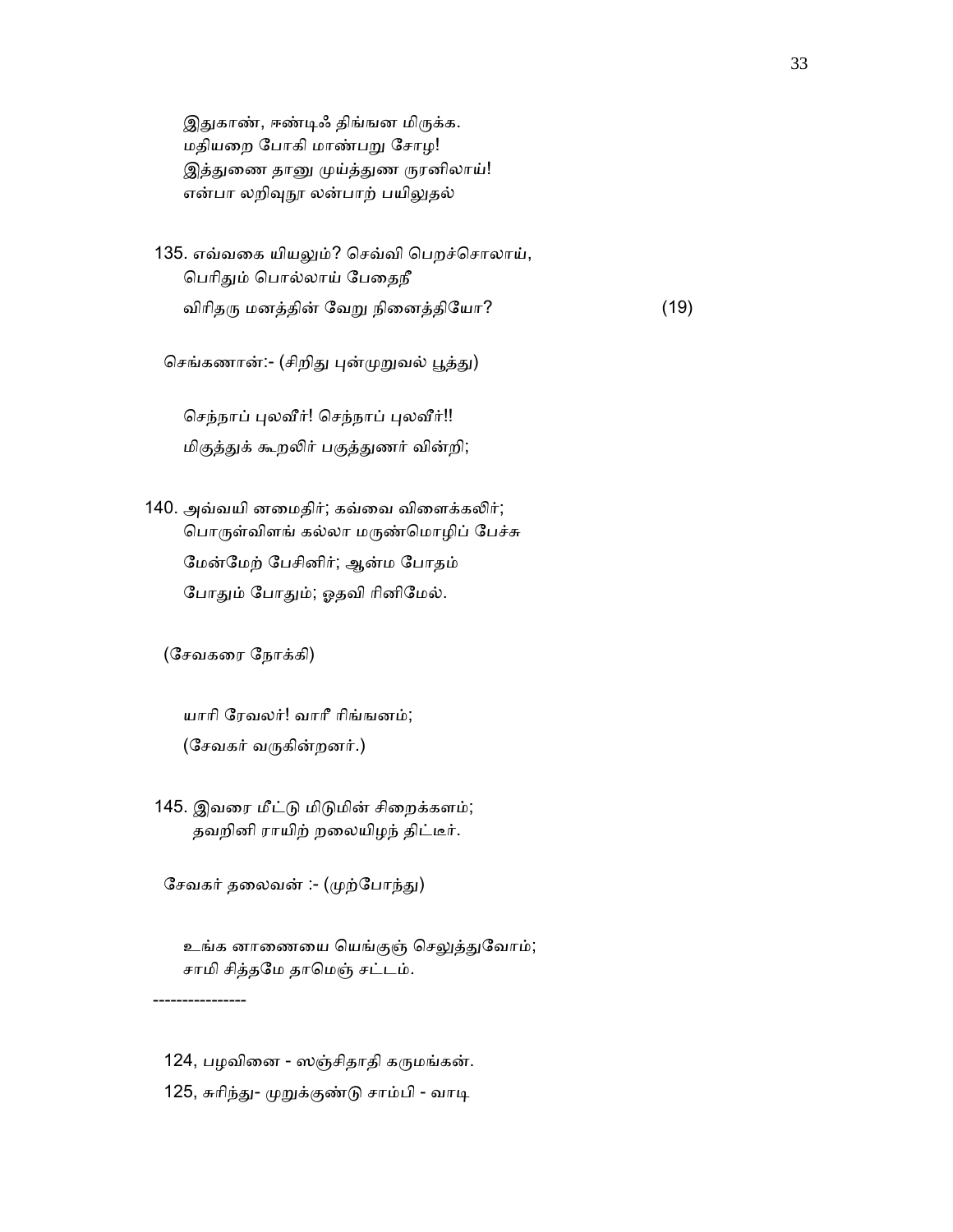127. ேபணி- விᾞம்பி. ெபட்ப - மகிழ்ச்சி. 129 அங்கு-ᾙᾊவாய் அவ்விடம். 116.ம்

அடிமுதல் 129-ம் அடிவரை, ஆன்மாவி னிலக்கணஞ் சுருக்க மாய் விளக்கப்பெற்ற நயம் இன்புறற் பாலது.

132. மதியறைபோகி-அறிவற்ற மான்பறு மாட்சினை நீங்கிய.

133. இத்துணை- இவ்வளவு. உய்த்துணர்உரன் - அறிவினைச் செலுத்தி உணரும் வலிமை.

- 135 இயலும் கூடும்.
- 137. விரிதரும்- பரந்துபட்ட
- 139.மிகுத்து -வரம்பு கடந்து.
- 140. கவ்வை -துன்பம்; பழிச்சொலுமாம்.
- 141. மருள் மயக்கம்.
- 142.ஆன்மபோதம்- ஆத்தும ஞானம்.
- 143. ஓதவிர்- கூறற்க.
- 148. சட்டம் கட்டைள விதி.

(சேவகர்கள் பொய்கையாரைப் பற்றுகின்றனர்.)

ெபாய்ைகயார்:-(அந்நிைலயில்)

யாவு நல்ல! யாவு நல்ல!!

150. கோவு நல்லன்; குடிகளு நல்லர்.  $\omega$ ன்னவ வாழ்தி மன்னி யுலகினே.  $(20)$ 

[சேவகரும் பொய்கையாரும் போகின்றனர்.]

ெசங்கணான்:-(பிரᾗகைள ேநாக்கி)

என்னுழை யீர்காள்! என்னைகொ னீவிர் என்னுள மறியீ ரின்னணம் பிதற்றினிர்? ᾗலவைர யாய்ேவன் பலவைக ெமாழிகைளப் 155.பேசுவே னாயினேன் பெற்றி யுணரீர் ஏசுவீ ராயினீர்; ஈதிவ ணிருக்க. சற்றே யாயினு முற்றுக் கேட்டிரோ தெருள்வழி காட்டிய செந்நாப் புலவர்தம் பொருள்பொதி கட்டுரை? புரிந்து கூறுமின்.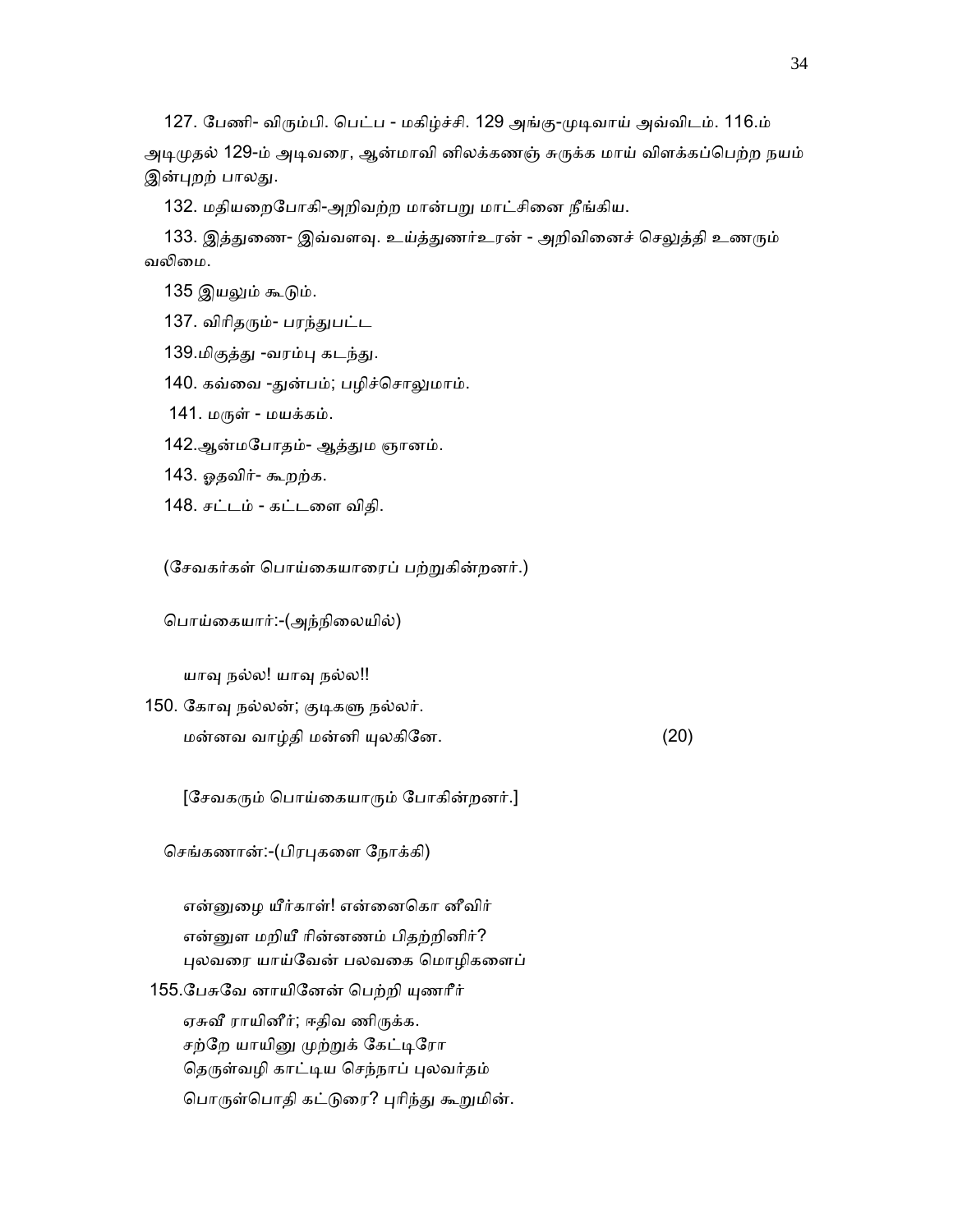160. என்னே யவருள்ளம்! என்னே யவர்மொழி! என்னே யவர்செயல்! என்னே யவர்நிலை! அன்னார் ᾒட்பᾙ ெமான்னார்க் கஞ்சாத் திட்பமு மறிவி னொட்பமு மென்கொலோ! என்ேன ேபைதேய ெனன்ேன யவைரத் 165.ெதழித்ேத னந்ேதா பழித்ேத னிழித்ேதன்! ேபாதங் கனிந்த ெபாய்ைக யாேர! ஏதமெண் ணாநூ மின்ப வுளத்தினை என்னென் றுரைக்கேன்! என்னென் றுரைக்கேன்!! இன்ᾔங் காண்பᾔ மின்ப ᾫள்ளேம. (21) -(ெமளனம்)

(ேசவகர் தைலவைன ேநாக்கி)

---------

150."கோவுநல்லன்; குடிகளுநல்லர்" எதிர்மறைக் குறிப்பு. (irony);

151. மிகைபடக் கூறிய மன்னன் கேடுறுவனாதலின், அவனை வாழ்தியென இரங்கி வாழ்த்தினர். மன்னி - நிலைபெற்று.

152. உழையர் - அருகிருப்போர்,

153. அறியீர் - அறியீராய். முற்றெச்சம்.

- 154. ஆய்வேன் ஆய. முற்றெச்சம்;
- 155.பெற்றி தன்மை.
- 158.தெருள்வழி-ஞான மார்க்கம்.

159. பொருள்பொதி கட்டுரை - உண்மைப் பொருள் நிறைந்த உறுதிமொழி. புரிந்து விᾞம்பி.

162. நுட்பம் - நுண்ணிய அறிவு.

- 163. திட்பம் மனவᾢைம. ஒட்பம் பிரகாசம்
- 165. ெதழித்ேதன் இகழ்ந்ேதன்.
- 166. போதம் அறிவு.
- 167. ஏதம் குற்றம் பிறர் குற்றங்காணாததும் இன்பம் நிறைந்த மனம்.
- 169. காண்பன் காண்பேன்.

170. ஏவ லான நீ யிᾞஞ்சிைறக் ேகாட்டம் ேமவி யாங்குைற காவ லாளர்க் கிதென் ணாணை போதுதி கொண்டு சற்றுமுன் சென்ற நற்றமிழ்ப் பாவலர்க் கொன்று முதவலிர் கன்று முளத்தொடு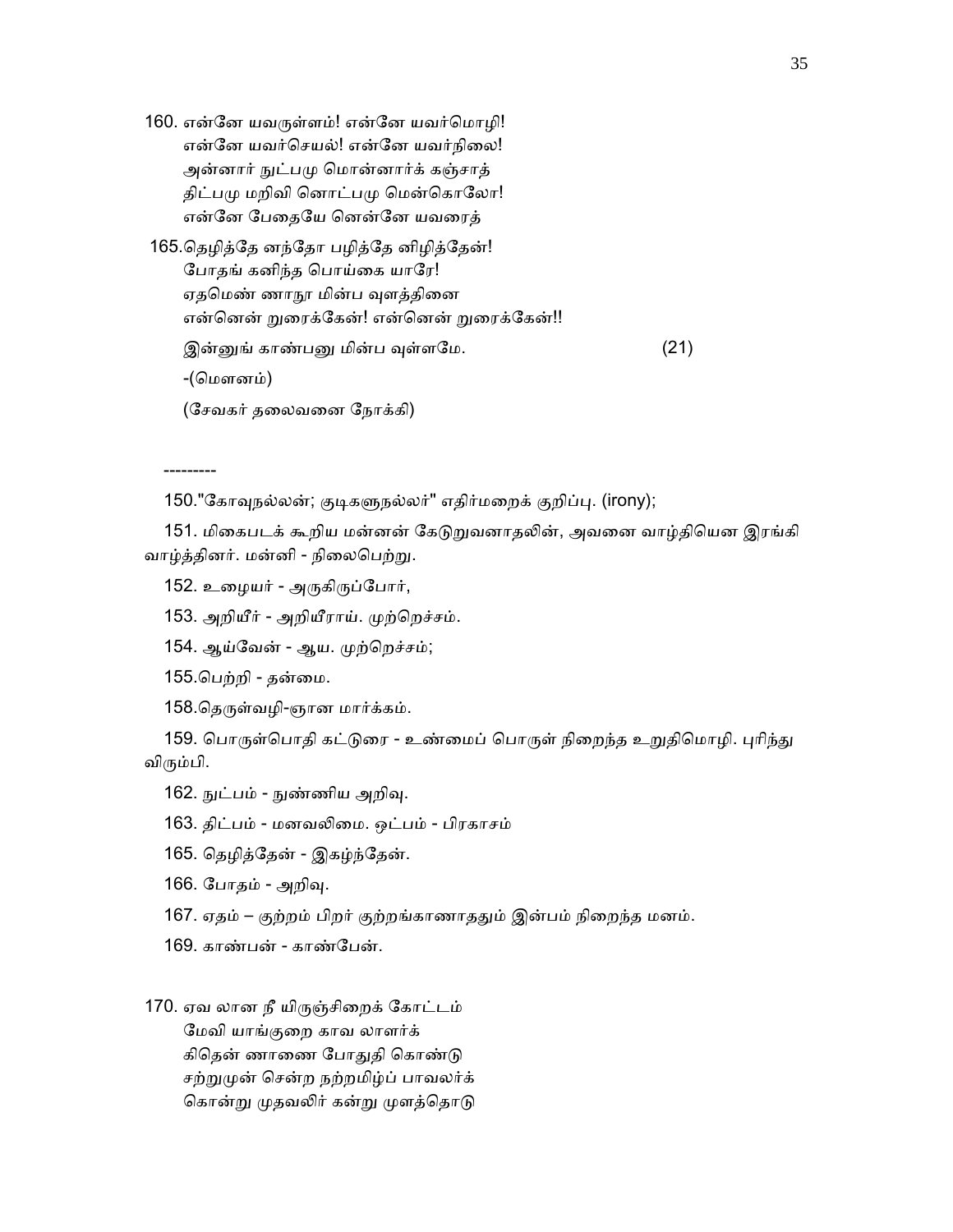| 175. சீறி விழுமின் செவ்விய வுரையுங்<br>கூறலிர் உணவுங் கொடுக்கலிர்                       |    |
|-----------------------------------------------------------------------------------------|----|
| படுக்கையு நல்கலிர் மிடுக்குற நடிமினோ!'                                                  | 22 |
| சேவகர் தலைவன்; வணங்கி                                                                   |    |
| இந்த வாணையை யென்சிர மேற்றேன்;<br>வந்தன னீதோ மன்னர் மன்னவ!                               |    |
| [சேவகர் தலைவன் போகின்றான்.]                                                             |    |
| பிரபு முதல்வன்: வணங்கி                                                                  |    |
| 180 எம்பிழை பொறுத்தி யெம்மிறை யவனே!                                                     |    |
| வம்புரையாக வழங்கின மன்றே.                                                               | 23 |
| பிரபு இரண்டாவன்: வணங்கி                                                                 |    |
| உன்கருத் துணரா துரைத்த மொழிகளை                                                          |    |
| நன்குதீங் கறியா நலமி லுரையென<br>விடுத்து நின்றெமை யடுத்துக் காத்தி.                     |    |
| செங்கணான்: (மனமொத்து)                                                                   |    |
| 185 பொறுத்தன முழையிர்காள்! பொறுத்தனம் போமின்.<br>வெறுத்துறை யொன்றும் விளம்பலி ரினிமேல். |    |
| [பிரபுக்கள் போகின்றனர்.]                                                                |    |
| (தனக்குள்)                                                                              |    |
| இற்றைஞான் றிரவினில் யாமே சென்று                                                         |    |
| தெற்றெனப் புலவர் செயல்களை யாய்துமே                                                      | 24 |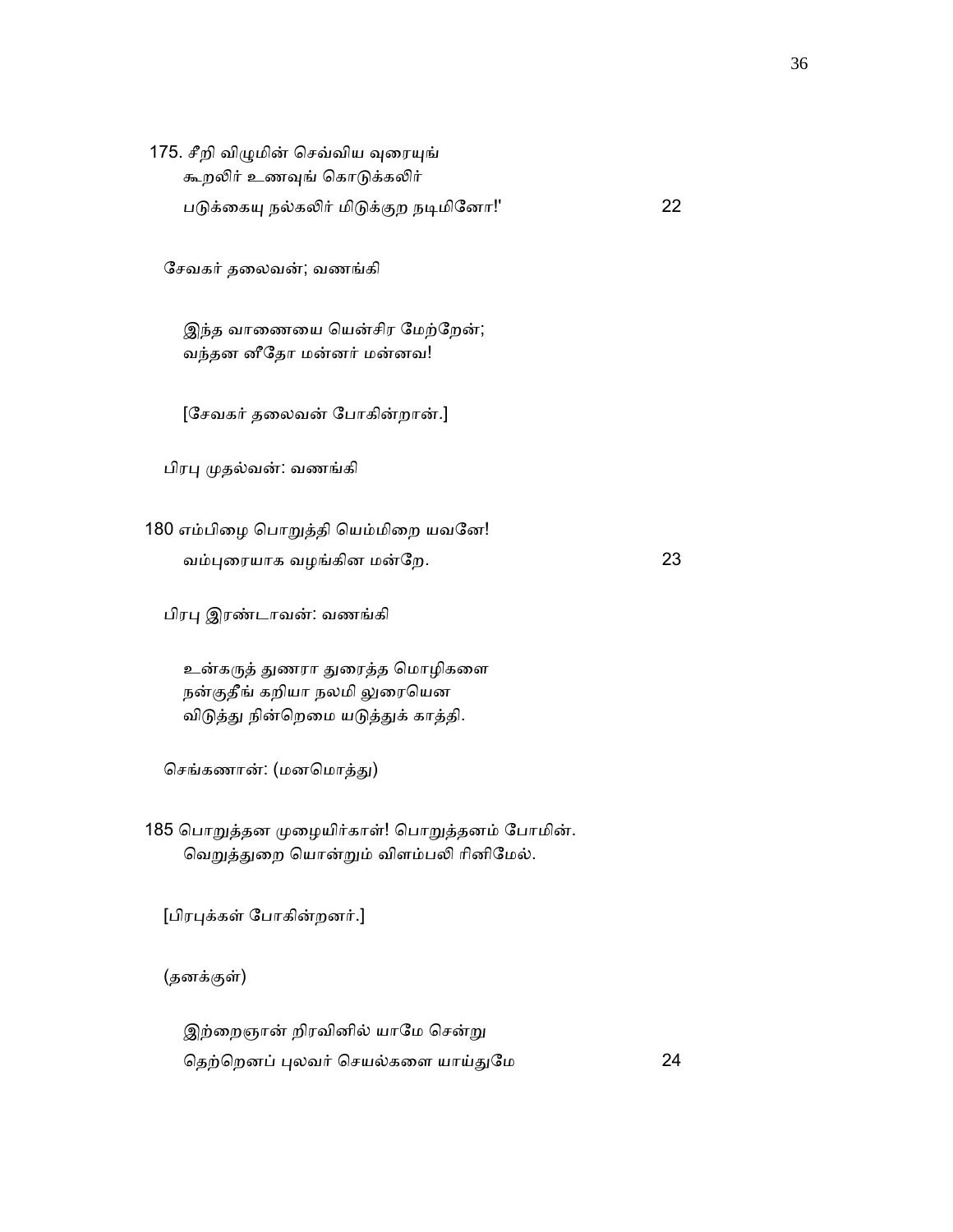---------------------------

- 170 இருஞ்சிறைக் கோட்டம்- பெரிய சிறைச்சாலை
- 173 என் ஆணை கொண்டு போதுதி என மாற்றுக.
- 174 உதவலிர் கொடாதேயுங்கள். கன்றும்- சினம்மிக்க.
- 175 செவ்விய உரை -இன்மொழி.
- 177 மிடுக்கு-பெருமிதம் இறுமாப்பு.
- 181 வம்புரை- வீண்பேச்சு. அன்று, ஏ- அசை.
- 183 நலம் இல் உைர- நன்ைமயற்ற ெசால்
- 186 வெறுத்துரை -அருவருப்புச் சொற்கள்
- 187 ஞான்று- தினம்.
- 188 தெற்றென- தெளிவாக. ஆய்தும்- ஆராய்வோம்.

(தனக்குட் பாᾌகின்றான்.)

போத மேயொரு வடிவெனப் பொருந்திநின் றவரே

190 யேதம் வந்துழி யுஞ்சிறி தேனுமுள் ளிடையீர் சீத மாமதி நிகர்முகச் செவ்விசேர் புலவீர் தூது செய்கிலே னினிறுந்தஞ் சேவடி சேர்கோ? (25)

## (ேபாகின்றான்.) முதற்களம் முற்றிற்று.

( ஆகச் ெசய்ᾜள் 25-க்கு: வாி 232)

-----------------

## இரண்டாங்களம்

இடம்: சிறைச்சாலை காலம்: யாமம் பாத்திரம்: ேசரமான்

ேசரமான்:- (தனக்குள்)

என்னே யுலகம்! என்னே வாழ்க்கை! என்ேன யரசியல். என்ேன மன்பைத! தீமையே நன்மையாத் திரிந்து நின்றவிந்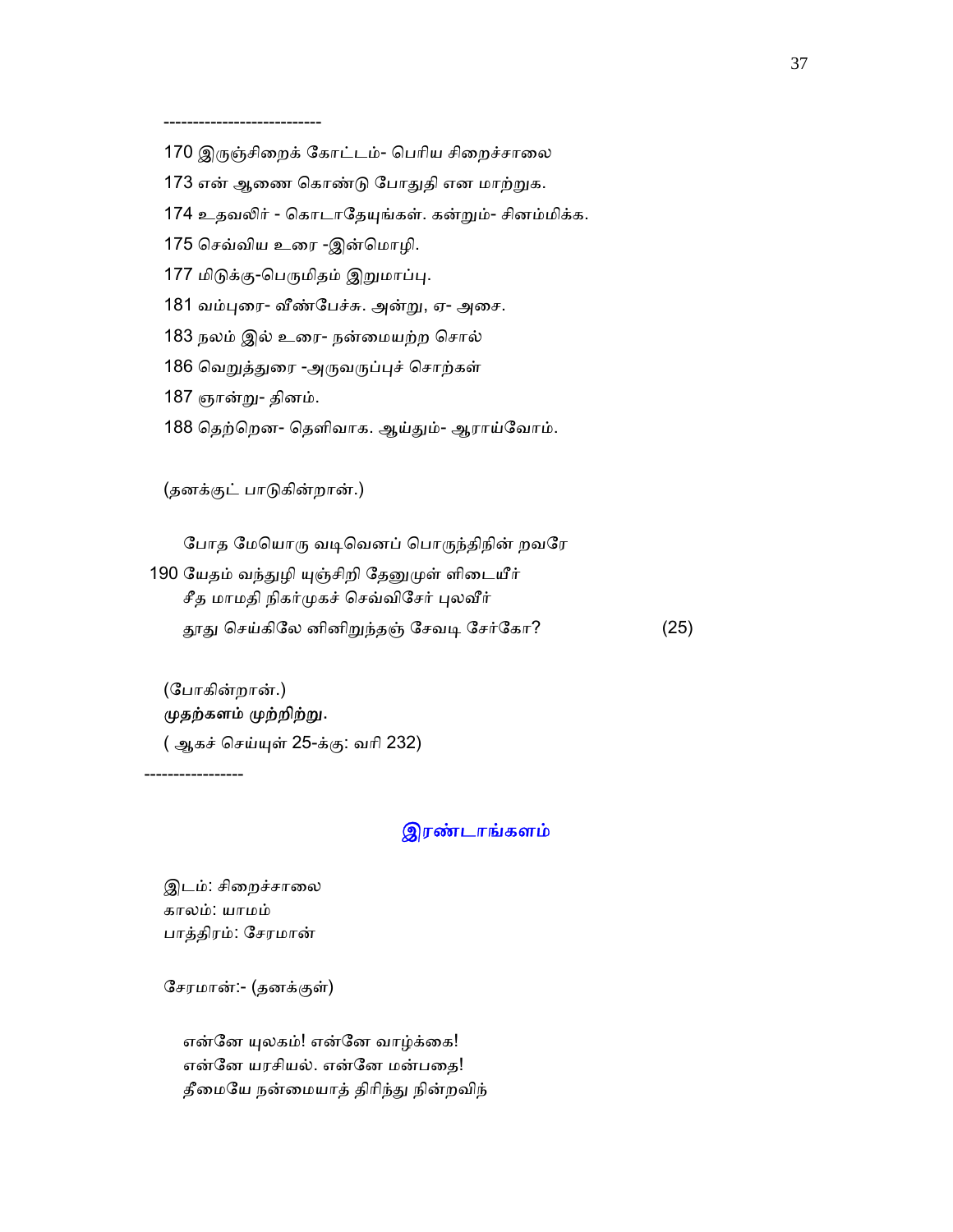நாமநீ குலகின் ஞாயமு முண்டோ?

- 5 வல்லᾊ வழக்ேக நல்லᾊ வழக்ெகன நாடி நடக்குநர் பேடிய ரலரோ? நீதியு மறமு மோதியு முணராப் பேதை மாக்கள் பெருகிய துலகம்! பேரற மென்பது போரி னிலையோ?
- 10 போரெனில் வஞ்சமும் பொய்யுந் தாமோ? அரும்புவி யினைவிடுத் தறப்பெருங் கடவுளே பிரிந்துசென் றனையோ பேதுற் றனையோ?

செய் 25-போதம்-அறிவு, ஏதம் -இடையூறு, வந்துழி-உண்டாய விடத்து.

உள்ளிைடதல்-உள்ளம் பின்வாங்குதல், மனந்தளர்தல். ெசவ்வி-அழகு ேசர்ேகா -

சேர்வேனோ. கு- தன்மையொருமை விகுதி எதிர்காலங் காட்டிற்று.

2 அரசு இயல்- அரசாட்சியின் தன்மை. மன்பதை- சனங்கள்; உயிர்ப் பன்மை. cf. "மன்பதை காக்குநின் புரைமை. (புறம்-210);

- 3. திரிந்து நின்ற-மாறுபட்டுப் பொருந்திய.
- 4. நாமநீர்-அச்சத்ைதச் ெசய்ᾜங் கடல்
- 5. வல்லᾊ வழக்கு- ெபாய்வழக்கு
- 11. புவி- நிலவுலகம். அறப் பெருங் கடவுள்- மஹா தருமதேவதை.
- 12 பேது-பேதைமை, அறிவின்மை

தீமை யொறுத்துச் செம்மை போற்றுங் ேகாமக ெனன்னக் குலᾫ மறத்ேத

15 வென்றோர் கூற்று மன்றோ பிறழ்ந்தது? ᾪர ெமன்ப தாᾞஞ் சூேதா? தீர ெமன்பᾐ ெசம்ைமப் பிறழ்ேவா? 26

(மௌனம்)

------------------------

பாசறை யதனிற் படுத்துறங் கியவெனை ேமாசப் பைடஞர்கண் ᾚவா யிரவர்

20 நீசத் தொழிலினை நினைத்த வுளத்தினர்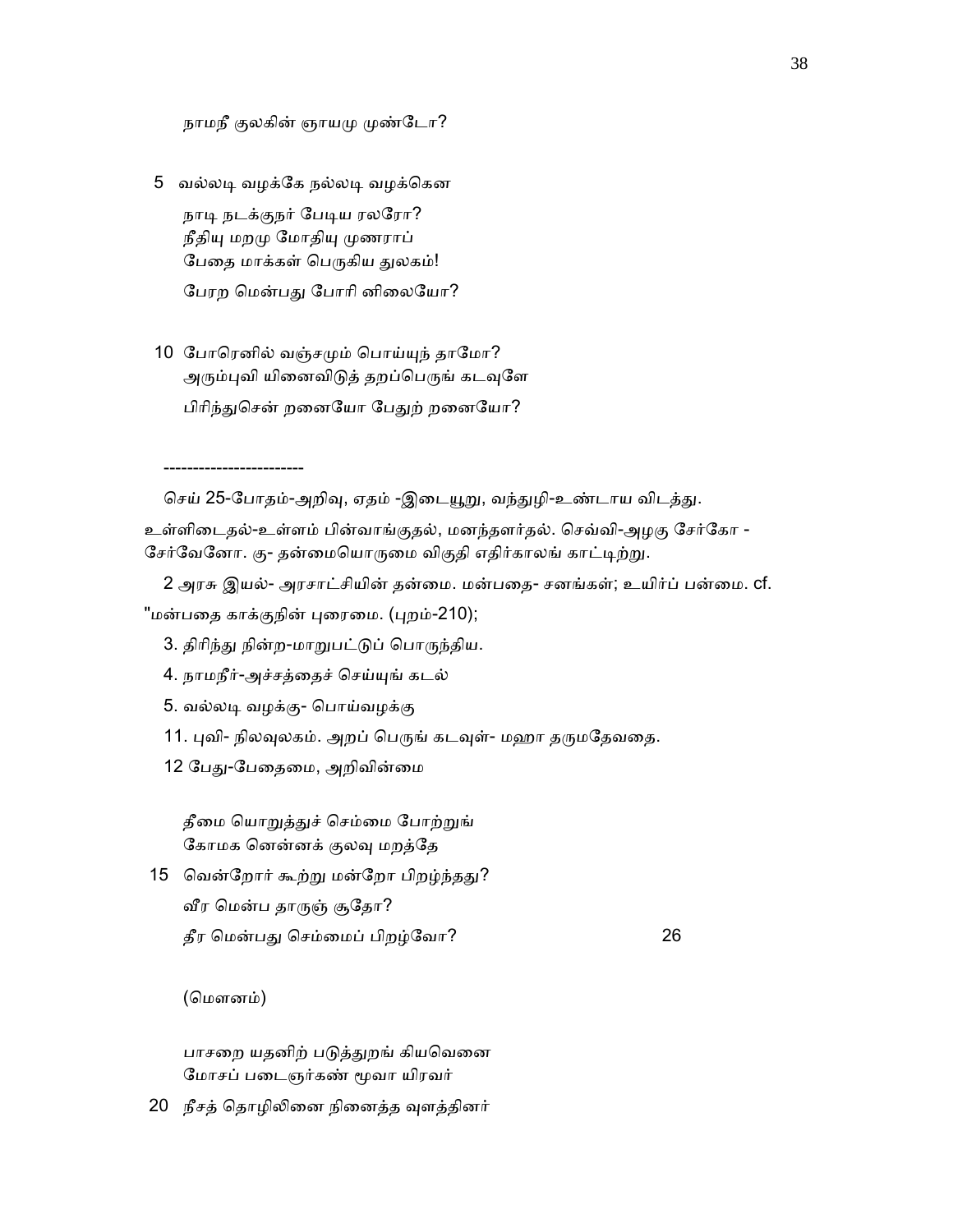வலிகொடு பற்றி நலிதந் தந்தோ பொங்கிய வெகுளிச் செங்கணான் முன்னர் உய்த்ᾐ நின்றனர் ஓேகா! இஃெதன்? கால்யாப் பிட்டனர் கயவர்கள்,ஐேயா!

- 25 ேமல்யாப் ெபன்ைனயிம் ேமதினி யின்கண்? யானெனை? வேங்கைகொ லெறுழ்வலி யரிகொலோ ஈன விளிவுடை யிச்சிறை யெய்த? ஐயகோ! தீயே னவற்றினுங் கொடியேன் செய்யகோ லறியாச் சிறியே னென்றெணிப்
- 30 போலு மென்னையிப் புழையில்சிறை யிட்டு ேமலா ெதன்ெறன விᾞதாள் கட்கும் விலங்கு மிட்டனர் மலங்கிய புந்தியர்! ஓடிக் காப்பனென் றுன்னி னார்கொலோ நேடிமெய் யுணரா நீதியில் காவலர்?
- 35 'இவ்வயி னிற்றி; எவ்விடை யுஞ்செலேல்! என்றவ ராணை யிடிற்போ தாதோ?

13 ஒறுத்து-கண்டித்து

---------------------------

- 14 குலᾫம் அறம்- ெபாᾞந்திய நீதி;
- 15 கூற்று -பகுதி. பிறழ்ந்தது-மாறியது.

16 ஆᾞம்-மிக்க

- 17. செம்மை-நீதி, பிறழ்வு-மாறுபாடு.
- 18 பாசறை- படைவீடு.
- 20 நீசத்ெதாழில்- இழிந்தெசயல்.
- 21 நலிதந்து துன்பமியற்றி.
- 23 உய்த்து- செலுத்தி.
- 24 கால்யாப்ᾗ- கால் விலங்கு. கயவர்- கீழ்மக்கள்.
- 25 யாப்பு- கட்டுப்பாடு, உறுதி மேதினி-பூமி
- 26 எᾠழ்வᾢ- மிக்கவᾢ. அாி-சிங்கம்.
- 27 ஈனம் குறைவு. இளிவு- இகழ்ச்சி. எய்த- அடைய
- 28 அவற்றினும் -அக்கொடு விலங்குகளைக் காட்டிலும்.
- 29 செய்யகோல்- செங்கோன் முறைமை.
- 39 புழை- துவாரம், ஈண்டுச் சிற்றறை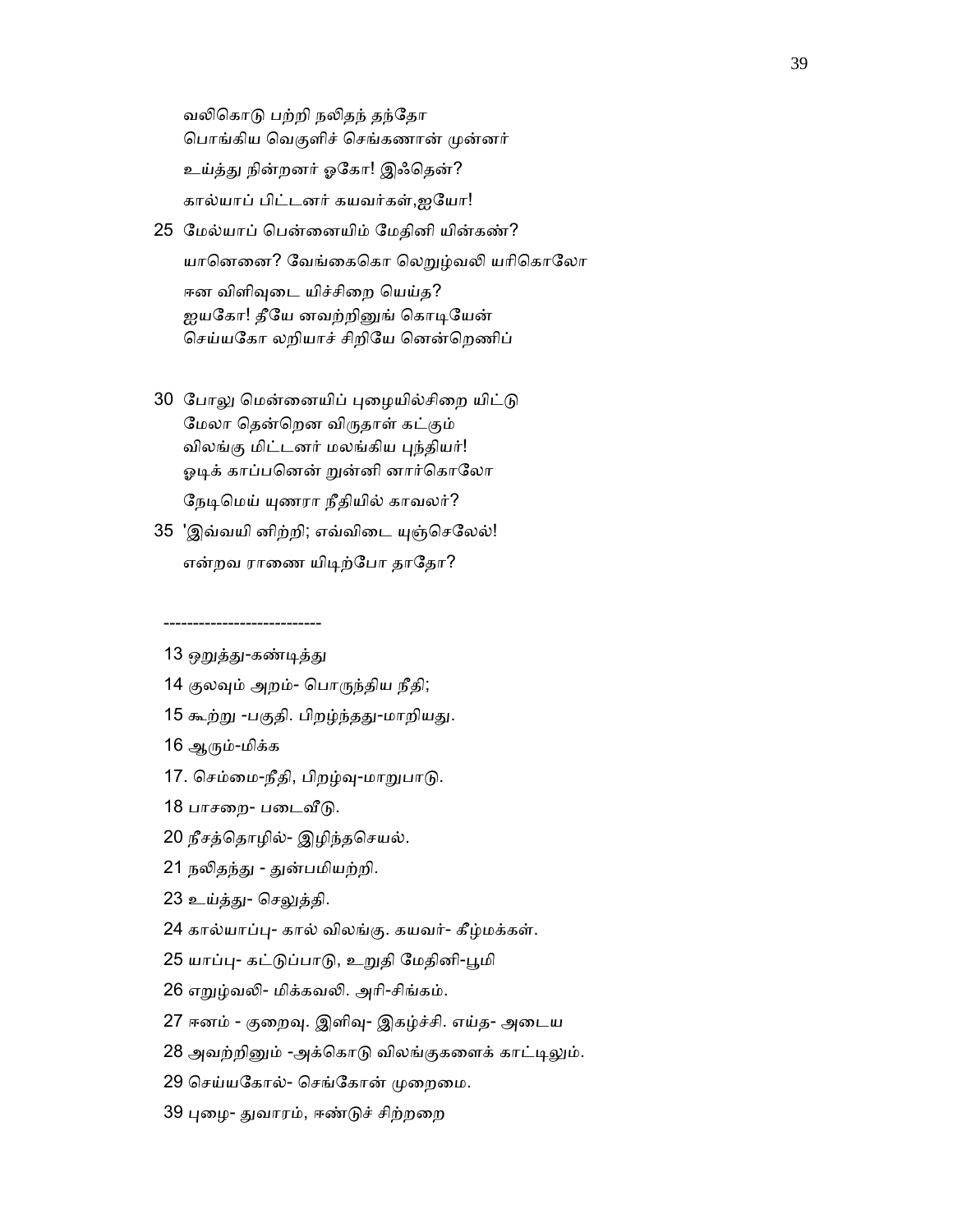31 ஏலாது- போதாது என இருதாள் என்னுடைய இரண்டு கால்கள்.

32 மலங்கிய- மயங்கிய

33 கரப்ெபன்- ஒளிேவன். உன்ᾔதல்- நிைனத்தல்.

34 நேடி- ஆராய்ந்து. மெய்யுணரா நீதி இல் காவலர்- உண்மை அறியாத நியாயமார்க்கஞ் ெசல்லாத அரசர்.

35 இன்வயின் நிற்றி- இவ்விடம் நிற்பாய். எவ்விடையும்-எந்த இடமும். செலேல்-ெசல்லாதி.

36 ஆைண-கட்டைள.

கன்றின ராணை கடப்பெனோ! வாழ்வு

 ெபெரெதன ெவண்ணிப் ேபணி ெயாளிப்ெபேனா? விரிகட லுலகில்யான் வேண்டுவ தொன்றிலை.

40 உலகி லறமின் ெறாழிந்தேத ெயன்ᾔமந்

நᾢகᾞத் ெதன்ற னல்ᾤன மᾠப்பேத. 27

(மௌனம்)

எல்லா ᾙணர்ந்த நல்ேலா னாகிய

கடவுளென் பான்மறக் கருணைகாட் டினன்கொல்? மடமையாற் றீயேன் வாளா திதுவரை

 45 யன்ᾔைட யாசான் றன்னᾞ ெமாழிகைள மறந்து காலம் வறிதே திறந்தᾗ ெநறியிற் ெசலவழித் ேதேன. 28

(தனக்குட் பாᾌகின்றான்.)

ஒளியானை யன்பரிடத் தொளியா தானை ᾜயர்நிலநீர் தீவனிவா னாயி னாைன யனியாைன யலர்க்குநல்ᾪ டனியா தாைன யறிவானைத் தீமைநெறி யறியா தானை

50 வெளியானை விளங்குமெழில் வடிவினானை மிளிரடியா ருளக்கோயி லுறைகின் றானைக் கனியானை யருண்மழைபெய் காரி னானைக் கᾞᾐேவா ாின்பᾫளங் காண்பர் தாேம. 29

இனியானை நினைதோறு மினிக்கிற் பானை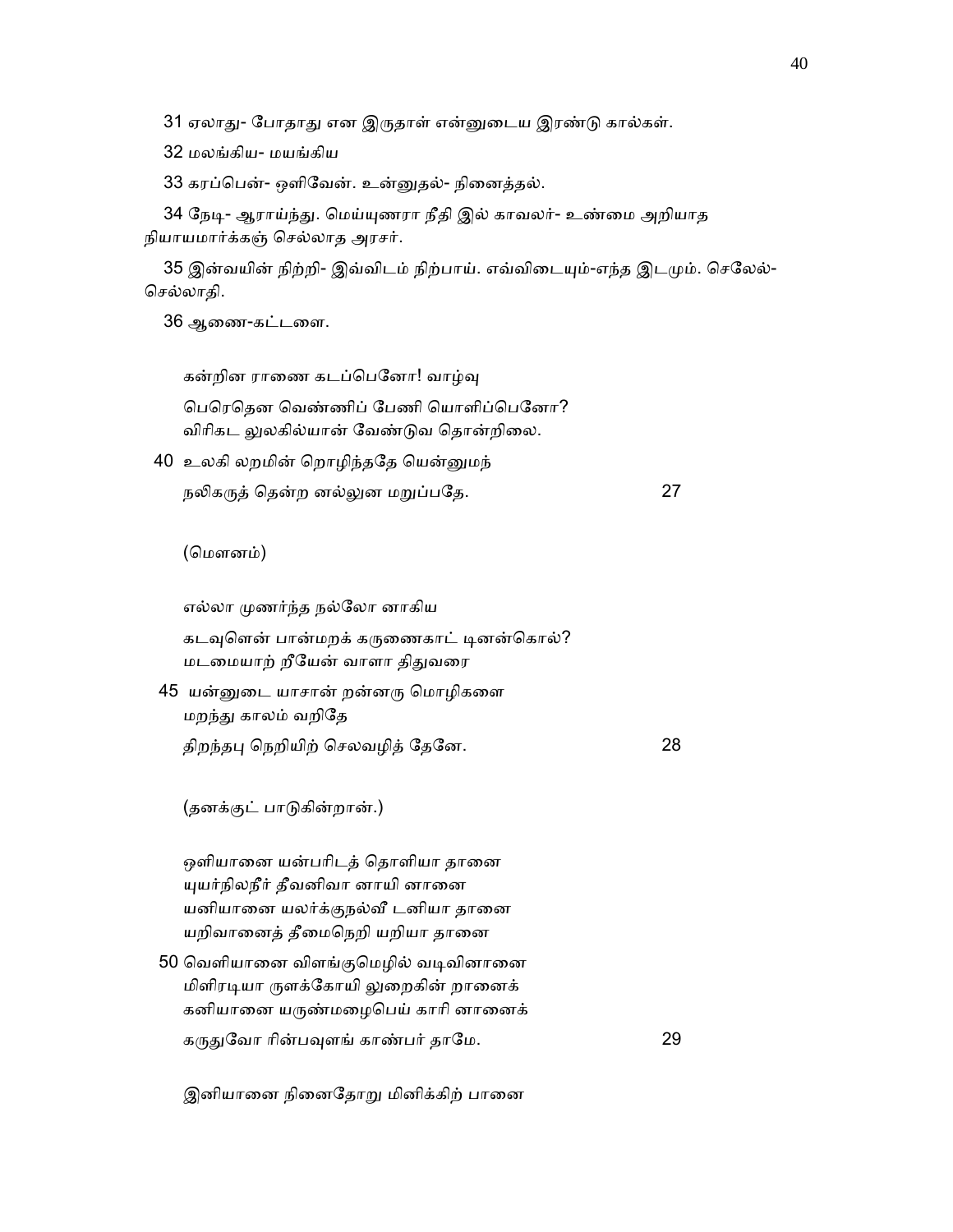யிசையானை நன்மையொடு மிசைந்தான் றன்னைத் தனியானை யெவற்றினின்றுந் தனிக்கிற் பானைத் தணியானை யுமையூடத் தணிந்தான் றன்னைப் பனியானைத் தீமைகண்டு பனிக்கிற் பானைப் பணியாைன யன்பர்ெசாற்குப் பணிந்தான் றன்ைனக்

54. குனியானை யம்பலத்திற் குனிக்கிற் பானைக் குறிக்கொண்டா ரின்பவுளங் கூடு வாரே. (30)

37 கன்றினர்- சினந்ேதார். வாழ்ᾫ- இவ்ᾫலக வாழ்க்ைக.

39 பேணி-உயிர் வாழ்தலை விரும்பி.

41 நலிகருத்து- துயரந்தரு மெண்ணம். நல்லுளம் அறுப்பது- நன்மை பொருந்திய மனத்தைக் கிழிப்பது.

43 மறக்கருணை-சீறியகருணை; துன்புறுத்திச் செம்மையாக்கும் அருள்.

44 மடமை- அறிவின்மை..

----------------------

46 வறிது- பயனின்றி. 47 திறந்தபு நெறி- உறுதியற்ற தீநெறி.

 (ெசய் 29.) ஒளியான்- ேதேஜாமயமானவன். ஒளியாதான்-மைறயாதவன் நிலம் ேநர் தீ வளி வான்- பிருதிவி அப்பு தேயு வாயு ஆகாயமென்னும் ஐம்பூதம். அளியான்-

கருணை யுருவினன். அவர் -நல்லரல்லார், தீயோர். வீடு அளியாதான்-

முத்தி கொடாதவன். அறிவான்-ஞானமயமானவன். அறியாதவன்-தெரியாத வன்.வெளியான்- ஞானாகாச வுருவினன். மிளிர்- அறிவு விளக்காய் விளங்கும் உளக்கோயில்- மனமாகிய ஆலயம். கனியான்- ஆநந்த மயமானவன். அருள் மழை பெய் கார்- கருணை மழை பொழியும் மேகம். கருதுவோர்- தியானிப்பவர்.

(செய் 30) இனியான் -நல்லவன், இன்பஞ் செய்பவன், சங்கரன். நினையாத போழ்து இனியாதான் என்றலுமாம். நினைதோறும் இனிக்கிற்பான்- அன்பால்

 [ேபாகின்றான்.] இரண்டாங்களம் முற்றிற்று.

[ஆகச்ெசய்ᾜள் 30-க்கு:வாி-287.]

#### ᾚன்றாங் களம்.

இடம்: சிறைச்சாலை. காலம்: யாமம்.

-----------------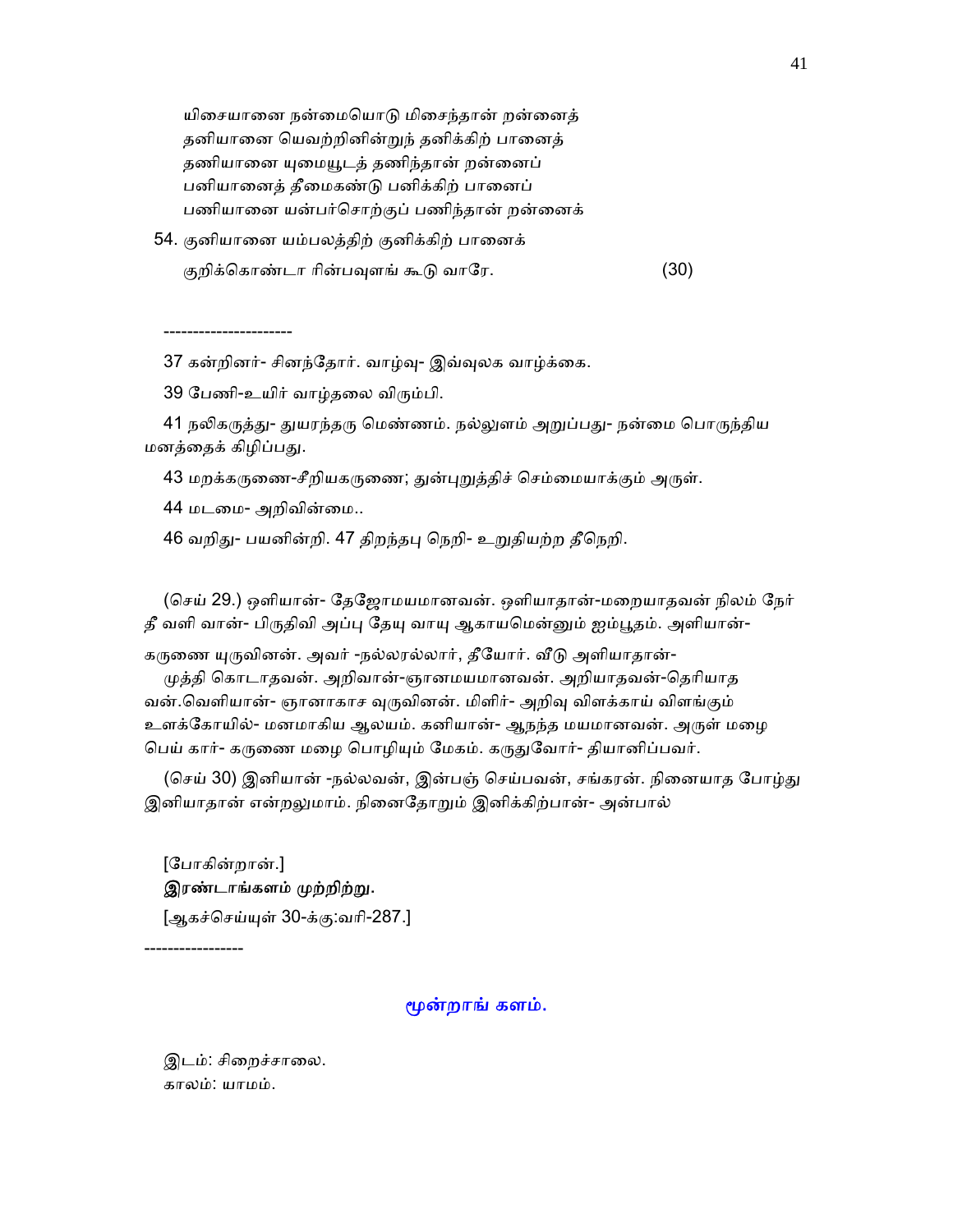பாத்திரங்கள்: பொய்கையார்,செங்கணான், சிறைகாவலர்.

(பொய்கையார் உலவுகின்றனர்; செங்கணான் ஓரிடத்து மறைந்திருக்கின்றனன்.)

```
சிறைகாவலன் முதல்வன்:-- ( பொய்கையாரைச் சுட்டி)
```
அண்ணே! இதோபார், அருந்தமிழ்ப் புலவன் மண்ணோ விண்ணோ மதியா னொன்றும். பழித்து மிழித்தும் பார்த்தோம் நாமும்; விழித்தும் பார்த்திலன், அழுத்த முடையான்,

5. இன்னு மவன்குண மென்னெனச் சொல்வேன்?

நிைனப்பவர் உள்ளத்திற் றித்திப்பவன்.

-------

cf. "வென்றுளே புலன் களைந்தார் மெய்யுண ருள்ளந்தோறுஞ் சென்றுளே யமுத மூற்றும் திருவருள் போற்றி" (திருவிளையாடல்.)

இசையான்--கான ரூபியானவன்; மெய்ப்புகழாளன்; தீமையொடு பொருந்தான். இசைந்தான்--பொருந்தியவன். தனியான்--ஒப்பற்றவன்; ஏகன்; சர்வாந்தரியாமியுமாம். தனிக்கிற்பான்--வேறாய் நிற்பவன்; புறனேயிருப்பவன். தணியான் -அடக்கமுடியாதோன். உமை ஊட--உமாதேவி ஊடிய காலத்தில். தணிந்தான்--பணிந்தவன். பனியான்- நடுக்கமற்றவன், அசலன்; குளிர்ச்சி வாய்ந்தவன். பனிக்கிற்பான்--நடுக்கஞ் செய்பவன். பணியான்--சர்ப்பங்களை அணிந்தவன்; பிறரைப் பணியாதவன். பணிந்தான்--வணங்கினவன். அன்பர்ெசாற்குப் பணிந்தான்-- அடியார்க்கெளியன். குனியான்- -பிறரை வணங்காதவன். அம்பலம்-- சபை. குனிக்கிற்பான்--நடனஞ் ெசய்பவன். குறிக்ெகாண்டார்--தியானிப்பவர். ெசான்னயம் பொருணயஞ் செறிந்த இவ்விரு திருத்தாண்டகங்களிலும் முரணணி திகழுஞ் செவ்வி யோர்ந் தின்புறற்பாலது.

2. மண். . . . . . . ஒன்றும்--மண்ணுலகாயினும் விண்ணுலகாயினும் ஒன்றையும் பொருட்படுத்தான்.

4. அழுத்தம்--நெஞ்சுறுதி.

வெறித்து நின்று மேலே பார்ப்பன்; குறித்தறி வான்ேபாற் ேகாணி நிற்பன்; கீேழ குனிவன்,'ஊேழ' ெயன்பன்;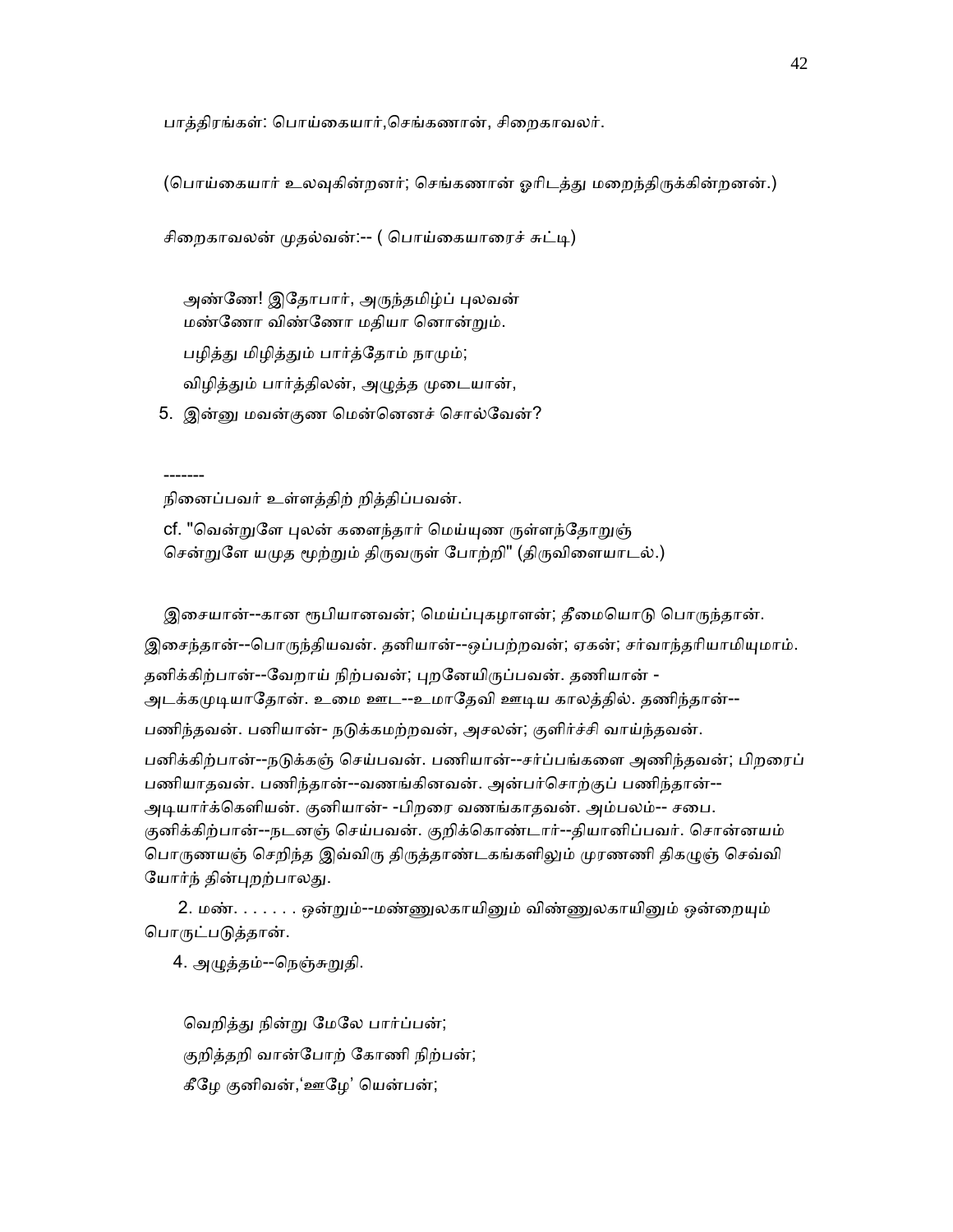தாேன ேபசுவன்; தாேன சிாிப்பன்;

- 10. தானே குதிப்பன்; தானே யோடுவன்; வாய்குவித் தூதுவன்; கால்குவித் தயர்வன்; கைகொட்டி யார்ப்பன்; மெய்தட்டி நிற்பன்; போவன்; வருவன்; நாவை நீட்டுவன்; கண்ணை மூடுவன்; காதைக் கையாற்
- 15. ெபாத்ᾐவன்; ெதற்ᾠவன்; சித்தங் களிப்பன்; தாளம் போடுவன்; நீளங் குறைவன்; இருப்பன்; எழுவன்; விருப்புட னோக்கி நடப்பன்; பாட்டுப் படிப்பன் நன்றே! (31)

சிறைகாவல னிரண்டாவன் :-(இகழ்ந்து)

பைத்தியக் காரனும் பாட்டுப் படிப்பான்.

- 20. ைவத்தியஞ் ெசயினவன் வழிக்கு வᾞவான். பித்தனும் புலவனும் மெத்தவு மொப்பார்; இருவருந் தனியே யிருந்து பேசுவர் ; இருவருஞ் சிரிப்பர்; இருவரு மழுவர். மிகப்படிப் புள்ளவன் சுகப்படா னிங்கே;
- 25. துக்கப் படுவன், திக்கற் றவன்போல். கற்றவ ரெல்லாங் கவனியா ருடம்பை ; இற்ற சுவரி லெப்படிச் சித்திர மெழுத லாகும்? பழுதே யெழுதினால். ᾒனிமர ேமறி ேநாக்கி நிற்பவன்
- 30. இனிய காட்சியி லெல்லாம் மறந்து தன்னுடை நிலமை தானுமெண் ணாது கூத்தாᾊ னாலவன், ஆத்தாᾊ! ெசத்தான். இவைனப் பித்த ெனன்பதிற் றைடேயன்? நேற்று முதலா, நீயும் பார்த்தையே ;
- 35. நீருஞ் சோறுநினையான்; பொல்லா

8. ஊழ் – விதி.

---------

<sup>7.</sup> கோணி – தலைவளைத்து.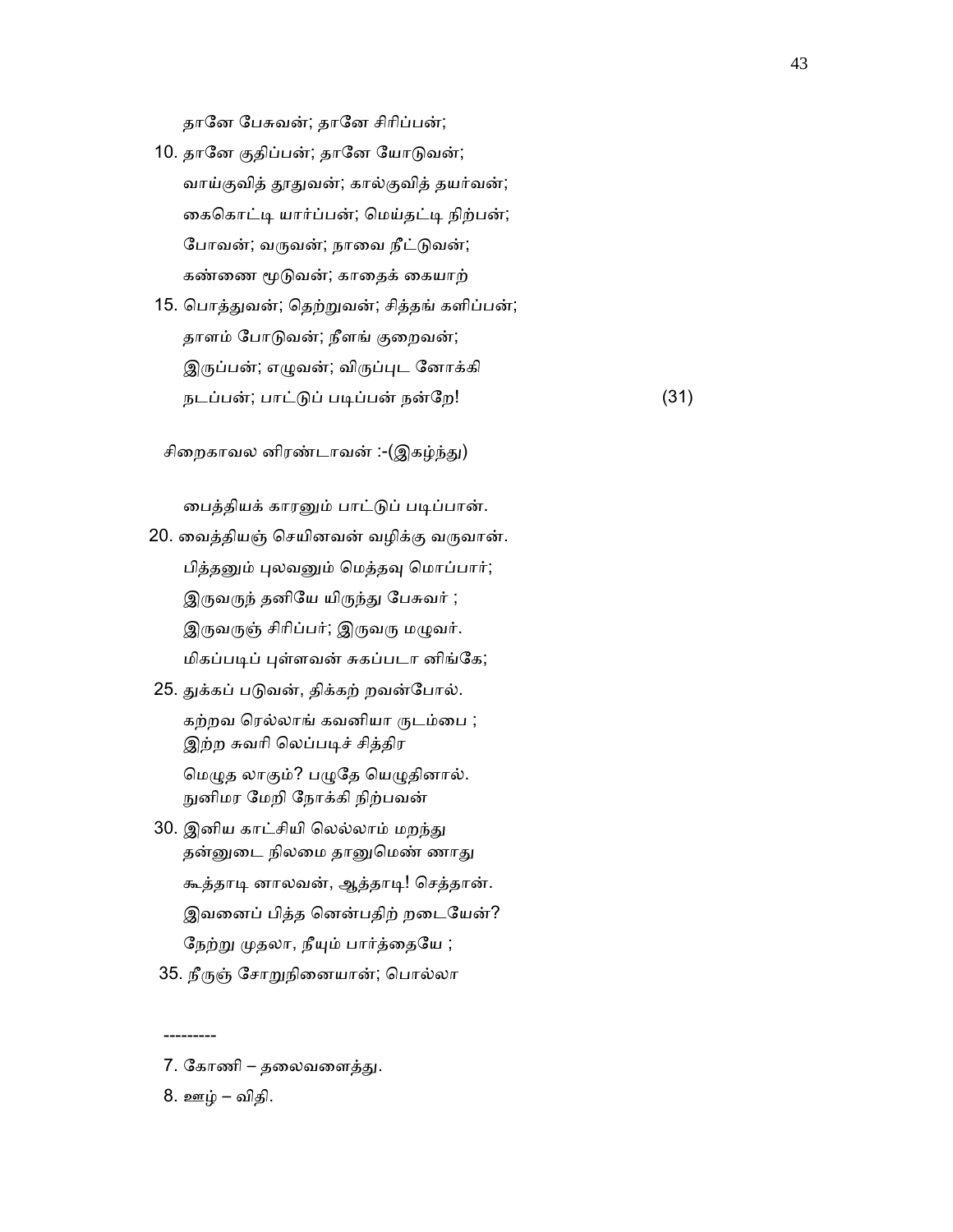15. தெற்றுதல் – கால் மாறி வைத்து நிற்றல்.

16. நீளம் – உயரம். நீளம் குறைவன் – குன்றுவன். 31-ம் கவியிற் குறித்துள்ள பொய்கையார்தம் மெய்ப்பாடு உய்த் துணரற்பாலது.

24. மிகப்படிப்புள்ளவன் – மெத்தப்படித்தவன்.

25. திக்கற்றவன் – ஆதரவில்லாேதான்.

27. இற்றசுவர் – இᾊந்த சுவர்.

30. இனிய காட்சி – கண்ᾎக்கினிய காட்சி.

32. ஆத்தாடி – வியப்புக் குறிப்பு.

ᾪண னிவன்றான் ; விடடா ;

ஊᾎண் ᾌறங்குேவாம் ஓᾊவா உடேன. (32)

 ெபாய்ைகயார் :- (சிறிᾐ நின்ᾠ தமக்குள்) உலேக ேபார்க்களம் ; உற்ற மாந்தேர பலதிறப் பட்டும் பாழ்ம்போர் செய்குநர் ;

40. வாழ்க்கையோ போர்த்தொழில் ; பாழ்க்கையோ மக்கள் ஒருவரை யொருவர் வெகுவுறத் தாக்கி இருவரு மொழிவர் என்னைகொ லவர்மதி !

 (உலᾫகின்றனர்.) (திரும்பித் தமக்குள் )

 தனக்ெகன வாழாப் பிறர்க்குாி யாளன் மனக்கனி வோடும் வாய்மலர்ந்த் தருளிய

45. அருளற மறித்தார் மருளறு காட்சியர்; அறியாப் பேதைக ளரித லென்றுகொல்? பேதைய ராயினு மோதித் தெருளுதல் கடேன யன்ேறா ?மடேனாய் தீர்ந்தார் அன்னார்த் தெருட்டலு மறனே யன்றோ ?

இன்னார் மாட்டு மின்னருள் புரிந்து நன்னயஞ் செயலே நல்லோ ரியற்கை ; ஆதலி னிவ்வூ ரரசனைத் தெருட்டுதல்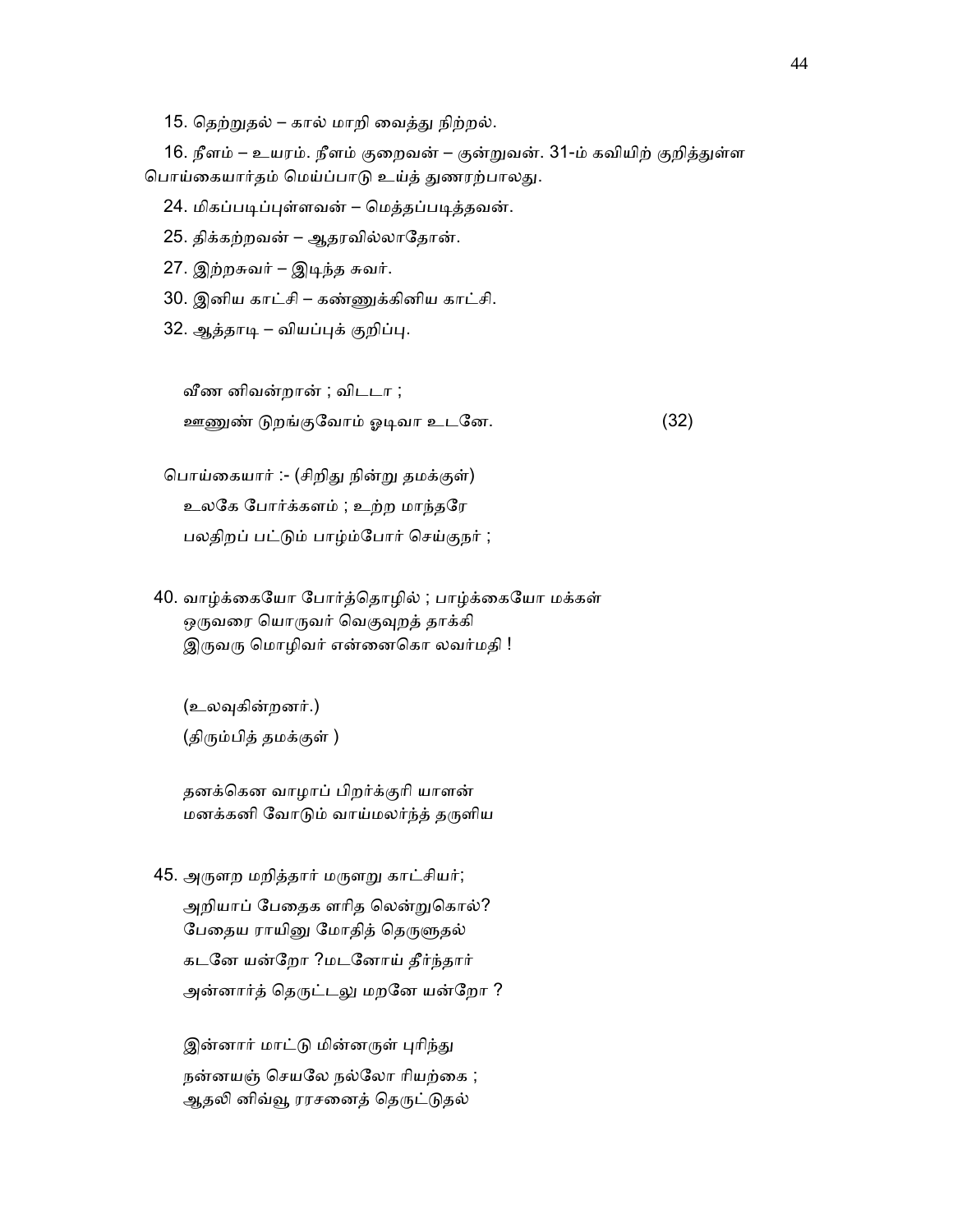தீதி லாதேதார் ெசய்கட னாமால் .

(உலᾫகின்றனர்.)

-----------

39. திறம்-வைக.40. வாழ்க்ைக-உலக வாழ்க்ைக. பாழ்க்கு-ஐேயா எனப் பிாிக்க.

41. வெறுவுற-அஞ்ச.

43- தனக்கென வாழா பிறர்க்குரியாளன்- தான் சீவித்திருத்தல் தனக்கென்று கருதாமல் பிறர்க்கே உரியமைபூண் டொழுகுபவன்.

cf. " தனக்கென் றொன்றானு முள்ளான் பிறர்க்கே ᾜᾠதிகி குழந்தான்" (குண்டேகசி.)

45-அருளறம்-அருளாகிய அறம்; காருணியம்;தயா தருமம்.

cf. "தனக்ெகன வாழாப் பிறர்க்குாி யாளன்

இன்பச் ெசல்வி மந்பைத எய்த,

அருளறம் பூண்ட வொருபெரும் பூட்கையின்"

(மணிேமகைல.5-73-75.)

மருள் அறு காட்சி-மயக்கம் நீங்கிய மெய்யறிவு.

47. தெருளுதல்-அறிதல்.

48. மடேனாய்-அறிவின்ைமயாகிய ேநாய். தீர்ந்தார்-நீங்கியார்.

49.அன்னார்-அவர், பேதையர். தெருட்டல்-அறிவுறுத்தல்.

50. இன்னார்- பகைவர், தீயோருமாம்.

 cf. "இன்னா ெசய்தார்க்கு மினியேவ ெசய்யாக்கா லென்ன பயத்ததோ சால்பு" (திருக்குறள்.)

51. நயம்-இனிமை.

52. இவ்வூரரசன்-உறந்தைமன்னனாகிய சோழன் செங்கணான். cf. " ஊரெனப் படுவ துறையூர்." தெருட்டுதல்-அறிவு கொளுத்துதல்.

53. ெசய்கடன்-ெசயற்பால கடைம.

ெசங்கணான்:-(உளமகிழ்ந்ᾐ தனக்குள்)

என்னே புலவ ரெண்ணம்!

55. தந்ேந ாில்லாத் தைகயின ாிவேர. (33)

ெபாய்ைகயார்:- (வானத்ைத ேநாக்கித் தமக்குள்)

(அருட்பெருங் கடலே! தெருட்செழுங் குன்றே!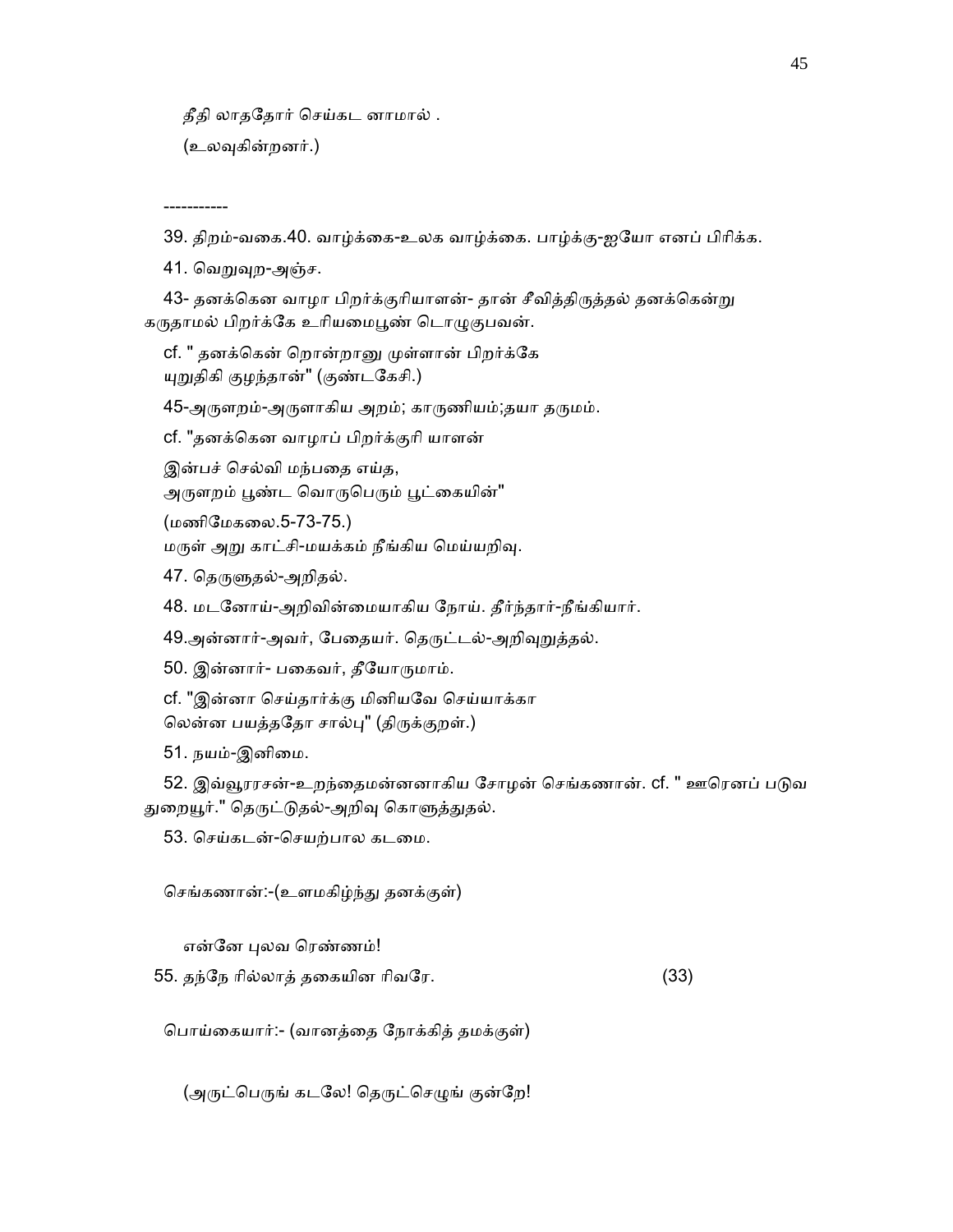யாவு முணர்ந்தோய்! யாவு மானோய்! உன்னரு ளுருவி லொருசிறி துடையேன்; உன்னின் வேறலேன்; உன்னிடத் துள்ளேன்; 60. உன்மய மானேன்; உற்றிலேன் றுன்பம்; இன்ப வுளத்தினேன்; என்னியல் பறிந்தேன் இனியெனக் கென்குறை? இனிய பொருளே! (34) (தமக்குட் பாᾌகின்றார்.) உலகனைத்து நிறைந்தொளிரு மொருபொருளே யுன்றனையா னிலகுமுயிர் தமக்கெல்லா மிருக்குமிட மென்றுரைக்கோ 65. மலரகத்ᾐ மணெமன்ன மணியகத்தி ெனாளிெயன்ன நவரகத்து விளக்கென்ன நயந்துறையும் பெருமானே. (35) உயிர்க்கெல்லா முயிராகு பொருபொருளே யிவ்வுலகிற் செயிர்க்கெல்லா முதுகருவித் தீவினை தந் தனையென்ப ரயிர்க்கின்ற புந்தியினா ராங்கதுநீ தந்திலையாற் 70. ᾠயர்க்குᾙத லவ்வவர்தந் ெதாடர்பிறனிச் சித்தமன்ேறா? (36) (உலᾫகின்றனர்.) ெசங்கணான்:- (மனமிரங்கித் தனக்குள்) பாவலர் கடவுட் பத்தியு மென்கொலோ! ஆவᾢற் ெசன்றிவ ரைணேகா? காவலி நின்றிவர்க் கடிது நீப்பலே. (37)

55. தகையினர் – பெருமையுடையார்.

 $56.$  தெருள் – ஞானம்.

-------

57. யாவு முணர்ந்தோன் – ஸர்வஜ்ஞன். யாவுமானோன் – ஸர்வன்.

- 58 60. ஆன்ம தத்ᾐவம் விளக்கின.
- 61. என்னியல்பு ஆன்மலக்கணம்.

(செய்–35.) உரைக்கோ – சொல்லுவேனோ. நலர் – நல்லோர். அறிஞர். அகத்து விளக்கு – ஞானதீபம். பின்னிரண்டடிகள் கடவுளின் அத்துவித நிலை விளக்கின. (செய் – 36) உயிர்க்கெல்லாமுயிர் – அந்தராத்துமா. செயிர் – குற்றம். உறு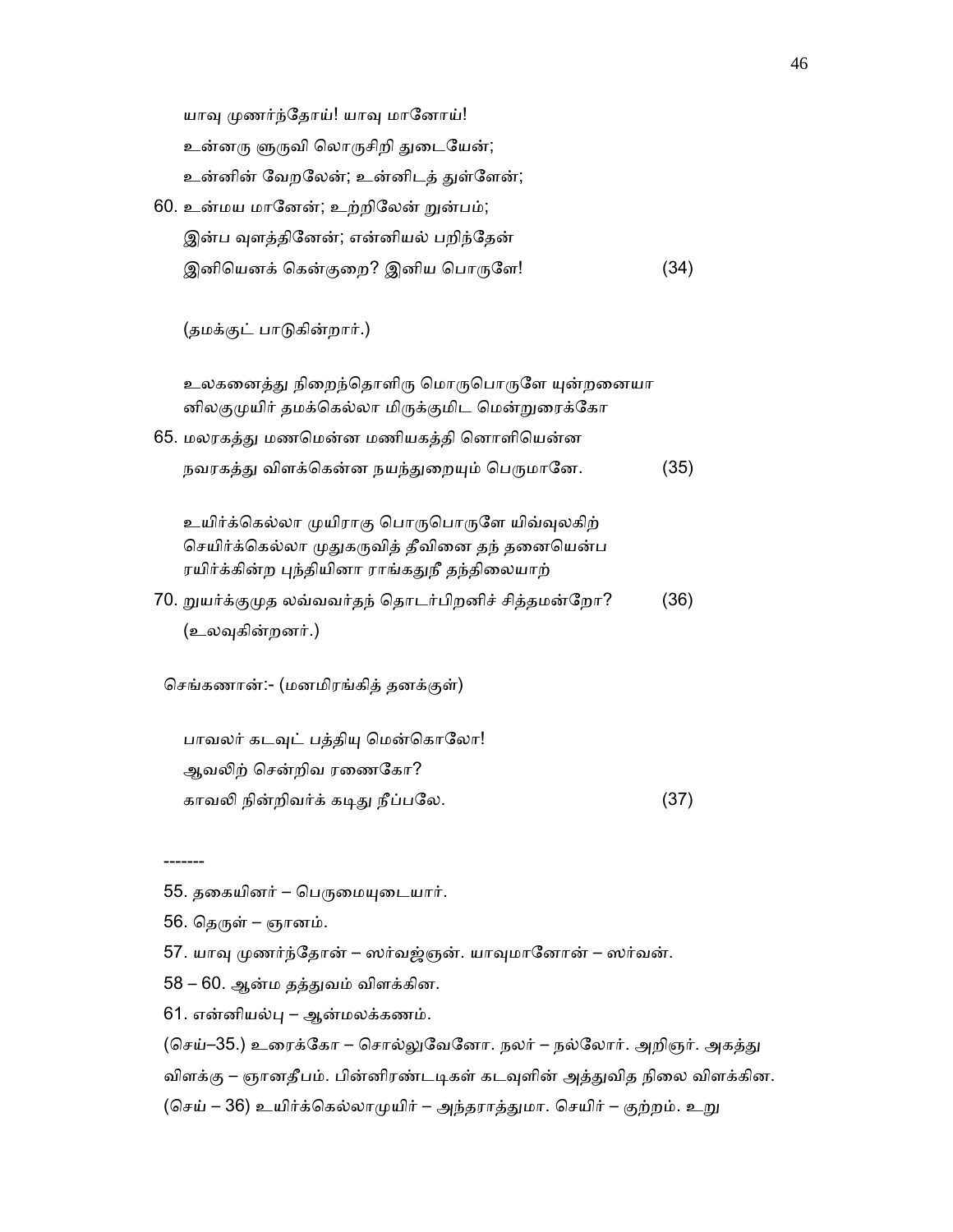கருவி – பெருங்காரணம். அயிர்க்கின்ற புந்தியினார் – ஐய வறிவினை யுடையார். ᾙதல் – காரணம். அவ்வவர்தம் – அவரவᾞைடய. ெதாடர்பில் – சம்பந்தமில்லாத தனிச்சித்தம் – ஒன்றியானமனம்

Cf. "நிலையில்லாத் தீவினையு நீதந்த தன்றே" (கம் – ரா.)

71. பாவலர் – கவிஞர். கடவுட் பத்தி – கடவுண்மாட்டுள்ள அன்பு.

72. இவர் அைணேகா – இவைர அைணேவேனா.

73. காவᾢன் நின்ᾠ இவர்க்

கடிது நீப்பல் – சிறையினின்றும் இவரை விரைவின் நீக்குவேன்.

ெபாய்ைகயார்:- (தைரைய ேநாக்கித் தமக்குள்)

உலகநற் றாயே! உலகநற் றாயே!!

- 75. உன்மகார் தம்ᾙ ெளாᾞவேன னந்ேதா! இதுகாறு நின்னி னெளிதிற் பிரிந்தே பதிதோறு மேகிப் பஞ்சணை யுறங்கினேன். அப்பொழு தெல்லா மடியே னுற்றன செப்பருந் துயரே, சிறிதுமின் பில்லை; மற்
- 80. றிப்பொழு தோயா னின்ப மெய்தினேன். ஒருபே ரன்னாய்! உன்றன தருமைத் திருமடி யதனிற் சிறப்புட னுறங்கும் பெரும்பேறு பெற்றேன் ; விரும்பே னெதனையும். இன்ேற நன்னாள்; நன்ேற யிந்நாள்.
- 85. இன்றே போல்க வென்றே யாயினும். எவையும் பெற்றேன் ; நவையு மற்றேன். குறையொன்று மில்லேன், தறையென்ற னம்மே! (38) (இன்புடன் தரையிற் படுக்கின்றார்.)

ெசங்கணான் :- (வியப்ᾗடன் தனக்குள்)

இன்பநல் லுருவி னெழிற்றமிழ்ப் புலவீர்! நும்மியல் புணரேன், அம்மவோ தீயேன்!

 90. ᾒம்மிற் பிைழத்ேதன், ெநாய்ய பாவிேயன்! செம்மை தவிர்ந்தேன், இம்மைப் பயனிலேன். நும்மடி யடைந்திர் நுவலரும் பிழையைப்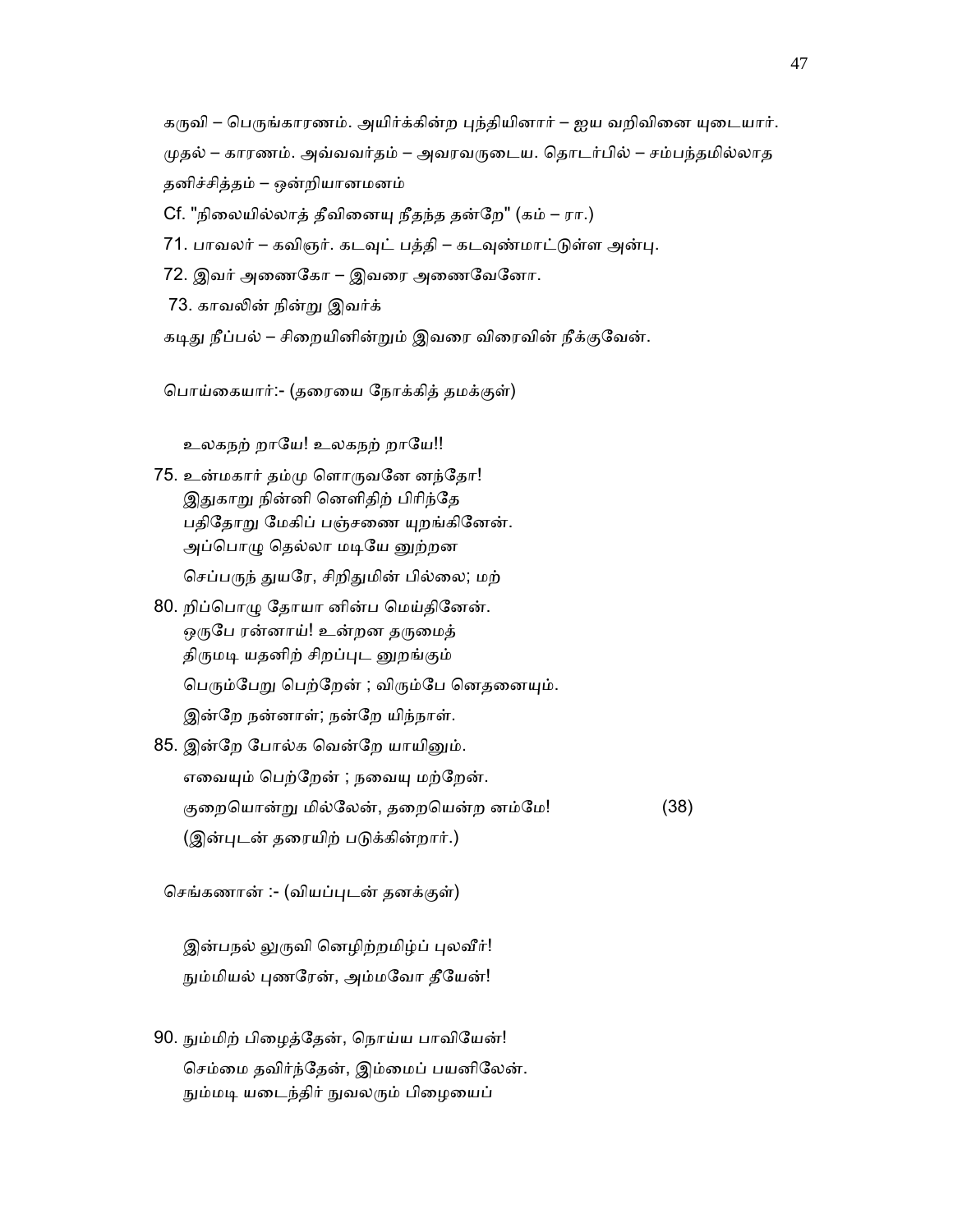போக்கியுய் தலையலாற் போக்குவே றில்லேன். வைகறைப் போழ்தில்யான் செய்கட னிதுவே.

- 95. இன்ப நாவலீர்! என்னையும்
	- அன்ᾗடன் ேபாற்றி யாதாிப் பீேரா? (39)

[ேபாகின்றான்,

---------------------

74. உலகநற்றாய் – உலகமாகிய நற்றாய். சராசரங்களை யீன்றெடுத்ததாதலின் உலகினை நற்றாயென்றனர்.

- $75.$  மகார் குழந்தைகள்.
- 77. பதி நகரம். அைண பᾌக்ைக. 83. ேபᾠ பாக்கியம்.

86. நைவ – குற்றம்.

- 87. தறை தரை. தரையாகிய எனதுதாயே.
- 88. இன்பால்லுரு அழகிய ஆநந்தஸ்வரூபம்.
- 90. ᾒம்மிற் பிைழத்ேதன் ᾒம்பாற் றவᾠ ெசய்ேதன். ெநாய்ய அற்பமான.
- 91. செம்மை நடுவுநிலைமை; நல்வழியுமாம்.
- 92. நுவல் அரும்பிழை செப்புதற்கரிய தவறு.
- 93. உய்தல் பிைழத்தல்; தப்பித்தல். ேபாக்கு வழி.
- 94. ைவகைற விᾊயற்காலம்

#### மூன்றாங்களம் முற்றிற்று.

-------------

[ஆகச் ெசய்ᾜள் 39-க்கு: வாி-382.]

#### நான்காங்களம்.

இடம்: சோழ னரண்மனையி னந்தப்புறம். காலம்: நள்ளிரᾫ.

பாத்திரங்கள் : இராசமாதேவி, அறிவுடை நங்கை.

(இருவருந் துயில்கின்றனர்.) இராசமாதேவி :-(வெருண்டு)

அறிவுடை நங்காய்! அறிவுடை நங்காய்!! அறிவு கலங்கினேன்; ஆருள முடைந்தேன்;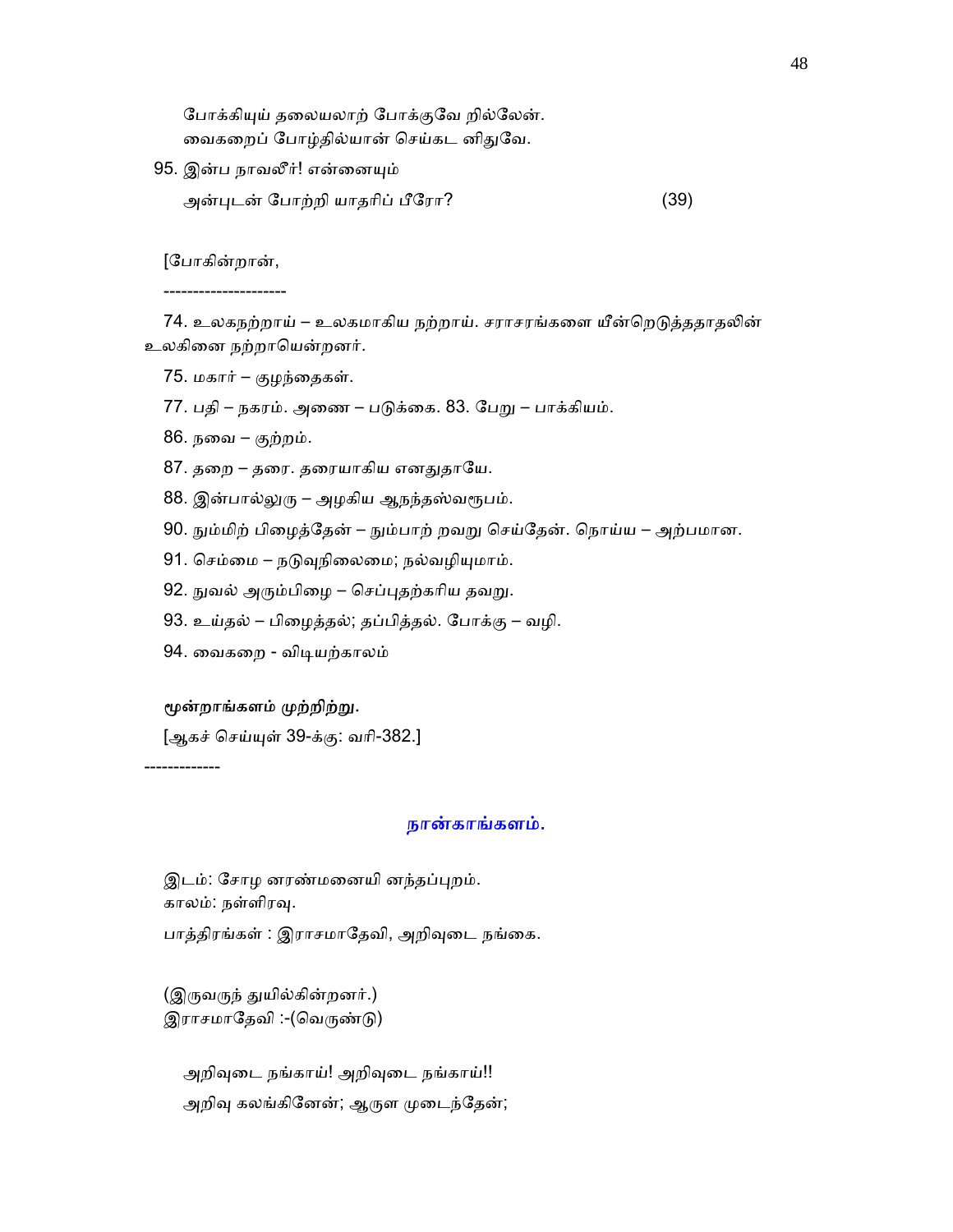உடலம் வியர்த்ேதன்; ஓᾊவந் ெதைனப்பார்.

(உடல் நடுங்குகின்றாள்.) அறிவுடைநங்கை :-(விழித்து அருகில் வந்து)

என்னையோ தாயே! என்னையோ தேவீ!

5. ஏனோ வுடலி லித்துணை நடுக்கம்? இராசமாதேவி :-(சிறிது பயந்தெளிந்து) கனவொன்று கண்டேன், கண்டவக் கணமுதல் மனமொன்றி நிற்கும் வலியற் றயர்ந்து வாடுவேன் வெருண்டு மயங்கி விழித்தேன்.

அறிவுடைநங்கை :-(நெருங்கி)

பாடுநின் னுளத்தைப் படுத்திய வக்கன 10. வென்னையோ? தாயே! எடுத்துக் கூறாய்.

இராசமாதேவி :-(சிறிது நின்று)

'எங்கோ? ஒருபே ரிராச்சியம் போலும்; என்கோ மானும் யானு மொருங்கே அங்ேக ெசன்ᾠழி யந்நக ரரசன் தேவன் மாக்களு ளெண்மர் பாய்ந்து

---------

நள்ளிரᾫ – நᾌராத்திாி.

1. அறிᾫைட நங்ைக – இராசமாேதவியின் பார்ப்பனத் ேதாழி.

2. ஆருளம் – புலன்களைச் செவ்விதின் நுகரும் மனம்.

7. மனம் ஒன்றி நிற்கும் – விடயங்களிற் பரவாது மனம் ஒன்றுபட்டுச் சுருங்கிக் கிடக்கும்.

நிற்கும்-பெயரெச்சம்.

9. நின்னுளத்தைப் பாடுபடுத்திய எனமாற்றிக் கூட்டுக, பாடுபடுத்திய –

துன்புறுத்திய ; பாடு – துன்பம்.

11. எங்கோ – எவ்விட்த்தோ. ஒரு பேரிராச்சியம் – ஈண்டு முத்தி யுலகைக் குறிப்பா னுணர்த்திற்று.

13. அந்நகரரசன் – முத்திபுரநாதனாகிய சிவனைக் குறிப்பானுணர்த்தியது.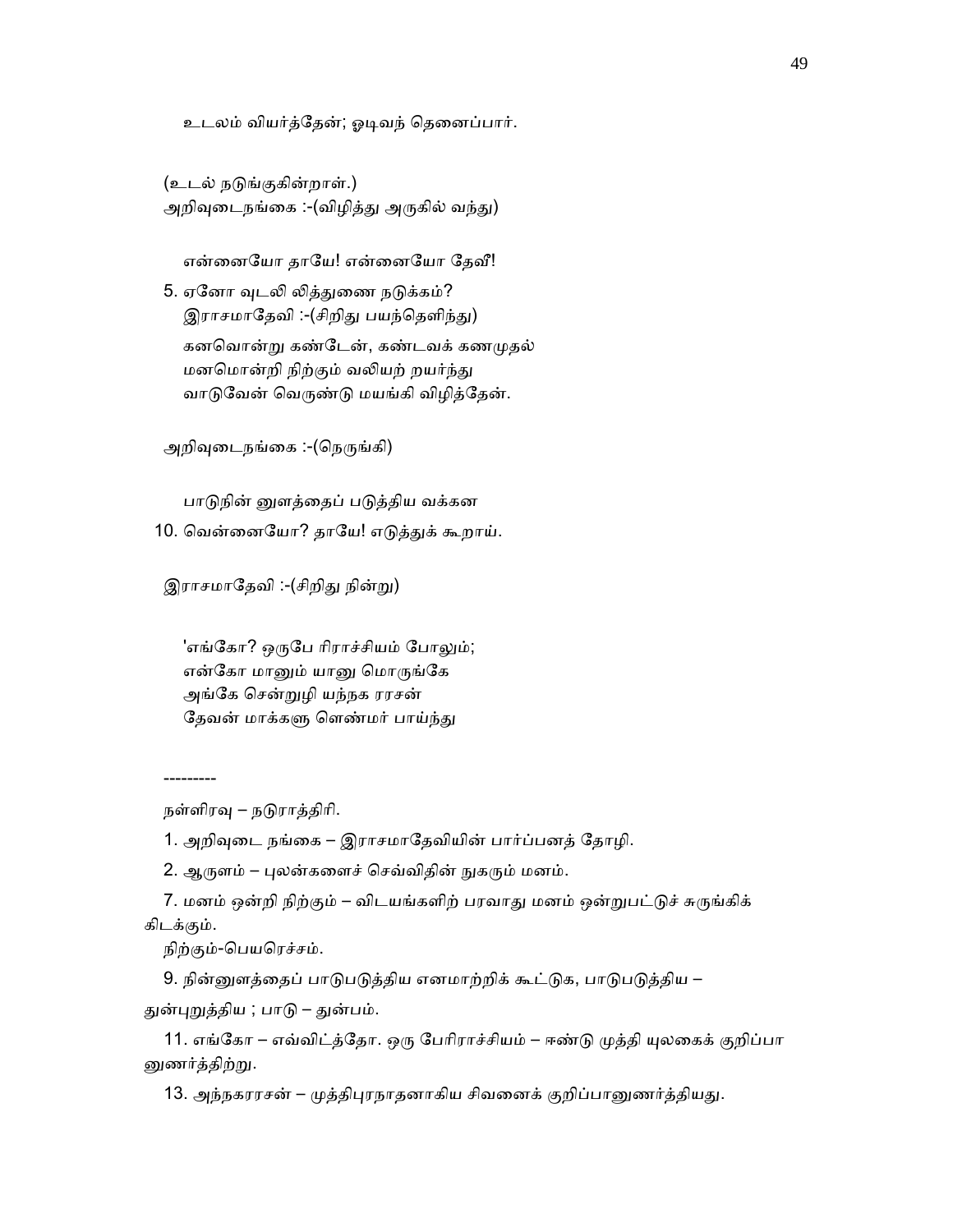14.ஏவன் மாக்கள் – சிவகணங்கள் ; எண்மர் – அவர் தைலவர்கள் எண்மர்; பாணன்,

இராவணன், சண்டீசன், நந்தி, பிருங்கி, ஜடாதரன்,

பாதுகம்பன், சங்குகன்ன்ன். இராவணனை நீக்கி மாவலியைக் கூறுவாரு முளர்

- 15. மாவலி கொண்டெமை வம்மெனப் பற்றி விலங்கெமக் கிட்டவ் வேந்தன் முன்னர்க் கலங்குறு வேமைக் கடிதி னிறுத்தலும் அன்னா ளிᾞவைர யாᾞயிர் ேபாக்கிய துன்னாப் பழியைச் சுமத்தின னெந்தலை;
- 20 அக்குற் றத்தினுக் காங்கழு வாயாத் தக்கவே ழாயிரந் தாவில்பொன் னீத்துச் சிறைவீடு பெற்றுத் திரும்பினம். இதுதான் நறையாடு குழலாய் நான்கண்ட கனவு. பைறேபால ெநஞ்சம் படபடக் கின்றேத! (40)

அறிவுடைநங்கை:-(நகைத்து)

25. இதற்கோ தாயே யித்துணை யச்சம்? மதிக்ேகா ளாறிᾐ மயங்கைல; ேகளாய் : பலிக்குங் கனவும் பலிக்கலாக் கனவும் உண்டைவ தம்ᾙணீ கண்ட கனᾫதான்

எத்தன் ைமத்ேதா? யாமறி ேயமால்.

 30. சித்தந் திாிதல் பித்ᾐமீ ᾑரல் உயிர்ப்பன்ன் மூளைக் குரியவா றுறாமை வயிற்றிட மின்ெறன வாய்மைட ெசறித்தல் உலர்ந்த வூண்கோண் மலர்ந்து துயிலுதல் யாக்கை மெலிவு சேக்கைக் குறைவோ

- 18. அன்னான் இறைவன். இருவர் பொய்கையார், கணைக்கா லிரும்பொறை.
- 19. ᾐன்னாப்பழி ெபாᾞந்தாப்பழி.
- 20. கழுவாய் பிராயச்சித்தம்.

-----------

- 21. ஏழாயிரம் ஏழாயிரந்துலாம். தாவில் பொன் குற்றமற்ற பொன்; சாம்பூநதம்.
- ஈத்து-அபராதமாகக் கொடுத்து. ஈண்டு, ஏழாயிரம் துலாம்பொன் கொடுத்து,

<sup>15.</sup> மாவலிகொண்டு – பலாத்காரமாய். வம்-வம்மின். பற்றி-பிடித்து.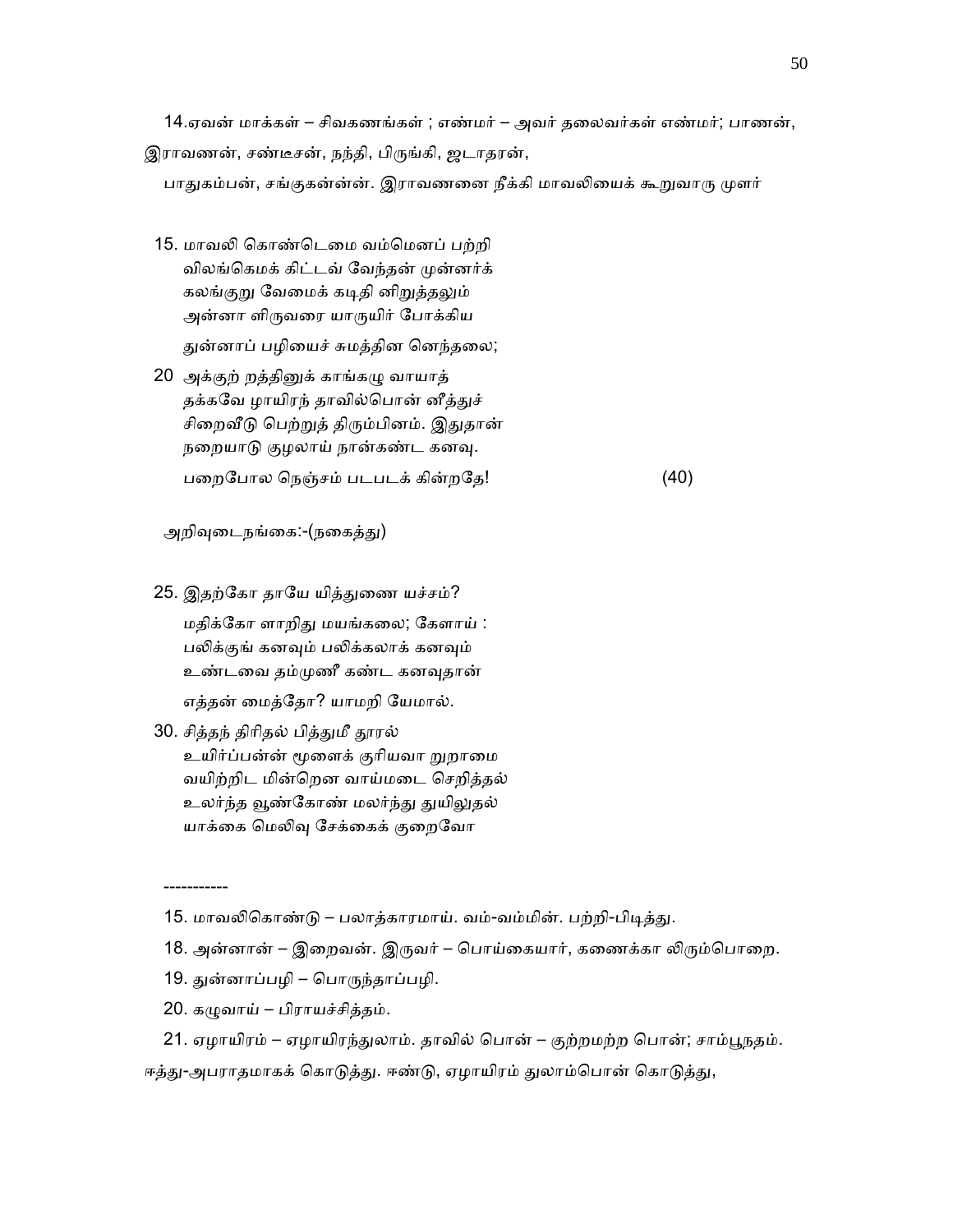கோவிலொன்றுக்கு நூறு துலாம் பொன்னாக எழுபது கோயில்களைப் பின்னர்ச் செங்கணான் நிருமித்ததைக் குறிப்பானுணர்த்தியது.

22. சிறைவீடு – சிறைநீக்கம்.

23. நறையாடு குழலாய் – தேன்மணம் கமழுங் கூந்தலையுடையாய்.

24. பறைபோல – பறையடிப்பதுபோல.

25. கோளாறு – கிரகசாரம்; ஈண்டுக் கலக்கம் அல்லது குற்றத்தை யுணர்த்திற்று.

மதிக்ேகாளாᾠ – ᾗத்தியின் குற்றம்.

27. பᾢத்தல் – பயன்றரல்.

30. திாிதல் – மாᾠபடல். மீᾐரல் – அதிகப் படல்.

31. உயிர்ப்புனல் – இரத்தம். உரியவாறு – வேண்டியபடி. (Insufficient circulation of blood to the brain.)

32. மடை – சோறு. வாயின்கண் என ஏழனுருபு விரிக்க. இனிப் பொருந்திய உணவுமாம். செறித்தல் – நிரப்புதல்.

33. உலர்ந்த ஊண் கோள் – நீர்ப் பசையற்ற உணவினை உண்ணல். மலர்ந்து துயிலுதல் – மல்லாந்து படித்துறங்குதல்.

34. யாக்கை மெலிவு – உடலிளைப்பு. சேக்கைக் குறைவு – படுக்கைகண் உளதாம் குற்றம். ஈரம், உறுத்தல் முதலியன. இடக்கரடக்கியதுமாம்.

 35. ᾊன்ᾔம் பலவா யியம்ᾗகா ரணத்தால் துன்னுங் கனவுகள். என்னருந் தேவீ! இக்கனா நிகழ்ச்சிக் ெகய்திய தெக்கா ரணமோ? உட்காய், மாதே! (41)

இராசமாதேவி:-(தெளிவுடன்)

எக்கா ரணத்தா லிக்கன வெய்தினென்?

- 40. காரணங் காண்டல் கᾞத்தன் ெறனக்கு; மற் ாிக்கன வதனால் யாᾐந் தீங்கு புக்கெமை நலியுமோ? புகல்வாய், தோழி! மக்கட் குᾠவன மாட்சியிற் ெறாிக்கும் ெமய்க்குறி யலேவா விளம்ᾗங் கனᾫகள்?
- 45. மன்னிய கடவுண் முன்னறி குறியாக் காட்ᾌந வாகுங் கனெவன ஏட்டினி லெழுதி யிருப்பதும் பிழையோ? (42)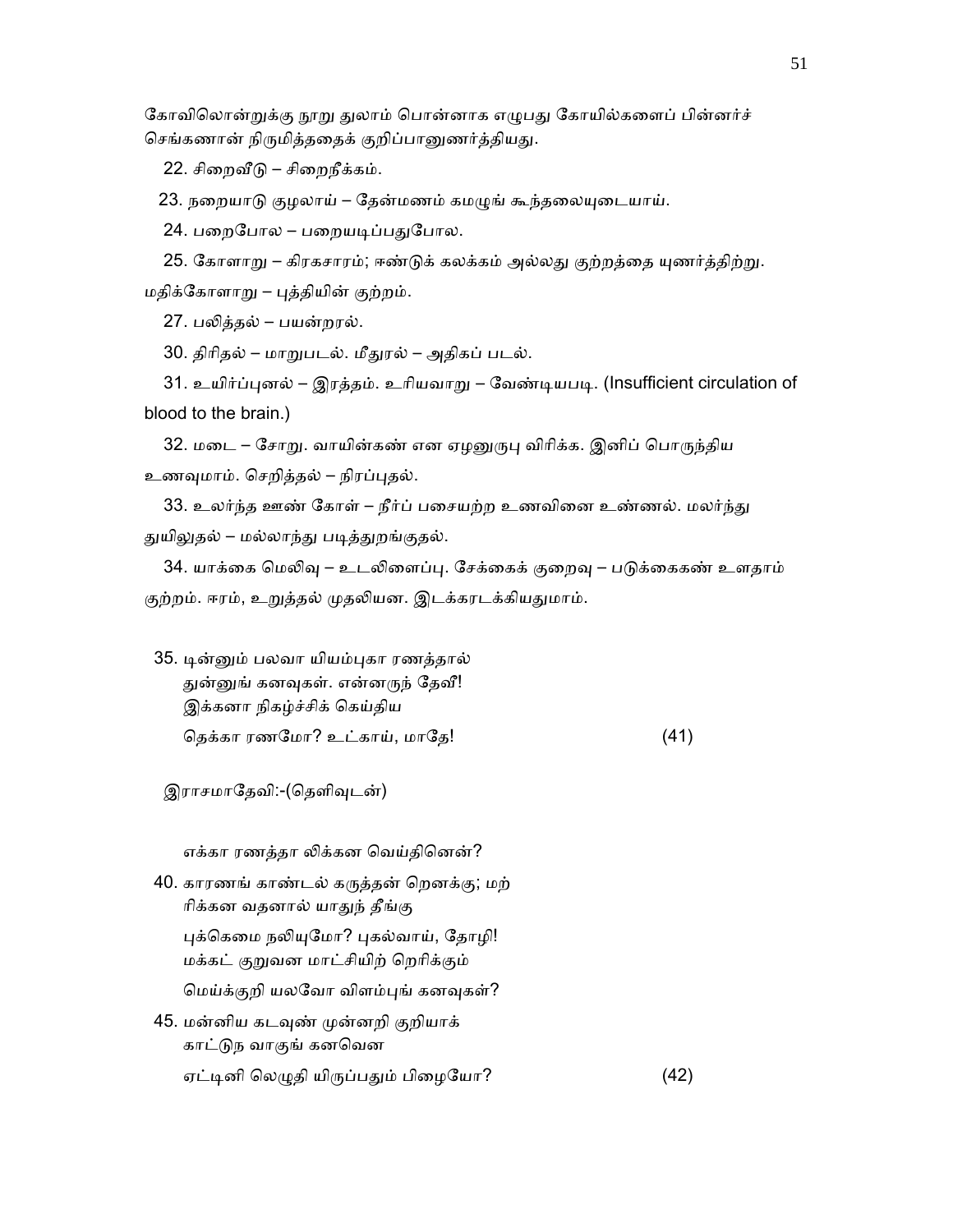அறிவுடைநங்கை :-(முகஞ்சிவந்து)

கனவுநூல் கண்ட கட்டுரை யாளர் முனமுரை திட்ட முதுமொழி யின்கட்

50. புரைசொல விரும்பி யுரைசெய லொல்லேன். கண்ட கனவுகண் மண்டிநம் மாட்டுப்

பலிக்குறி னவற்றை விலக்குமா றென்னோ? நின்னா னியᾤேமா ேநர்வன விலக்கல்? முன்னாட் செய்வினை முதுக்குறை வதனாற்

55. பின்னாள் விலக்கும் பெற்றிய ருளரோ? என்னா னும்மஃ தெய்தியே தீரும்.

உன்னா தொன்று முரைக்கலை, தேவீ! எல்லா மிறைவ னெழுதிய வாறெனச்

ெசால்லா நின்றனர் ெதால்ைல ேயாேர. (43)

----------

30-35. கனவிற் குளவாய காரணங்கள் கூᾠகின்றனள்.

38. உட்காய் – வᾞந்தாய்! மனᾙைடயாய்; அஞ்சாய்.

43. மாட்சி – சிறப்ᾗ. ெதாிக்கும் – அறிவிக்கும்.

44. மெய்க்குறி – உண்மையான அறிகுறி. 45. மன்னிய கடவுள்-நிலைபெற்ற முழுமுதற் கடவுள்.

46. காட்டுந– காண்பிப்பவை.

 $47.$  ஏடு – சாத்திரம்.

48. கட்ᾌைர – ெமய்ம்ெமாழி.

49. முதுமொழி – பழைய வாசகம்.

- 50. ᾗைரெசால குற்றங்கூற. ஒல்ேலன் மாட்ேடன்.
- 51. மண்டி மிகுத்து. நம்மாட்டு நம்பால். மாடு ஏழனுருபு.
- 52. விலக்குமாᾠ நீக்கும்விதம்.
- 53. இயலுமோ கூடுமோ. நேர்வன சம்பவிப்பவை.
- 54. முன்னாட் செய்வினை பழவினை. முதுக்குறைவு பேரறிவு.
- 55. ெபற்றியர் தன்ைமயார்.
- 56. என்னாᾔம் எᾐவாயிᾔம். எய்திேய சம்பவித்ேத.
- 57. உன்னாᾐ ஆராயாᾐ.
- 58. எழுதியவாறு தலையிலெழுதியபடி.
- 59. தொல்லையோர்–முன்னோர்.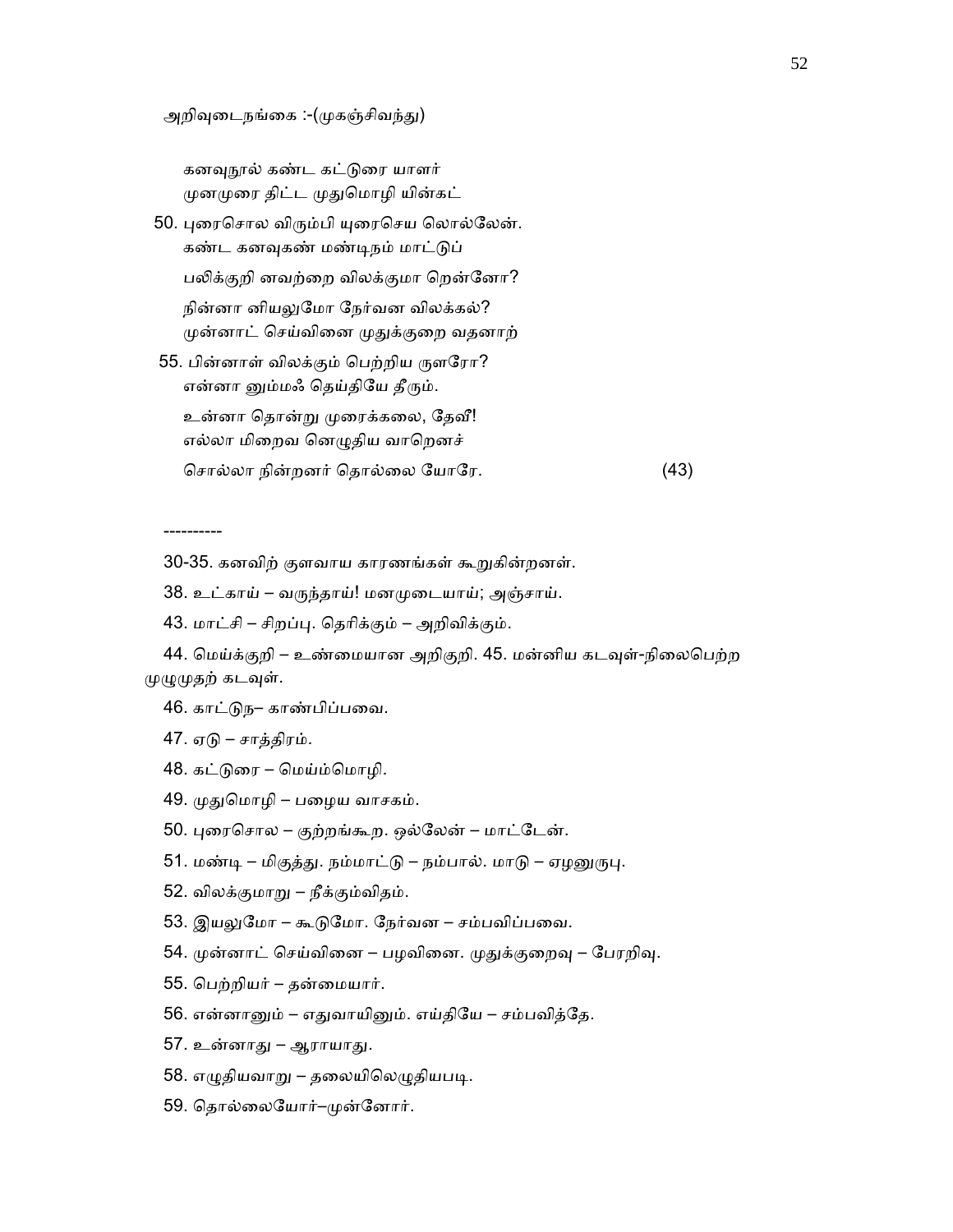## இராசமாதேவி:-(துக்கத்துடன்)

60. எவ்வள வுரைத்து மென்னுளந் தெளியுஞ் ெசவ்விெபற் றிலேத ெசந்தமி ழணங்ேக!

அறிவுடைநங்கை:-(சிந்தித்து)

ஆருயிர்க் கெல்லா மருநலங் கருதியே சீருறச் செயல்கள் செய்யப் படுவன. எல்லா நன்மையே, பொல்லாங் கொன்றிலை,

65. கடவுள் படைப்பின் கருத்திது வாமால். மடவரால்! சிந்ைத மாழ்கைல; குராமலர் விராங்குழ லிராசமா தேவியே! (44)

இராசமாதேவி:-(திரும்பி)

ஆயி ளமையும், மேயவென் பாங்கீ! அந்நலன் யாெவன ெமய்ந்ெநறி நின்றியாம்

70. உணர்வான் ᾙயᾤத ெலாக்குேம யன்ேறா?

அறிவுடைநங்கை :-(புன்முறுவல் பூத்து)

வணர்பூங் கோதாய்! வளரெழிற் றோகாய்! அருளுரு வாகிய வொருபெருங் கடவுள் உᾠநல ᾙயிர்கட் ᾞணெராணா வண்ணம் நெறிமையிற் செய்வன். நேர்ந்தறி வாமென

- 75. முயலூநர் பலரால். முடிவி லந்நலன் நயனுற விளங்கும் ; நடுவினில் விளங்கா. ஆதலிற் கனாப்பய னீதெனக் காண்டல் அரிதாம்; அன்றியும் பெரிது மடுத்தடுத் தெய்துந தம்மு எெய்யாமை பற்றிப்
- 80. பாᾞᾠ பற்பலர் காரண காாிய

-----------

 <sup>60. ெ</sup>சவ்வி – தன்ைம. ெசந்தமிழ் அணங்கு – ெசந்தமிழ் அறிந்த நங்ைக.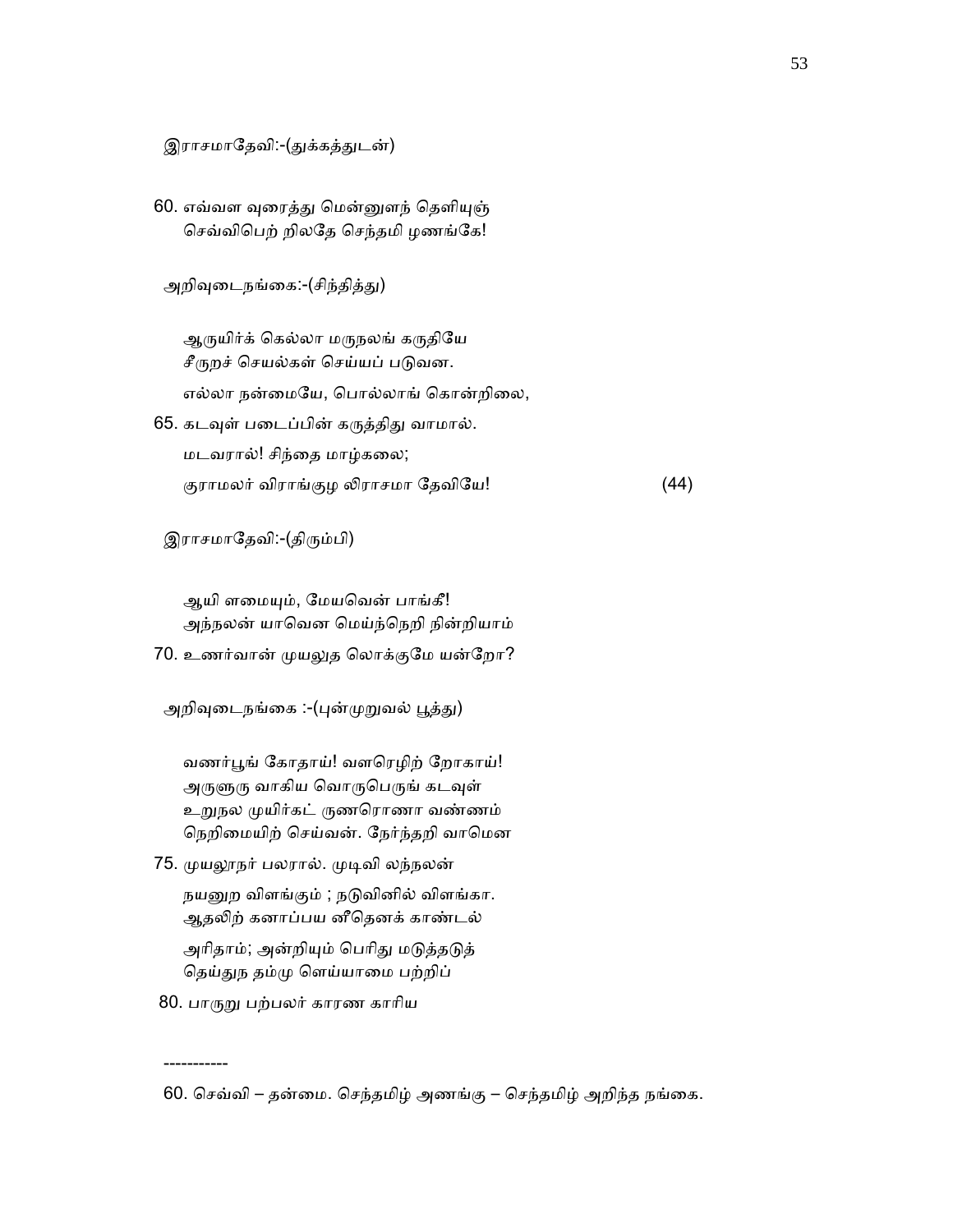62. அᾞநலம் – பிறவாற்றாற் ெசயற்காிய நன்ைம.

63. சீர்உற – சிறப்புண்டாக.

64. பொல்லாங்கு – தீமை.

66. மடவராய் – ெபண்ேண. மடவரல் என்பதன் விளி. மாழ்கைல – மயங்கைல.

67. குரா – மகளிரான் மலரும் மரங்களுள் ஒன்று. விராம்- விராவும், பொருந்தும். செய்யுமெனெச்ச ஈற்றய லுயிர்மெய் கெட்ட்து.

68. ஆயின்- அங்ஙனெமனில். ேமய – அன்ᾗைடய

69. அந்நலன் – அவ்வித நன்மைகள். யாவென – எவையென. மெய்ந்நெறி நின்று – உண்ைம வழியிற் ெபாᾞந்தி.

70. உணர்வான் – உணரும்படி. ஒக்குமே – பொருந்துமே.

71. வணர் – நெறிப்பு : வளைவுமாம். கோதை – மாலையை யுடையான். எழில்வளர் தோகாய் என மாற்றுக ; தோகை – மயில்.

73. உறுநலம் – மிக்கநன்மை. உணரொணா வண்ணம் – அறியமுடியாதபடி.

74. நெறிமை – கிரமம். சேர்ந்தறிவாம் – மனம்பொருந்தி ஆராய்வோம்.

75. ᾙᾊவில் – இᾠதியில்; அந்நலன் – அந்நன்ைம.

76. நயᾔற – ெசம்ைமெபாᾞந்த.

79. எய்துந – சம்பவிப்பவை. எய்யாமை – அறியாமை.

80. பாருறு – உலகிற் பொருந்திய.

ᾙைறவகுத் திட்ᾌக் கைறெகᾨ ᾗந்திய

 ராவார்; அந்ேதா! ஆவா! தவᾠவர். ஒன்றுமுற் படமற் றொன்று பிற்பட ᾙன்னᾐ காரணம் பின்னᾐ காாியம்

 $85.$  என்பவர் வாதம் புன்பய னுடைத்தே.  $(45)$ 

இராசமாதேவி:-(தெளிந்து)

நன்றென் றோழீ! நறுந்தமிழ் நங்காய்! என்ற னுள்ளமு மெய்திற் றமைதி; எனினு மொருசார்த் துனியு முறுமால்.

அறிவுடைநங்கை:-(ஆலோசித்து)

அற்றே லாசற் கறிவுறுத் திடுவோம், 90. சற்றே பொறுத்தி, தையலர் மணியே! (46)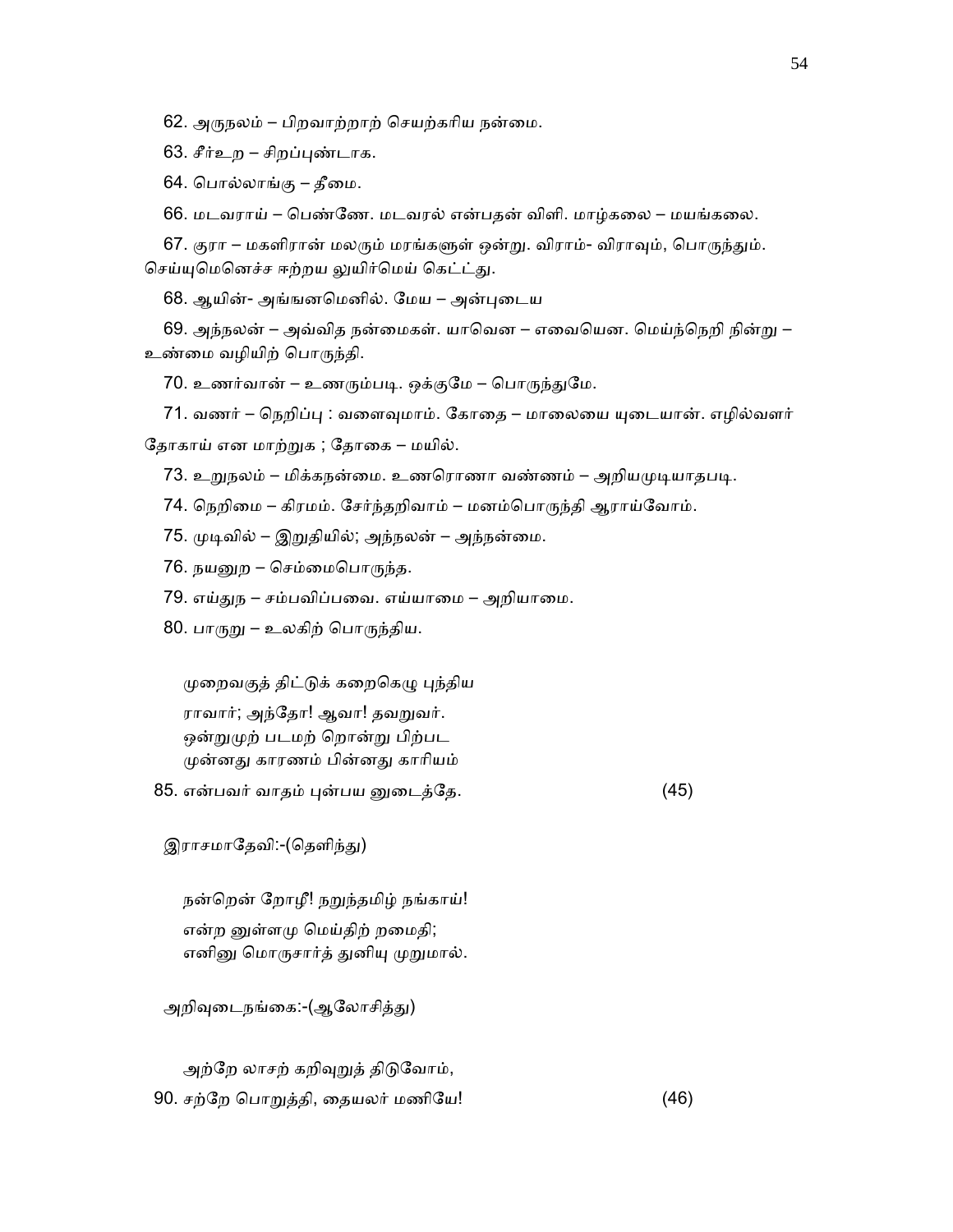(கடவுளைத் துதித்துப் பாடுகின்றாள்.)

இறையுயிர் யாப்பென வியம்பு மூன்றுமே யறைதரும் பொருளவை யழிவி லாதன வறிதிரென் றுயிர்களுக் கருளி னல்கிய மறைமுடி வாணனை வணங்கி வாழ்த்துவாம். (47)

95. தறையினிற் பயின்றிடுஞ் சமய நூல்களின் றுறைதொறு மிலங்குறுந் தூய செம்பொரு ளிறைவனை யுயிர்க்குயி ரெனவி ளங்குநம் பிறைமுடிப் பெரியனைப் பேணி வாழ்த்துவாம். (48)

81. முறை – கிரமம். கறைகெழு – குற்றம் பொருந்திய.

82. அந்தோ! ஆவா! – இரக்கக் குறிப்பிடைச் சொற்கள். 85. புன்பயன் – பயனின்மை.

86. நறுந்தமிழ் நங்காய் – 61-ம் வரி பார்க்க. இதனானே, தமிழும் அறிவும் ஒன்றெனக் கொண்டனர் ஆசிரியரென்பது விளங்கும்.

87. உம்மை, உடலேயன்றி உள்ளமும் என எச்சவும்மையாய் நின்றது. எய்திற்று -பொருந்தியது.

88. ஒருசார் ஒருபுறம். துணி – துன்பம்.

-------

89. அற்றேல் – அங்ஙனமாயின். அறிவுறுத்திடுவோம் – தெரிவிப்போம். 90. தையலர் மணி – வாிதாரத்நம்.

(செய். – 47.) இறை உயிர் யாப்பு என – பதி பசு பாசம் என்று, இயம்பும் மூன்றுமே – நூல்களாற் சொல்லப்படும் மூன்றுமே; அறைதரும் பொருள் – உண்மையானவை என்று சொல்லப்படும் பொருள்களாம்; அவை அழிவிலாதன;-

அறிதிர் – அறிவீராக; என்று; உயிர்களுக்கு – ஆன்மாக்களுக்கு; அருளின் நல்கிய – கருணையால் அறிவுறுத்திய; மறைமுடி வாணனை – வேதாந்தத்தில் வாழ்பவனை; வணங்கி வாழ்த்துவாம் – மெய்யால் வணங்கி வாயால் வாழ்த்துவோமாக. வாணன் வாழ்நன். ெமய்வாய்களின் ெசயல் கூறேவ இவற்றிற்கு இன்றியைமயாத மனத்தாற் சிந்தித்த்கலும் உபலக்கணத்தாற் பெற்றாம்.

(செய். – 48) தறை – தரை; நிலவுலகம். துறை – வழி. இலங்குறும் – விளங்கும்; தூய – பரிசுத்தமான; செம்பொருள் – மெய்ப்பொருளாகிய; இறைவனை – எல்லாப் பொருளிலும் தங்கிய கடவுளை ; உயிர்க்குயிரென – உயிருக்கு உயிர்போல, அதாவது அந்தராத்துமாவாய் ; விளங்கும் ; நம் பிறைமுடிப் பெரியனை – நமது பிறைத் திங்களை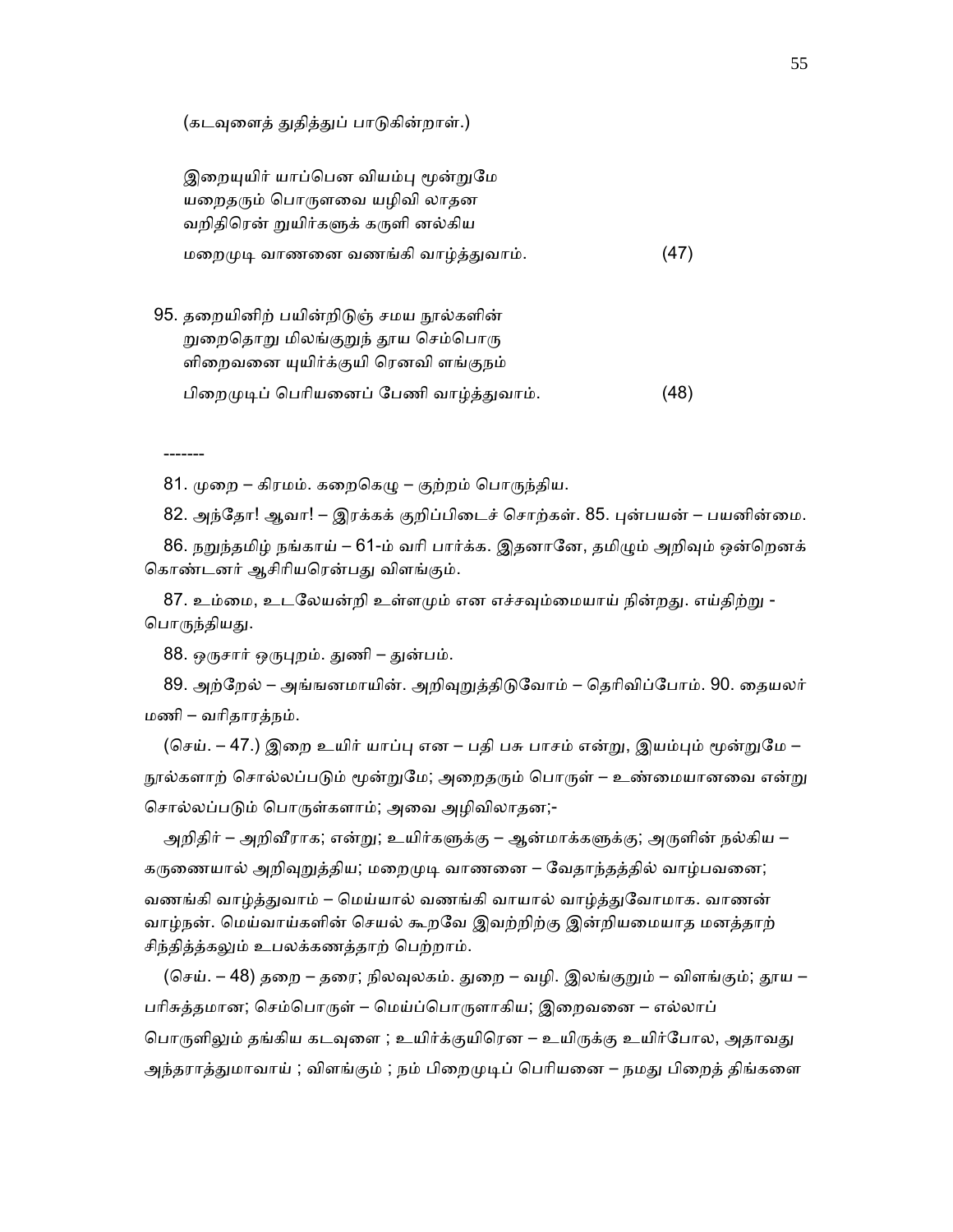முடியிற்சூடிய பெருமானை; பேணி வாழ்த்துவாம் – விரும்பி வாழ்த்துவேமாக.

இறைவன் – சர்வாந்தரியாமி. செம்பொருள் – அற முமாம்.

Cf. "செம்பொருள் கண்டார்வாய்ச் சொல்" (திருக்குறள்.)

பறையினி லிசையெனப் பாலிற் பூவினி

100. னறையெனச் சுவையென நயந்து நான்மறை யுறைபொரு ளாகிய வொருவ னைக்கடுக் கறைகெழு மிடற்றனைக் கருதி வாழ்த்துவாம். (49)

[இருவரும் போகின்றனர்]

## நான்காங்களம் முற்றிற்று.

[ஆகச் செய்யுள் 49-க்கு: வரி – 485.]

---------------

----------

# ஐந்தாங்களம்.

 இடம் : ேசாழ னரண்மைன. காலம் : காலை. பாத்திரங்கள் : செங்கணான், பொய்கையார்.

(பொய்கையார் உயர்ந்த்தோர் இருக்கையில் வீற்றிருக்கின்றனர் ; செங்கணான் அருகே பணிவுடன் நிற்கின்றான்.) செங்கணான் :-(மனங்கசிந்து)

எந்தமை யாளுஞ் செந்தமிழ்ப் புலவோய்! அருவே நலஞ்சா லுருவெடுத் தனையாய்! அன்புநீர் பொழியு மானந்த முகிலே! இன்ப வுள்ளத் தெழிற்றவ முனியே!

5. கல்விக் கடலே! செல்வக் குருவே! மக்கண் மனப்பெரு மாட்சிசேர் நாட்டை ெயாக்கச் ெசங்ேகா ேலாச்சியா னரேச!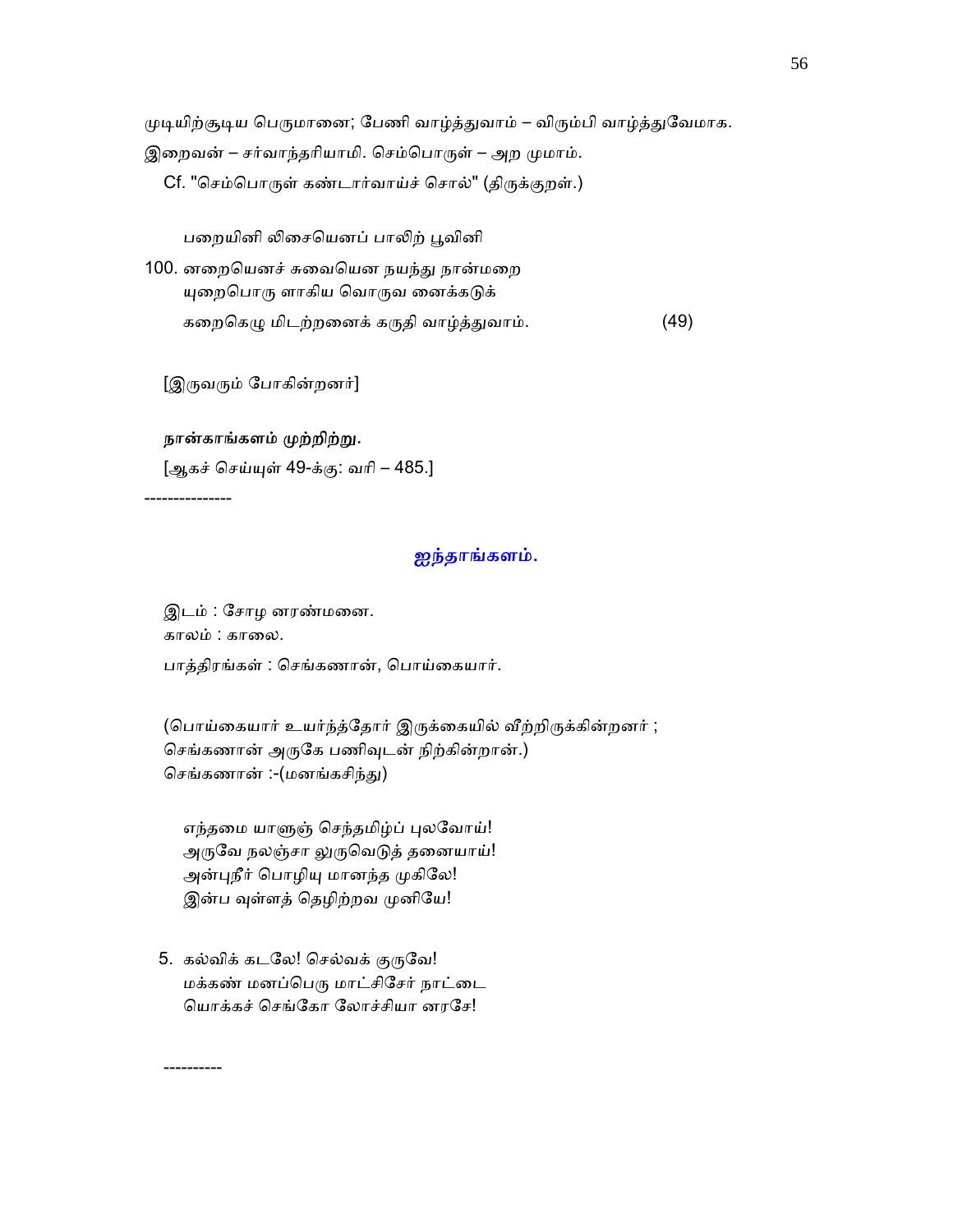(செய். – 49.) 'பாலிற் பூவினில் நறையெனச் சுனை என' என்பது எதிர் நிரனிதை. பறையில் இசையும், பாலிற்சுவையும், பூவில் நறையும் நான்மறையின் கண் இறைவன் அத்துவிதமாய் நிற்றற்குஉவமை. நயந்து – விரும்பி. நயந்து உறைபொருள் எனக் கூட்டுக. நான்மறை – நான்கு வேதங்கள். ஒருவன் – ஏகன். நடுக்கறை கெழுமிடற்றன் – விடமுண்டதாற் கறைபொருந்திய கழுத்தினையுடையான். விடமுண்டு கண்டங் கறுத்ததும் அடியார்க்கருள் செயற்பொருட்டாதலின், அவனைக் கருதி வாழ்வாம் என்றனன், நனவால் உற்ற்பாலதாய தீங்கையும் அவன் அருளால் அகற்றவல்லான் என்பது நோக்கி.

3. உருவகவணி.

6-7. ஆற்றிவுடைய மக்களின் மனமாகிய பெரிய சிறப்பு வாய்ந்த நாட்டை நடுவு நிலையோடு செங்கோனடாத்தியாளு மரசே. ஒக்க – பகை, நொதுமல், நட்பினராம் யாவர்க்கும் ஒப்ப எனவே பக்ஷபாதமின்றி எனப் பொருள் பட்டது.

செற்றந் தணிந்தெமை யுற்றுக் காத்தியோ! (50) [வலம் வந்ᾐ பாᾌகின்றான்] மன்னுயிர்க்குத் தாயாகி வந்தவுனைத் தீவினையே 10. னென்னுயிருக் குறுதியென வெண்ணாம லிருந்தேனே! (51)

செறிந்தபொருட் செருக்குடையேன் சிறப்புடைய நின்னியல்பை யறிந்திருந்து மறியாதே னாயினேன் குருமணியே! (52)

குருவருமை யறியாத கொடியவருட் கொடியேற்குந் திருவருணீ பாவித்துச் சிறிதுகடைக் கணித்திகொலோ! (53)

15. உன்பெருமை யுணராதே லுளமயங்கிச் சோதித்தே னென்புன்மை யிருந்தவா வென்னைகொலென் பெருமானே! (54)

பிழையனைத்தும் பொறுத்துமெனப் பேசிநின்றன் கருணையெனு மழைபொழிய மாட்டாயேன் மலரடிக்கீ முயிர்துறப்பேன். (55) [வணங்குகிறான்]

பொய்கையார் :-(செங்கணானையெடுத்து ஆதனத்திருத்தி)

அறிவொளி பெற்றனை, யன்புகொன் சோழ!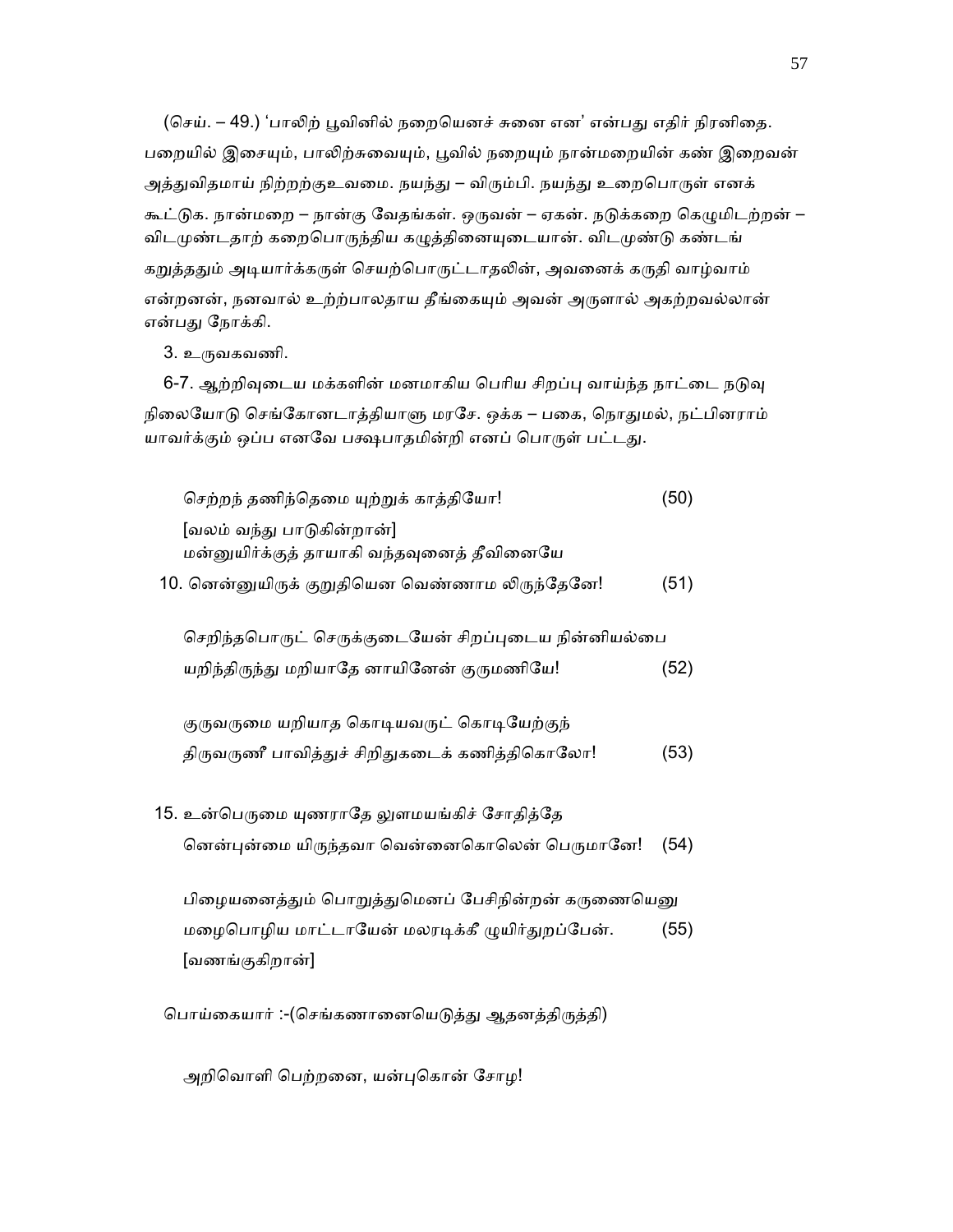20. வெறுவிய பொருளினி விழையலை, வேந்தே!

நின்பிழை பொறுத்தேன்; இன்புட னிருத்தி. உலகநூன் மட்டி னலமெனக் கற்றனை; அறிவுநூ லனைத்தையு மறவொழித் திட்டனை; இனிக்குறை யில்லை நினக்கறி யரசே!

25. உன்னைச் சிறப்பித் துரைப்பான் வேண்டி வெள்ளை யாப்பினின் வியந்துநூல் செய்துவேன் ெகாள்ᾦதி யதைனக் குற்றமில் ேகாேவ! (56)

---------

8. ெசற்றம் – ேகாபம். தணிந்ᾐ – ஆறி

(செய். – 51.) உறுதி – ஆன்மாவிற்கு நன்மை பயப்பது.

(செய். – 52.) செறிந்த – மிக்க. பொருட்செருக்கு – செல்வத்தாலுளதாம் அகங்காரம்.

(செய். – 53.) நொடியனருட் கொடியேன், "தீயவை யாவையி னுஞ் சிறந்த தீயான்"

(கம். ரா.) என்புழிப்போல நின்றது. பாவித்து – அளித்து. கடைக் கணித்தி – கடாக்ஷிப்பாய்.

(செய். – 54.) புன்மை – இழிபு. இருந்தவா-இருந்தவாறு; இருந்தவிதம்.

(செய். – 55.) பொறுத்தும் – பொறுத்தோம். தும் – தன்மைப் பன்மை விகுதி இறந்தகாலப் பொருட்டு.

19. அறிெவாளி – ஞானப்பிரகாசம்.

20. வெறுவிய – பயனற்ற. விழையலை – விரும்பாதே.

22. மட்டிவ் – மாத்திரம். 'மட்டில் நலமென'க் கூட்டிக் குறைவற்ற நன்மையெனப் பொருளுரைத்தலுமொன்று.

23. அற - முற்றிலும்.

24. இனி நினக்குக் குறையில்லை என மாற்றுக.

25.உரைப்பான் – உரைக்கும் பொருட்டு வேண்டி – விரும்பி.

26. வெள்ளையாப்பு – வெண்பா. வியந்து – பாராட்டி, புகழ்ந்து

27. கொள்ளுதி – அங்கீகரிப்பாய், பெற்றுக் கொள்வாய்.

செங்கணன் :-(கண்ணீர் சொரிந்து)

எனக்குஞ் சிறப்போ? என்பெரு மானே! மனக்குற் ேறவன் மாண்பினிற் ெசய்த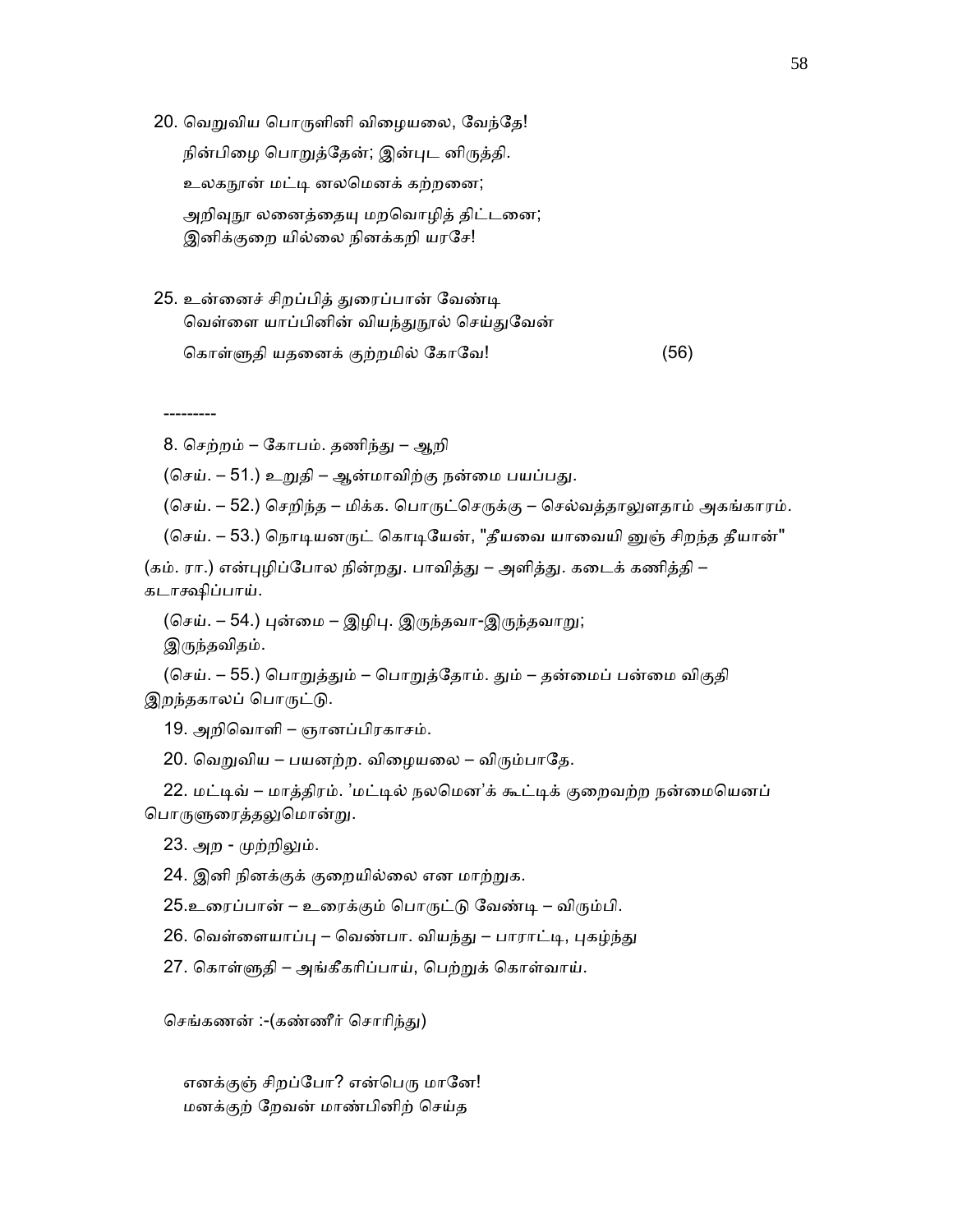- 30. எனக்குஞ் சிறப்போ? இன்றமிழ்ப் புலவோய்! நின்றிரு வாயா னென்றனைப் புகழ்ந்து வாழ்த்தினை யென்னிற் பாழ்த்தயா னுய்ந்தேன்! உயர்ந்தேன்! அம்ம! மயர்ந்தபுல் லறிவினேன், என்னையும் புகழு மந்நூல் யாதோ? (57) ெபாய்ைகயார்:-(இளநைகயᾞம்பி) 35. நன்ᾠநின் மாற்றம், நᾠந்தமி ழண்ணல்! இன்றமிழ்ப் பாவலர்க் கெல்லா மொருங்கே எய்ப்பினில் ைவப்பா யிᾞக்கு மன்னவ! மெய்ப்பொருள் கண்டுநீ மேதக்கு வாழ்க. திருக்கழு மலத்துச் செருக்கணின் வென்றியை 40. யுளவகை புனைந்து 'களவழி நாற்பது'ப்
	- ெபயாின் வᾞத்ேதன், அயர்வில் ேவந்ேத! (58)

செங்கணன் :-(மகிழ்ந்து)

என்னுயிர்க் குறுதி யெனவெழுந் தருளிய நல்லிசைப் புலவோய்! மெல்லிசை சான்றவந் நுலின் பாச்சில துவல்க, கற்றறி

45. மேலவர் புகழும் விந்தைநா வலனே!

ெபாய்ைகயார்:-(இணங்கி)

 $\mathfrak{A}$ ருந்தனை கேட்டி, அருந்தமி ழரசே! (59) (பாᾌகின்றார்.)

20. மனக்குற்றேவல் – மனம் இட்ட குற்றேவலை. மாண்பினிற் செய்த – சிறப்புடன் செய்த.

32. பாழ்த்த யான் – வீணனான நான். உய்ந்தேன் – பிழைத்தேன்.

33. மயர்ந்த – மயங்கிய.

----------

34. என்னையும் – இழிவு சிறப்பும்மை.

37. எய்ப்பினில் வைப்பு – ஆபத்தனம்; வருவாய் குறைந்து கையிளைத்த காலத்தில் உதவ ைவத்திᾞக்கும் ேசமநிதி.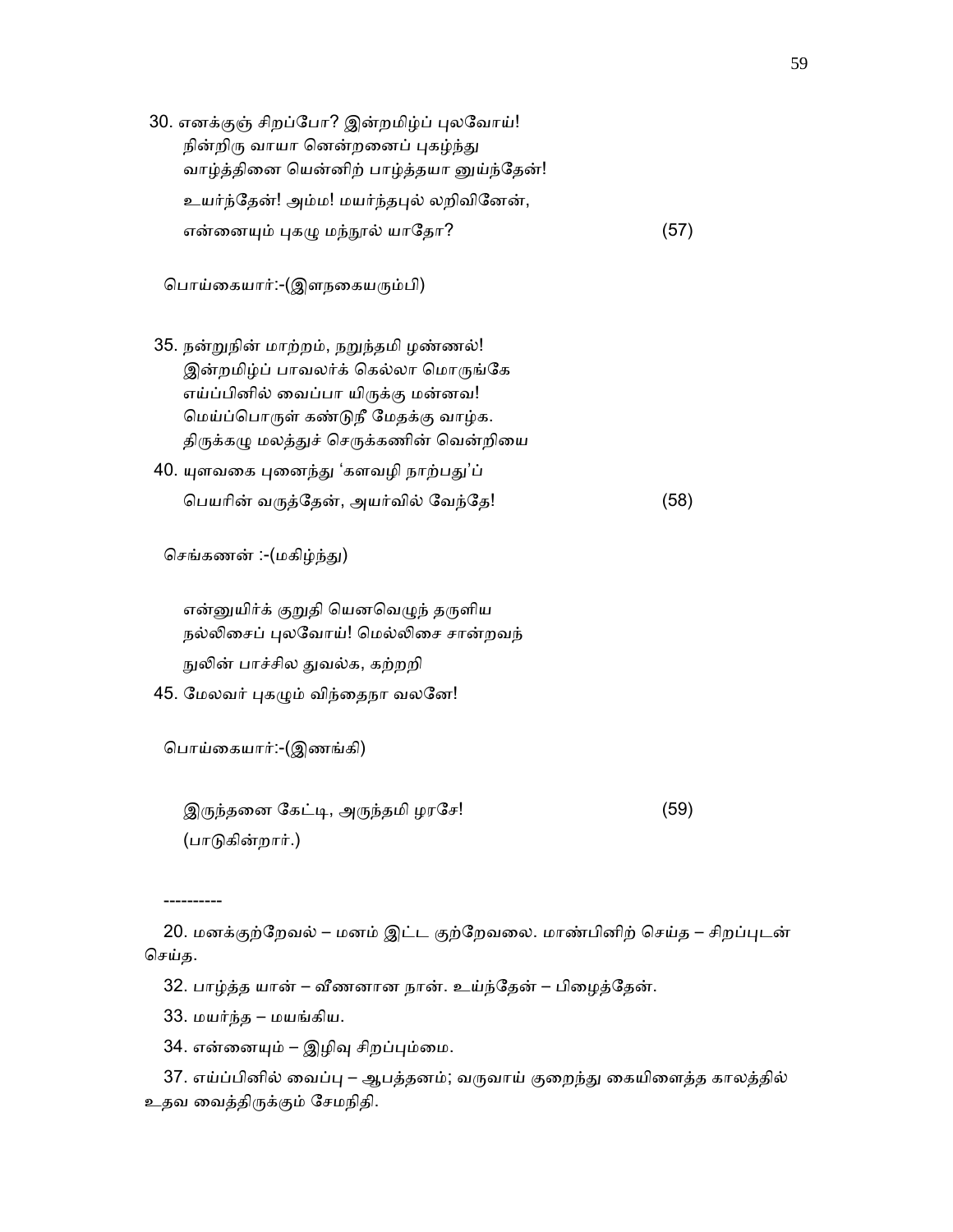38. மேதக்கு – மேம்பாடுற்று.

39. கழுமலம் – செங்கணானும் கணைக்காலிரும் பொறையும் பொருத இடம்.

செருக்கண் – போரினிடத்து.

40. உளவகை – மெய்யுரையாக. களவழி நாற்பது – பதினெண் கீழ்க்கணக்கினுள் ஒன்று. போர்க்களத்தை வருணித்துப் பாடியதால் இஃதிப் பெயர்த்தாயிற்று.

40. அயர்வில் – தளர்ச்சியில்லாத.

43. மெல்லிசை சான்ற – மெல்லோசை பொருந்திய.

44. ᾒவல்க – கூᾠக.

45. விந்தை நாவலன் – ஆச்சரிய வித்துவான். வித்யா, வித்தை, விந்தையன மெலித்தல் விகாரம் பெற்றதெனினுமாம்.

46. இருந்தனை – இருந்து, முற்றெச்சம்.

 \*"நாண்ஞாயி ᾠற்ற ெசᾞவிற்கு ᾪழ்ந்தவர் வாண்மாய் குருதி களிறுழக்கத்-தாண்மாய்ந்து ᾙற்பக ெலல்லாங் குழம்பாகிப்-பிற்பகற்

50. றுப்புத் துகளிற் கெழூஉம் புனனாடன்

| றப்பியா ரட்ட களத்து."                    |      |
|------------------------------------------|------|
| *"கவளங்கொள் யானையின் கைதுணிக்கப் பட்டுப் |      |
| பவனஞ் சொரிதரு பைபோற்-றிவனொளிய            |      |
| வொண்செங் குருதி யுமிழும் புனனாடன்        |      |
| 55. கொங்கரை யட்ட களத்து."                | (61) |
| *'இருசிறக ரீர்க்குப் பரப்பி பெருவை       |      |
| குருதிப் பிணங்கவருந் தோற்ற மதிர்விலாச்   |      |
| சீர்முழாப் பண்ணமைப்பான் போன்ற புனனாட     |      |
| னேராரை யட்ட களத்து."                     |      |

\*களவழி நாற்பது.

----

---------

(செய். -60) நாள் ஞாயிறு உற்ற – விடியற்காலையில் உண்டான, செருவிற்கு வீழ்ந்தவர் – போரின் கண் இறந்துபட்டவருடைய. வாள் மாய்குருதி – வாள் அழுத்துதலாற் சொரிந்த குருதியை, களிறு உழக்க – களிறுகள் உழக்குதலினாலே, தாள் மாய்ந்து – கால்களாலே சுருங்கி, முற்பகல் எல்லாம் குழம்பாகி – பகலின்

முற்பகுதி யெல்லாம் சேறாகி, பிற்பகல் துப்புத்துகளிற் கெழூஉம் – பகலின் பிற்பகுதியிற் பவளத்தூளாய் ஆகாய வெளியெங்கும் பரந்து செறியாநிற்கும்; புனல்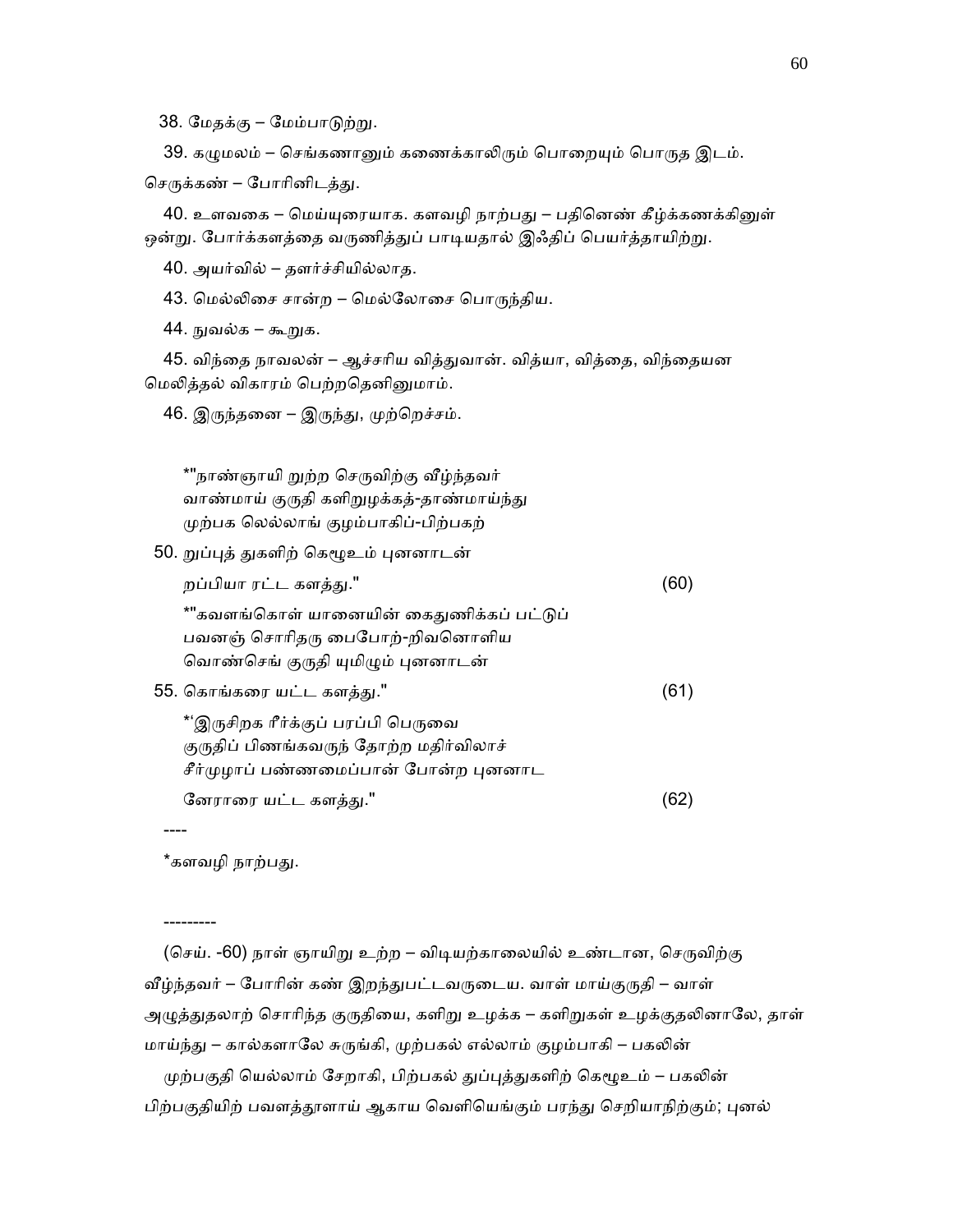நாடன் – காவிரியின் நீர்வளமுள்ள சோழநாட்டையுடைய செங்கணான், தப்பியார்

அட்டகளத்து – பகைவரைக் கொன்ற போர்களத்தின்கண். களத்துக் குருதி மாய்ந்து குழம்பாகித் துகளிற் கழூஉம்என வினைமுடிவு செய்க.

அப்பொழுதலர்ந்த மலரை நாண்மலர் என்றாற்போல, நாண்ஞாயிறு உதய பாநுவினை யுணர்த்திற்று. ஞாயிறு அது தோன்றுங் காலத்திகு ஆகுபெயர். இனிஞாயிறு நாள்என மாற்றிச் சூரியன் உதிக்கும் நாட்பொழுது என்றுங் கூறலாம்.

இன்னும், நாள் – விடியற்காலையில், ஞாயிறுற்ற செரு – ஞாயிற்றினை யடைதற்குத் காரணமாகிய போர் என்பாருமுளர். Cf. "கதிருடல் வழிப்போய்க் கல்லுழை நின்றோர்" (கல்லாடம் – 8.) செருவிற்கு – வேற்றுமை மயக்கம். களிறுதான் உழக்கக் குருதி மாய்ந்து என மாற்றுக. மாய்ந்து – சுருங்கி. முற்பகல், பிற்பகல் – முன் பின்னாகத் தொக்க ஆறாம் வேற்றுமைத் தொகை. கெழுவுதல் – செறிதல்,நெருங்குதல். துப்பு – பவளம். தப்பியார் – தவறு செய்தோர், எனவே பகைவர்.

(செய். – 61.) (பொழிப்புரை) புனனாடன் கொங்கரைக் கொன்ற போர்க்களத்தின்கண், கவளத்தைக் கொள்ளும் யானைகள் தமது கைகள் துணிக்கப்பட்டுப் பவளத்தைச் சொரிகின்ற பைபோல், விளங்காநின்ற ஒளியுடைய ஒள்ளிய

செங்குருதியைச் சொரியா நிற்கும். கவளம் – அரிசி, கருப்புக்கட்டி, நெய் முதலியவற்றைக் கலந்து உருண்டையாக்கி யானைக்குத் தரும் உணவு. யானைக் கைக்குப்பையும் சோரிக்குப் பவளமும் உவமை. கொங்கர் – கொங்க நாட்டினர்.

cf."பைசொரி பவழம் போலப் படிதாழ், கைசொரி யுதிரம் கான்றுவர் கிழிதா," (பெருங்கதை.53.27.28.)

(செய். – 62.) (பொழிப்புரை) இரண்டு சிறகின்நண்ணுமுள்ள ஈர்க்குக்களைப் பரப்பிக் கழுகுகள் குருதி சோரும் பிணங்களைக் கவர்கின்ற தோற்றம், கலக்கமில்லாத வோசையையுடைய முழாவினைப் பண்ணமைப்பானை யொத்த, நீர்வள நாடன். பகைவரைக் கொன்ற போர்க்களத்துக்கண். சிறகர் – அர் போலி. சிறகு – இறகுகளின் தொகுதியாகிய பக்கம். எருவை – கழுகு. அதிர்வு – கலக்கம்; நடுக்கம்.

60. \* "ஓடா மறவ ருருத்து மதஞ்செருக்கிப்

பீடுடை வானர் பிணங்கிய ஞாட்பினுட் கேடகத்தோ டற்ற தடக்கைகள்கொண்--டோடி யிகலவன்வாய்த் ᾐற்றிய ேதாற்ற மயலார்க்குக் கண்ணாடி காண்பாரிற் றோன்றும் புனனாட

65. னண்ணாைர யட்ட கனத்ᾐ." (63)

"கடிகாவிற் காற்றுற் றெறிய-வெடிபட்டு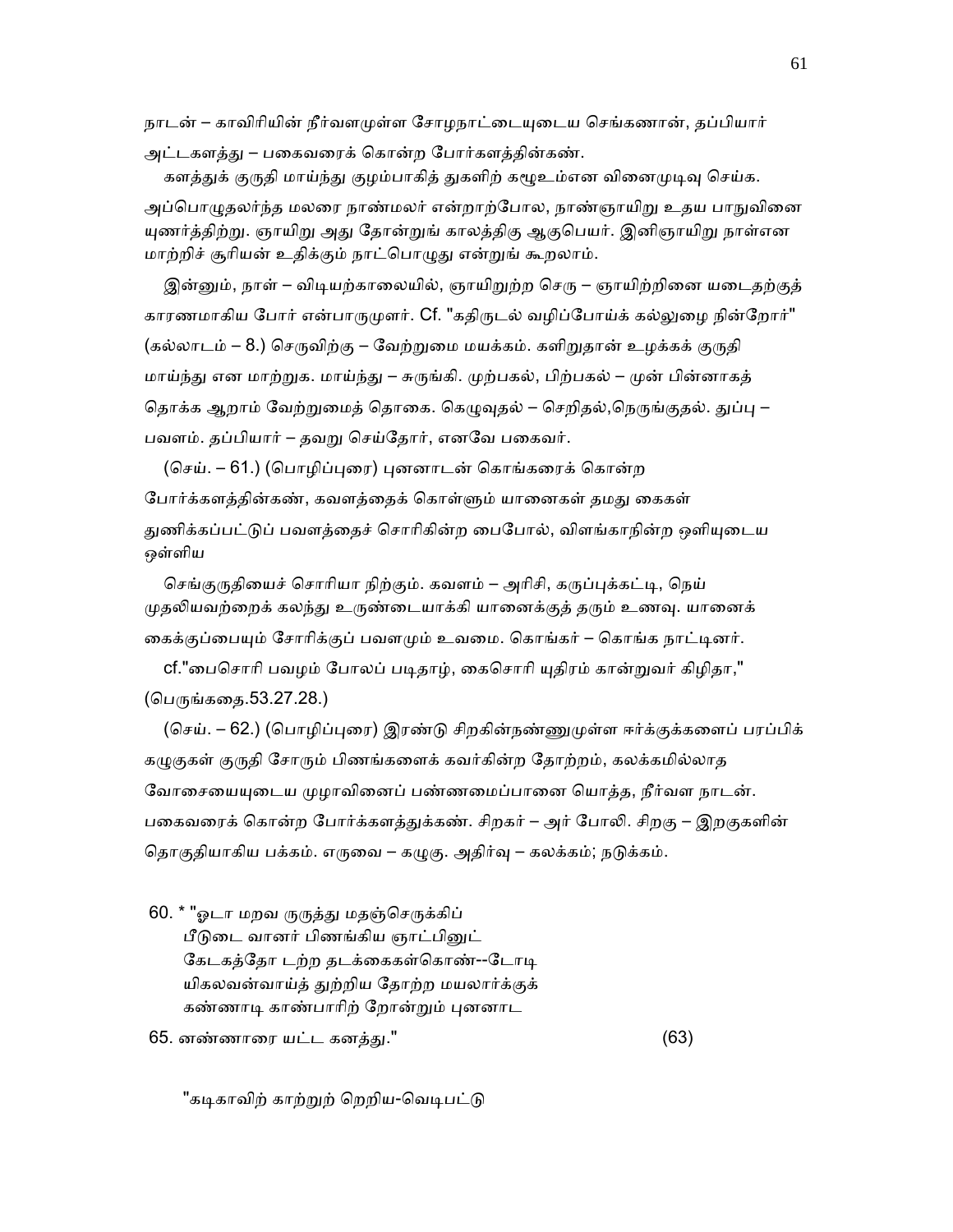வீற்றுஈற் றோடு மயிலினம்போ--னாற்றிசையும் கேளி ரிழந்தா ரலறுபவே செங்கட் சினமால் ெபாᾞத கனத்ᾐ." (64)

\* "அதிர வருவதோர் நோய்" (திருக்குறள்.) "அதிர்வில் படிறெருக்கி வந்து" (கலி. 81) "அதிராச் சிறப்பின் மதுரை மூதூர்." (சிலப்பதிகாரம். பதிகம்.) பண்ணமைப்பான் தோற்றத்தைப் பண்ணமைப்பான் என்றது ஆகுபெயர். ஈர்க்கு –

இறகு. நேரார் – பகைவர்.

-----------

(செய். 63.) புன்னாடன் நண்ணாரை அட்டகளத்து – காவிரி நீர்வள நாடன் பகைவரைக் கொன்ற போர்க்களத்தின் கண்ணே, ஓடா மறவர் – போரில் முதுகு காட்டி யோடாதவீர்ர், வெகுண்டு – கோபித்து, மதம் செருக்கி – களிப்புமிக்கு, பீடு உடை வாளர் – பெருமை வாய்ந்த வாளினையுடையராய், பிணங்கிய ஞாட்பினுள் – மாறுபட்ட போரினிடத்து, இகலன் – நரி, கேடகத்தோடு அற்ற தடக்கை வாய் துற்றிக்கொண்டு ஓடிய தோற்றம் - பரிசையோடு அறுந்த பெரிய கையினை வாயின் கட் கவ்விக்கொண்டு ஓடிய தோற்றம், அயலார்க்கு – பக்கலுள்ளார்க்கு, கண்ணாடி காண்பாாில் ேதான்ᾠம் – கண்ணாᾊ காண்பார்ேபாலத் ேதான்றாநிற்கும்.

மதம்-களிப்பு, மகிழ்ச்சி. போர்பெறின் வீர்ர் மகிழ்தல் இயல்பு. (cf. போரெனிற் புகலும் புனைகழன் மறவர் (புறம். 31). செருக்குதல் – மிகுதல். பிணங்குதல் – மாறுபடல், பொருதல். கேடகம் – பரிசை (Shield) காண்பார் – காட்டுவார் எனப்பொருள் கூறுவாறுமுளர்.

Cf. "அற்றதோர் கேட கக்கை கவ்விய கரிகண் நணாடி பற்றிய குறளி ெசல்ண டன்ᾙகம் பார்த்த ேபாᾠம்." (மேருமந்தர. பல. 17.)

(செய். – 64.) (பொழிப்புரை) மிகுந்த சோலையின்கண் காற்று மிக்கு வீசுதலான் வெருவிச் சிதறித் தனித்தனியாக வோடும் மயிலினது கூட்டம்போல, நான்கு திக்கின் கண்ணும் கொழுநரை யிழந்த மாதர் சுழலா நிற்பர்; சினத்தாற் சிவந்த கண்ணையுடைய சோழன் பொருத போர்க்களத்தின்கண். கடி – மிகுதிப் பொருள்படும் உரிச்சொல். கடி வாசனையுமாம். உற்று – மிகுதிப் பொருள தாகிய உறு என்னும் உரிச்சொல்லடியாகப் பிறந்த வினையெச்சம். வெடிபடல் – சிதறுதல். அலமருப- அலமா என்னும் பகுதியடியாகப் பிறந்த பகரவீற்றுப் பலர்பால்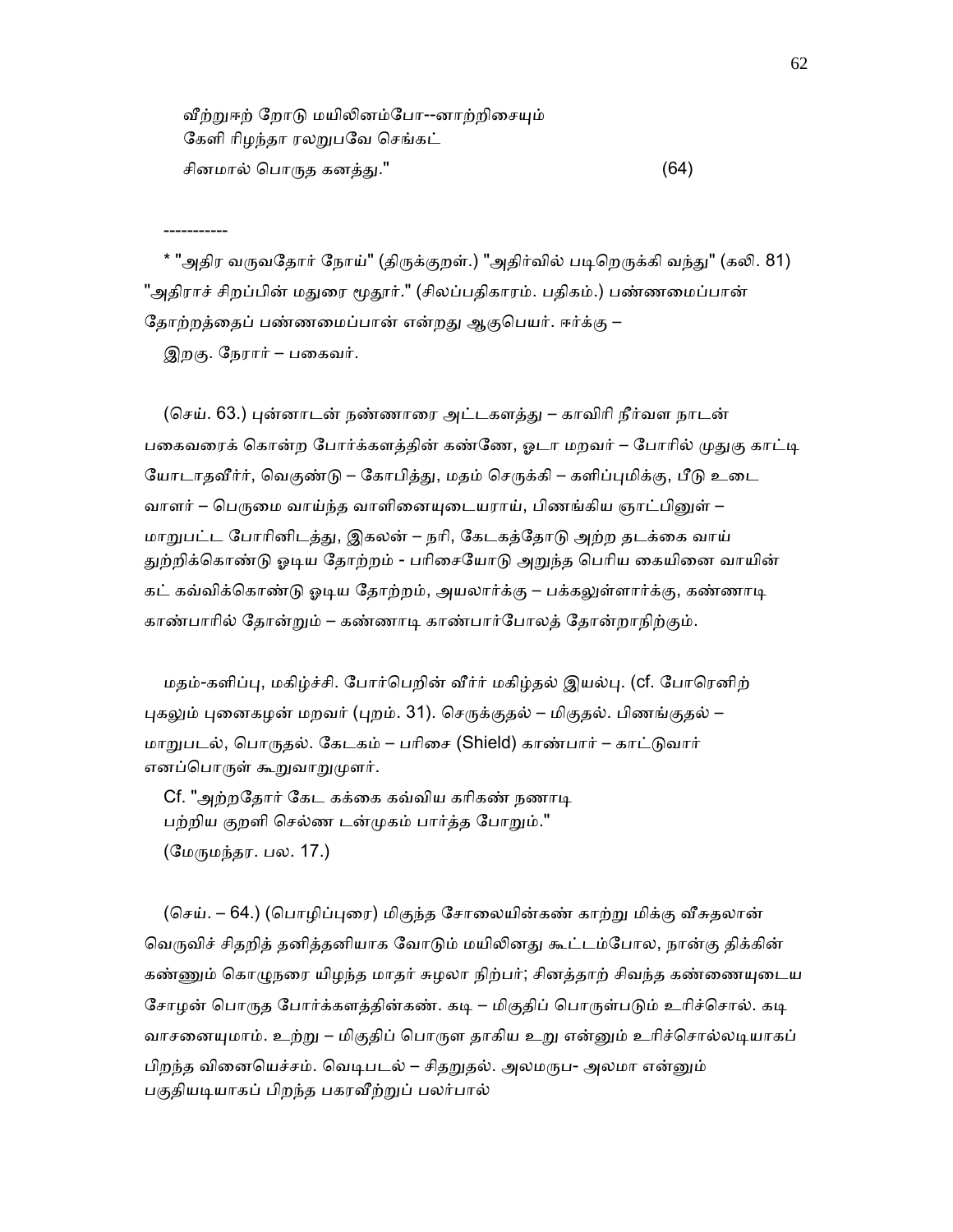ினைமுற்று; ப விகுதி எதிர்காலங் காட்டியது. செங்கட் சினமால் – சினத்தையுடைய செங்கட் சோழன் எனலுமாம். மால் என்பது சோழர்க்குப் பெயர். திருமாலின்கூறாகிய இராமன் வம்சத்தைச்சேர்ந்தோராதலின், இப்பெயர் பெற்றனர். (cf. பெரும்பா. 29, 30.) \*களவழி நாற்பது.

- 70. \* "ைமயின்மா ேமனி நிலெமன்ᾔ நல்லவன் செய்யது போர்த்தான்போற் செவ்வென்றான்-பொய் தீர்ந்த பூந்தார் முரசிற் பொருபுன னீர்நாடன் காய்ந்தாைர யட்ட களத்ᾐ." (65)
- \* " ஒஒ வுவம னுறழ்வின்றி யொத்த்தே 75. காவிாி நாடன் கᾨமலங் ெகாண்டநாண் மாவுதைப்ப மாற்றார் குடையெலாங் கீழ்மேலா யாவுதை காளாம்பி போன்ற புனனாடன் ேமவாைர பட்ட களத்ᾐ." (66)

\* "வேனிறத் திங்க வயவரா லேறுண்டு

---------

80. கானிலங் கொள்ளா கலங்கிச் செவிசாய்த்து மாநிலங் கூறு மறைகேட்ப போன்றனவே பாடா ரிடிமுரசிற் பாய்புன னீர்நாடன் கூடாைர யட்ட களத்ᾐ" (67)

(செய். – 65.) மை இல் மா மேனி – குற்றம் இல்லாத அழகியமேனியை யுடைய, நிலமென்னும் நல்லாள் – பூமியாகிய பெண், செய்யது போர்த்தான்போல் – சிவந்த ேபார்ைவையத் தன்ேமற் ேபார்த்தான்ேபால, ெசவ்ெவன்றான் – ெசந்நிறந் ேதான்றக் காட்டினாள்; பொய்தீர்ந்த-பொய்யைச் சொல்லுதலும் கேட்டலும் விட்ட, பூந்தார் முரசின் – அழகிய மாலையணிந்த முரசினையுடைய, பொருபுனல் நீர்நாடன் – கரையை மோதும் அலைவீசும் காவிரி நீர்வளநாடன், காய்ந்தாரை அட்டகளத்து – வெருண்டு தன்மேல் வந்த பகைவரைக் கொன்ற போர்க்களத்தின்கண்.

Cf. " பூண்குலாம் வனமுலை பூமிதேவி தான், காண்கலேன் கடியன கண்ணினாெலனாச், ேசண்குலாம் கம்பலம் ெசய்யெதான்றினான், மாண்குலாங் குணத்தினான் மறைத்திட் டாளரோ." (சிக். 2288). பயிர் பச்சென்றது, வெள்ளென வெளுத்தது, என்பனபோலச் செந்நிறங் காட்டினாளென்பதற்குச் செவ்வென்றான்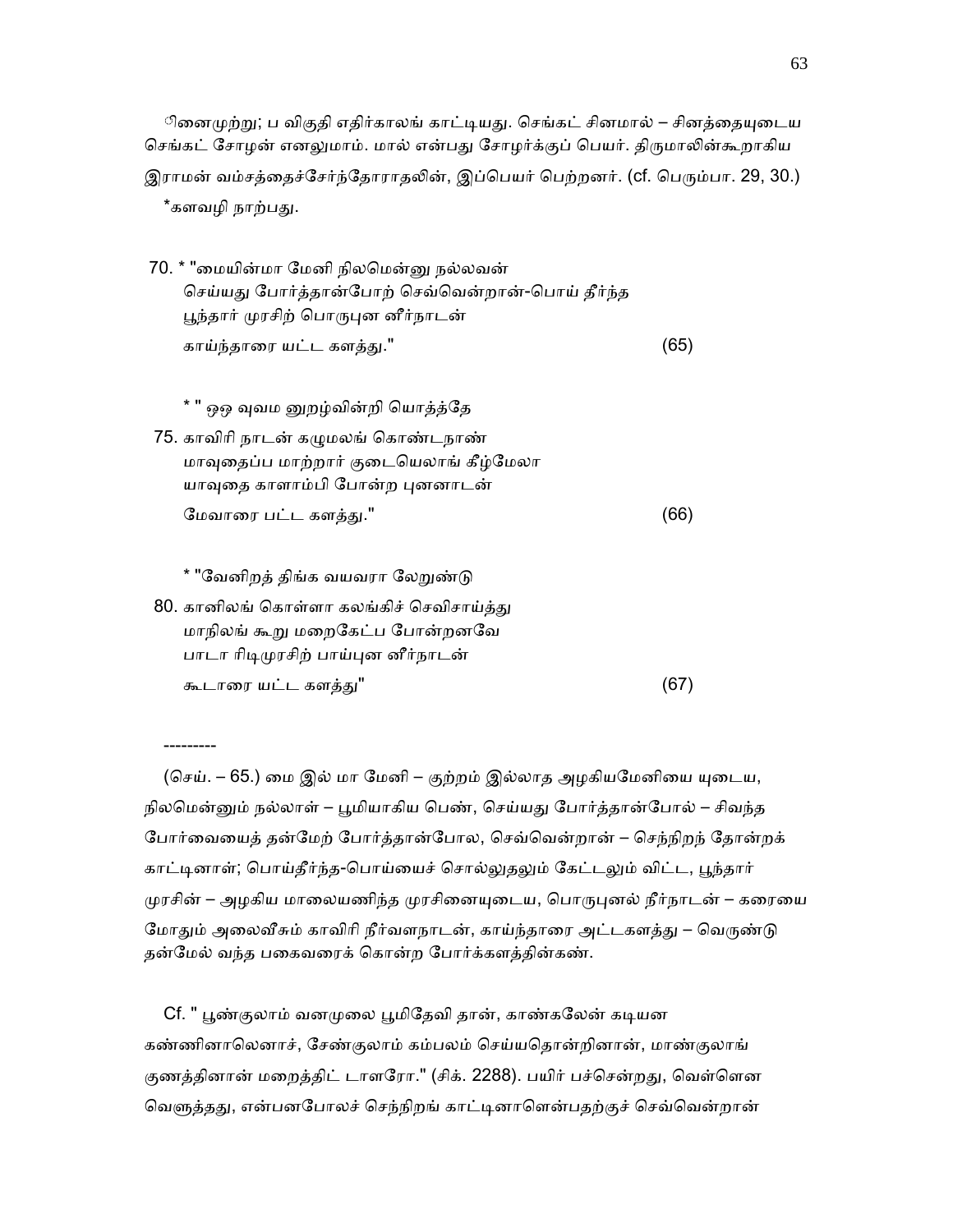என்றனர். பொய்தீர்ந்த நாடனஎனச் சேர்க்க. தாரையும் முரசையு முடைய நீர்நாடன் எனலுமாம். பொய் தீர்ந்த என்பதைக் காவிரிக்கு அடையாக்கிப் பொய்தீர் நீர் எனக் கூட்டலுமாம். Cf. " வான்பொய்ப் பினுந் தான்பொய்யா, மலைத்தலைய கடற்காவிரி" (பட்டின. 5, 6.).

(செய் - 66.) (பொழிப்புரை) காவிரி நீர்வளநாடன், கமுமல மென்ற ஊரினைக் கைக்கொண்ட நாளில் அவன் பகைவரைக் கொன்ற போர்க்களத்தின் கண் புரவிகளான் உைதக்கப்பட்ட மாற்றார் குைடகள்எல்லாம் பசுக்களாற் கீழ்ேமலாய் உைதக்கப்பட்ட காளாம்பிகளை யொத்தன; இவ்வுவமை கூறுமிடத்து ஒப்புமை சிறிதும் மாறுபாடின்றிச் சிறப்புடைத்தாகவே பொருந்திற்று. ஒ ஒ--ஒ என்னும் இடைச்சொல் சிறப்புணர்த்தி அடுக்கி நின்றது. உவமன் – உவமை. உறழ்வு – மாறுபாடு. ஒத்தது – பொருந்திற்று. காளாம்பி – குடைக்காளான்; நாய்க்குடை. குடைக்குக் காளாம்பி யுவமை.

(செய். – 67.) (பொழிப்புரை) ஒலித்தல் மிகுந்த இடிபோலமுழங்கும் முரசினையுடைய அலைகள் பாய்ந்து செல்லும் காவிரிநீர் வளநாடன் பகைவரைக் கொன்ற போர்க்களத்தின்கண், வேல் மார்பின்கண் அழுந்த வீர்ர்களான் எறியப்பட்டுக் குதிரைகள் கால்தளர்ந்து வீழ்ந்து செவிகளைச் சாய்த்து நிலமகள் கூறும் மந்திரங்களைக் கேட்பன போன்றன. நிறம் – மார்பு. இங்குதல் – தங்குதல்; அழுந்துதல்.

\* களவமி நாற்பது

செங்கணான் :-(களிகூர்ந்து)

நற்றே னோழுகு நறுந்தமிழ்ப் பாடல்

- 85. கேட்டவென் செவியும் வேட்டவென் மனமும் இன்புற் றெதனையு மேற்கில வாயின. என்புன் றனைவிடுத் தெனையெடுத் தாண்டோய்! செவிக்கின் னுணவுஞ் சுவைக்கிருப் பிடமுமாங் களவழி நாற்பதாங் கனிதமிழ் நூலென்
- 90. உளவழிப் புக்கங் குறையும், பெரும! [எழுந்து வணங்குகின்றான்.]

பொய்கையார் :- (செங்கணானைக் கையாலெடுத்து)

இந்நூ லுட்கருத் திஃதெனக் கண்டியோ? ெமய்ந்ᾓ லறிவான் ேவண்ᾊய ேவந்ேத! (68)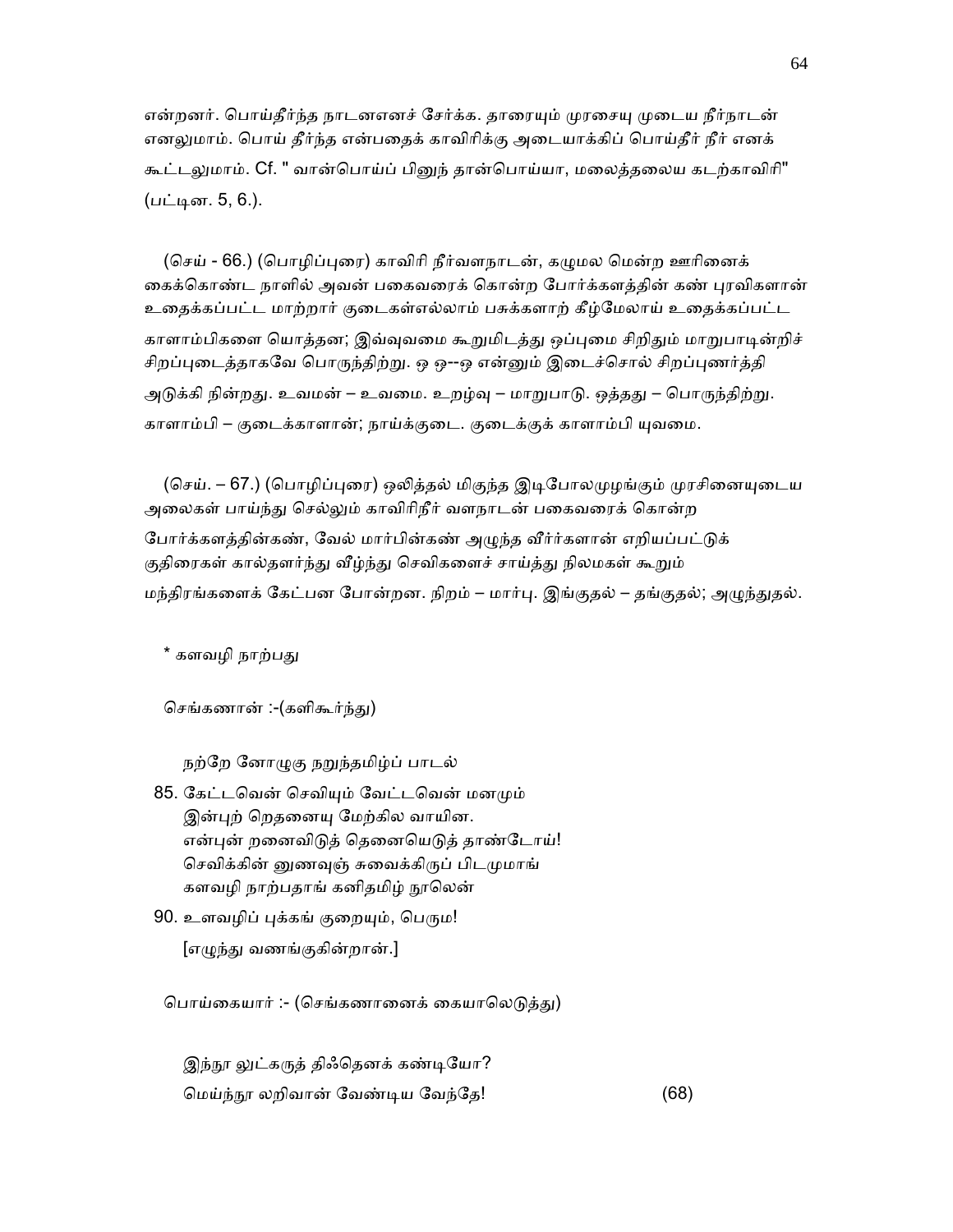செங்கணான் :-(சிறிது சிந்தித்து)

கண்டேன், தேசிக! கண்டேன், தேசிக!! களத்திப் ᾗைனந்த கᾞத்தறிந் ேதனஃ

 95. ᾐளத்ைத யᾠக்கு ெமான்வா ளாமால். அந்ேதா! தீேயன்! அந்ேதா தீேயன்!! என்னா னழிந்தவ ரெத்துணை வீர்ர்! என்னா னழிந்தன வெத்துணைக் களிறோ? எத்துணை மாவோ? எத்துணைத் தேரோ? 100. அழிவு கருதிலேன்; அருளுங் கருதிலேன்; இழிதக வுடைய வெனக்குமுய் வுண்டோ?

துன்புறுத் தாதுதா னின்புற்று வாழ்தனுந் துன்புறான் பிறரை யின்புறுத் துதலும் உலக வாழ்க்கையி னுட்கருத் தாகும்.

Cf. "இணைவே லெழின் மார்வத்திங்க" (களவழி-21). நிலைகொள்ளா – நிற்றலைக் கொள்ளமாட்டாமல் வீழ்ந்து; கொள்ளா – ஈறுகெட்ட எதிர்மறை வினையெச்சம்; எதிர்மறை முற்றெச்சமுமாம். கலங்கி – தளர்ந்து, மனமயங்கி. மா ஏறுண்டு தளர்ந்து விழுந்து செவிசாய்த்து மறைகேட்பன போன்ற எனவினை முடிவு செய்க. பாடு – ஒலி; பெருமையுமாம்.

84. நல்லதேனின் சுவைபோன்ற சுவையினையுடைய தமிழ்ப்பாடல். பயன்பற்றிய உவைம. பயன் – இனித்தல், ேமன்ேமல் ேவட்டல், மயக்கல்.

85. ேவட்ட– விᾞம்பின

-----------

87. புன்தனை – இழிந்த விலங்கு (கட்டு); ஈண்டு ஆன்மாவைப்பிணித்துள்ள பாசத்தை யுணர்த்தி நின்றது.

- 90. அங்கு உளத்தின்கண்.
- 91. இஃது இன்னது. கண்டி உணர்ந்னை.

92. அறிவான் – அறிதற்பொருட்டு. வேண்டிய – விரும்பிய.

94. களம் – போர்க்களம். புனைந்த – வருணித்த.

95. ஒள்வாள் – ஒள்ளியவாள்; கூாியவாள்.

101. தகவு – தன்மை.

102. துன்புறுத்தாது – பிறர்க்குத் துன்பஞ் செய்யாது.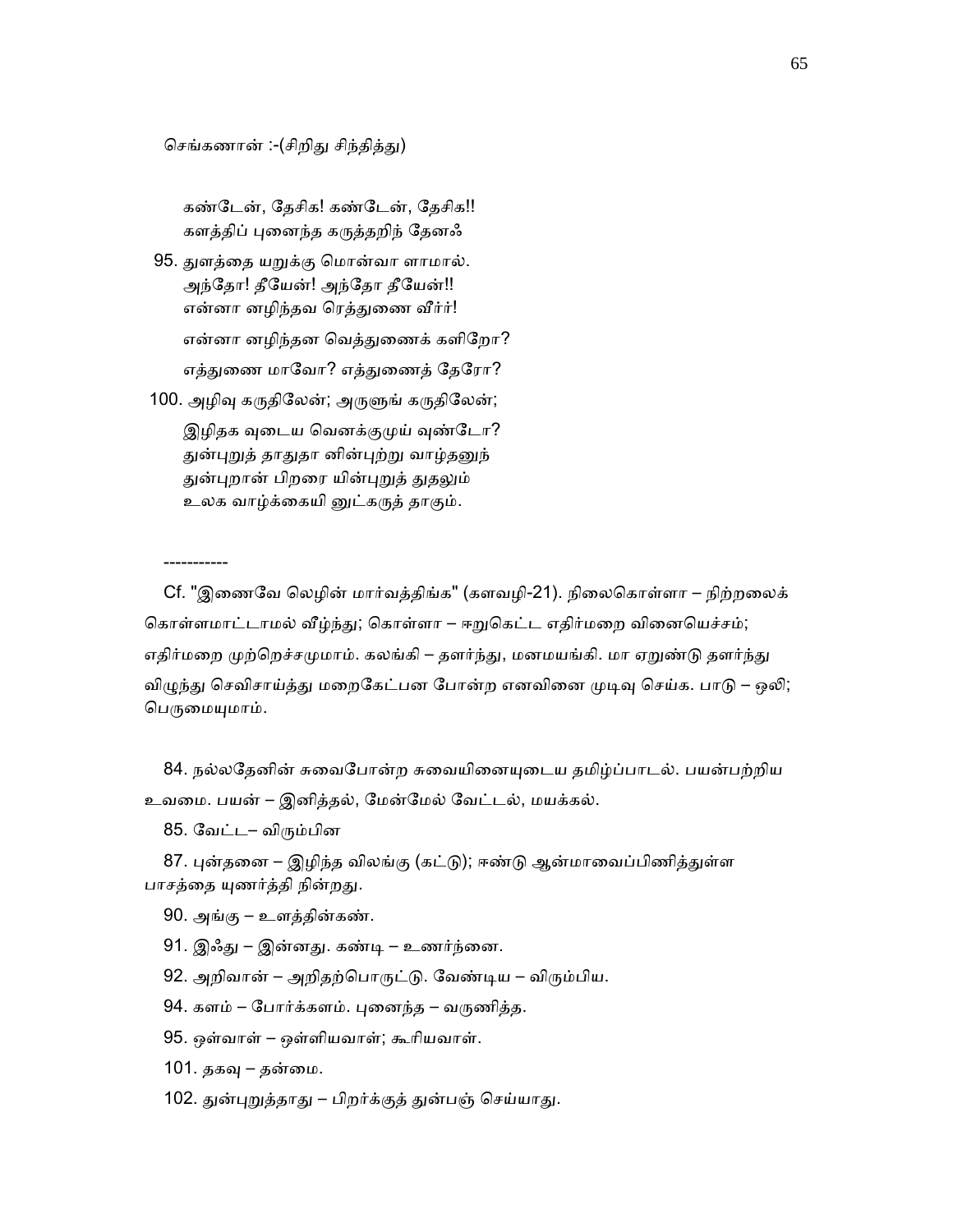103. துன்புறான் – தான் துன்ப்ப்படாமல், முற்றெச்சம். 105. கலகப் போர்செயல் கரிகடைத் தையோ! அறிந்தே னருளறம்; மறந்தேன் மருண்மறம். தன்னயங் கருதாத் தகையோய்! போற்றி. பொய்ப்பொருள் கடிந்த புலவோய்! போற்றி. ெமய்ப்ெபாᾞள் கண்ட விமலா! ேபாற்றி. 110. பிறர்நலந் தேடும் பெரியோய்! போற்றி. (வணங்கி யெழுந்து) அறிஞ! நீ யெற்கிடு மாணை யென்னோ? (69) பொய்கையார்:-(மன மகிழ்ந்து) செந்நெறிப் பட்ட செங்கண் மாலே! நின்னுளந் திருந்திய நேர்மைக் குவந்தேன். மற்ெறனக் ெகாᾞகுைற மனத்திற் கிடக்கும்; 115. உற்ᾠனக் குைரப்பதி ெலான்ᾠந் தைடயிைல; மறைக்கோ ளனைத்து மயக்கற வுணர்ந்தோன் சிறைக்கோட்ட முற்றவென் செய்யமா ணாக்கன் சேரலர் தமையுஞ் சேரமான் சேரமான் கணைக்கா லிரும்பொறைக் காவலன் றன்னைச் 120. சிறைவீடு செய்தியோ? மறைநாடு மன்னே! (70) செங்கணான்:-(விரைந்து) செய்தே னின்னே! செய்தேன், பெரும! ஈதென் கைப்பொறி யிட்ட திருமுகம்; ஏது மெண்ணலை யேற்றருள், குருவே! (71) (ᾙத்திைரயிட்ட ஓைல ெயான்ைற நீட்ட) பொய்கையார்:-(திருமுகத்தை யேற்று) ஏற்ேறன், ேசாழ! எனக்குᾠ விைடதா; 125. ஆற்ேறன், என்ற னாியமா ணவைன இன்ேன காண்பல்; மன்ேன! ேபாவல்.

66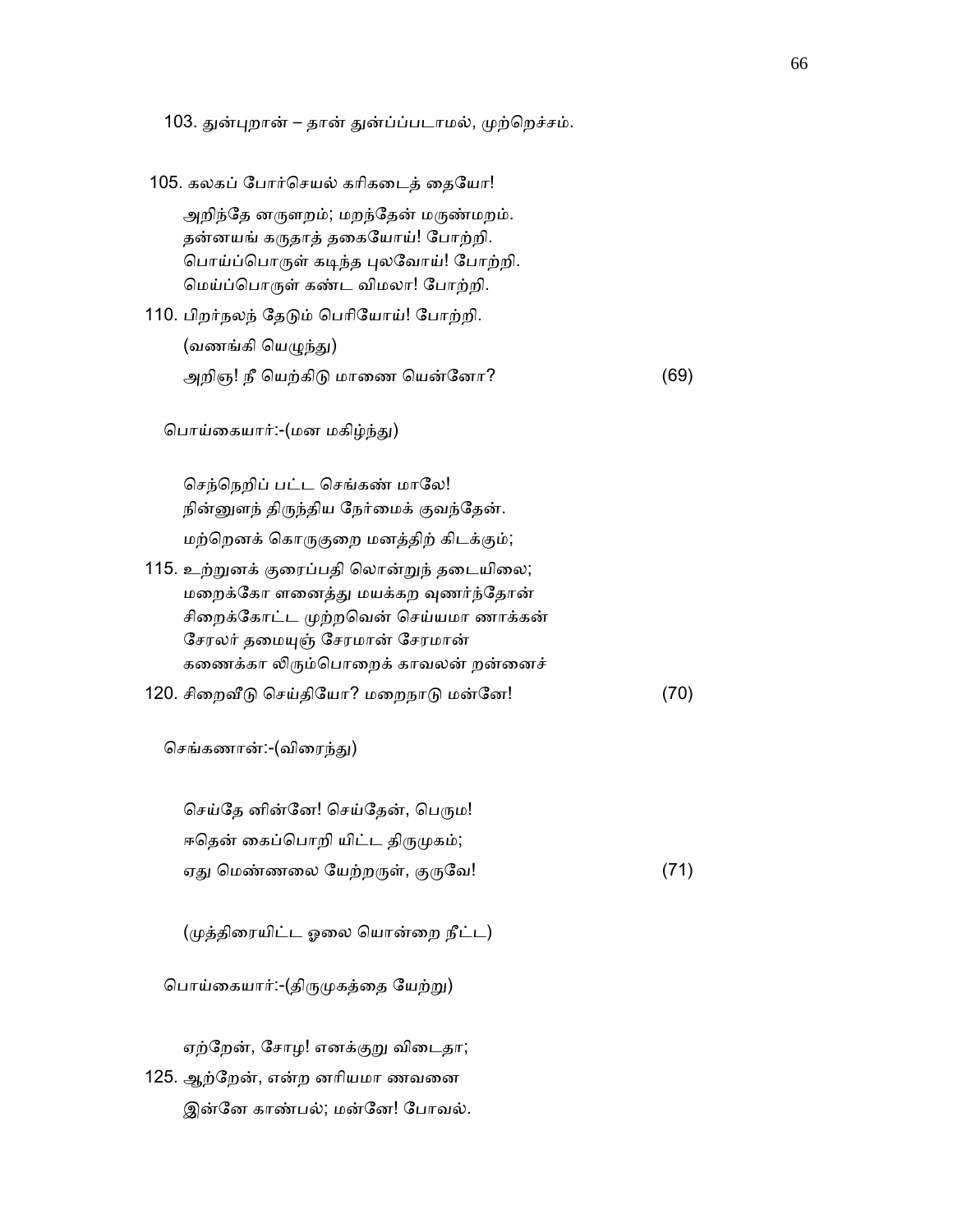------------

105. கரிசு – குற்றம்.

106. அருளையுடைய அறம்; மருளையுடைய மறம் – வீரம்

107. தன்னயம் – ஸ்வலாபம்.

108. ெபாய்ப்ெபாᾞள் – மயக்கம்.

109. மெய்ப் பொருள் – கடவுள்.

112. ெசந்ெநறி – சன்மார்க்கம். ெசந்கண்மால் – ெசங்கட் ேசாழன்.

115. உற்ᾠ – மனம் ெபாᾞந்தி.

116. மறைக்கோள் – வேதத்தின் உட்பொருள். கோள் – கொள்கை; கருத்து.

118. சேரலர் தமையும் சேர் அமான் – பகைவர் மாட்டும் வெறுப்பின்றி

விருப்பொடுஞ் சேரும் அப்பெரியோன்; இன்னா செய்தார்க்கும் இனியவே

செய்யுமியல்புடைய சான்றோன், என்றது கருத்து. எனவே, வென்று சிறையிட்ட

நின்மாட்டும் விருப்புடையன் என்றபடி. சேரமான் கணைக்காலிரும் பொறை – பெயர்.

120. சிறைவீடு - சிறையினின்றும் நீக்குதல். மற்றைநாடும் – வேதத்தின்

உட்பொருளை அதாவது மெய்ஞ்ஞானத்தினை அடைய விரும்பும்.

121. கைப்பொறி – கையெழுத்து; முத்திரை.

செங்கணான்:-(மிக விரைந்து)

 சித்தம் ேபாலச் ெசய்கெவன் ேறேவ! (72) [ெபாய்ைகயார் ேபாகின்றார்.] (தனக்குட் பாᾌகின்றான்.) செய்கை தூய தேசிகர் பொய்கை யாரின் பொன்னரு 130. ைணைக நீங்கி நாயிேன

 ᾔய்ைக ெயன்ற ᾤண்ைமேய. (73) [ேபாகிறான்.]

#### ஐந்தாங்களம் முற்றிற்று.

[ஆகச் செய்யுள் 73-க்கு: வரி 616.]

-----------------

ஆறாங்களம்.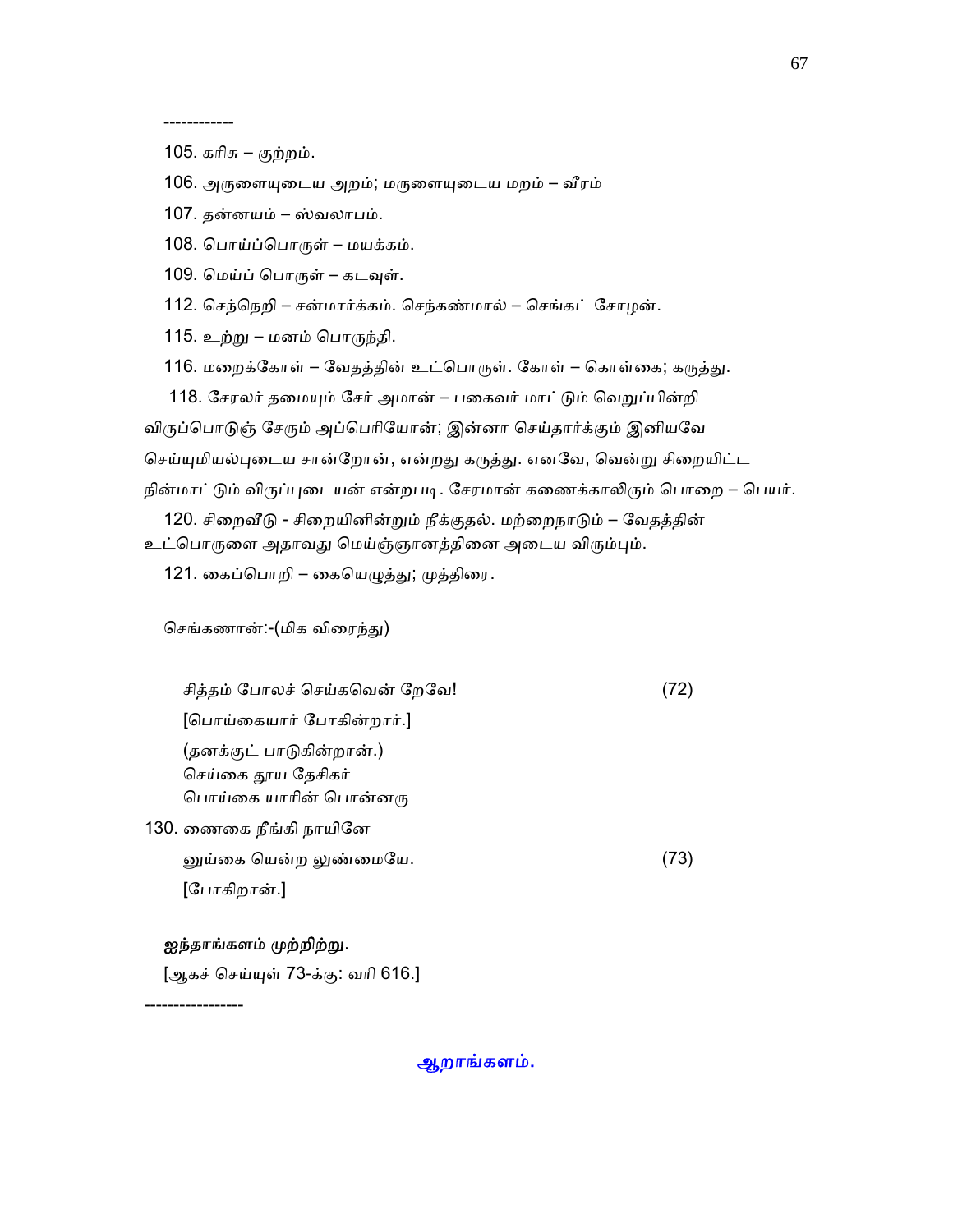இடம்: சிறைச்சாலை. காலம்: ᾙற்பகல். பாத்திரங்கள்: சிைறகாவலர், ேசரமான்.

சிறைகாவலன் முதல்வன்:-

(சிறைகாவல னிரண்டாவனை விளித்து)

 என்ன டாவிᾐ! இவ்வநி யாயம் எங்கடா வுண்டு? இரண்டு நளாய்ச் சோறு மில்லை, நீரு மில்லை; இப்படி யிருந்தா லெப்படிப் பிழைப்பான்?

 5. என்ன மனிசன்! என்ன காவல்! செத்துத் தொலைஞ்சாற் குத்திப் போடுவார்; நம்ம ராசர் சும்மா விடாேர. (74)

சிறைக்காவல னிரண்டாவன்:-(சிரித்து)

 எல்லாப் பயல்கᾦ மிப்பᾊத் தானடா; பொல்லாத் துஷ்டர்கள்! போடா வுனக்கென?

---------------------------

128. ஆற்றேன் – சகியேன்; பொறேன். (செய். – 73) தேசிகர் – குரு; ஆசாரியன். பொன்னருள் – சிறந்த அருளால்.

\*சைகை – பிறவித்துயரால் வாடுதல். உய்கை – பிழைத்தல்; ஈடேறல்.

சிறைகாவலன் முதல்வன்:-(இரக்கமுற்று)

10. என்னபோ னாலு மிராச னிராசனே;

பொன்னுரு கிட்டாமற் போகுமோ செம்பா? இருந்தா லிருக்கிறான்; நின்றா னிற்கிறான்; சாய்ந்தாற் சாய்கிறான்; ஓய்ந்தா ேலாய்கிறான்.

இெதன்னடா வம்ᾗ? இைதத்தா னாம்ேபாய்

15. இராசா விட்த்திலே யெடுத்துச் சொல்வமே? (75)

சிறைகாவலன்ரண்டாவன்:-(தடுத்து)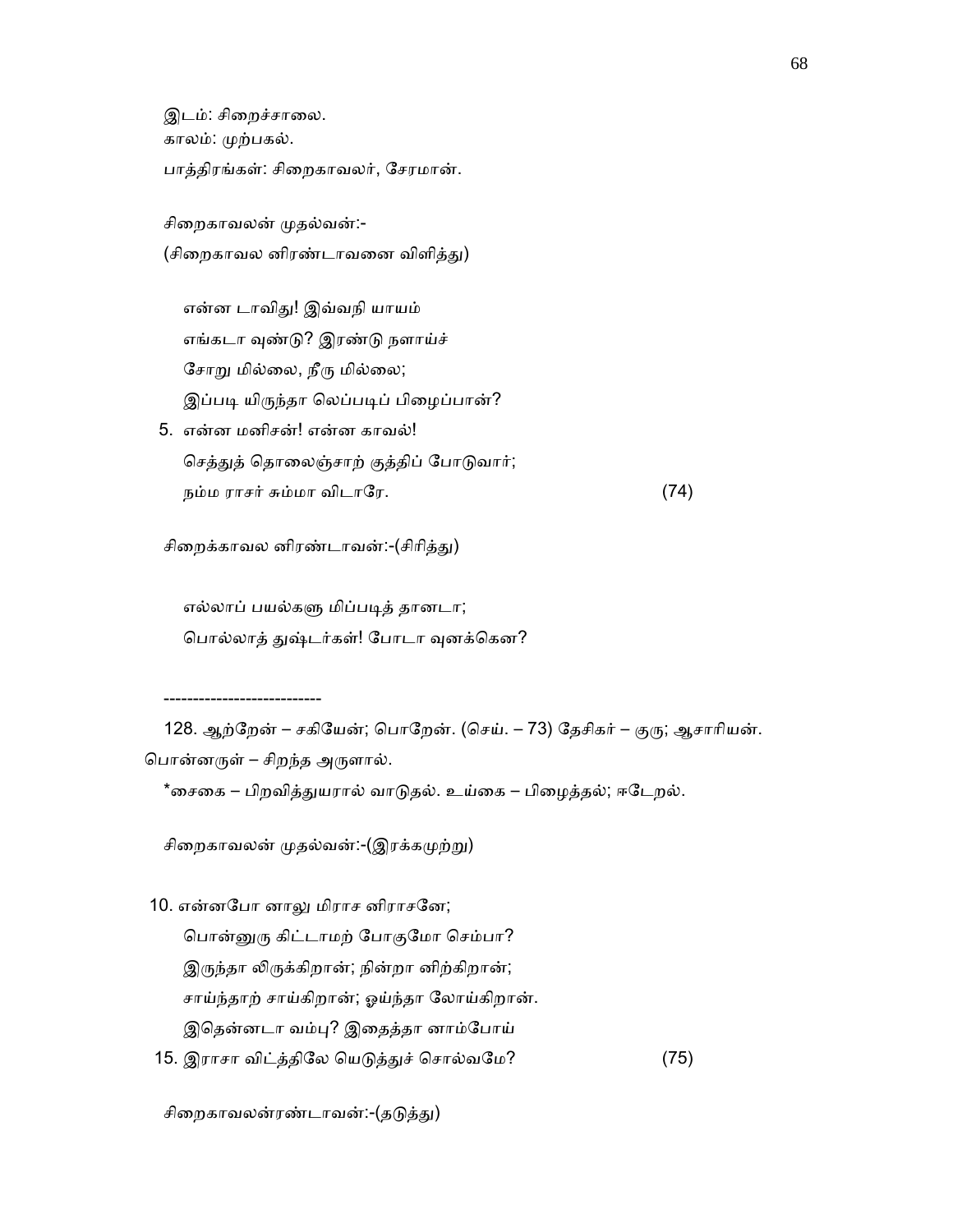இவைனக் ைகப்பிᾊ; இவனிட ெமத்தக் காசு கிடக்கும்; கண்ணமக் கதிேல. கைசோர விட்டாற் பைசே ராதுகாண். இக்கா லத்திற் ைகக்கா சில்லான்

- 20. படித்தாலு மில்லை, நடித்தாலு மில்லை, விழுந்தான் விழுந்தான், எழுந்திட மாட்டான். காசில் லானைக் கையெடுத் தடியேன் தாச னென்று தாங்கும் பிடுவர்;
- 25. இதுவே யுலகத் தியற்கை யாகும். பணப்பெருந் தாயைக் கணத்திலே பற்று; கொஞ்சம்யோ சித்தான் மிஞ்சிப் போயிடும். பணமென்று சொன்னாற் பிணமும்வாய் திறக்கும்; மூக்கா லழாதே! முதலிற் பணக்கண்,
- 30. இரண்டாவᾐதா னிரக்க ெமᾔங்கண். என்ன? ெதாிந்ததா? ெசான்னைத விடாேத. (76) (பாᾌகின்றான்.)

பொய்ந்நிறையச் சொன்னாலும் போகட்டுங் குற்றமில்லை ைகந்நிைறயப் ெபற்றபணங் கண்கண்ட ெதய்வமடா! (77)

சிறைக்காவலன் முதல்வன்:-(வெறுப்படைந்து)

உனது பேச்சுநா னொப்ப வில்லை;

35. ᾙனகா திரடா, எனேவா ேபசினான்.

சேரமான்:- (மந்தமான குரலில்)

காலக் கொடுமையோ? ஞாலக் கொடுமையோ?

- 16. கைப்பிடி உறுதியாகப்பற்று; விடாதே. மெத்த மிக.
- 18. ைப பணப்ைப

--------

19-24. 'இல்லானை யெல்லாரு மெள்ளுவர்' என்பதை விளக்கியது.

<sup>10-11.</sup> எடுத்துக் காட்டுவமை.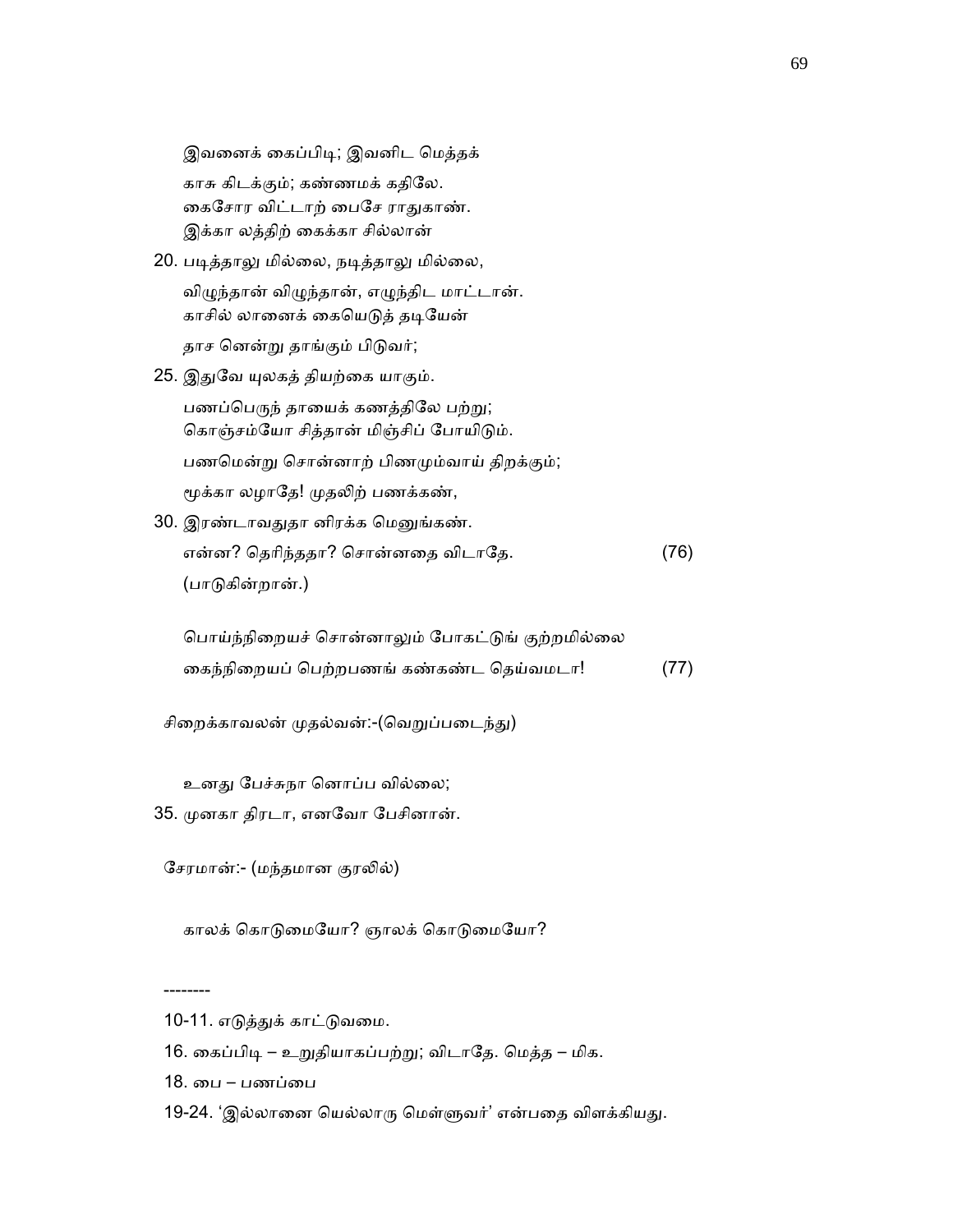16-33. இவ்விரண்டாங் காவலன் பணேம கதிெயன்பார்க்குக் காட்டாய் நிற்பவன்.

- 32. ேபாகட்ᾌம் கிடக்கட்ᾌம்.
- 35. முனருதல் தாழ்ந்தகுரலிற் பேசுதல்.

கால மென்செயும்? ஞாலமென்செயும்? மக்கள் குணத்ைத மாற்ᾠவர் யாவர்? இக்கள்ள ரோவிவ் விருஞ்சிறை காப்போர்?

40. நெருந லிரவினி னினைத்த வண்ணம் பருகிக் கள்ளிவர் பாரினி லுருண்டு வாய்க்கு வந்தன வந்தவா பிதற்றிக் கூக்குர லிட்டுக் கூடி யாடி யுடையு மிழந்து நடையு மிழந்து

 45. பிணெமனக் கிடந்தனர்; ேபயர் ! அந்ேதா! பணமென வடிக்கடி பரிந்திவர் மாழ்கலென் ? செல்வங் கருவியோ சிறந்த பயனோ? கல்வி நலமிலாக் கயவர் தாேம கருவியைப் பயனாக் கருதுந் தீயோர் (ெமளனம்)

- 50. எனக்குநா வறட்சி ெயய்ᾐத ெலவேனா? மனத்தின் மருட்சியால் வந்ததோ விதுவும்? இந்நிலை யிருந்தியா னின்னணம் வருந்தல் என்னிலைக் கேற்குமோ? இன்னுயிர் துறத்தல் இதனினு மிகவு மேற்புடைத் தன்றோ? (78) (மௌனம்)
- 55. என்று மெங்கணு மிருளே தோன்றுமால்; ெபான்றிய பின்னர்ப் ᾗகுமிட மாகிய துன்றிரு ளுலகமுஞ் சொல்லினிஃ தாங்கொலோ? (79)

சிறைகாவல னிரண்டாவன்:- (வெகுண்டு)

என்னவோ நீதி யெடுத்தையே! கேட்டியா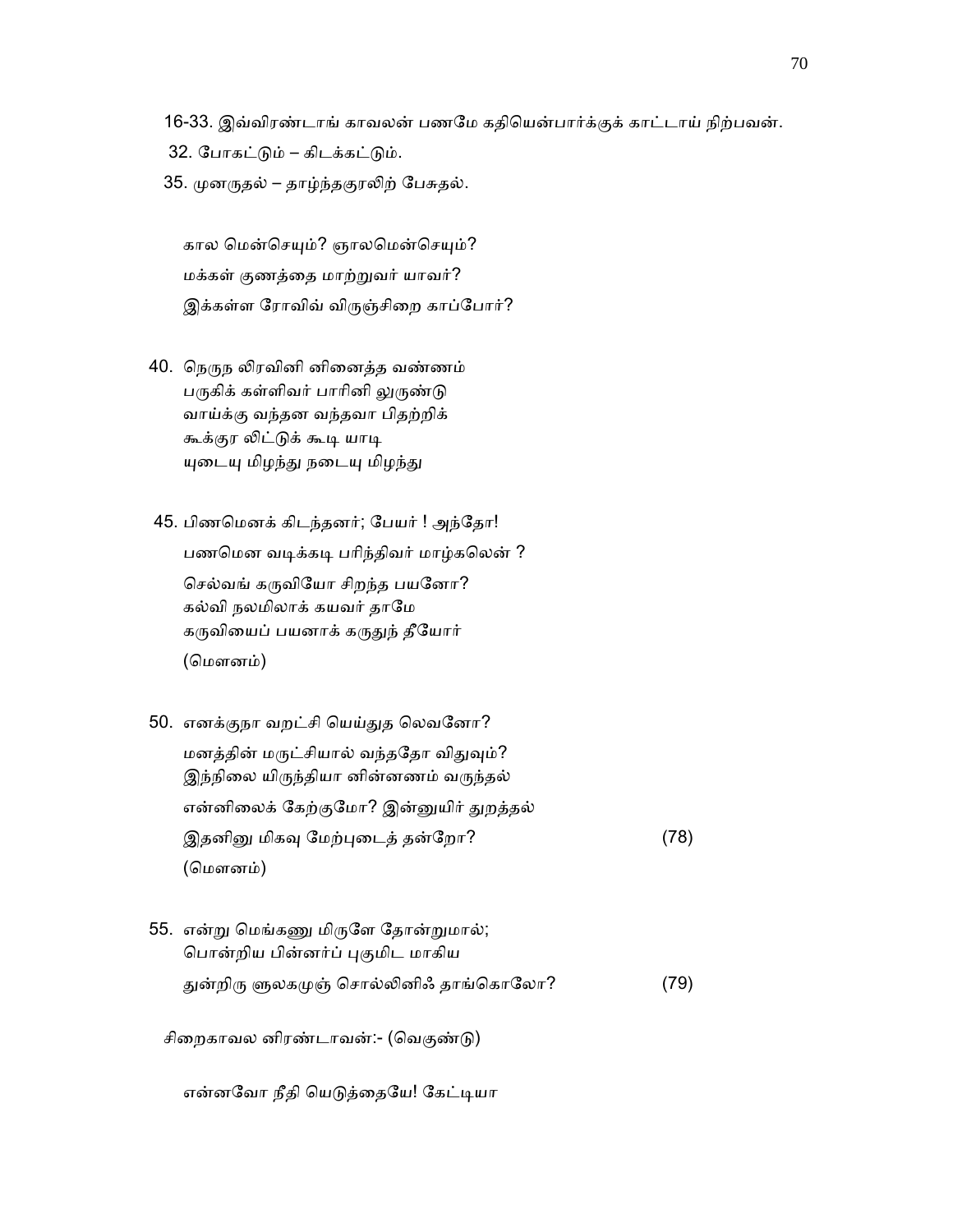இன்னவர் ேபச்ைச? மன்னவர் மன்னர்!

 60. ராசாதி ராசர்! ேபசா திᾞப்பவர்! போடா வுனைப்போற் புத்தி கெட்டுவெள் ளாடா யிருப்பவ னாரடா வுலகில்? நம்ம தலைக்கே நடுக்குறி வைச்சான்.

40. நெருநல்-நேற்று.

----------------------------

- 41. இவர்கள் பருகி என மாற்றுக.
- 42. வந்தவா- வந்தவாᾠ, வந்தபᾊ.
- 46. பரிந்து- ஆசைகொண்டு. மாழ்குதல்- மயங்குதல்
- 46-49 செல்வத்தின் உண்மைநிலை கூறியது
- 55. எங்கᾎம்- எவ்விடᾙம்
- 56. ெபான்றிய பின்னர்- இறந்தபின்.
- 57. துன்று இருள்- நெருங்கிய இருள்; 60 உயர்த்ததுபோல் இழித்தது
- 61. வெள்ளாடு மூடனுக்கு உவமை 63 நடுக்குறி தீங்கு.

சிறைகாவலன் முதல்வன்:- (மறுத்து)

நம்ம குற்ற ஞாயந் தானே?

65. கள்ளுக் குடிக்கலாம்; உள்ளுக் குருளலாம்; ஒன்றுங் குற்ற முரைக்கப் படாதோ ? (80)

ேசரமான்:- (காவலெனாᾞவைன ேநாக்கி)

வருவ காவல! பருகுதற் குரிய நன்னீர் சிறிதுநீ யின்னே கொணர்தி.

சிறைகாவல னிரண்டாவன்:- (முனகிய குரலில்) இப்போது மட்டும் யாங்கள் வேண்டுமோ ?

 70. அப்பா! என்ன அதிகாரம்!அடடா! உனக்ெகச மான்யான்! நிைனக்க வில்ைலேயா ? 81 (எழுந்து மெல்ல வந்து சேரமானைப் பார்த்து என்ன ேவண்ᾌம்?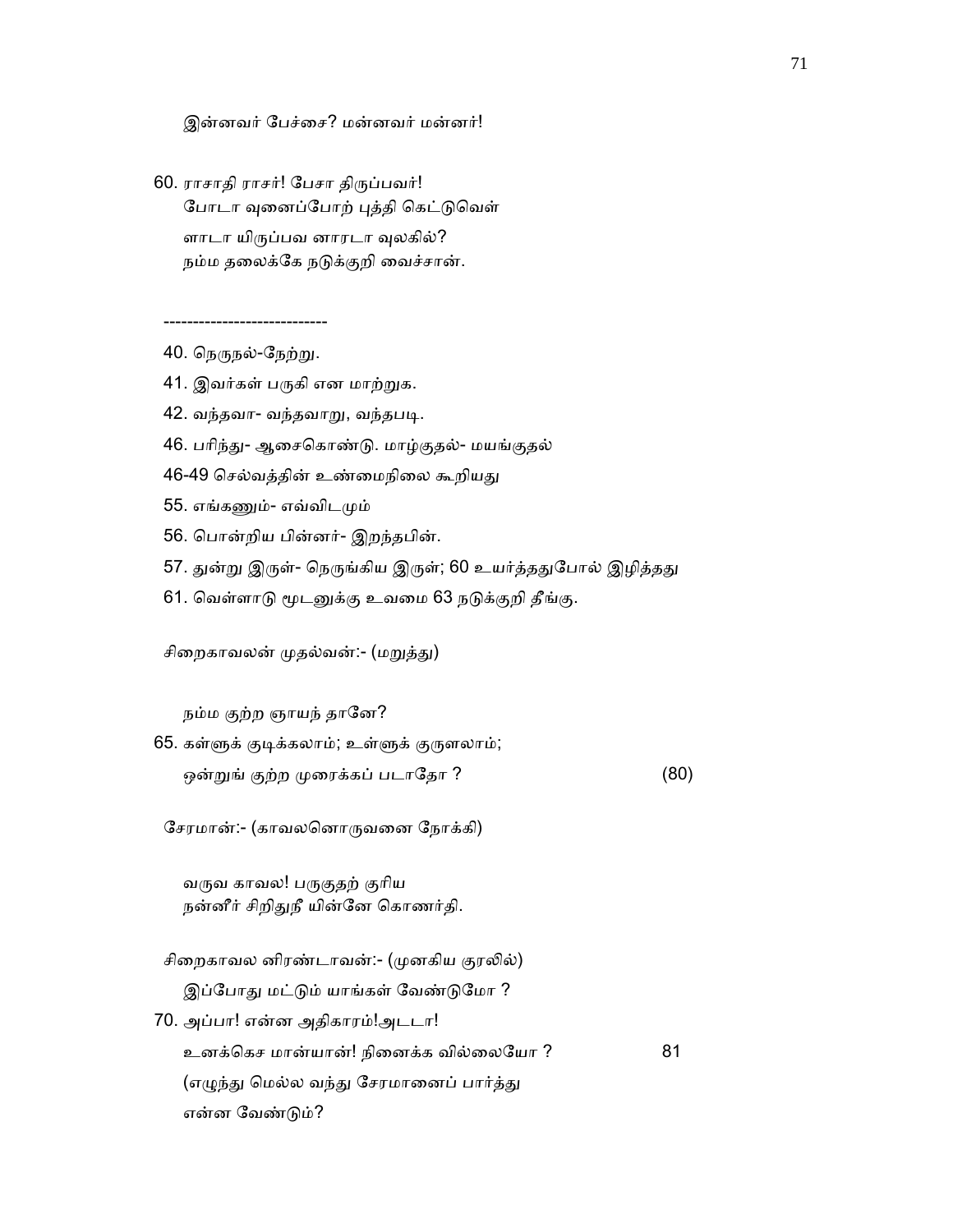என்ன ெசால்ைலயா?

சிறைகாவலன் முதல்வன்):- (ஓடிவந்து)

குடிக்கத் தண்ணீர் கொண்டு வரச்சொனார்.

சிறைகாவல னிரண்டாவன்:- (வெகுண்டு)

சும்மா விருநீ; சொல்லலா மப்புறம்.

 75. இன்ெனாᾞ தரமிவர் ெசான்னா ெலன்ன? வாய்முத் துதிர்ந்து வழியெலாம் விழுமோ ? 82

சிறைகாவலன் முதல்வன் :- (தடுத்து)

ஓடிப் போய்நீ யொரு நொடிக் குள்வா; நாடிப் பேசடா, நல்லவ ரேயிவர்,

சிைறகாவல னிரண்டாவன்: (இணங்கி)

ஆனா லிதோநீர் நானே கொணர்வேன்.

(ேபாகின்றான்)

ேசரமான்:- (தனக்குள்)

------------------------------

80. ஏவல ரெல்லா மிழிதொழி லோர்; சிறை காவல ெரல்லாங் கயவர்கள். ஐேயா!

 <sup>65.</sup> உள்ᾦக்கு- உன்னிடம்; ேவற்ᾠைம மயக்கம்.

<sup>67.</sup> வருவ- வருவாய். பருகுதல்- குடித்தல்.

<sup>68-</sup> இன்னே - இப்பொழுதே. கொணர்தி- கொண்டுவா. --- \* த் எழுத்துப் பேறு.

 <sup>81</sup> கயவர்:- கீேழார்.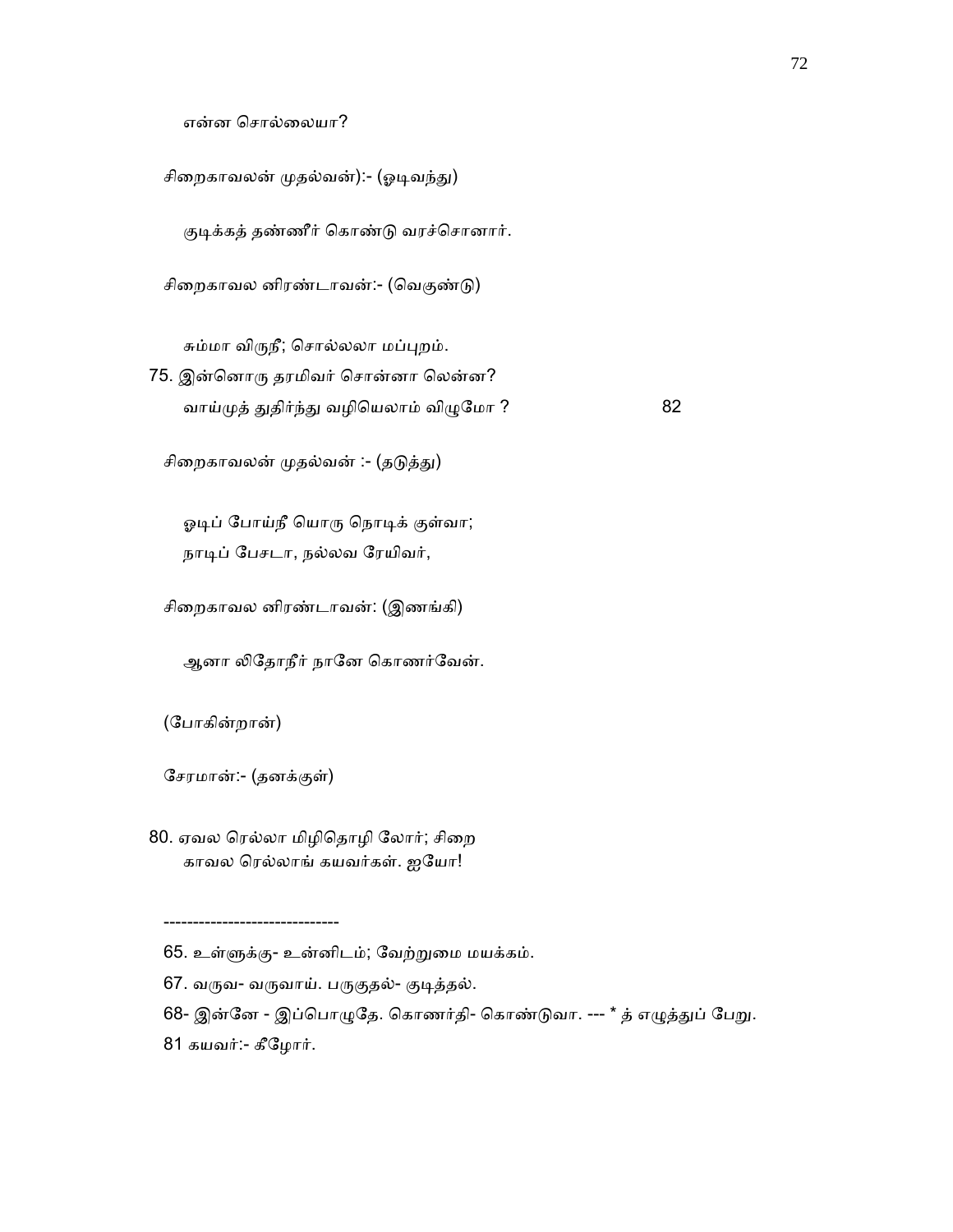இற்ைற நாளினி ேலவன் மாக்கள் சற்று மன்பிலர் தந்தலை வோர்மேல். இன்னா ரியல்பினை யெய்யே னிவர்கட்

85. கன்னோ வெளியே னாணை யிட்டனென்! ஏேனா தீேய னின்னைர ேயயிேனன் ? யானோ மனிதன் ? மானினு மிழிந்தேன். மயிெரான்ᾠ நீப்பின் வாழா கவாிமா செயிரொன்று நண்ணியுஞ் சிறியேன் கருதேன் 90. உயிெரான்றி நின்றிங் குயங்கு ேவேனா? (83)

(மௌனம்)

பிறவி யனைத்தினும் பெருமைசான் மக்கட் பிறவி சிறந்ததே; பிறங்குமப் பிறவியுள் உறுப்பின் குறைகளு ளொன்று முறாது பிறத்தன் ேமலாம். பிறப்பியா னின்னணம்.

95. பெற்றேன்; அறிவுநூல் கற்றேன்; சற்குரு

 தாண்மல ரைடந்ேதன்; ஆண்ைமயிற் சிறந்ேதன். 'இந்த வுலகமே நந்தலி லின்பந் தந்திடு முலகம். இந்த யாக்கையே

செந்தவக் கருவி; சீரிய வுயிருக்

100. குறைவிட மாகி யுறுதி பயப்பது;

இதனைப் பேணா திருத்தன் மடமை,

உடலினா னன்றே யுயிரினைக் காண்டல்;

உடலிருப் புழியே யுயிருக் கறிவாம்;

உடᾢைன யிழந்தா ᾠயிர்க்கறி விைலயால்;

83- தைலேவார்- எசமானர்.

--------------------------------

- 84- எய்யேன்-அறியேன். ஈண்டு முற்றெச்சம்
- 86- இன்னைர- இவைர. ஏயிேனன்- ஏவிேனன்.
- 87. மான்- விலங்கு. ன்- சாரியை, மானுமாம்.
- 88. cf. "மயிர் நீப்பின் வாழாக் கவரிமா வன்னா ருயிர் நீப்பர் மானம்வரின்."
- 89. செயிர்- குற்றம். செயிர் ஒன்று நண்ணியும்- தீங்குஒன்று நேர்ந்தும்.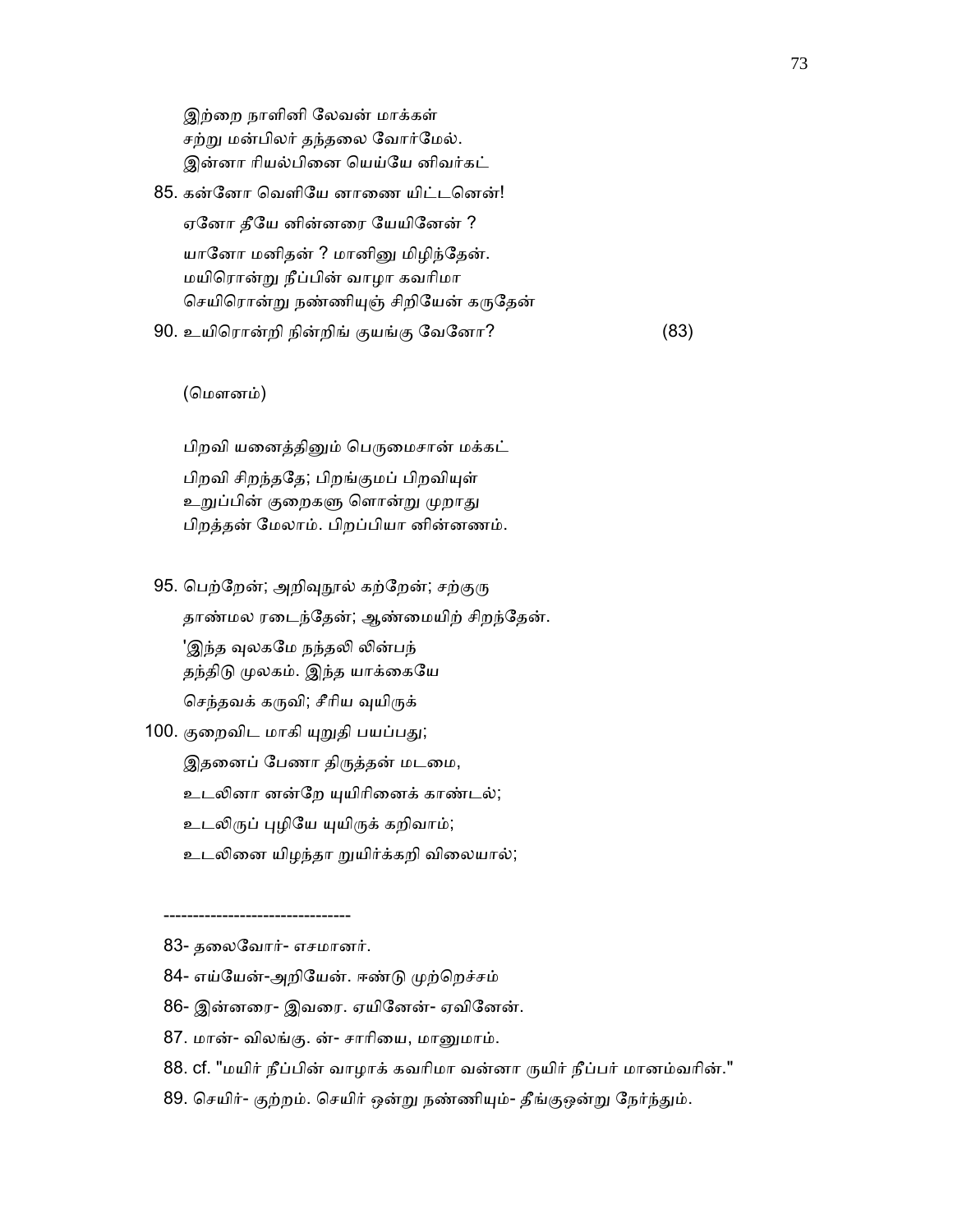ஈண்டுத் தீங்கு என்றது தான் சிறைப்பட்டது.

90. உயிர் ஒன்றி நின்று- உயிர்கூசி நின்று. உயங்குவேனோ- வாடுவேனோ.

91. பெருமைசால்- சிறந்த.

93. உறுப்பின் குறை- அவயவக் குறைபாடுள்ளவை. இவை எண்பேரெச்ச மெனப்படும்

cf. "சிறப்பில் சிதடும் உறுப்பில் பிண்டமும், கூனும் குறளும்ஊமும் செவிடும்,

மாவும் மருளும் உளப்பட வாழ்நர்க் கெண்பே ரெச்சம்." (புறம் - 28) உறாது -உண்டாகாமல்.

97. நந்தல்- கெடல்; அழிதல். நந்தலிலின்பம்- பேராநந்தம்.

99. செந்தவக்கருவி- செவ்விய தவத்தைச் செய்தற்கு வாய்த்தகருவி.

100. உறுதி-அறம், பொருள், இன்பம், வீடு.

101. பேணாது- பாதுகாவாது.

- 103- இருப்புழி- இருக்கும்பொழுது.
- 105. உன்னைநீ யறிதலு மொன்றாது கண்டாய் அறிவுட னிருக்குஞ் செறிவுடை யுயிரே இறைவனை வழிபட் டிறுதியில் வீடு பெறும்என வெற்குப் பெட்டினி தருளிய ேதசிகன் வாய்ெமாழி சிந்ைதவிட் டகலா.
- 110. மாசிலான் மாற்ற மயங்கவும் படுமோ எனினு மிவ்வுல கெனக்கு மட்டில் தீதெனத் தோன்றற்கி யாது காரணமோ? (84) கடவுளா ரின்னருள் கனிந்து தந்தவிவ் வுடலினைத் தபுத்த லுறப் பெருந்தீங்குகொல்?
- 115. என்புதோல் போர்த்தவிப் புன்புலால் யாக்கையைப்

போக்கி னெனக்குப் போதரும் பாவமென்? கடவு ளாணை கடத்தற் பாவமும் மடமைப் பிணிக்கு மருத்துவன் சொல்லை மதியாப் பாவᾙம் வந்ெதைனப் பற்றிற் 120. கதியாதாமோ? விதியா தாமோ? (85)

[சிறைகாவல னிரண்டாவன் தண்ணீர் கொண்டு வருகின்றான்.]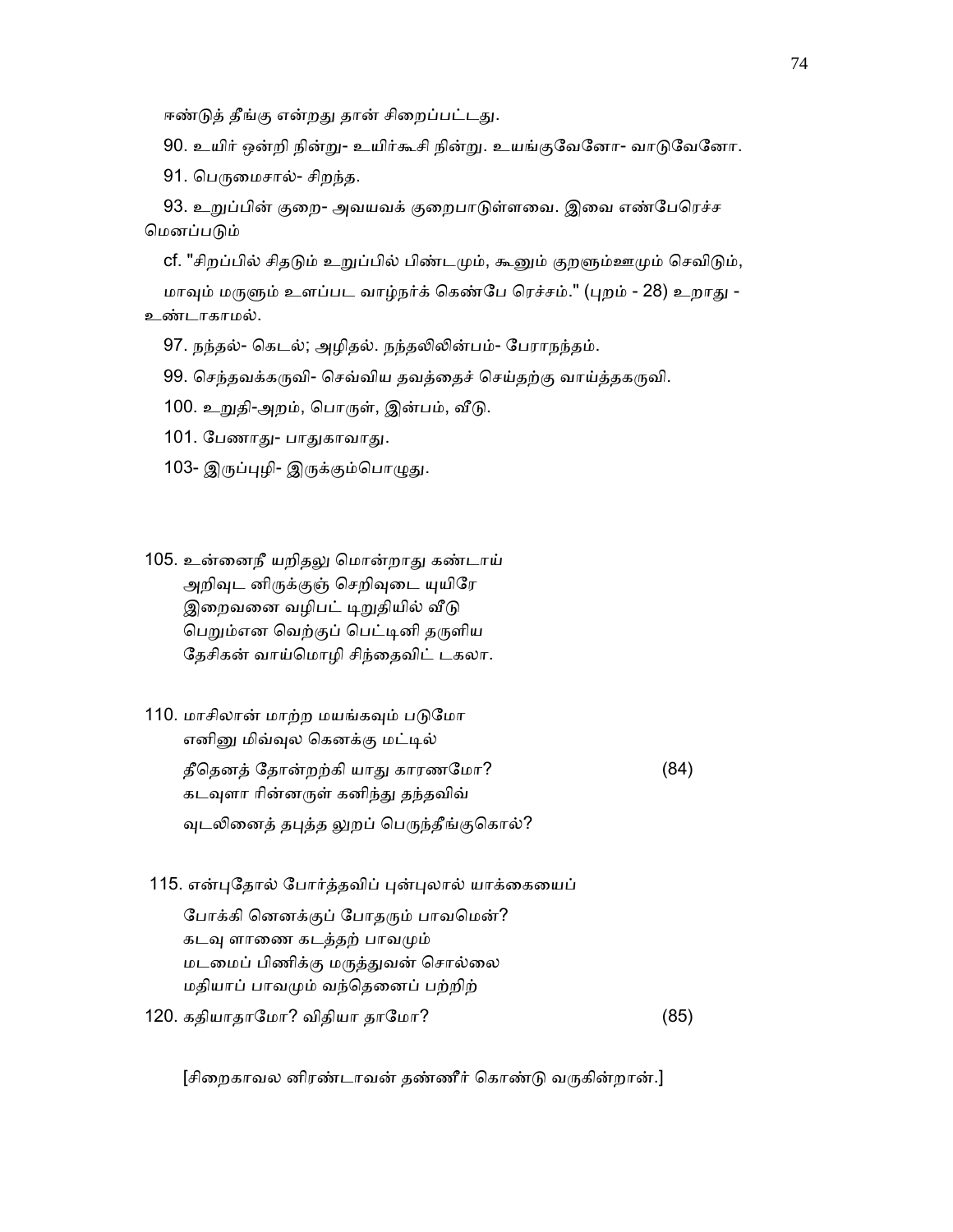சிறைகாவலன் முதல்வன்:-- (கைகாட்டி)

கொண்டுபோ, விரைவாக் கொண்டு போய்க்கொடு.

சிறைகாவல னிரண்டாவன்:--(தடுத்து)

 மண்ᾌ தாகேமா மன்னவ ᾞக்ேக? என்னடா அவசரம்? இன்ᾔங் ெகாஞ்சம் நேரங் கழித்து நீட்டினாற் குடிக்கிறான்.

125. தாமதஞ் செய்தாற் றலைபோய் விடுமோ? (86)

-----------

105. ஒன்றாது-கூடாது. உன்னை நீ அறிதல்- தன்னைத் தானறிதல்; ஆன்மாவை யறிதல்.

106. செறிவு-நெருக்கம்.

107. இறைவன்-கடவுள். வழிபட்டு-தியானித்து வாழ்த்தி வணங்கி; தொழுது. இறுதியில்-முடிவில். இல்- ஏழனுருபு. இனி இறுதியில் வீடு வினைத்தொகையுமாம். உயிரே பெறும் என முடிக்க.

108. எற்கு-எனக்கு. பெட்டு-விரும்பி. இனிது-செவ்விதாக, நன்றாக.

97-108. உடᾢன் தன்ைமைய விளக்கிய ேதசிகன் வாய்ெமாழி.

109. வாய்மொழி-உபதேசம்; மெய்ம்மொழி.

110. மாசிலான்-குற்றமற்றோனாகிய தேசிகன். மாற்றம்-உபதேசமொழி.

113. ஆர் இன் அருள்-அரிய இனிய கருணை. கனிந்து-பழுத்து, முதிர்ந்து. தந்த-உதவிய

114. தபுத்தல்-அழித்தல். உறப்பெரும்-மிகப்பெரும்.

115. என்பு தோல் போர்த்த-எலும்பினைத் தோலாற் போர்த்த. புன்புலால் யாக்கை-இழிந்த மாமிசத்தாலாகிய உடம்பு.

116-ேபாதᾞம்-உண்டாகும்.

117. ஆைண-கட்டைள.

118. மடமைப்பிணிக்கு மருத்துவன்-அறிவின்மையாகிய நோயை நீக்கும் ைவத்தியனாகிய ஆசிாியன்

119. மதியா-பொருட்படுத்தாத.

122. மண்ᾌ-மிகுந்த.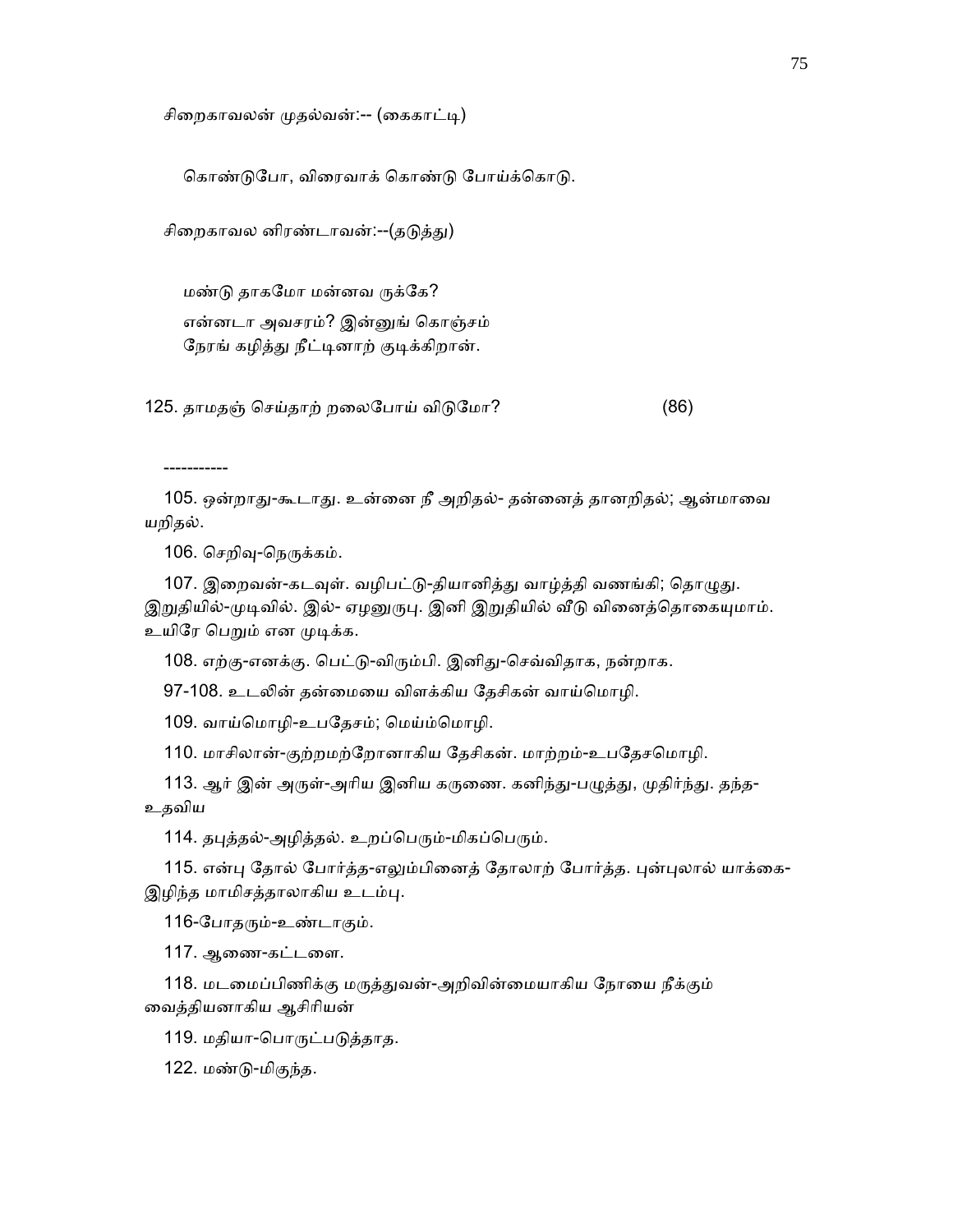சிறைகாவலன் முதல்வன்:- (இரக்கமுற்று)

இல்லை, இல்லை, எனைவேண்டி யாவது நல்லதண் ணீரென்று நயத்தொடு நீட்டு. தவிச்ச வாய்க்குத் தண்ணீ ரில்லையோ? 87.

சிைறகாவல னிரண்டாவன்:- (இணங்கி)

அப்படி யானா லங்ஙனே போய்நான்

130. கொடுத்து வருகிறேன்; கூடவாராதே.

சிறைகாவலன் முதல்வன்:- (சிரித்து)

எடுத்துக்கொள்ளடா வெல்லாப் பரிசையும்.

சிைறகாவல னிரண்டாவன்:-

(சேரமானிடஞ் சென்று நிமிர்ந்து நின்றவாறே வணக்கமின்றி ஒரு கையால் தண்ணீர்க் கலத்தை நீட்டி யுரத்த குரலில்;)

தண்ணீர் சாமி!- (எதிரில் வந்து) தண்ணீைரயா! (நைகயாᾊ)

என்ன? நீர் கேட்டது தண்ணீர் தானே? பித்தந் தானோ? சித்தப் பிரமையோ?

135. மெத்தப் படித்த புத்திக் கேடோ? என்னடா பெரிய இழவு! தண்ணீர் வேண்டா விட்டால் வீணுக் கிப்படி ெயன்ைன யᾔப்பி ேயய்க்க லாேமா? 88

சிறைகாவலன் முதல்வன்:- (வெறுப்புடன்)

அங்ஙனே வைச்சிட் டிங்ஙனே வாடா.

சிறைகாவல னிரண்டாவன்:- (வெகுண்டு)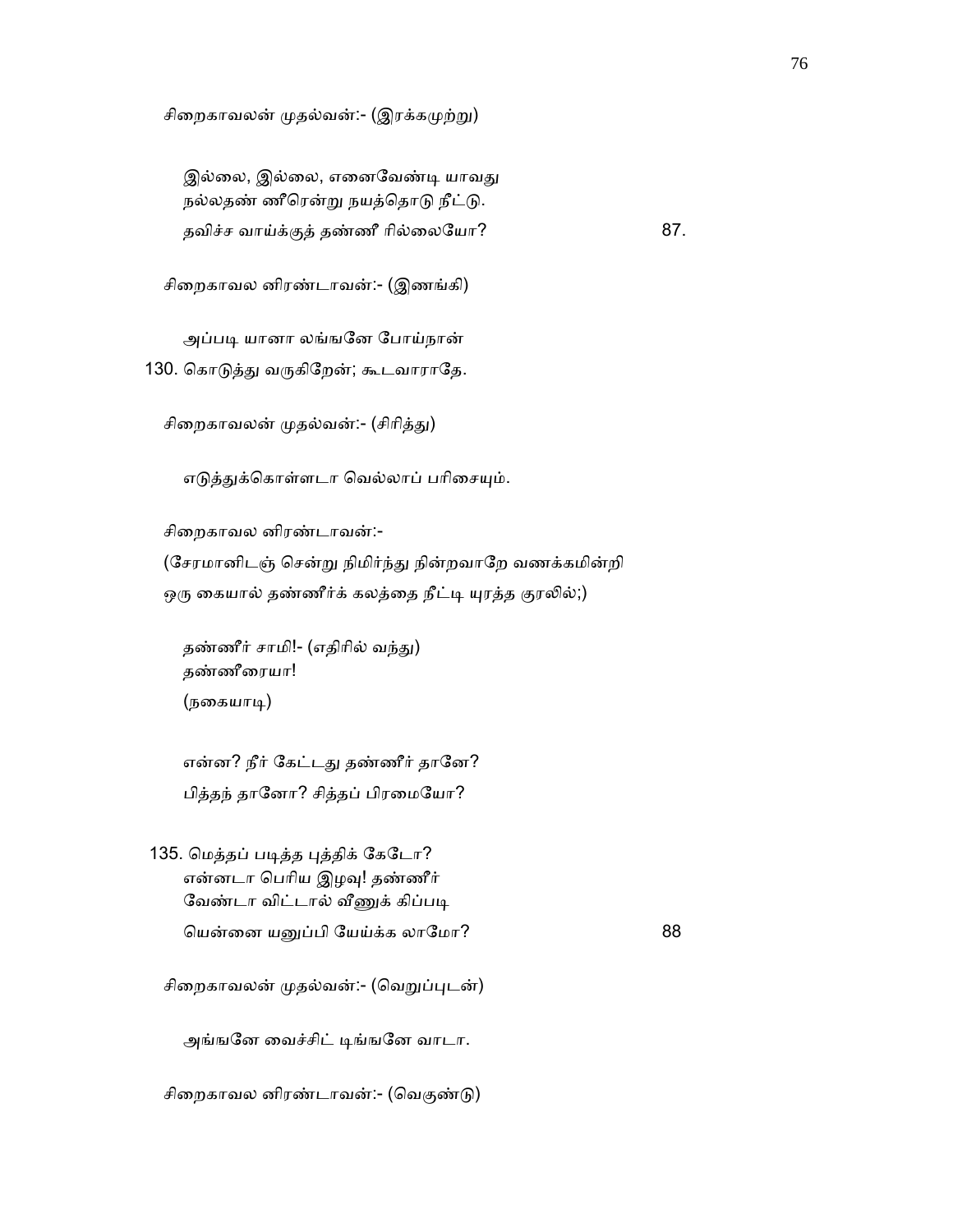140. குடிச்சாற் குடியும் குடியா விட்டாற் கொட்டிக் கவிழும். வெட்டி வேலை ெபாய்க்கா யிᾔெமைனப் ேபாகச் ெசான்னீர் இப்படி யென்றா லெழுந்தே போயினேன் எப்படிப் போனா லெனக்கென வம்போ? 89

சிறைகாவலன் முதல்வன்:-(யோசித்து)

## 145. நேரமா யிற்று; நீயு நானும் உண்ணவேண்டா மா? உண்டு வருமுன் தண்ணீர் குடித்திவர் தாகந் தீர்வார்.

-----------------------------

- 128. தவிச்ச- தவித்த
- 129 அங்ஙேன அவ்விடம்.
- 131. பாிசு- ெவகுமதி
- 139 வைச்சிட்டு- வைத்திட்டு
- 141. வெட்டி வேலை பயனற்றதொழில்

ᾗண்ணிற் ேகாᾢடல் ேபாலக்

 ெகட்டெசாற் ேபசாᾐ விட்ᾌவா ராேயா ? (90) (இருவரும் போகின்றனர்)

சேரமான்:- (முகம் விளர்த்து)

- 150. நாᾌ மிழந்ேதன்; நல்ᾢன மிழந்ேதன் பீடு மிழந்தேன்; பெருமையுமிழந்தேன்; ஏடுமிழந்தேன்: என்னையு மிழந்தேன்: இல்லற மிழந்ேதன்; என்வய மிழந்ேதன்: நல்லற மின்னர் நாப்ப ணிᾞந்ேதன்;
- 155. பொலிவிலேன் பொருளிலேன் புலமிலேன், அந்தோ! போரிற் றொலைந்த புன்மையேன் றனக்கு வீர னெனும்பெயர் விளம்ப றகாது. விழுப்புண் பட்டு மேதக வீழ்ந்து செழிப்புடன் வீரர் செவ்விய துறக்கம்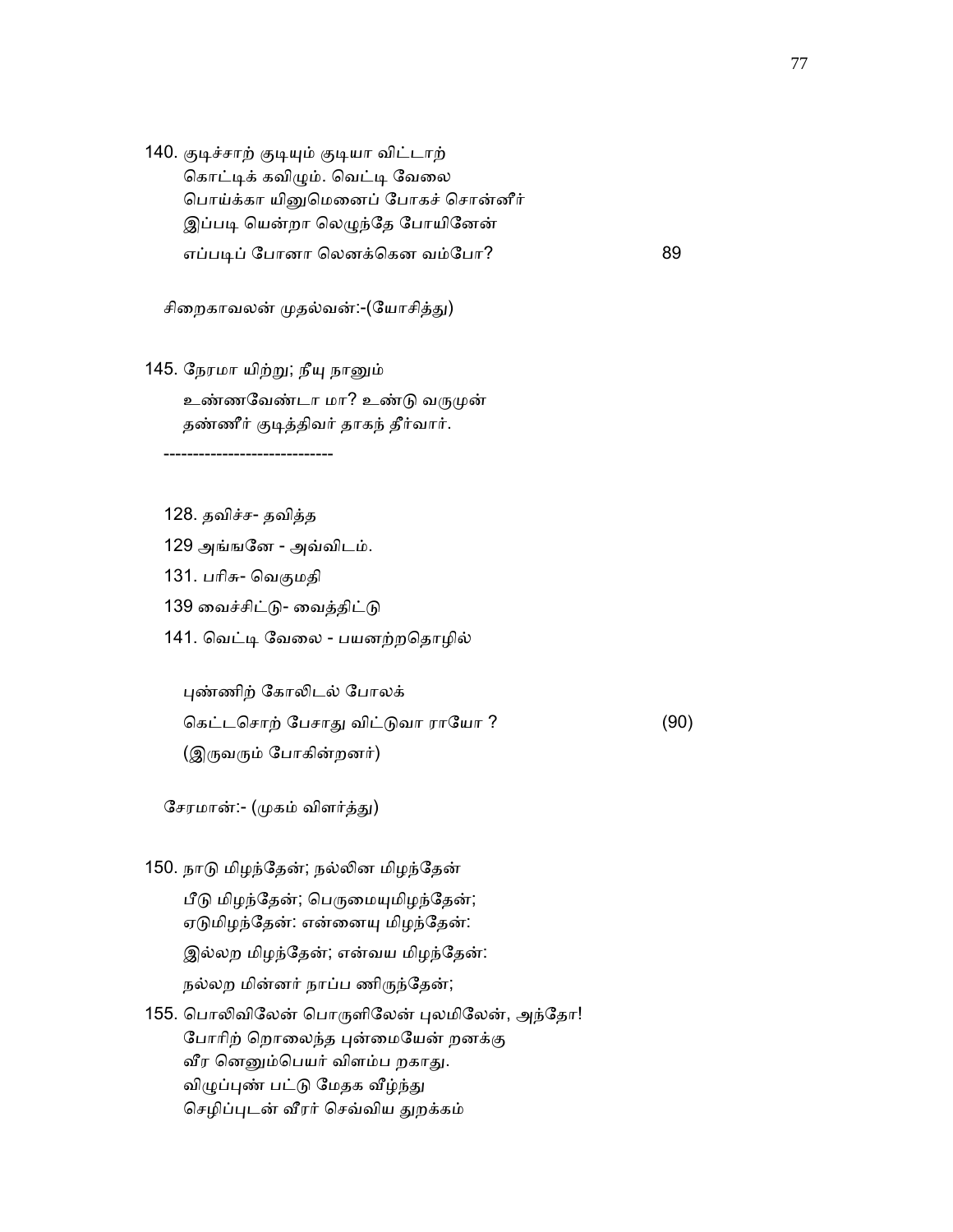160. எய்துவர் அந்தோ! நைதலா ரெளியேன்:

 சாகிேல னிᾞந்ேதன்; ேபாகிேல னின்ேறன்; மாய்கிேலன் மறந்ேதன்; ᾪகிேலன், விளிகிேலன், ஏகிேலன், தீேயன், என்ைனெகால்? ஐேயா! பகைவன் கையகப் பட்டுச் சிறையில்

165. நைகபல ராட ஞமᾢ ேபால இருப்புத் தொடரிற் பிணிப்புண் டீண்டை யிருத்தலிற் சாத லெத்துணை மேன்மை? இனியிவ் வாழ்வெனக் கினியது கொல்லோ? மானமே யுயிரினு மாண்புடைத்தாமால்.

170. நீாின் ேவட்ைக யாரத் தணித்தியான் யாரைக் காத்த லியலுமோ? அறியேன். நீரும் வேண்டேன்; பாரும் வேண்டேன்;

----------------------

151. பீடு- சிறப்பு.

152. ஏடு- உடல். உயிர் பிறவிகடோறும் எடுப்பது ஏடு எனக் காரணப் பெயர் கொண்டது.

cf. "ஏடுதுற்ற வைவேலான்" (கம். ரா)

"ஏடு துற்றக லேரயி லெற்கே " ( கலாவதி) என்னையும்- யான் என்னும் ஆன்மாவையும்.

154. நாப்பண்- நடுவில்.

155. பெலிவு- அழகு. புலம்- அறிவு.

156. புன்மையேன்- அற்பன் கீழ்மையேன்

158. விழுப்புண்- போரிடத்து முகத்தினும் மார்பினும் பட்டபுண் cf. "விழுப்புண் படாத நாளெல்லாம்" (திருக்குறள்). மேதக - மேம்பாடுற

159. செவ்ப்விய- உயர்ந்த, சீரிய. துறக்கம் - வீரசொர்க்கம்.

160. நைதல்ஆர்- வருந்துதல். மிக்க, சாதல், போதல், மாய்தல், வீதல், விளிதல்

ஏகுதல்- இவை இறத்தல் என்னும் ஒரு பொருள் குறித்தன. 165 பலர் நகையாட எனக் கூட்ᾌக. ஞமᾢ- நாய்.

166. இருப்புத்தொடர்- இருப்புச் சங்கிலி.

169. மாண்பு- சிறப்பு.

- 170. ஆர- நிைறய, நிரம்ப.
- 171. இயலுமோ கூடுமோ.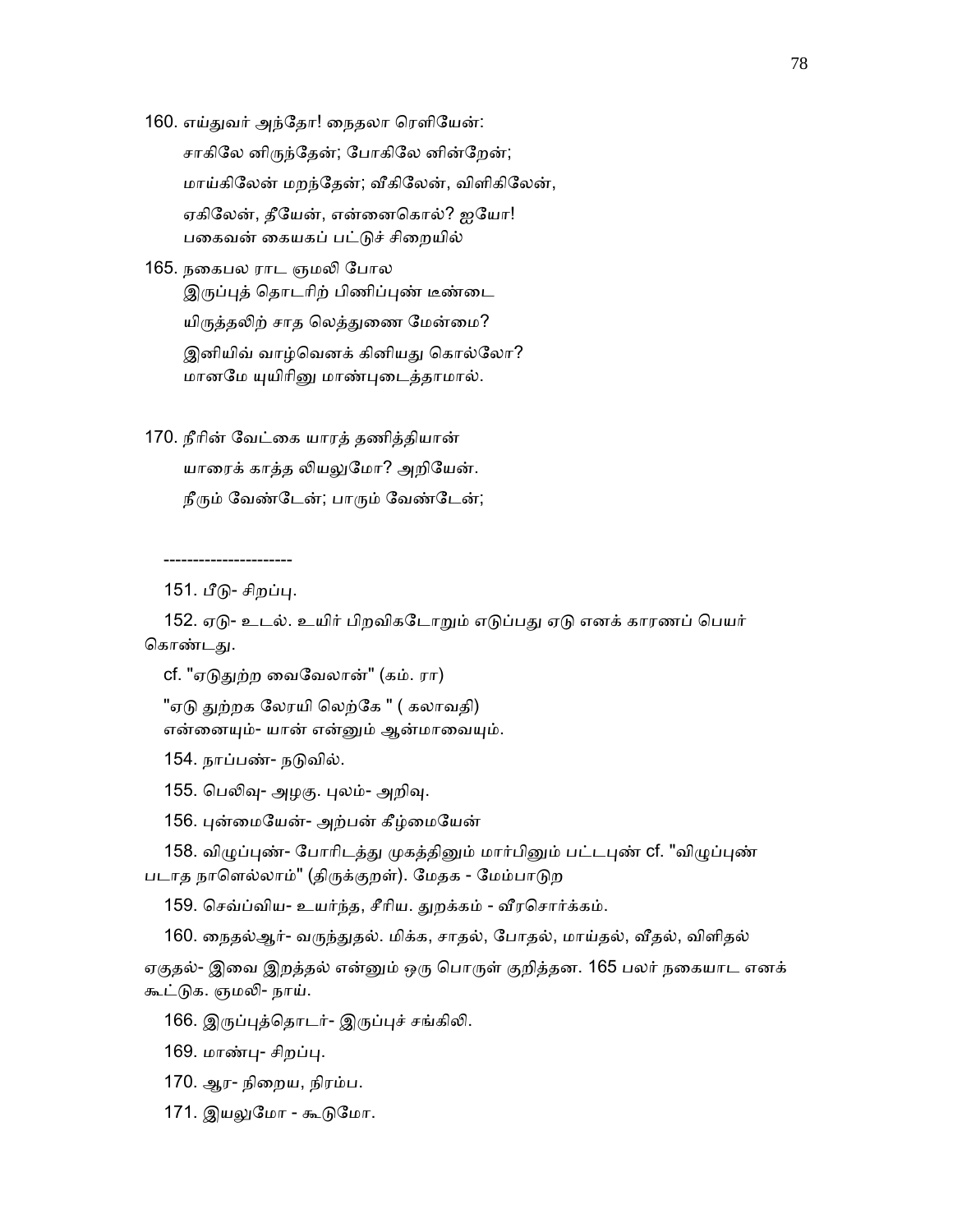-----------------------

| சாவு வேண்டினேன், தருவாய்,                  |      |
|--------------------------------------------|------|
| தேவ தேவனென் செய்ய கடவுளே!                  | (91) |
|                                            |      |
| (இரங்கிப் பாடுகின்றான்.)                   |      |
| 175 யாவற் றினையு மினிதறியு மெம்மானே        |      |
| தாவற் றெளிருந் தயாநிதியே நின்னடியேன்       |      |
| காவற் றெழில்புரியேன் கையற் றிருத்தலொவ்வேன் |      |
| பாவச் சுமையுடலைப் பாரிலெறிந் துய்வேனே!     | (92) |
| வேலின் வீழ்ந்திலென் வெவ்விய வாளினிற்       |      |
| 180 கோலின் வீழ்ந்திலென் கோதுடை யேனந்தோ .   |      |
| ஞாலப் பாரமு நல்லுண்டிக் கேடுமாம்           |      |
| போலி யாக்கையைப் போக்கியுய் வேனரோ.          | (93) |
|                                            |      |
| பொய்யோ வென்னப் புகலுறுமிப்                 |      |
| புன்மைக் குடிலின் பொறைவேண்டே               |      |
| னையோ பரனே யரும்பொருளே                      |      |
| யருளா னந்தப் பெருங்கடலே                    |      |
| 185 துய்யோய் நிறைந்த சுடரொளியே             |      |
| தொல்லை ஞான சுகவாழ்வே                       |      |
| செய்யோய் நின்றன் றிருவடியிற்               |      |
| சிறியேன் றனையுஞ் சேர்த்தருளே.              | (94) |
|                                            |      |
| மானமே யாருயிர் மான மேயறம்                  |      |
| மானமே செம்பொருண் மான மேயின்பம்             |      |
| மானமே பேரொளி மான மேபுகழ்                   |      |
| 190 மானமே யெவற்றினு மாட்சி சான்றதால்.      | (95) |
| இத்தகை மானம திழந்த பின்னரு                 |      |
| முத்தம முடலென வுணர்ந்து சாகிலர்            |      |
| தத்தம யாக்கையயைத் தகவி லாதையோ              |      |
| நித்தமும் பேணுவார் நீச ரல்லரோ?             | (96) |
|                                            |      |

(செய்.-92.)இனிது-செவ்விதின். தாஅற்று-குற்றம்இன்றி. தயாநிதி-அருட்செல்வம். கையற்று-செயலற்று. ஒவ்வேன்-இணங்கேன். எறிந்து-வீசி,துறந்து.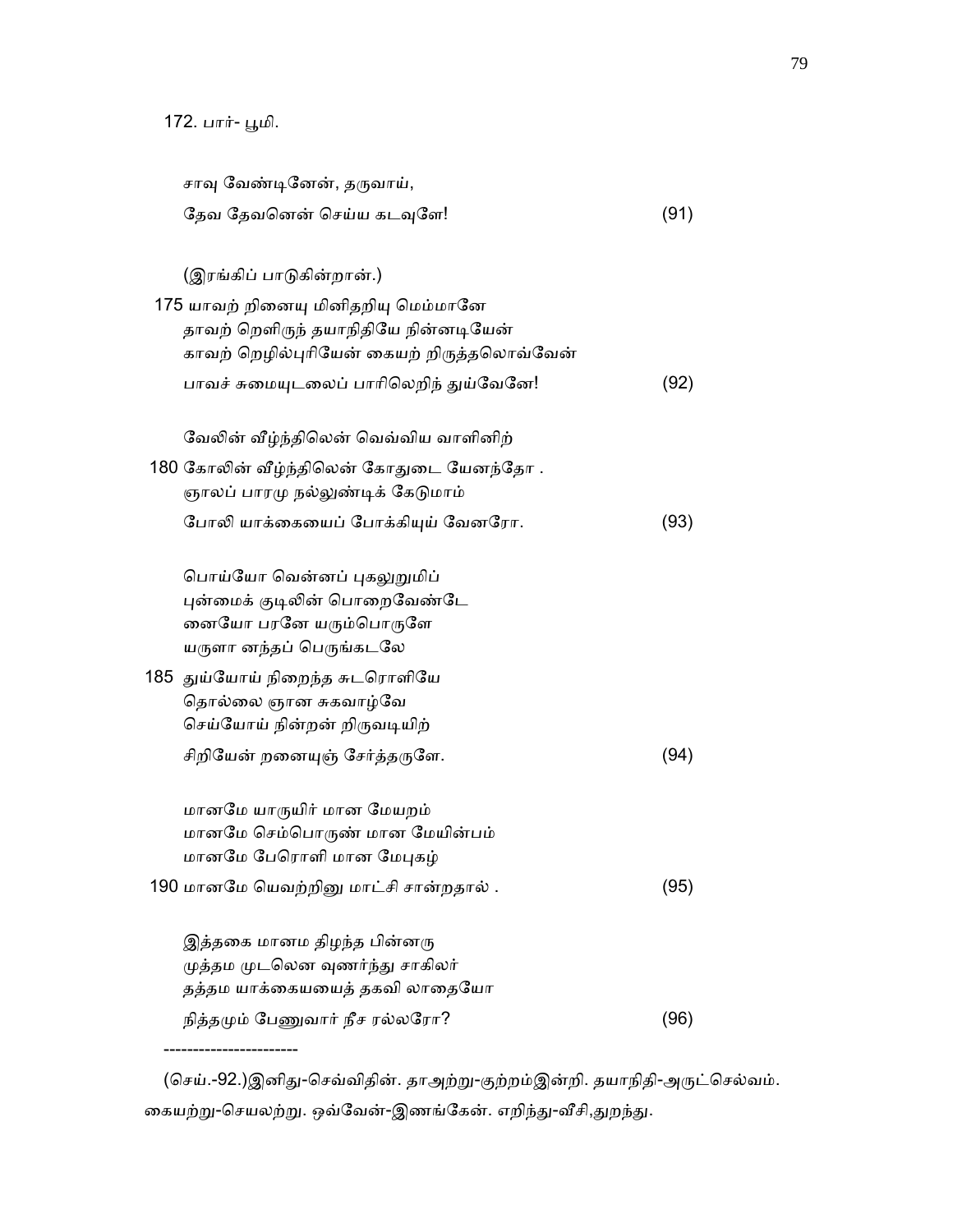(செய்.-93.)வெவ்விய-கொடிய. கோல்-அம்பு. ஞாலப்பாரம் நல்லுண்டிக்கேடு:

'பூமிக்குப் பாரம் சோற்றுக்குக் கேடு'; பயனின்றி என்றபடி. பயனிலதாதலிற் போலியாக்கை என்றனன்.

(செய்.-94)புன்மைக்குடில்-இழிந்தகுடிசை. பொறை-பாரம்;சுமை. பரன்-மேலோன். அரும்பொருள்-பெறற்கு அரும்பொருள். அருளாநந்தம்-அருளையுடைய ஆனந்தம். துய்யோன்-பரிசுத்தன். தொல்லை-பழமையான. ஞானசுகம்- சிதாநந்தம்.

(செய்.-95.)செம்பொருள்-உண்மைப்பொருள். மாட்சிசான்றது-சிறப்பு மிக்கது.

(செய்.-96.)உத்தமம்-உயர்ந்தது.

| 195.புலன்கழி பேதைமார் போல மன் றலங்                                  |      |
|---------------------------------------------------------------------|------|
| கலன்கழி மடந்தையர்க் கடுப்ப வாழ்கிலேன்                               |      |
| வலன்கழி யுதவுறு மான மென்றசெந்                                       |      |
| நலன்கழி வுற்றபுன் னாயி னேனரோ.                                       | (97) |
| (எழுது கருவிகள் கொண்டு ஓலையின்கண் ஒரு செய்யுளெழுதுகின்றான்.         |      |
| நாவறட்சி மேலிடுதலான் மந்தமான குரலில்,)<br>உடலே! செய்ய உடலே! இதுகாறு |      |
| 200. மெனக்கிட மாகி யிருந்த வுடலே!                                   |      |
| உனக்கினி யேனா யுன்னைப் பேணி                                         |      |
| வாழ்தல் விரும்பேன் வறட்சி மிக்குத்                                  |      |

தாழ்த லுற்றேன்; தாதாய்!

என்னையுங் காத்தி நின்னருள் கொடுத்தே. (98)

[சாகின்றான்.]

(சிைறகாவலர் வᾞகின்றனர்.)

சிறைகாவலன் முதல்வன்:- (பார்த்து)

205. இன்னுந் தண்ணீ ரேனடா குடியா ᾐறங்கு கின்றனர்?-ஓேகா! ஓடிவா, தம்பீ! ஓகோ! மோசமே!

சிறைகாவலனிரண்டாவன்;- (அஞ்சி யோடிவந்து)

செத்துக் கித்துப் போய்விட் டானோ? ெமத்த வம்பா விைளஞ்சு விட்டேத!

210. என்னடா ெசய்யலாம்? என்ᾔடல் மிகᾫம்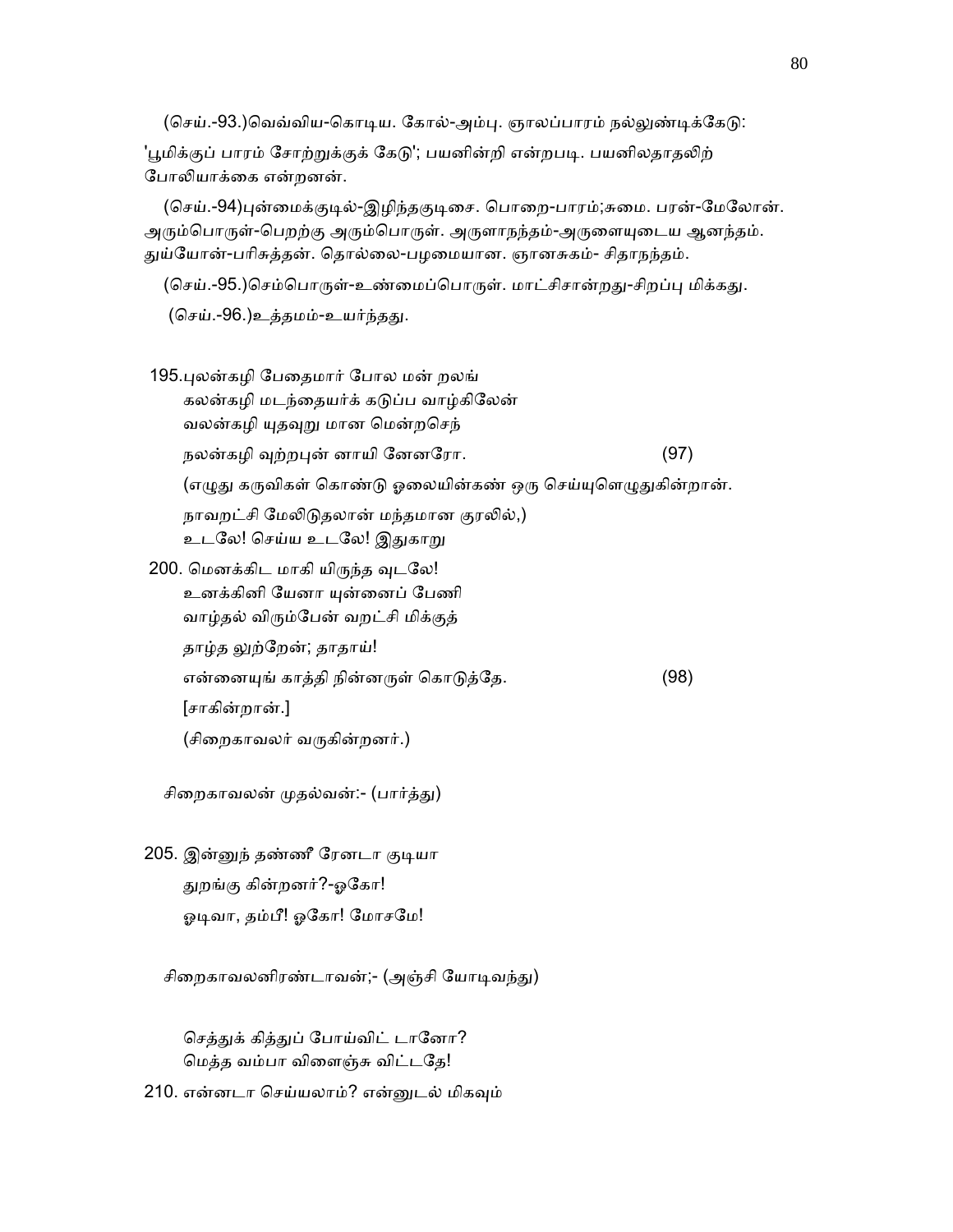பதறு கின்றதே, பாவீ! பாவீ!! பாட்டிய பாட்டிய (99) (உடல் நᾌங்குகின்றான்.)

சிறைகாவலன் முதல்வன்:- (உற்றுநோக்கி)

 கதறிச் ெசத்தார் ேபாᾤங் காணாய்; வாயி னுரைமிக வந்திருக் கின்றதே. (100) இனித்தா மதித்திங் கிருக்கப் படாது; 215. நம்மரா சாவிட நான் ேபாய் உைரத்ᾐ வᾞேவன்; உட்கா ாிங்ேக. (101) [ேபாகின்றான்.]

(செய். – 97.) புலன்கழி – அறிவுநீங்கிய. மன்றல் அம் கலன்கழி மடந்தையர் – திருமாங்கலியமிழந்த கைம்பெண்கள். கடுப்ப – போல. வலன் – பலத்தை. கழி உதவுறும் – மிகுதியும் உதவும். செந்நலன் – செம்மைவாய்ந்த அழகு. புன்னாயினேன் – இழிந்த நாய் அனையேன்.

203. தாதாய் – பிதாவே; என்றது கடவுளை.

208. செத்துகித்து – ஒரு சொல். விழுக்காடு. (வழக்குச் சொல்) 209. வம்பு – குற்றம். (வழக்.)

(பொய்கையார் வருகின்றார்.)

--------

பொய்கையார்:- (மலர்ந்த முகத்துடன்)

யாரை? காவல! பாரிதைப் போந்து.

(திருமுகத்தைக் காட்டி)

கோட்டம் புகுதல் வேட்டனென்; விடுத்தியோ?

சிறைக்காவல னிரண்டாவன்:- (துன்புடன்)

உள்ளே போங்கள், உயர்தமிழ்ப் புலவரே!

ெபாய்ைகயார்:- (ேசரமானிடஞ் ெசன்ᾠ)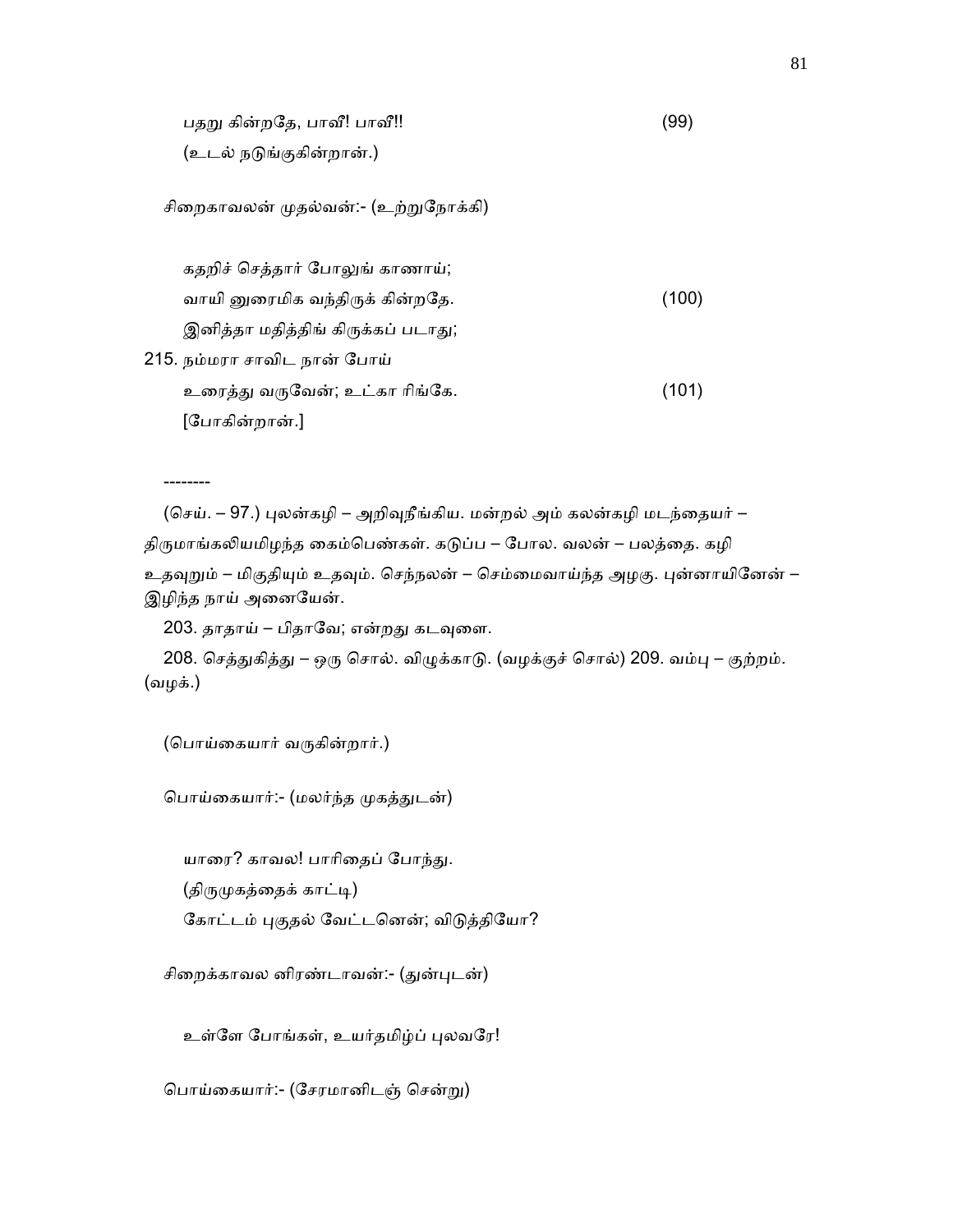220. தெள்ளே ரமுதச் செஞ்சொலாய்! எழுக; செவ்விய கேள்விச்சேரமான்! எமுக; ஔவிய மகன்ற வண்ணால்! எழுக; அறிவுநூற் புலவர்க் கிறைவனே! எழுக; அழகொரு வடிவா யமைந்தோய்! எழுக;

225. மழகளி றனைய மன்னே! எழுக; மன்னுயிர்க் குயிரென வந்தோய்! எழுக; நிற்சிறை வீடு செய்து நேர்ந்தனென்; எற்கின் னினிய விᾞந்தமிழ் மாணவ! எழுக; எழுக; தொழுக வீசனை.

(சேரமானொன்றும் பேசாமைகண்டு)

230. துயில்கின் றனையோ பயில்கிலாப் பகலில்? உண்ᾊைல ெகால்ேலா தண்டமிழ்க் ேகாேவ! (102) (உற்றுப் பார்த்து) ஓகோ! அரசே! உயிர்துறந் தனையோ? தீேகா தமிேயன் ெசய்யநிற் பிாிந்ேத? (கலுழ்ந்து)

217. யாரை - ஐ முன்னிலை குறித்து நின்றது. போந்து இதைப் பார்என மாற்றுக.

218. கோட்டம் - சிறைச்சாலை.

-------------------------------------------

220. தெள் ஏர் அமுதச் சொல் - தெளிந்த அழகிய அமுதம் போலு மினிய சொல். நற்பொருள் கேட்டறிந்தவனாதலின் செவ்விய கேள்வி யென விசேடித்தனர்.

222. ஔவியம் - பொறாமை.

223. அறிவு நூற் புலவர் - ஞானசாஸ்திர பண்டிதர்.

225. மழகளிᾠ - யாைனக்கன்ᾠ.

226. தன்னுயிர்போன் மன்னுயிரைப் பாதுகாக்கும் மன்னனாதலின் மன்னுயிர்க் குயிெரன்றனர்.

227. நிற்சிறை வீடு செய்து - நின்னைச் சிறையினின்று விடுதலைசெய்து. ேநர்ந்தெனன் - எதிர்வந்ேதன்.

cf. "எங்குந்தேடி, நின்றனைக் காணாதிங்கு நேர்ந்தனம்

யாங்களென்றார்" (திருவிளையாடல். அங்கம். 21)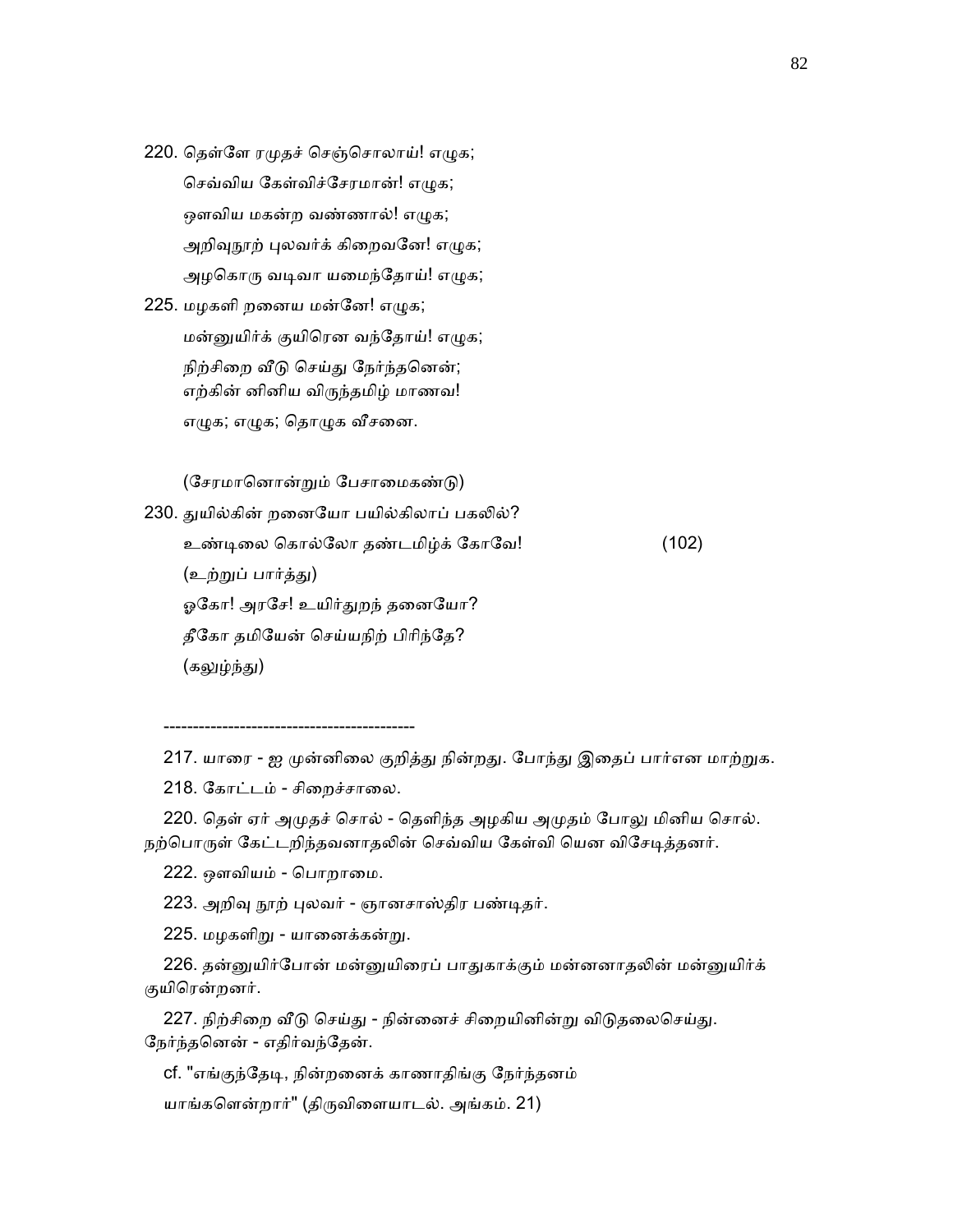- 228.எற்கு எனக்கு. இன்னினிய மிக இனிய.
- 230. பயில்கிலா துயிலுதல்; வழக்கமில்லாத.
- 231. உண்டிலை உணவுகொண்டிலை.
- 233. தீகோ எரிவேனோ. குவ்விகுதி தன்மை ஒருமை, எதிர்கால முணர்த்திற்று.

யாᾫ மழிந்தன! யாᾫம் ேபாயின

235. யாவுந் தேய்ந்தன! யாவு மாய்ந்தன!

(கீழே வீழ்ந்து) நைசக்கிᾞப் பிடெமன நண்ணிய நம்பீ! தசைச்சிறை யாக்கை தகாதென விடுத்தியோ? என்னுடை யெண்ண மெல்லாந் தொலைந்தன; ஐயெவன் னைசெயலா மவல மாயின!

- 240. வெய்ய பாலையே விளம்பு நானிலம்! யாண்ᾌந் தீேய! யாண்ᾌம் பரேல! யாண்டுநீ ரில்லை; யாண்டுநிழ லில்லை. எங்கணும் பறந்தலை; எங்கணுங் கழுகும் பருந்தும் புறாவும் விருந்து கொள்வன;
- 245. ஆறலைத் திடலுஞ் சூறை கோடலும் மல்கின ெவங்கும்; ஒல்கிய ᾐலேக. (103)

(எழுந்து) முன்னின வினிமையாய் முடியு மமயத் தன்ேனா வ்ைவெயலா மழிதந் தனேவ. உலகிற் றீைமேய ேயாங்கல் ேவண்ᾌேமா? 250. ஈதோ விறைவ னிட்ட வாணை? இறைவ னாட்சி யினிலும், அந்தோ! குறைக ளெய்துதல் கூடுமோ? இறைவன் செயலை யெவரறிந் தாரே? (104)

(சேரமானுடலைத் தொட்டுப் பார்த்துப் பற்றியெடுத்தலும் அவன் மார்பிற் கிடந்த்தோர் ஓலைச்சுருள் வெளிப்பட அதனை யெடுத்து விரித்துப் படிக்கின்றார்.) \* "குழவி யிறப்பினு மூன்றடி பிறப்பினு 255. மாளன் ெறன்ᾠ வாளிற் றப்பார் தொடர்ப்படு ஞமலியி ளிடர்ப்படுத் திரீஇய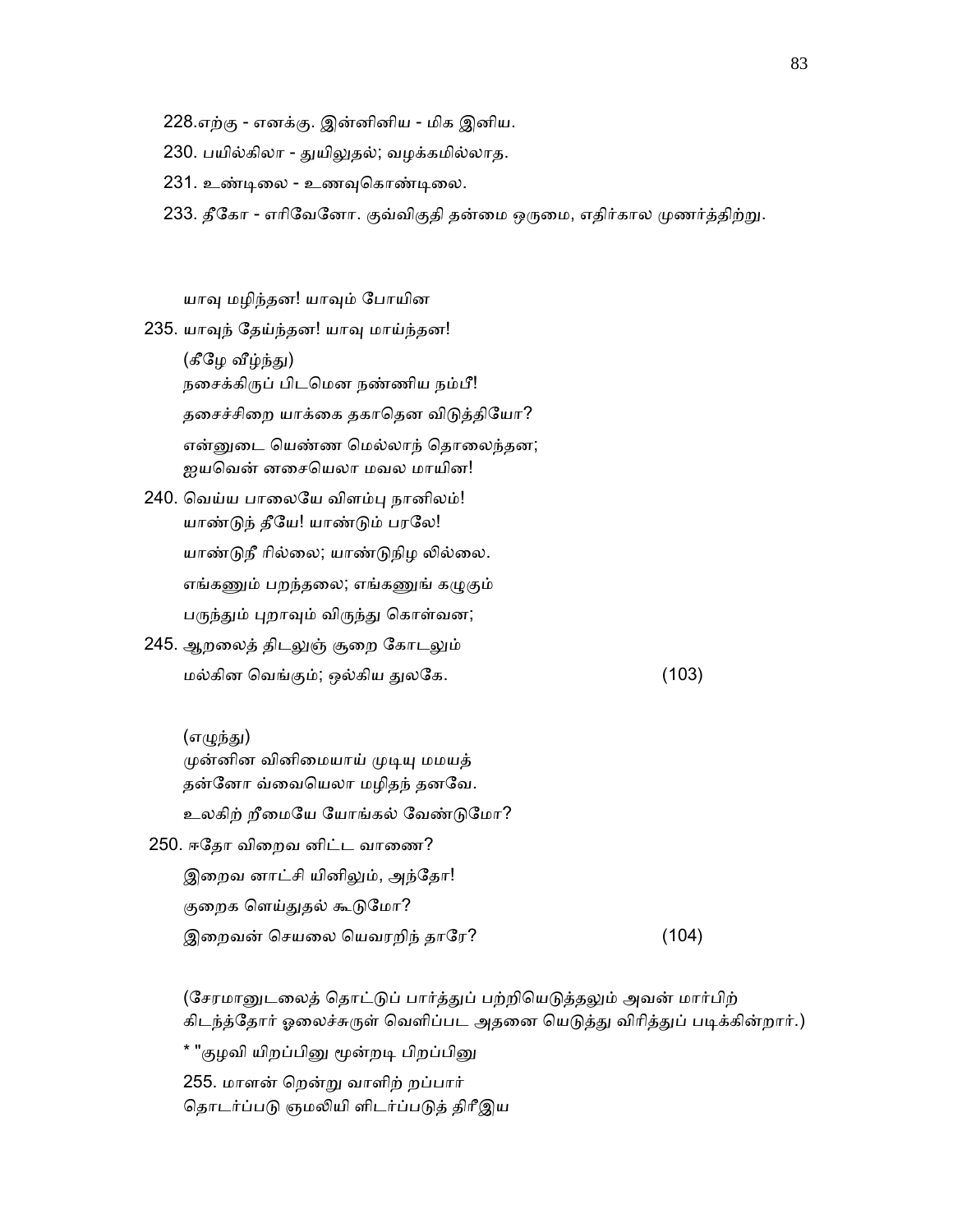-----------

- 236. நசை எனது விருப்பம், அன்பு, ஆசை. நம்பி புருடோத்தமன்.
- 237. தசைச் சிதை யாக்கை உயிர்க்குச் சிறையாகிய தசையானியன்ற உடல்

289. அவலம் – பயனின்ைம.

240. வெய்யபாலை – கொடிய பாலை நிலம். நானிலம் – குறிஞ்சி, முல்லை, மருதம், நெய்தல் ஆகிய நான்கு பகுதிகளாலாகிய பூமி.

241. பரல் – பருக்கைக்கற்கள்.

243. பறந்தலை – பாழிடம், சுடுகாடு.

245. ஆறலைத்திடல் – வழிப் பறித்தல். சூறைகோடல் – பெருங் கொள்ளையாடல்.

246. ஒல்கியது – வாடியது

மெலிந்த்து, சுருங்கியது.

- 247. ᾙன்னின நிைனத்தைவ.
- 248. அழிதந்தன -அழிந்தன. தா துணைவினை.
- 249. ஓங்கல் மிகல்.
- 251. நல்லரசன் ஆட்சியில் அகாலருத்தியு நேருமோ என்றனர்.
- 253. இறைவன் கடவுள்.

\*புறநா<u>ளூறு</u>.

மதுகை யின்றி வயிற்றுத்தீத் தணியத் தாமிரந் துண்ணு மளவை

260. யீன்ம ேராவிவ் ᾫலகத் தாேன." (105)

(ஓலையைக் கைசோரவிடுகின்றார்.) ஈனச் சிறையி லிருத்தல் விரும்பிலை மானச் சிறப்ைப மதித்திறந் தைனேயா? தண்ணீர் வேட்கை தணித்திலை; அந்தோ! எண்ணீர் மிக்க வினிய மாணவ!

------------------------------------------------------------

265. உன்ைனத் தணந்தபின் ᾔயிர்தாிக் கல்ேலன்; நிற்பிரி வாற்றேன்; வெற்புறு தோளனே! (106)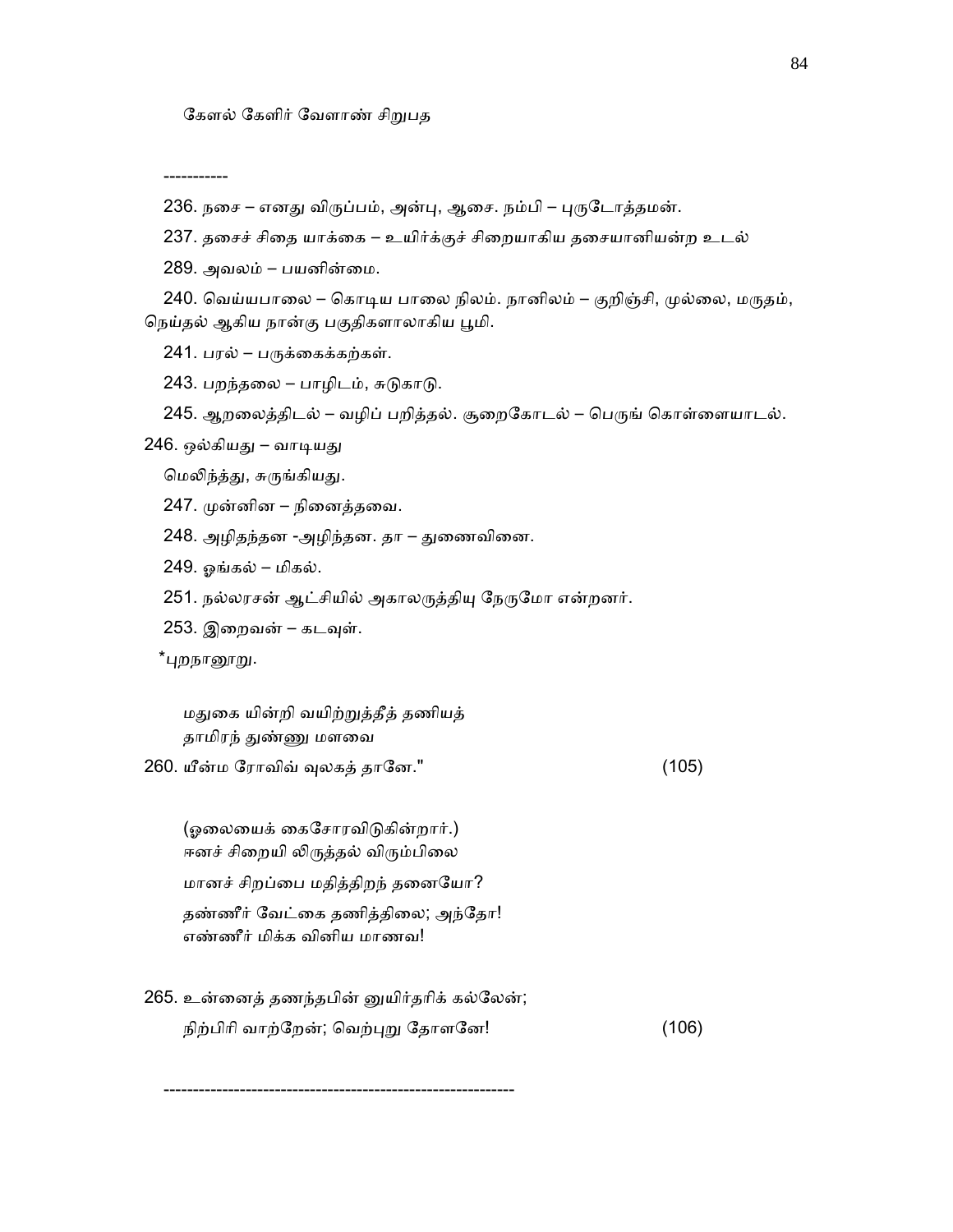(செய். - 105) (பொழிப்புரை) குழந்தை இறந்து பிறந்தாலும் மாமிச பிண்டமாகிய மணைக்கட்டை பிறந்தாலும் அவற்றையும் புருஷன் அல்ல வென்று கருதாது வாளோச்சி வெட்டுதலில் தவறார் அரசாயிருக்க, பகைவர் வாளாற்படாது, சங்கிலியாற் பிணிக்கப்பட்ட நாய்போலப் பிசித்துத் துன்பத்தைச் செய்து சிறையிலிருத்திய கேளல்லாத கேளிருடைய உபகாரத்தான் வந்த தண்ணீரை இரந்துண்ணக் கடவே மல்லேம் என்னும் மனவலியின்றி வயிற்றின்கட் டீயை யாற்றவேண்டித் தாமே இரந்து உண்ணும் அளவினையுடையாரை அவ்வரசர்கள் பெறுவார்களோ இவ்வுலகத்தின் கண்.

அளவையுடையாரை அளவை யென்றனன். இதன் கருத்து, சாக்குழவியும், ஊன்பிண்டமுமென இவற்றின் மாத்திரையும் பெற்றிலேனெனப் பிறர்மேல் வைத்துக் கூறினான். அரசர்களில் போர்களத்து வீழ்ந்தோரே துறக்கம் பெறுவர்; அங்ஙனமின்றி நோயால் இறந்தோருடம்பைத் தருப்பையிற் கிடத்தி வாளாற் போழ்ந்து 'போரில் மாண்டோ ரடையுங்கதியை இவர் அடைக', எனக் கடவுளை

வேண்டி அவ்வுடம்பை அடக்குதல் விதி யென்பது ஈண்டறியற் பாலது.

cf. "பீடின் மன்னர், நோய்ப்பால் விளிந்தயாக்கை தழீஇக், காதன் மறந்தவர் தீது மருங்கறு மார், ஆறம்புரி கொள்கை நான்மறை முதல்வர், திறம்புரி பசும்புற் பரப்பினர் கிடப்பி, மறங்கந்தாக நல்லமர் வீழ்ந்த, நீள்கழன் மறவர் செல்வுழிச் செல்கென, வாள்போழ்ந்தடக்கலு முய்ந்தனர்". (புறம் - 93.)

"தருப்பையிற் கிடத்தி ....நாணுத் தகவுடைத்து" (மணிமேகலை. 23: 13-16) கேளல் கேளிர். சுற்றத்தா ரல்லராயினுந் தன்னைச் சூழ்ந்திருப்பவர், என்றது சிறைக்கோட்டங் காவலரை. அன்றி, இவன் ஆண்மையுடையவன் அல்லன் என்று வாளாற் கொல்லாராய்த் தொடர்ப்படு ஞமலிபோல இடர்ப்படுத்திருத்திய கேளல் கேளிர்வேளாண் சிறுபதத்தை மதுகையின்றி வயிற்றுத்தீத் தணிக்க வேண்டித் தாம் அரந்துண்ணுமளவாகக் குழவி செத்துப் பிறப்பினும் ஊன்தடி பிறப்பினும் இவ்வுலத்து மகப்பெறுவாருளரோ, என உரைப்பினும் அமையும். வாளில் - வாள் வீசுதலில். தப்பார் - தவறார். வேளாண்மை - உபகாரம். cf. "விருந்தோம்பி, வேளாண்மை செய்தற்பொருட்டு" (திருக்குறள் - 81). சிறுபதம் - அற்ப உணவு, என்றது தண்ணீரை. மதுகை - வலிமை, ஈண்டு மனவலிமை. ஈன்மரோ - மகப் பொறுவாரோ. அரசர்க்கு மானத்தின்மிக்க அறனும் பொருளும் இன்பமும் இல்லை யென்று கூறினமையின் இது பொதுவியற் றிணையில் முதுமொழிக் காஞ்சியாயிற்று என்பர் புறநானூற் ᾠைரயாசிாியர்.

261. ஈனம் - இழிᾫ.

264. எண் நீர் மிக்க - சிறந்தனவாக எண்ணப்பட்ட குணங்கள் மிகுந்த.

265. தணந்தபின் - பிரிந்த பிறகு. தரிக்கல்லேன் - தரிக்க மாட்டேன். வெற்புறு -மைலேபான்ற.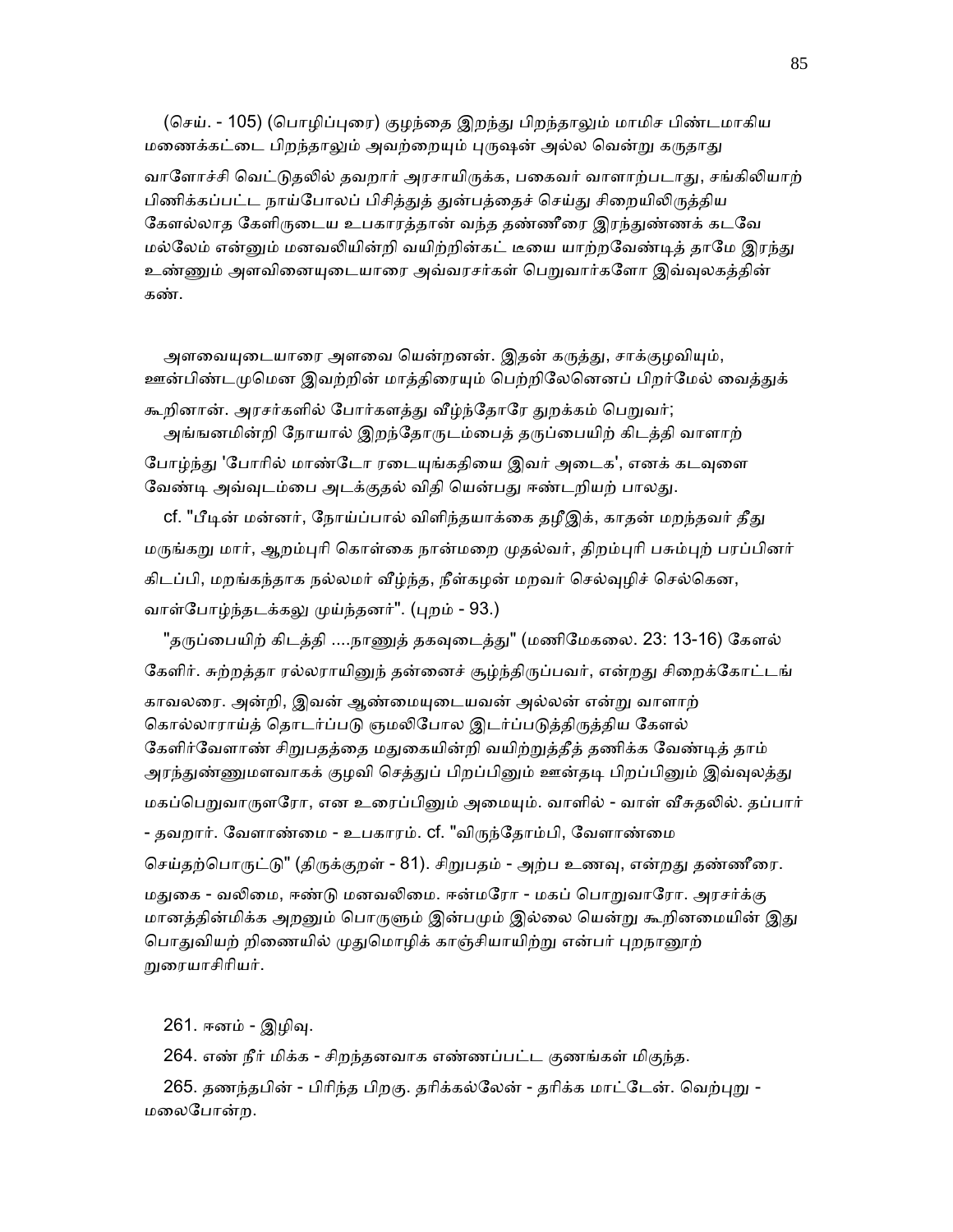| (சேரமானை வாரியணைத்து இரங்கிப்பாடுகின்றார்.)       |       |
|---------------------------------------------------|-------|
| மான முருவெடுத்து வந்தனைய மன்னவனே                  |       |
| ஞான வொளிபரப்பு நல்வெண் மணியேயோ!                   | (107) |
|                                                   |       |
| 270. அன்பே வடிவா யமர்ந்தவெழிற் கோமானே             |       |
| நன்பே ருலக நயந்து நடந்தனையோ?                      | (108) |
| காட்சிக் கினிய கவினுடைய காவலனே                    |       |
| மாட்சி நலஞ்சான்ற மாணவவோ! மாணவவோ!!                 | (109) |
|                                                   |       |
| தண்ணமிழ்தம் போலுந் தமிழின் சுவையறிந்த             |       |
| வண்ணலே யென்னைகொலோ வாருயிரி னீங்கினையே!            | (110) |
| 275. உன்னைப் பிரிந்திங் கொருகணமுந் தாழேன்யா       |       |
|                                                   |       |
| னென்னுடலை நீத்தங் கெழுந்தேன் பெருமானே!<br>(மௌனம்) | (111) |
|                                                   |       |
| என்சிறை நீக்கற் கிதுவே யற்றம்;                    |       |
| புன்புலாற் சுமையைப் போகட்டு நின்றேன்;             |       |
| நின்மலப் பொருளி ணேர்ந்து புகுந்தேன்;              |       |
| 280. செம்பொருட் சேர்ந்துபே ரின்பமுற் றேனே.        | (112) |
| (சுகாதனமேவி யோகசமாதியி லிருக்கின்றார்.)           |       |
|                                                   |       |
| சிறைகாவல னிரண்டாமவன்:-(ஓடிவந்து தொட்டுப்பார்த்து) |       |
| என்ன வநியாயம்! இழவுமே லிழவா                       |       |
| விளைஞ்சா லெப்படி மேலெழ முடியும்?                  |       |
| இந்த மனிசனும் வந்து தொலைஞ்சான்!                   |       |
| போன பயலும் புதைஞ்சு போனான்!                       |       |
| [நேபத்தியத்துண் முழக்கம்.]                        |       |
|                                                   |       |
| 285. என்னடா சத்தம்? மன்னவர் வருகையோ?              | (113) |
| [சிறைகாவலன் முதல்வன் வருகின்றான்.]                |       |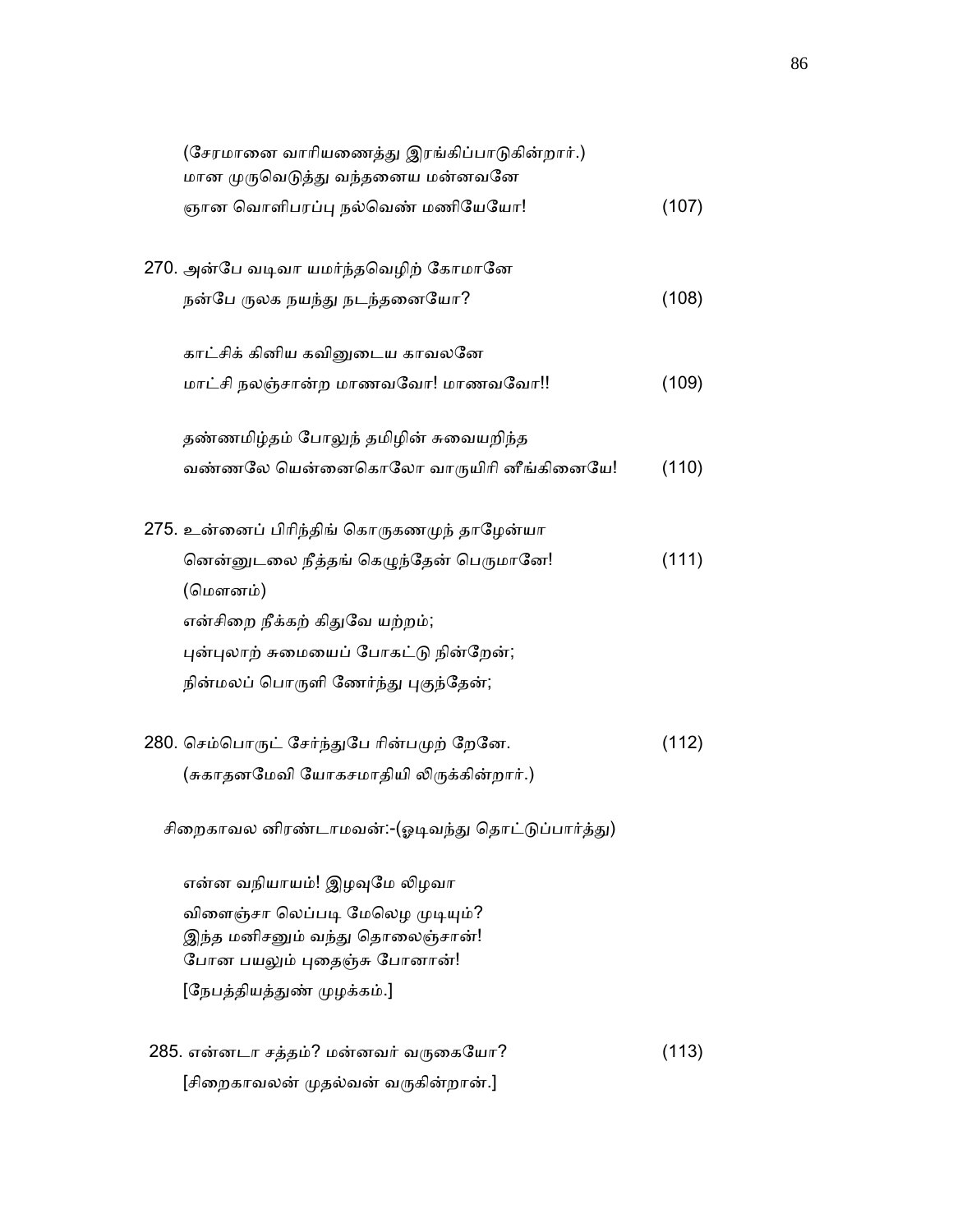சிறைகாவலன் முதல்வன்:-(பெருமூச் செறிந்து)

விறைவி லிவ்விட மரைசர் வருவார்.

| சிறைகாவல னிரண்டாமவன்:-(மனம் வருந்தி) |  |
|--------------------------------------|--|
|--------------------------------------|--|

வந்த புலவனு மாண்டு போனான்! [மெய்காப்பாளரோடு செங்கணான் வருகின்றான்.] (காவலரிருவரும் வணங்கி நிற்கின்றனர்.)

ெசங்கணான்:-(மனம் பதறி)

எங்கடா வரச ரிறந்து வீழ்ந்தது?

சிறைகாவல னிரண்டாமவன்:- $(\mathcal{A}^{\#})$ 

 $\mu$ லவரு மரசே போய்விட் டாரே!  $\mu$ 

ெசங்கணான்:-(ஓᾊச்ெசன்ᾠ)

290. ெபாய்ைக யாᾞம் ேபாய்விட் டனேரா? உய்தி யில்லேதார் குற்ற ᾙஞற்றிேனன். அந்தோ! பேயேன்! அந்தோ!! நாயேன்!!

> (உற்றுப்பார்த்து யாவுமுணர்ந்து) தண்ணீர் வேட்டு முண்ணா திறந்து ேபாயிைன ெகால்ேலா? ᾗரவல ேரேற! (115)

(இரங்கிப் பாடுகின்றான்.)

295. ெசங்ேகான்ைம ெநறிதிறம்பா தரசாண்ட பெருமைசெறி சேர மானே நங்கோமக் கன்பலரு நயந்துரைசெய் யாகின்ற நம்பி ேயெவண்

> பங்கேரு கத்தமரும் பாவைகலை நலமனைத்தும் பருகி நின்றோ யிங்கோய்ந்து சிறைக்கனத்தி னிருத்தலைநீ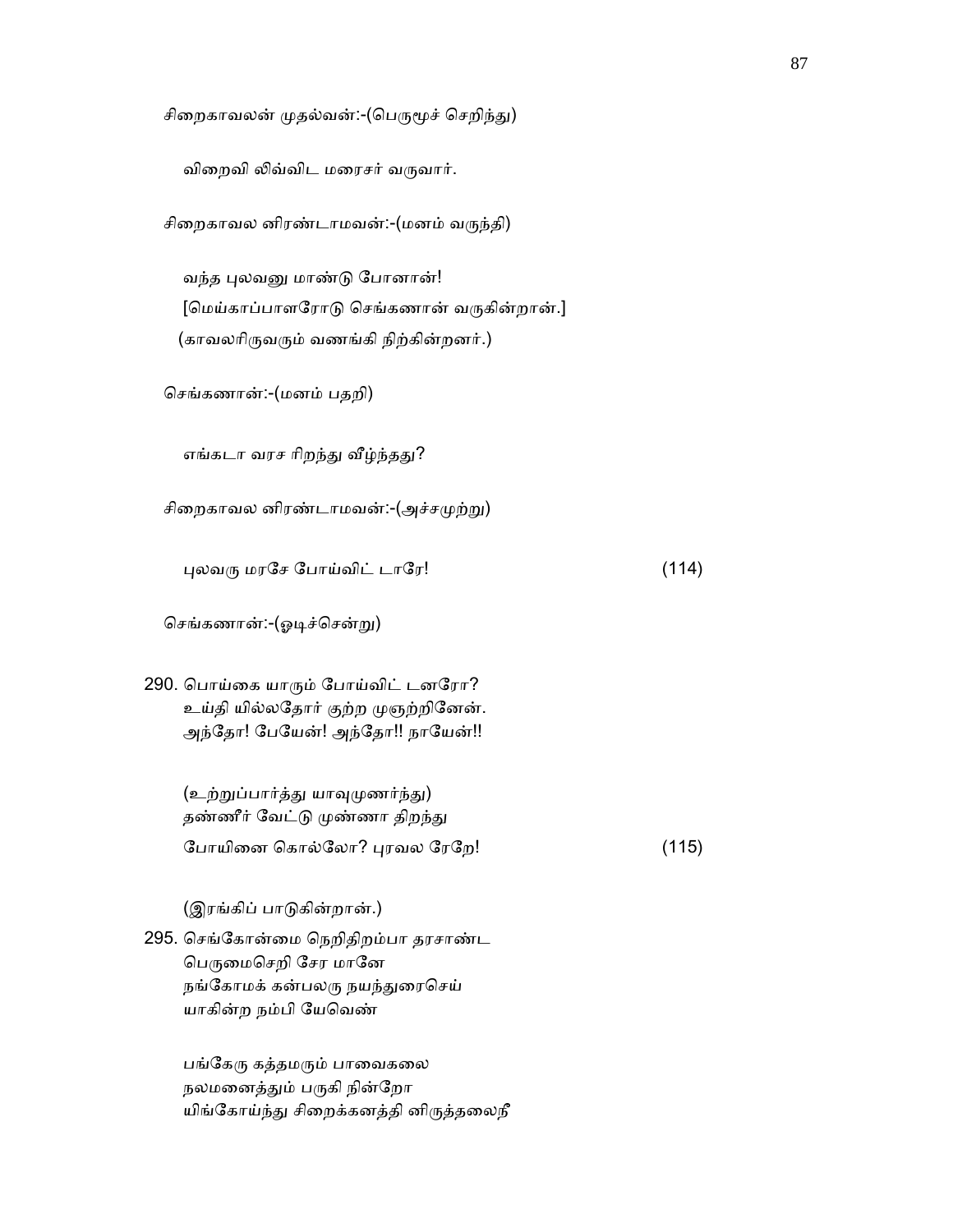விரும்புகிலை யிறந்தாய் கொல்லோ? (116)

மெய்ப்பொருளை நல்லாசான் றனையடுத்துத் தெரிந்துகொளும் வேட்கை சான்று

300. துய்ப்பதற்கெவ் வாற்றாலு மிசைபொருள்க ளனைத்தையுமே தொலைத்து நின்று

--------

291. உய்தி இல்லது ஓர் குற்றம்-பிராயச்சித்தம் இல்லாத பெரியதொருபிழை-உய்தி-கழுவாய் (பிராயச்சித்தம்). உளுற்றினேன்-செய்தேன்.

293. வேட்டும்-விரும்பியும். புரவலர்-அரசர். ஏறு-ஆண்சிங்கம். அரசர்க்குள் ஆண் சிங்கம் போன்றவன் என்ற படி.

(செய்.-116) நெறி திறம்பாது-வழிதவறாது. செறி- பொருந்திய, கோமக்கள்-அரசகுமாரர். நயந்து- விரும்பி. உரைசெய்யாநின்ற-புகழ்கின்ற நம்பி-

ஆடவருட்சிறந்தோன்; புருடோத்தமன். வெண்பங்கேருகத்து அமரும் பாவை-வெண்டாமரையில் விரும்பியுறையும் வாணி. கலைநலம் அனைத்தும் பருகி நின்றோய்-(வாணியின் கூறாகிய) பல நூல்களின் சுவை முழுவதையும் நுகர்ந்து உணர்ந்தவனே. பாவை கலைநலம் அனைத்தும் பருகி நின்றோய் என்று கூறியதின் நயம் உய்த்துணரற்பாலது. ஓய்ந்து-ஒரு தொழிலுமின்றி.

| கைப்படைந்து பாரினில்வாழ் தால்கருதா<br>யுயங்குசிறைக் கலத்தின் மேவி                                              |       |
|----------------------------------------------------------------------------------------------------------------|-------|
| பெய்ப்படைந்து நாவறண்டு நீர்பருகா                                                                               |       |
| திருந்தந்தோ விறந்தாய் கொல்லோ?                                                                                  | (117) |
| எற்பிரிந் துற்ற வின்றமிழ்ப் புலவர்<br>நிற்பிரி வாற்றார் நிலத்தினி திருந்து                                     |       |
| 305. புன்மலக் குடிலைப் போக்கிக் கடவுளார்                                                                       |       |
| மென்மலர்த் தாளின் மேவினர் கொல்லோ?                                                                              | (118) |
| மாரனை வென்ற சேரலர் கோவே!<br>வீரமே யுருவாய் விளங்கிய வேந்தே!<br>மானப் பெருமையை மணக்கொண் டந்தோ                   |       |
| 310 ஈனப் பாரி லிருத்தல் வேட்டிலை .<br>உன்னும் போழ்தினி லுன்னைக் கொன்றவன்<br>செங்கணா னெனுமிச் சிறுமதி யுடையான்! |       |
| உனக்கா சானு மெனக்கா சானுமாய்                                                                                   |       |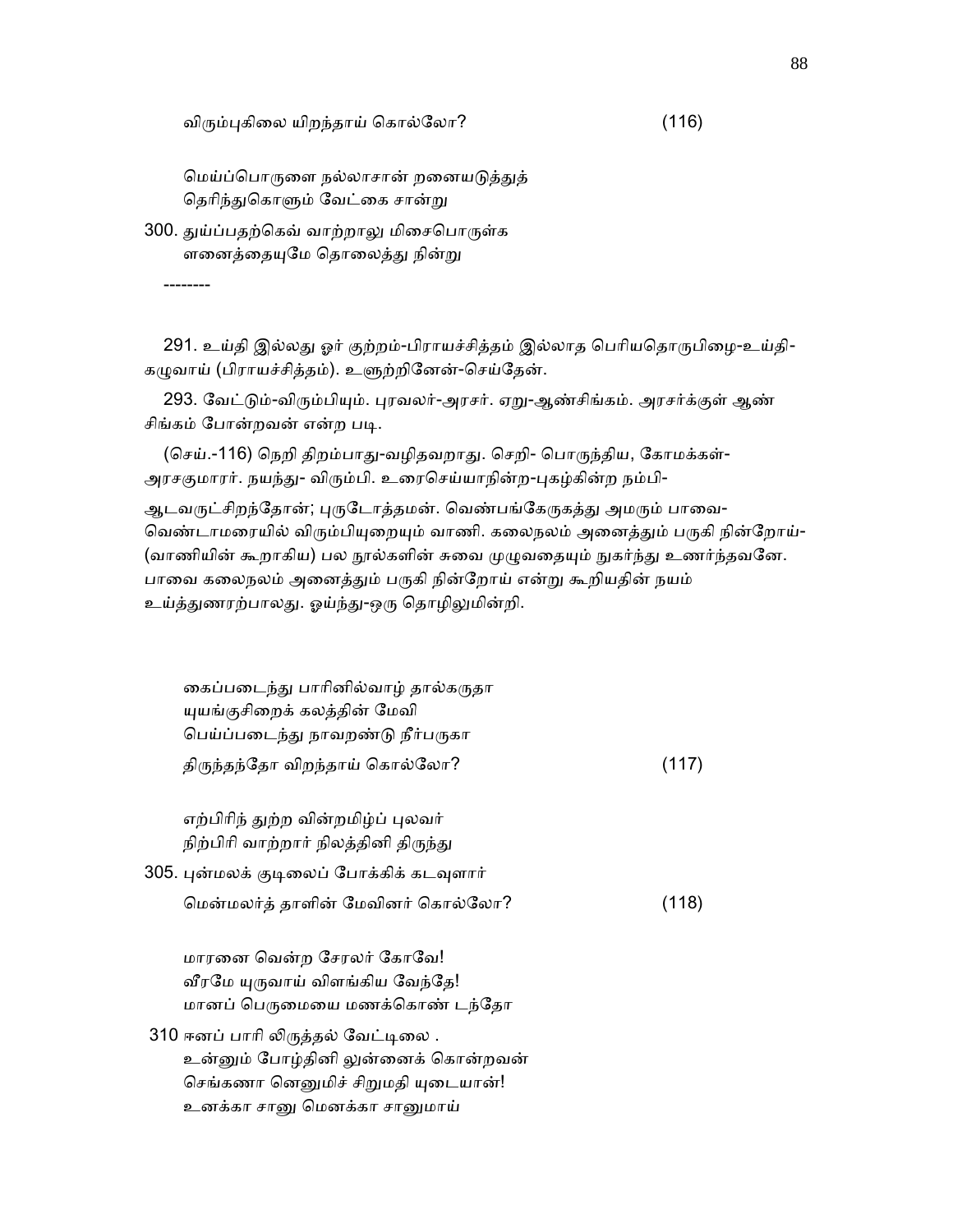விளங்கி நின்ற மேதகு புலவனைத்

-------------------------------------------

315. ᾐளங்கᾢ லறிஞைனத் ᾑய ஞானிைய யின்ப வுளத்தனை யென்பெருந் தேவைக் கொன்ற பலைஞனு மன்றவித் தீயெனே! (119) இருகொலை புரிந்தோ னிவ்வுல கதனின் மருவி யிருத்தன் மாண்புடைத் தன்றால்.

(செய்.-117.) மெய்ப்பொருள்- உண்மைப் பொருள்; நித்திய வஸ்து. நல்லாசான் -ஸதாசாரியன். வேட்கைசான்று - விருப்பமிக்கு. துய்ப்பதற்கு - அநுபவத்திற்கு. எவ்வாற்றாயினும் - எவ்வித்ததாலும். இசைபொருள்கள் - பொருந்திய செல்வங்கள். அனைத்தையுமே - முழுதும். தொலைத்து நின்று - துறந்து. கைப்பு அடைந்து -வெறுப்புற்று. பாரினில் - உலகினில். வாழ்தரல் கருதாய்- வாழ்வதைச் சிந்தியாய்.

உயங்கும்-வாடும், வருந்தும். சிறைக்களத்தின் மேவி- சிறைச்சாலையிற் பொருந்தி. ஏய்ப்பு அடைந்து-இளைப்படைந்து.

303. எற்பிரிந்து-என்னைப் பிரிந்து. புலவர்-பொய்கையார்.

304. நிற்பிரிவு ஆற்றார்- நின்னைப் பிரிந்திருத்தலைச் சகியாரய். நிலம்-பூமி.இனிது இருந்து- யோகசாமாதியி லின்பமுற்று வீற்றிருந்து.

305. புன்மலக்குடில்-புல்லிய

மலங்கட்கு இடமாகிய குடிசையாகிய உடல்.

 306. ெமன்மலர்த்தாள்-ெமல்ᾢய மலர் ேபான்ற பாதம். தாளின்ேமவல்-அᾊேசர் முத்தி.

307. மாரன்-காமன்.

309.மனக்கொண்டு- உளத்திற் கடைப்பிடித்து. ஈனம்-இழிவு. வேட்டிலை-விரும்பினாயில்லை.

311.உன்னும் போழ்தில்- ஆராய்ந்து நோக்கும்பொழுது.

312. சிறுமதி- அற்ப புத்தி.

314. ேமதகு-ேமன்ைம வாய்ந்த. 315.ᾐளங்கல்-கலங்கல். ᾑய-பாிசுத்தமான.

316. தேவு- தெய்வம்.

317.ᾗைலஞன்-சண்டாளன். மன்ற-ெதளிவாக. தீெயன்-தீேயன்.

318. இருகொலை;சேரமான், பொய்கையார் இருவரையும் மடிவித்த கொலை-பாவம்.

319. மருவி-உயிருடன் பொருந்தி. மாண்புடைத்து - பெருமையுடையது.

320. தற்கொலை புரிதல் சாலா தெனினும்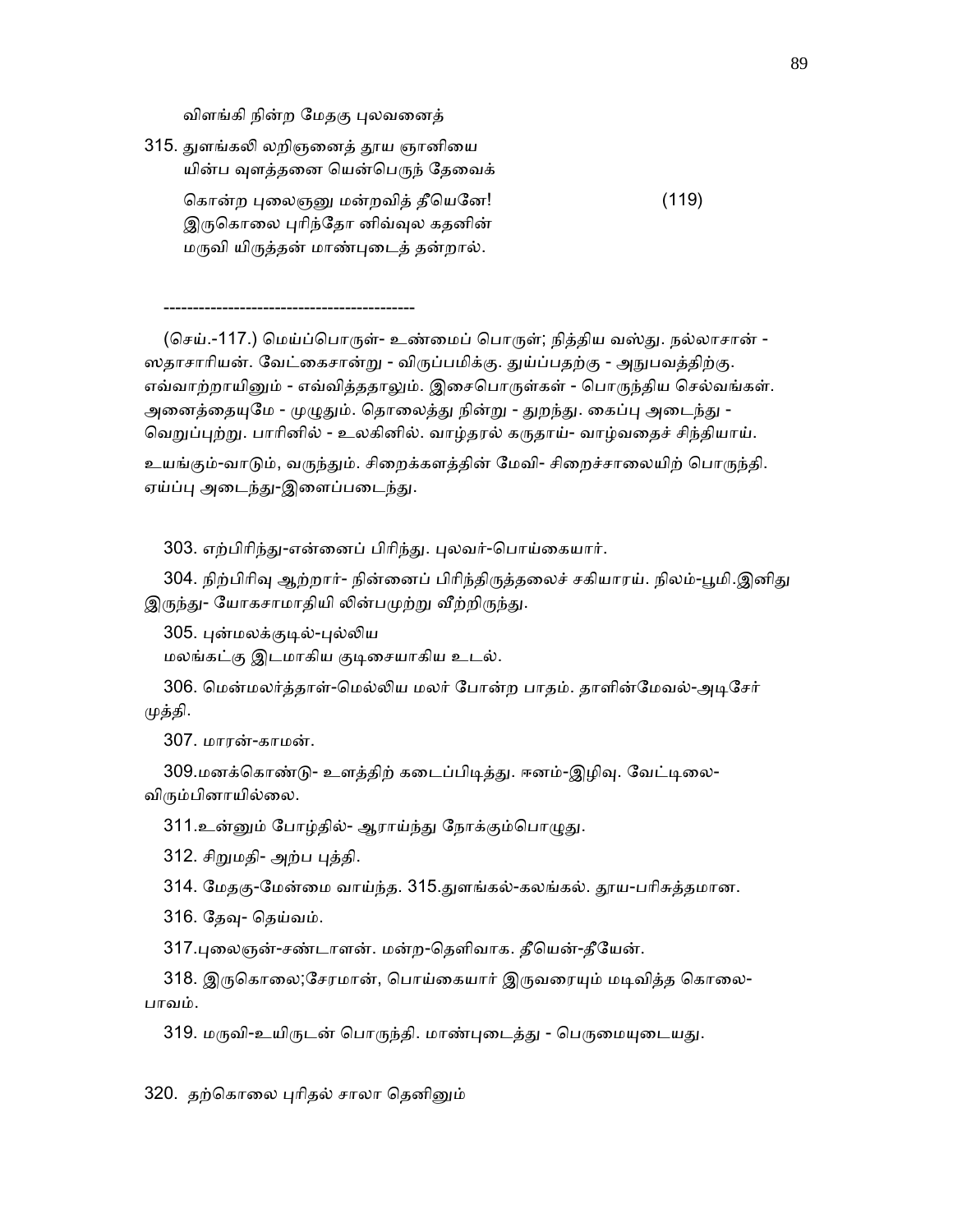| இக்கொலைப் பதகனை யேற்றவா றொறுத்தல்            |       |
|----------------------------------------------|-------|
| எவ்வாற் றானு மேற்புடைத் தன்றோ?               |       |
| ஒவ்வா தென்றியா னுயிர்வேட் டிருப்பலோ?         |       |
| என்னுயிர் தானு மின்சுவைக் கரும்போ?           |       |
| 325 யானிறந் தாலுல கெல்லா மெற்புக் 325.       |       |
| காடாய்ப் போகுமோ? நாடாது செய்தே               |       |
| னெனினுன் குற்ற மெனைவிடுங் கொல்லோ?            | (120) |
|                                              |       |
| யான்செய் தாலெனை? என்னுடைய யேவலன்             |       |
| தான்செய் தாலெனை? தனக்கொரு நியாயம்            |       |
| 330.பிறர்க்கொரு நியாயமோ? அறப்பெருங் கடவுளும் |       |
| என்னைப் புடைக்கல ரிருப்பர் கொல்லோ?           | (121) |
|                                              |       |
| மனவுணர் வில்வழி வருதற் பாலதோர்               |       |
| பாவமு மில்லெனப் பகர்ந்த புலவனும்             |       |
| பொய்யன் கொல்லோ? மெய்யன் கொல்லோ?              | (122) |

----------------------

321. பதகன்- பாதகன், பாவி. ஏற்றவாறு- தக்கபடி. ஒறுத்தல் - தண்டித்தல்.

322. ஏற்புடத்து- தகுந்தது; பொருத்தமானது.

328. ஒவ்வாது-பொருந்தாது; தகாது. உயிர்வேட்டு- உயிர் வாழ்தலை விரும்பி. இருப்பல்- இருப்பேன். அல்- தன்மை யொருமை விகுதி.

325- ஏற்புக்காடு-எலும்புக்காடு.

326. நாடாது- ஆலோசியாது.

328. எைன- என்ன.

ஏவலவன்- ஏவல் ெசய்பவன்.

330. அறப் பெரும் கடவுள். பெரிய தரும தேவதை.

331. புடைக்கலர்- ( முற்றெச்சம்) அடியாது., தண்டியாது.

332. மனவுணர்வு-மனத்தின் அறிவு. இல்வழி- இல்லாதபொழுது. வருதற்பாலது-உண்டாகக் கூடியது.

338. பகர்ந்த புலவன்- கூறிய அறிஞன். ஈண்டுக் குறித்தது கௌதம புத்தனை. திருவள்ளுவருமாம்.

cf "இன்னா வெனத்தா னுர்ந்தவை துன்னாமை வேண்டும் பிறன்கட் செயல்."

"எனைத்தானு மெஞ்ஞான்றும் யார்க்கு மனத்தானா மாணாசெய் யாமை தலை."

 <sup>320</sup> சாலாᾐ-அைமயாᾐ, தாகாᾐ.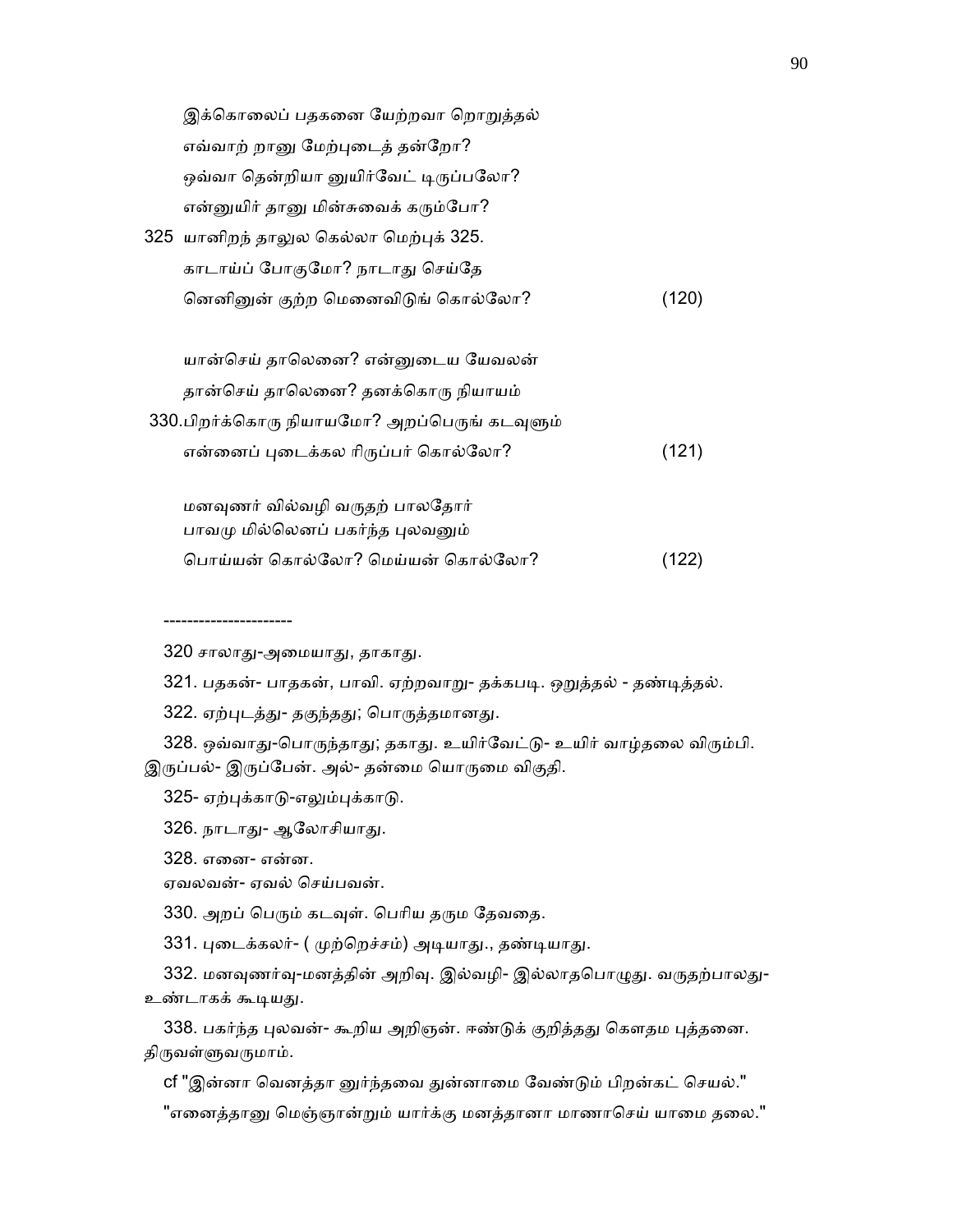(திருக்குறள்: 816; 317.)

இக்குறள் களினுரையில் பரிமேலழகரும் 'அறமும் பாவமுளவாவது மன முளனாய வழியாகலான்' என்றும், "ஈண்டு மனத்தானாகாத வழிப் பாவமில்லை யென்பது ெபற்றாம்' என்ᾠம் கூறிய வாக்கியங்கள் கவனிக்கத் தக்கன.

"சிந்தை யின்றியும் செய்வினை யுறுமெனும் வெந்திற நோன்பிகள் விழுமம் கொள்ளவும் செய்வினை சிந்தை யின்றெனின் யாவதும் எய்தா தென்போர்க் கேது வாகவும் பயன்கெழு மாமல ரிட்டுக் காட்ட மயன்பண் டிழைத்த மரபினது"

என்ற மணீமேகலை யடிகளால் ( மண்-மலர்: 74-79.) கௌதம புத்தத்தற்கு இக்கொள்கை யுண்டென்பது விளங்கும்.

335. தேவி கண்ட தீக்கன வனைத்தும் பாவி யென்வயிற் பலித்தவோ? அறியேன். - (மௌனம்)

(இராசமாதேவியும் அறிவுடை நங்கையும் வருகின்றனர்.)

 இப்பழி நீப்ேபன்; என்ᾔயிர் நீப்ேபன்; எப்படி நோக்கினு மிதுநே ரிதுவே. (123) (வாளை யுறைகழிக்கின்றான்.)

இராசமாதேவி:-(அருகில்வந்து கையைப்பற்றி)

இஃதென்னரசே! இஃதென் கோவே!

340. எஃதெனி னுங்குறைக் கேற்ற கழுவாய் இல்லா திருக்குமோ? எல்லா முணர்ந்த பேரறி வாளர் பேசிய நூன்முறை யோரலை யிச்செய லுவந்துமேற் கொண்டனை! என்னுயிர்க் குயிரென வெய்திய தலைவா!

345. மன்ᾔயிர் ᾗரக்கு மாண்கடன் மறந்தைன; என்ைன ேவண்ᾊ யிச்ெசய றவிர்திேயா? (124)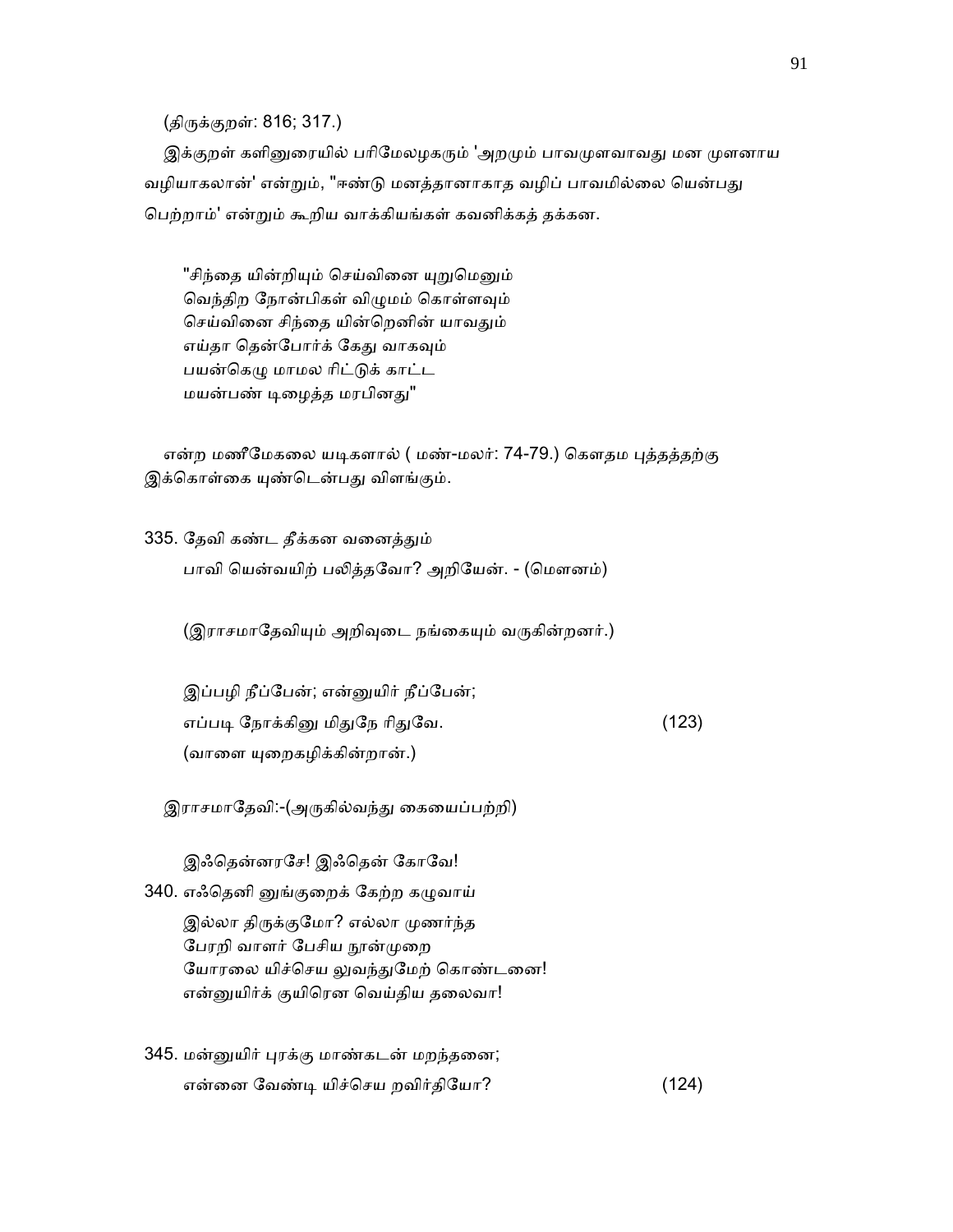(பணிகின்றான்.)

அறிவுடைநங்கை:-(செங்கணானை நோக்கி)

அண்ணலே! என்சொற் கருள்செயல் வேண்டும்; எண்ணிலே னேதோ வெடுத்துரைக் கின்றேன்; சிந்தை யின்றியுஞ் செய்வினை யுறுமோ?

350. விந்தையே நீதான் விரும்பு மிச்செயல்.

என்மொழி யிதனை நின்மனக் கொளாயோ? (125)

செங்கணான்:-(வாளைக் கைசோரவிட்டு).

எனைநீதி யின்னண மெடுத்துரைத் திட்டீர்! மனுநீதி கண்ட வாய்மையை நீவிர்

--------------------------------------------------------

335. தீக்கனᾫ - நான்காங்களம், வாி 11-24. ேநாக்குக.

338. நேரிது - தக்கது.

340. எஃதெனினும் - எத்தகைய தீவினை யெனினும். குறை -குற்றம். கழுவாய் -பிராயச்சித்தம்.

342. ᾙைற - விதி.

343. ஓரலை - ஆராய்ந்திலை. ஈண்டு முற்றெச்சம். ஓராது என்பது பொருள். உவந்து -மகிழ்ந்து.

345. புரக்கும் - காப்பாற்றும் மாண்கடன் - சிறந்த கடமை. 346. "சிந்தை .....யுறுமோ"

- ெசய். 122. உைர ேநாக்குக.

350. விந்தை - ஆச்சரியம். மனக்கொளாயோ - மனத்திற் கொள்ளாயோ.

352. எைன - எனக்கு. ேவற்ᾠைம மயக்கம்.

353. கண்ட - உணர்த்திய. வாய்ைம - உண்ைம.

உணாீ ெராᾞபா ᾤைரத்த ெகாக்குேமா? (126)

அறிவுடைநங்கை:-(வணக்கத்துடன்)

355. குலத்தின் பெருமையுட் கொண்ட சோழ! நலத்தின் பெருமையு நாடு காவலும்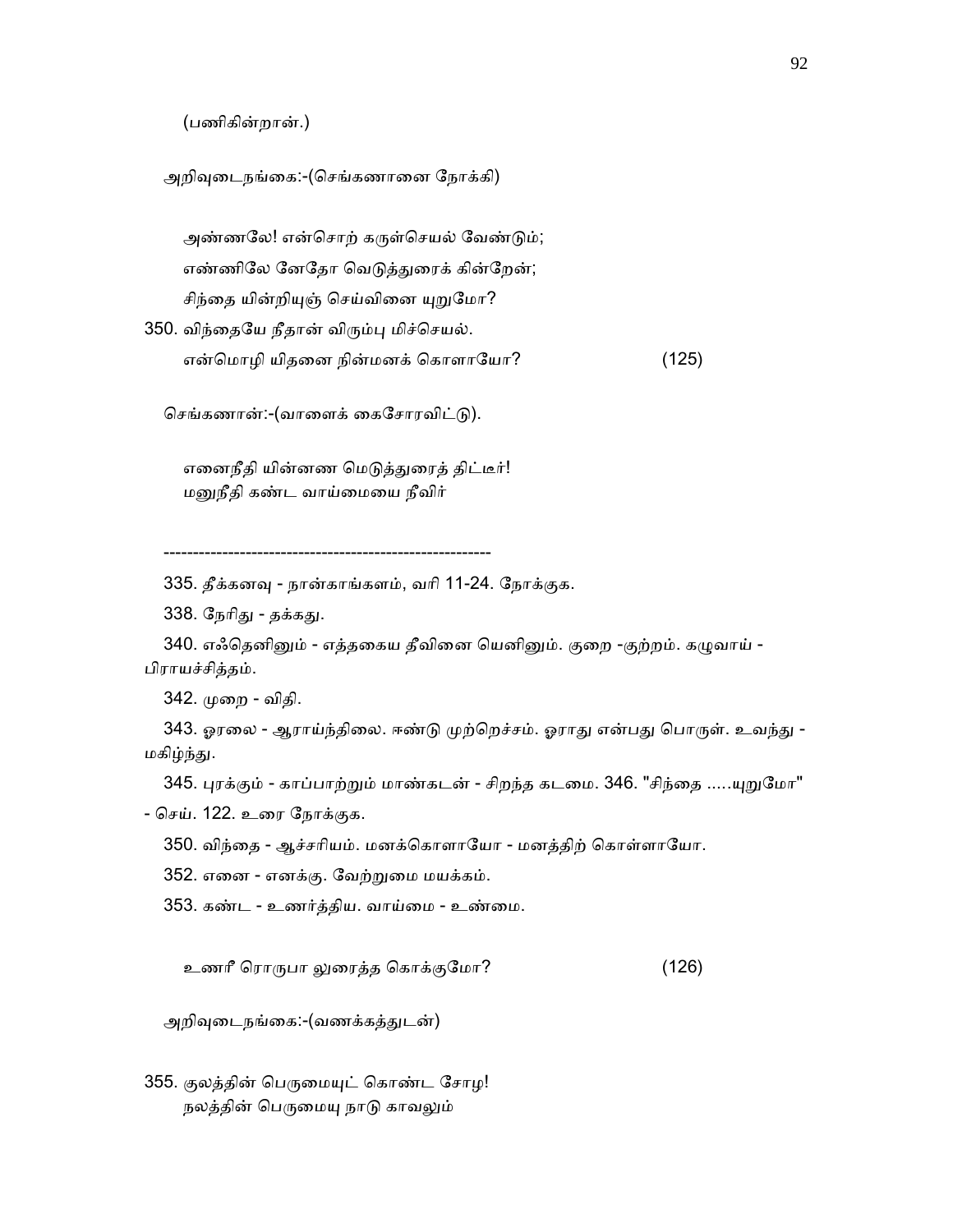நின்னைப் பற்றி நிற்கு முயிர்களும் நாடிச் சிறிது நயந்து காண்டியோ? முன்னாட் கொள்கை யிந்நாட் கோளொடு

360. முரணலும் வழக்கே; அரணெனு நீதிநூல் காலக் கேற்ப ஞாலத் தியலும். பொருந்தாப் பழையன போமால், அறிதி. வᾞந்தா திᾞத்தி, மன்னர் மன்னேன! (127)

செங்கணான்:-(சிந்தித்து மெய்காப்பாளரை நோக்கி)

அற்றேற் காவலிர்! அழிமினிக் கோட்டம்;

365. சற்றே யாயினுந் தாழ்ந்து நில்லீர்.

(அறிவுடை நங்கையை நோக்கி) அறிவொளி சான்ற வறிவுடை நங்காய்! இச்சிறை காவல ரிதனை முன்னரே எற்குைரத் தாரலர். இரண்ᾌ நாளா யுண்ணா திருந்தமை தண்ணீர் வேட்கை

370. தணியா திருந்த தன்மை முதலிய யாவையு மென்னிடத் தெடுத்துரை யாச்சிறை காவல ரால்யான் கண்ட பயெனன்? இவேரா ேவவலர்! இவேரா காவலர்!

இவரெலாந் தீயர்; இவரெலாம் வீணர்.

375. இவைர ேவைலக் ேகயெதன் பிைழேய. (128)

இவ்விரு கொலைக்கு மேற்ற கழுவாய்

--------------------------------------------------------

354. உணரீர் - உணராது (முற்றெச்சம்). ஒருபால் - ஒரு பகுதிப்பட, பக்ஷபாதமாக.

355. உட்கொண்ட - கருதிய.

356. நலம் - நன்ைம.

357. நின்ைனப் பற்றி - உன்ைன யாதாரமாகப்பற்றி,

359. ேகாள் - ேகாட்பாᾌ, ெகாள்ைக, ᾙதனீண்ட ெதாழிற்ெபயர்.

 360. ᾙரணல் - மாறபடல். அரண் - காப்ᾗ. ஈண்ᾌ உலக நைடக்குக் காவல். 361. காலக்கு - காலத்திற்கு. நான்கனுருபுசாரியை பெறாது வத்த்து. ஞாலத்து இயலும் -உலகத்து நடைபெறும்.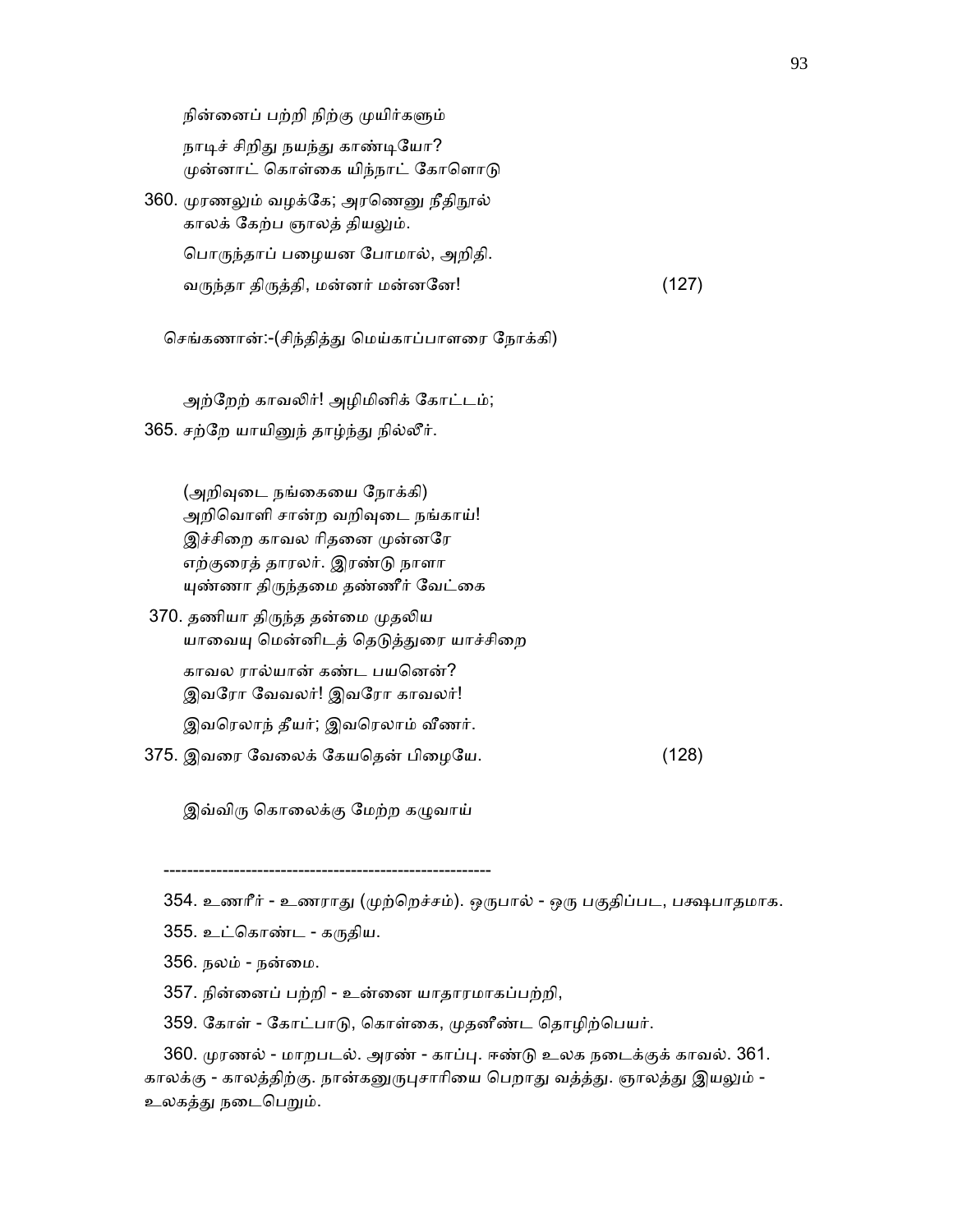(361-362) cf. "பழையன கழிதலும் புதியன புகுதலும் வழுவல கால வகையி னானே" (நன். 452); "Old order changeth yielding place to new" (Tennyson.) 362. அறிதி - அறிவாய். \*த் எழுத்துப்பேறு.

363. இᾞத்தி - இᾞப்பாய்.

364. அற்றேல் - அப்படியானால். ஏல், எனில் என்பதன் விகாரம். அழிமின் -அழியுங்கள். இக்கோட்டம் சிறைச்சாலை.

365. தாழ்த்து - தாமதித்து.

366. சான்ற - அைமந்த. 367. இதைன-ேசரமான் நிைலைய,

369. ேவட்ைக -விᾞப்பம், தாகம்.

375. ஏயது - ஏவியது. 376. கழுவாய் - பிராயச்சித்தம்.

இவ்விரு வோரையு மிருஞ்சிறை யிடுதலும் என்குரு நினைவிற் கெய்திய குறியா மன்பெருங் கோயின் மாட்சியி னெழுபான்

380. குயிற்றி யிறைவனைக் குறித்து நித்தலும் பயிற்றியென் னுளத்தைப் பண்படுத் தலுமே. (129)

வினைப்பயன் றுய்ப்பிடம் விளங்குறுமிப்பார்;

இதனுக் கிறுதி யென்று மில்லையால்; மதனிற் செருக்கி மருட்கை மேவி

385 ᾜலகு ெபாய்ெயனப் பலகைர வார்சிலர்.

-------------

- பிறப்பு மீங்கே; இறப்பு மீங்கே; இன்பதுன் பங்களிவ்வுல கின்கணே. மன்பெருந் துறக்கமும் வகைகெழு நரகுமிம் மாயிரு ஞாலமே, மதிக்கவே றில்லை.
- 390 ஆதᾢ ெனனிேய னாᾞயிர் ேபாற்றி மேதரு மாறு மேற்கொளீஇக் காதலி னெனாது கடமைசெய் துய்வலே. (130) (பாᾌகின்றான்.)

அன்றாலின் கீழிருந்து நால்வருக்கு மெய்ப்பொருளை யளித்தார் தாᾙங் குன்றாத தமிழ்மொழியை யகத்தியற்கு நனிமகிழ்ந்து கொடுத்தார் தாமு

94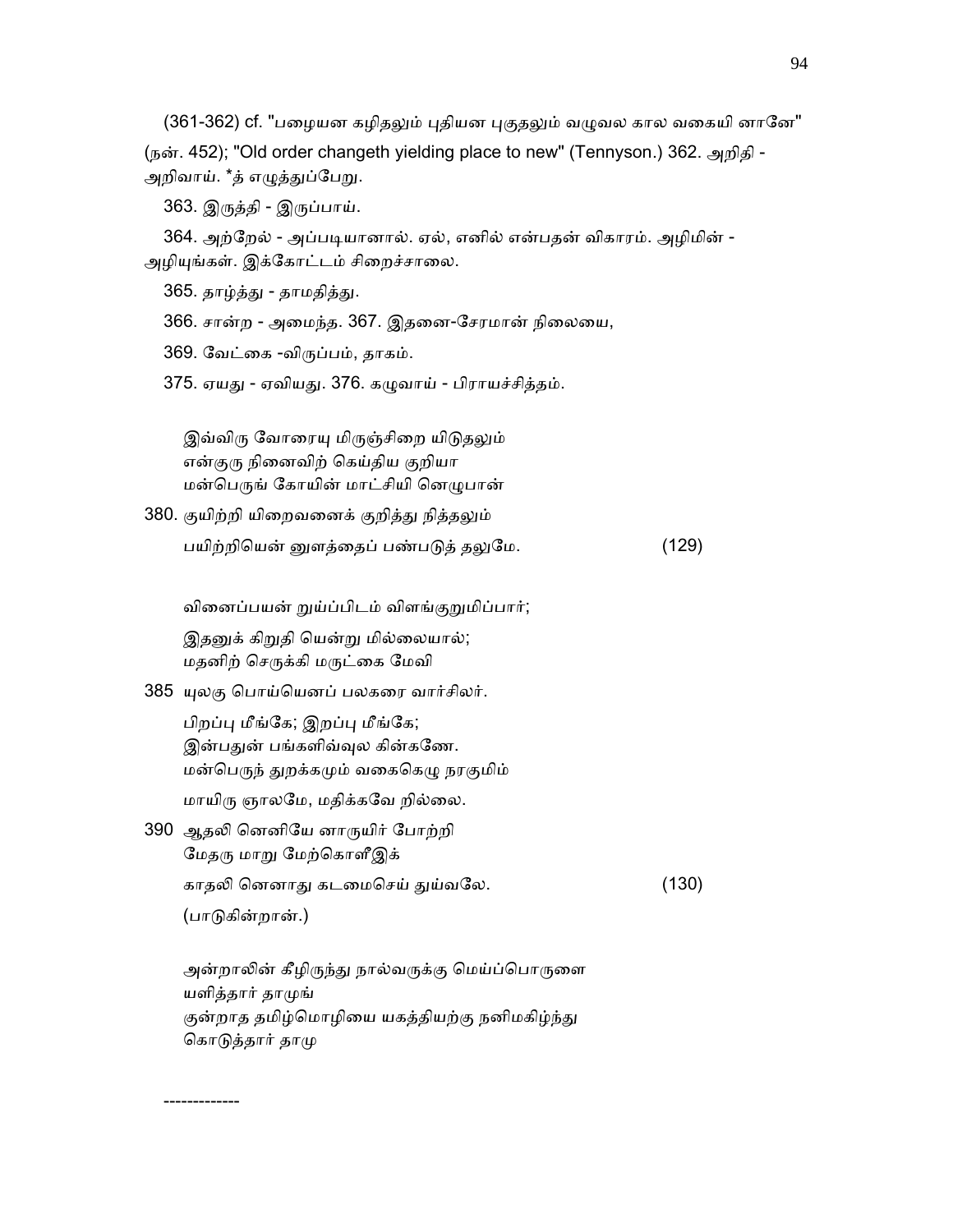377. இவ்விருவோர்-சிறைகாவலர்.

378.நிைனவிற்கு எய்திய குறி- ஞாபகார்த்த சின்னம்.(Memorial.)

379 மன்-நிலைபெற்ற. மன்பெரும்-மிகப்பெரிய, எனினுமாம். எழுபான்-எழுபது. ேகாயில்-ேகாவில்.

380. குயுற்றி- செய்து.

380-381. நித்தமூம் இறைவனைக் குறித்து உளத்தைப் பயிற்றுதல் - தினமும் கடவுளைத் தியானித்தலைப் பழகுதல். பண்படுத்தல்- சீர்பெறச் செய்தல்.

382. வினைப்பயன் துய்ப்பிடம் - நல்வினை தீவினைகளை அநுபவிக்கும் இடம்.

384. மதனில்- ஆணவத்தால். மதன்-மதம், போலி. செருக்கி- அகங்கரித்து. மருட்கை-மயக்கம். பவ- பலவற்ைற.

385. கரைவார் - கூறுவர்.

388. துறக்கம்- சுவர்க்கம். வகைகெழு - பலவகைப்பட்ட. பலவகை கரகு - அள்ளல், இரௌரவம், கும்பிபாகம் முதலியன.

389. மாயிரு- மிகப்பெரிய. மதிக்க- கருத.

391. மேதகுமாறு- மேன்மையுண்டாகும்படி. மேற்கொளீஇ- மேற்கொண்டு.

392. காதலின் - விருப்புடன். உய்வல் - பிழைப்பேன், ஈடேறுவேன்.

(செய்.131.) அன்று - அக்காலத்தில், பண்டறி சுட்டு. ஆல்- கல்லால மரம். கீழ் - அடி. நால்வர்- ஸநகர், ஸாந்தனர், ஸநத்குமாரர், ஸநத்ஸூஜாதர், மெய்ப்பொருள் -உண்மைப் பொருளை, தத்துவத்தை. அளித்தார் - உபதேசித்தவர், தஷணாமூர்த்தி. குன்றாத- குறைவற்ற. ஆங்கு நின்று - சங்கத்தின் முன் நின்று.

395. நின்றாங்குக் கீரனொடு நெடுவழக்குத் தொடுப்பவுள நேர்ந்தார் தாமு மின்றீங்குச் சிவயோக நிட்டைநிலை கூᾊயெவம் மிைறவ னாேர. (131) [யாவᾞம் ேபாகின்றனர்.]

## ஆறாங்களம் முற்றிற்று.

-----------

வாழ்த்து.

 வஞ்சி விᾞத்தம். மான விசயம் வாழிய